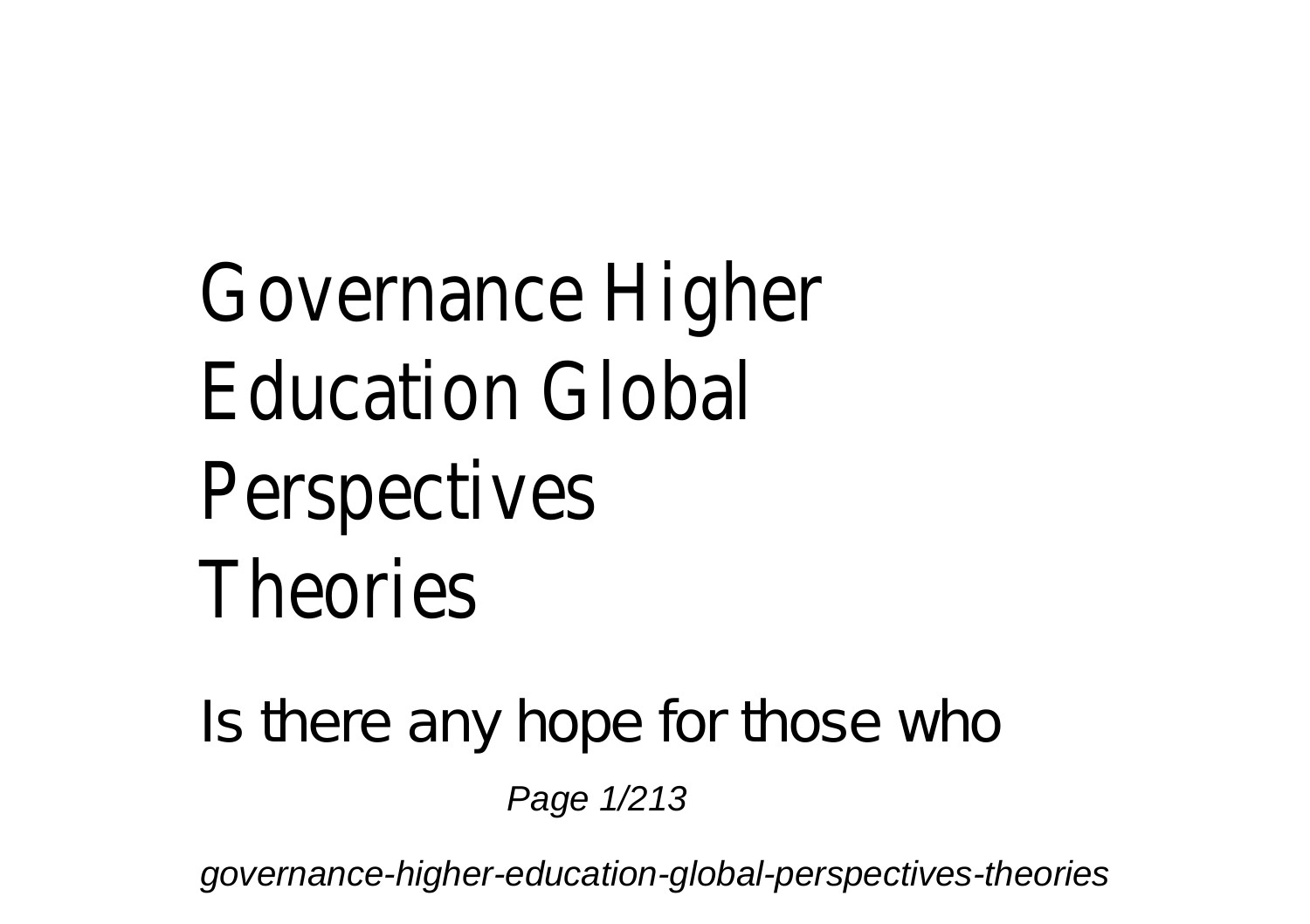despair at the state of the world and the powerlessness of governments to find a way forward? Global Governance and the Emergence of Global Institutions for the 21st Century provides ambitious but reasonable proposals to give our

Page 2/213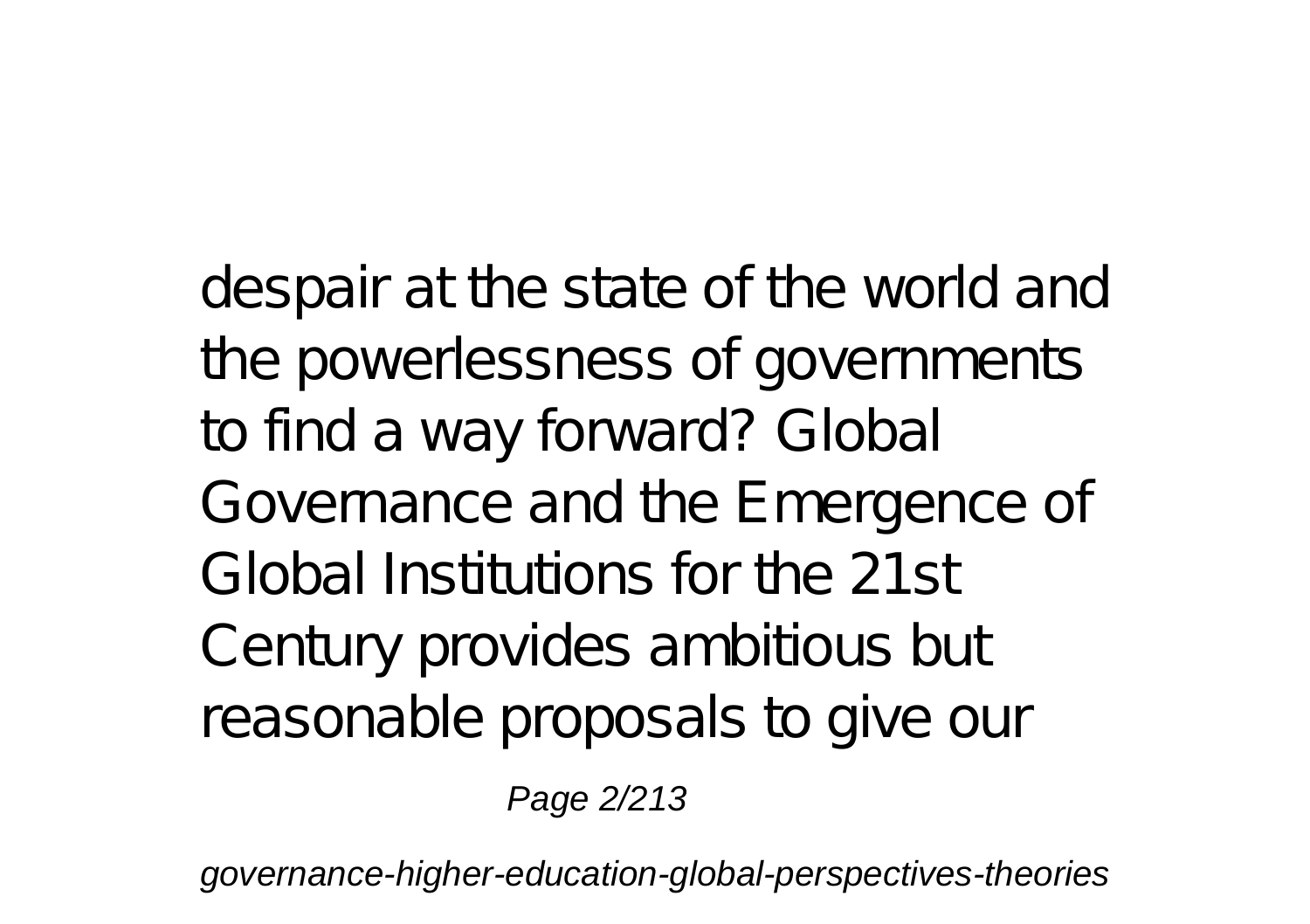globalized world the institutions of international governance necessary to address effectively the catastrophic risks facing humanity that are beyond national control. The solution, the authors suggest, is to extend to the international

Page 3/213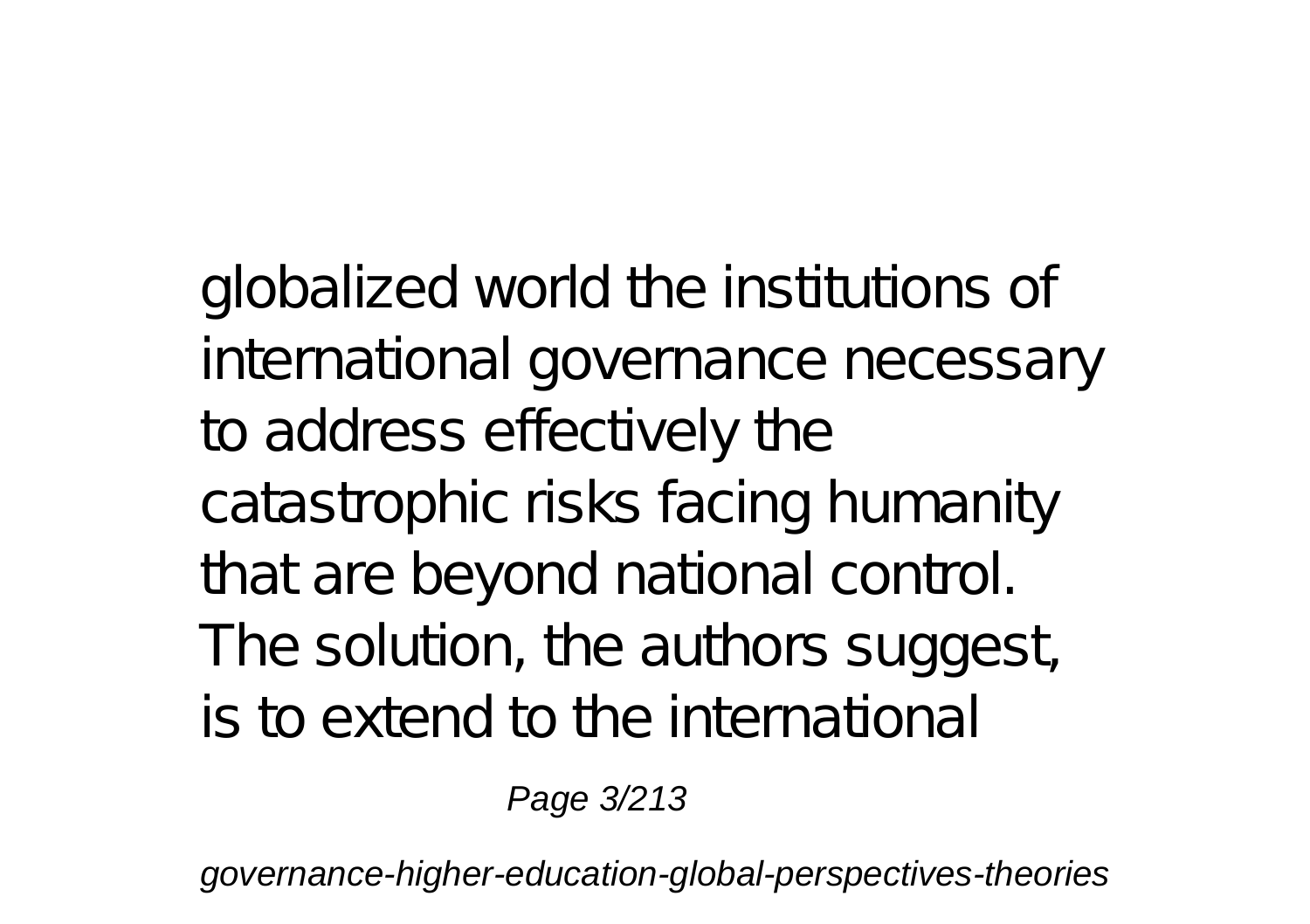level the same principles of sensible governance that exist in well-governed national systems: rule of law, legislation in the common interest, an executive branch to implement such legislation, and courts to enforce it.

Page 4/213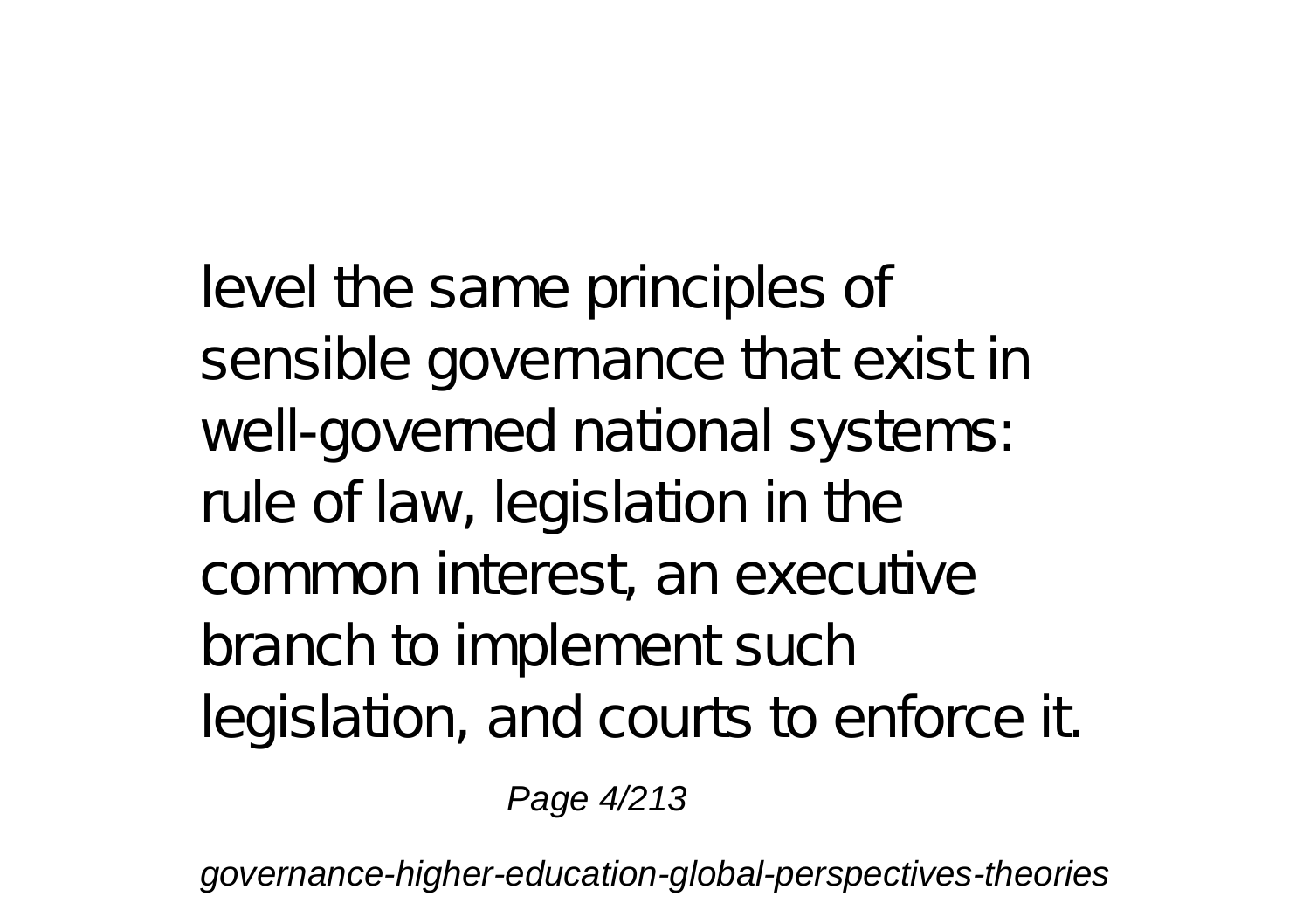The best protection is unified collective action, based on shared values and respect for diversity, to implement widely accepted international principles to advance universal human prosperity and well-being. This title is also

Page 5/213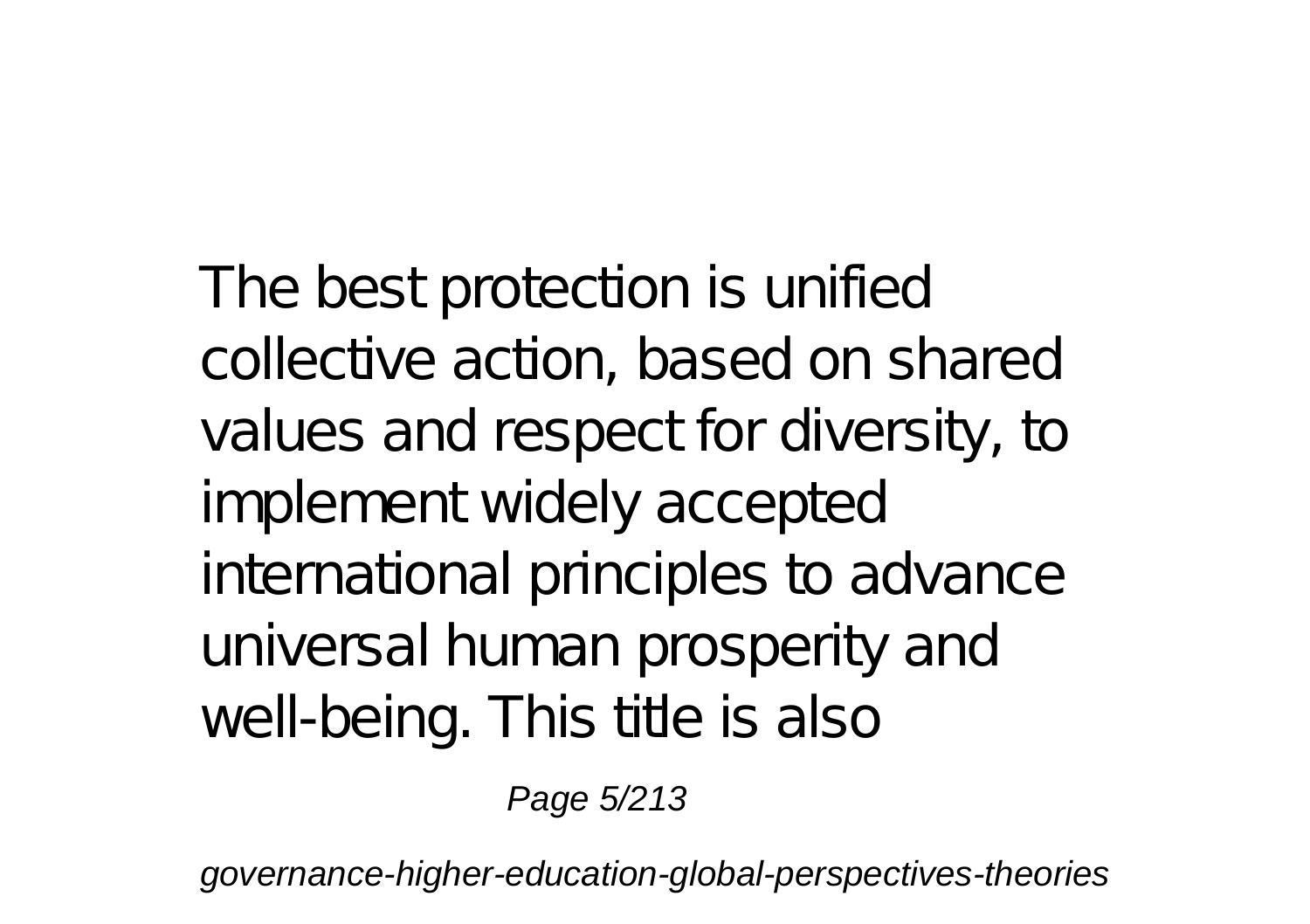available as Open Access. A Global Perspective on Private Higher Education provides a timely review of the significant growth of private higher education in many parts of the world during the last decade. The book is concurrent

Page 6/213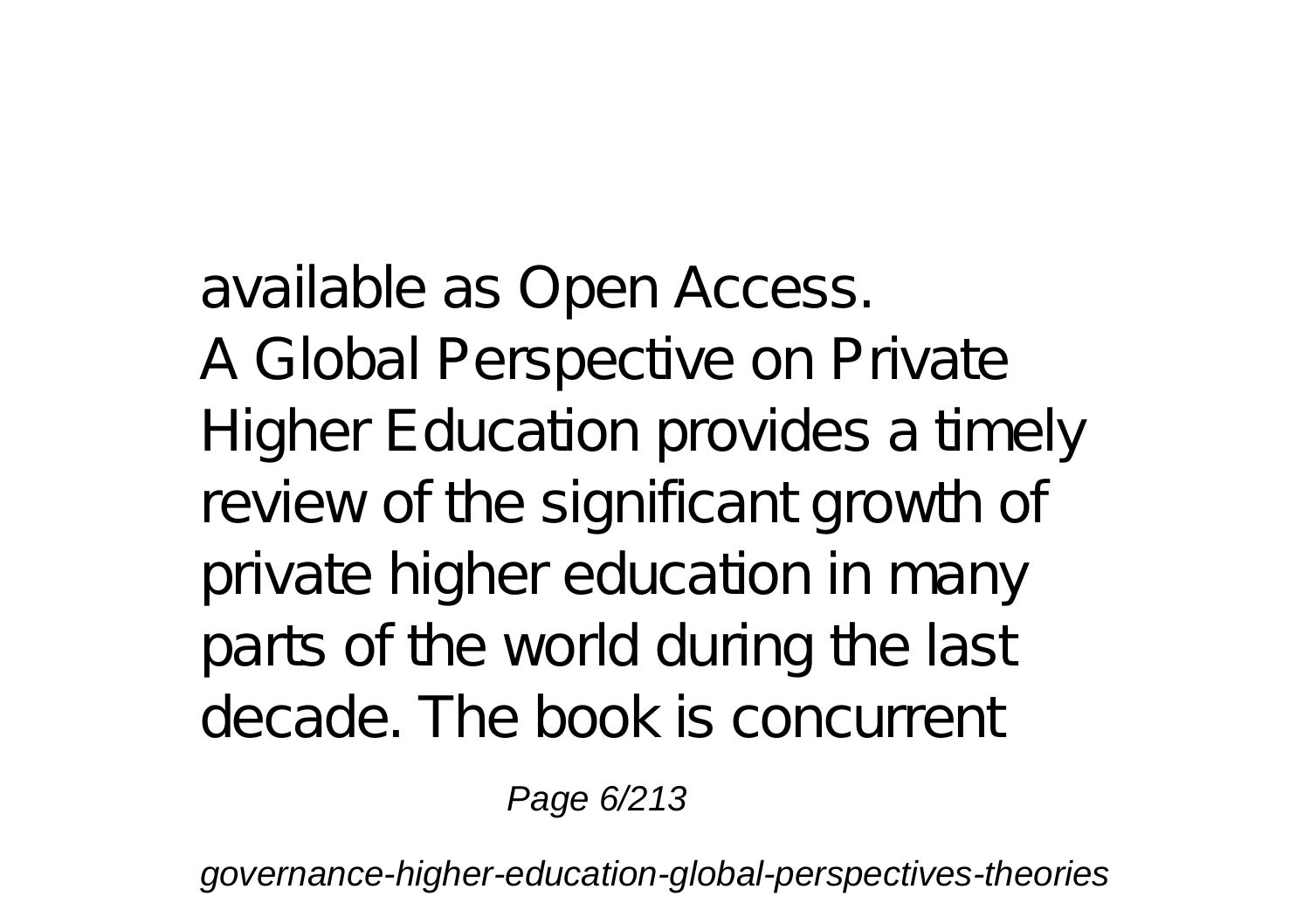with significant changes in the external operating environment of private higher education, including government policy and its impact on the ongoing growth of the sector. The title brings together the trends relating to the growth and

Page 7/213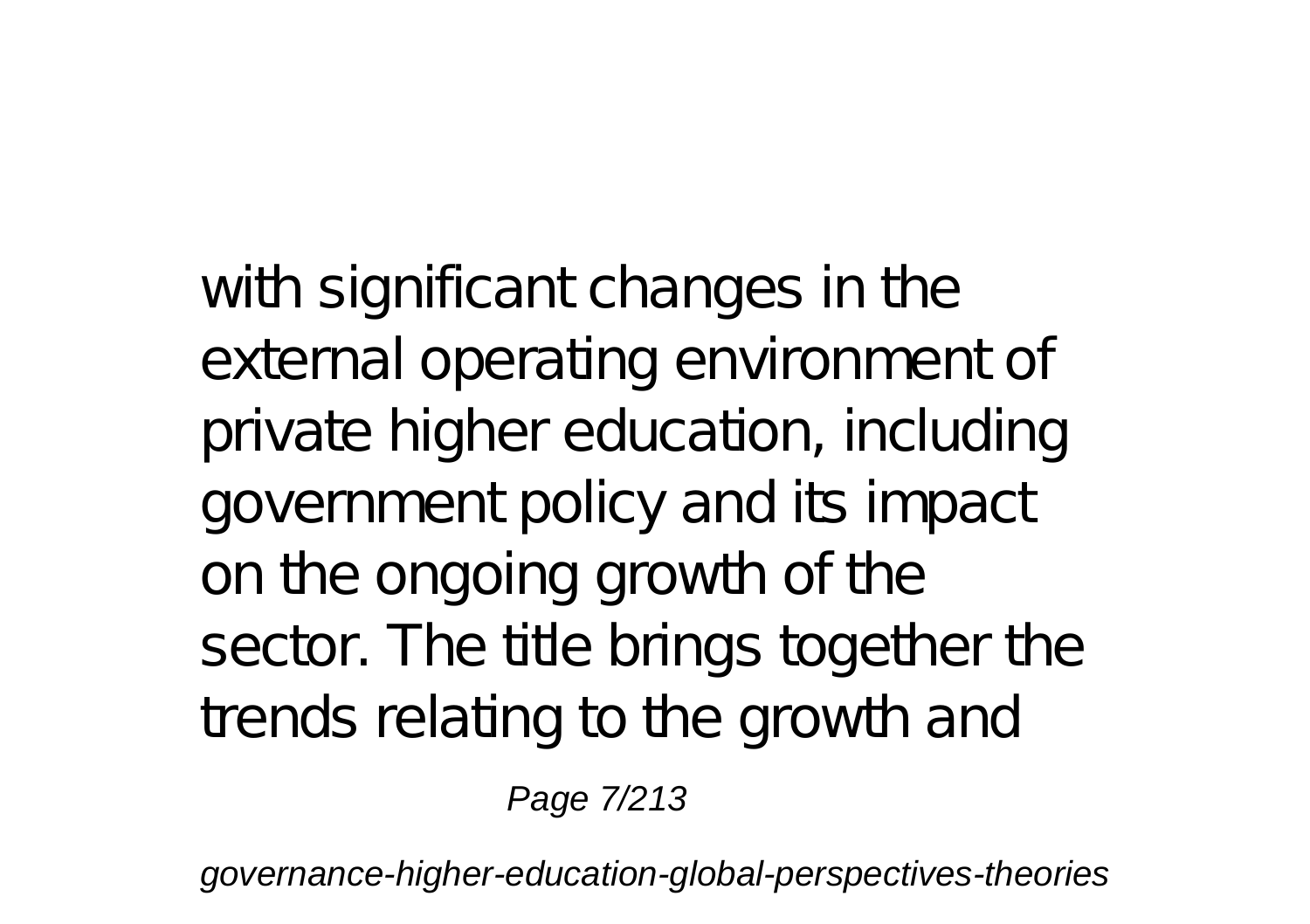the decline of private higher education providers, also including the key contributing factors of the changes from 17 countries. Provides a timely review of the significant growth of private higher education in many parts of the

Page 8/213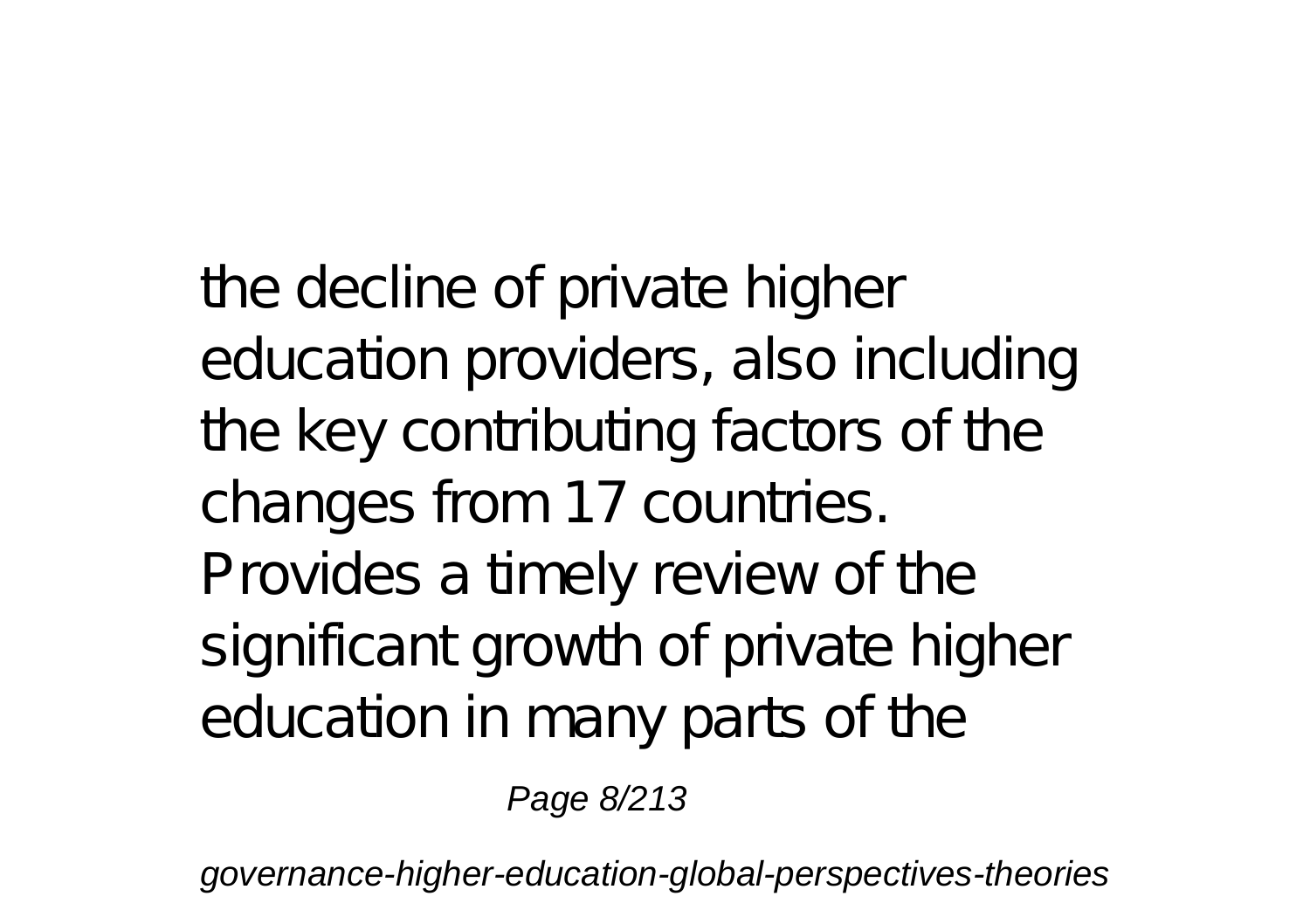world during the last decade Presents the significant changes in the external operating environment of private higher education Brings together the trends relating to the growth and the decline of private higher education providers

Page 9/213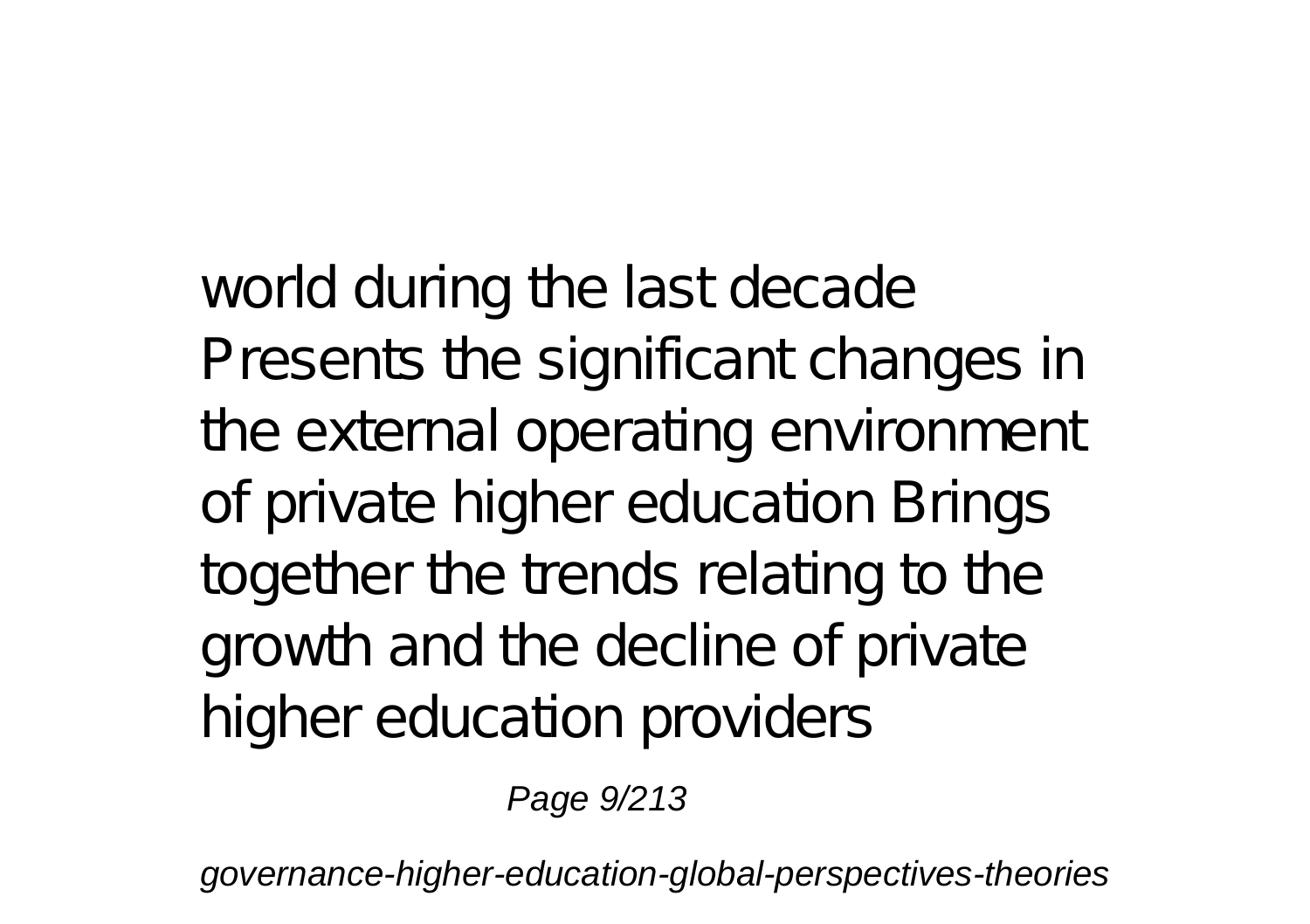The integration of new technology and global collaboration has undoubtedly transformed learning in higher education from the traditional classroom setting into a domain of support services, academic programs, and

Page 10/213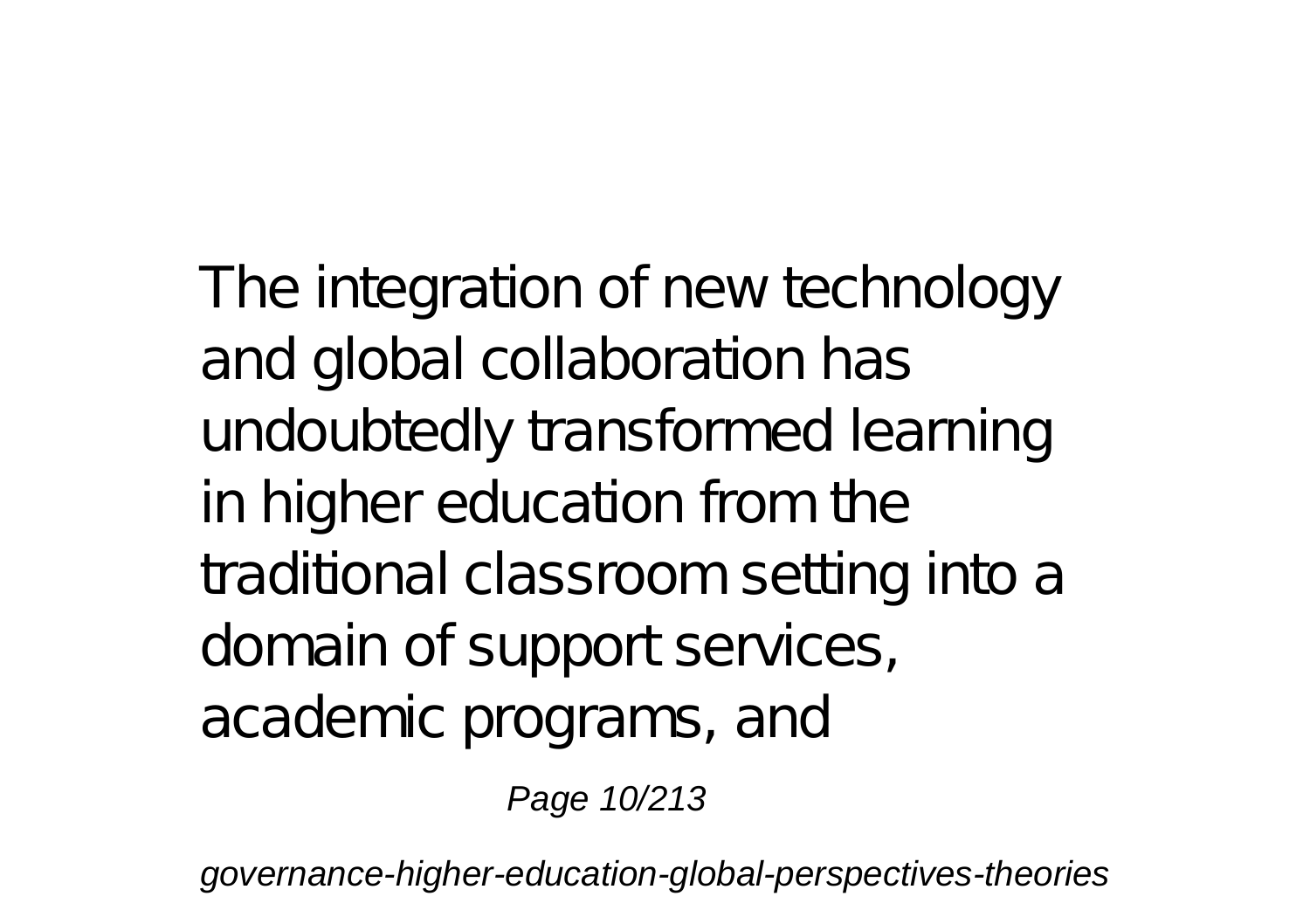educational products which are made available to learners. The Handbook of Research on Transnational Higher Education is a unique compilation of the most recent research done by higher education professionals in the

Page 11/213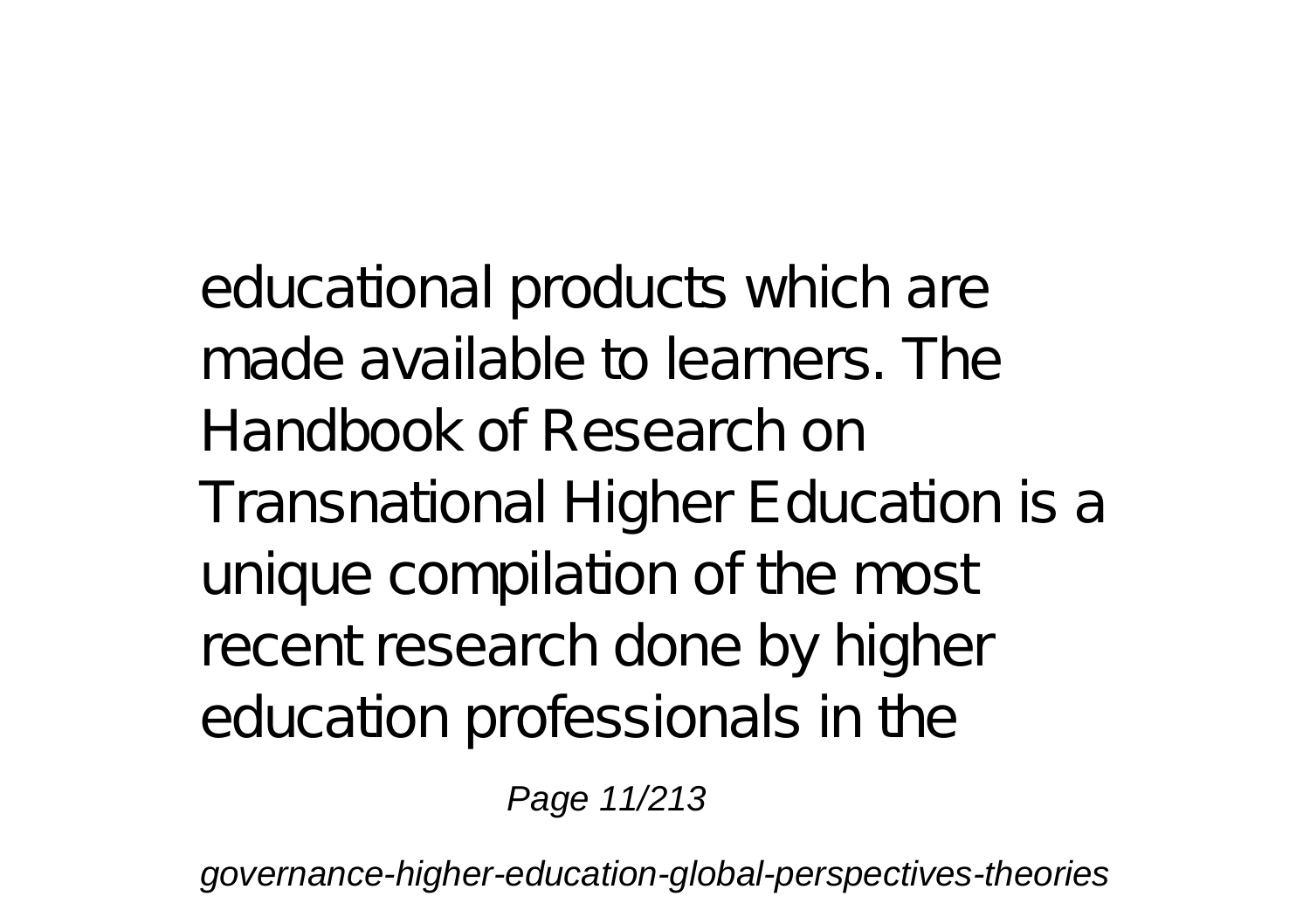areas of policy, governance, technology, marketing, and leadership development. This publication succeeds in highlighting the most important strategies and policies for professionals, policymakers, administrators, and

Page 12/213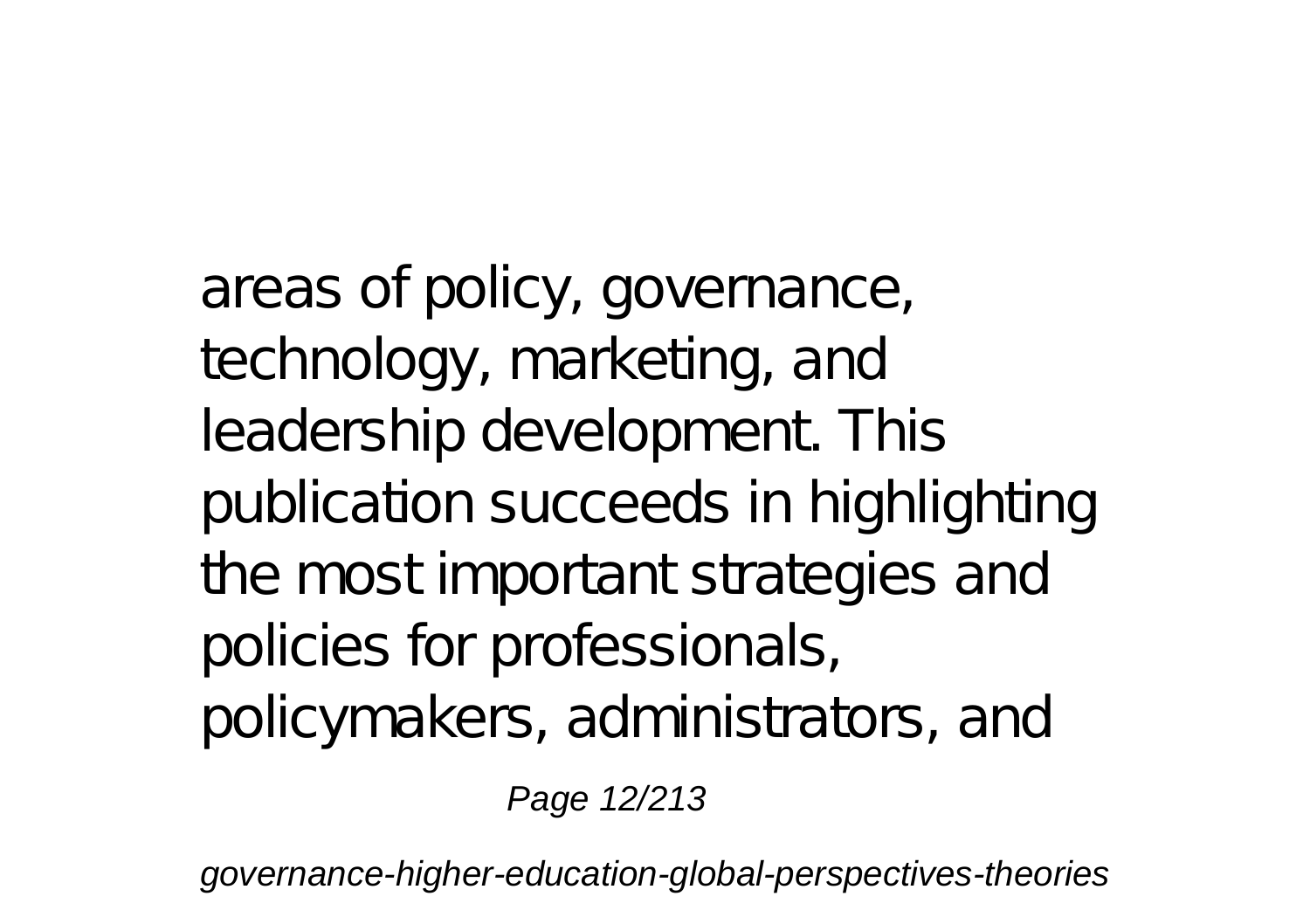researchers interested in higher education management. Jones, Barbara M. Kehm, Dan Mao, Christine Musselin, Peter Scott, Fengqiao Yan, Akiyoshi Yonezawa, Maria Yudkevich The Changing World of

Page 13/213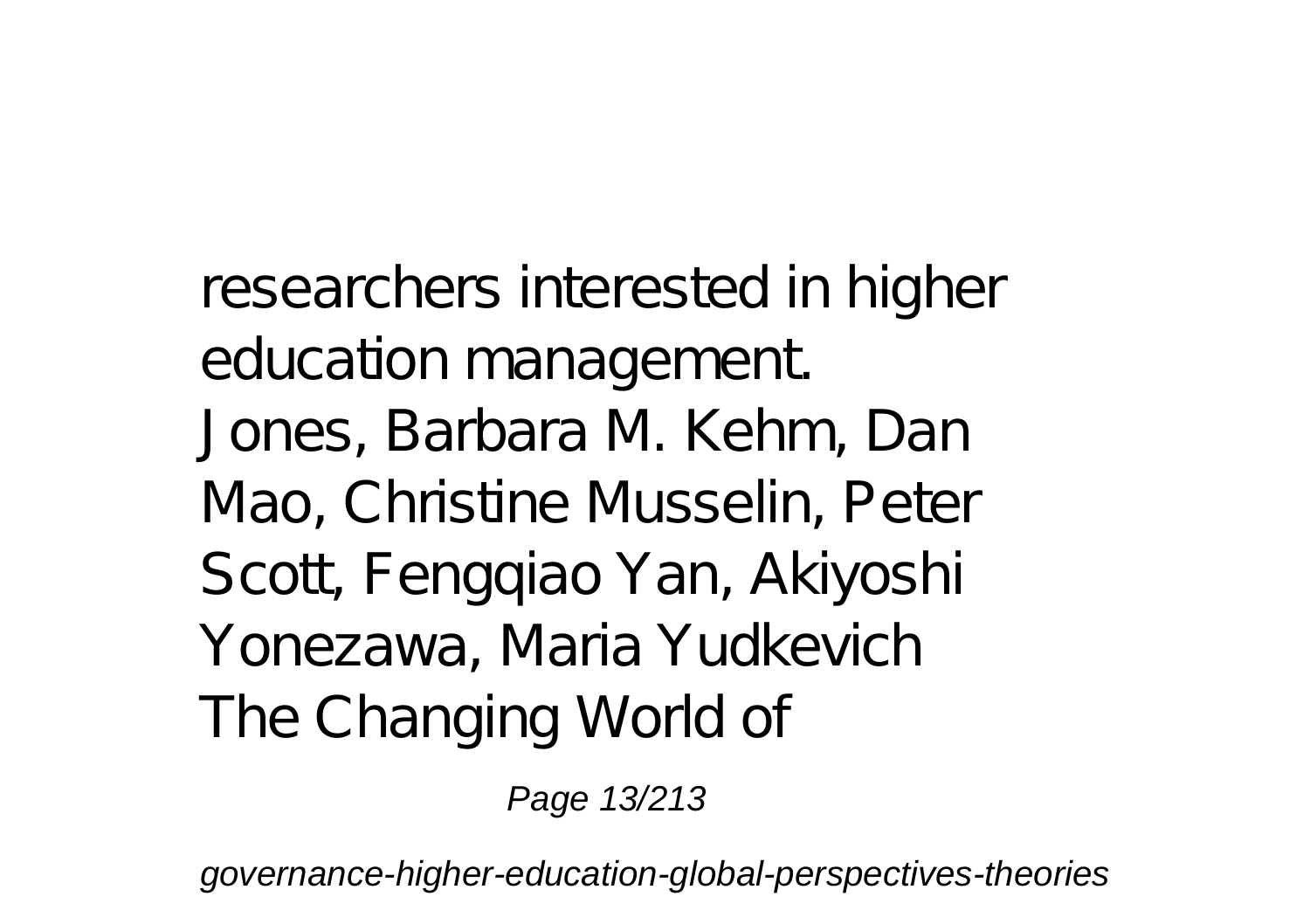Internationalization Sport Management E ducation The Routledge Companion to International Management Education Developing Internationalised Education Research and Practice

Page 14/213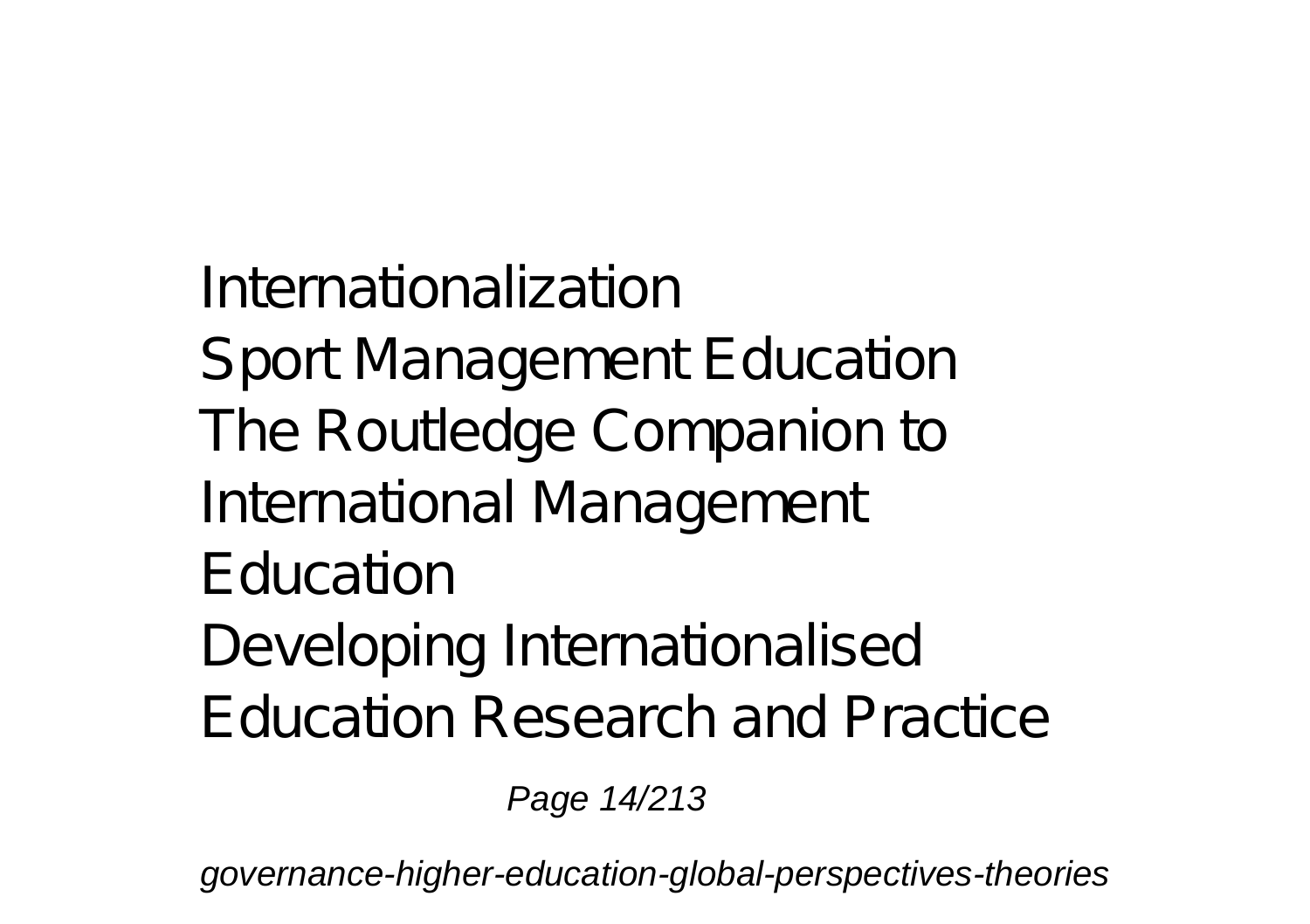Governing Higher Education Today International Perspectives in Higher Education Global Challenges, Future Prospects **There is an increasing pressure for leading**

Page 15/213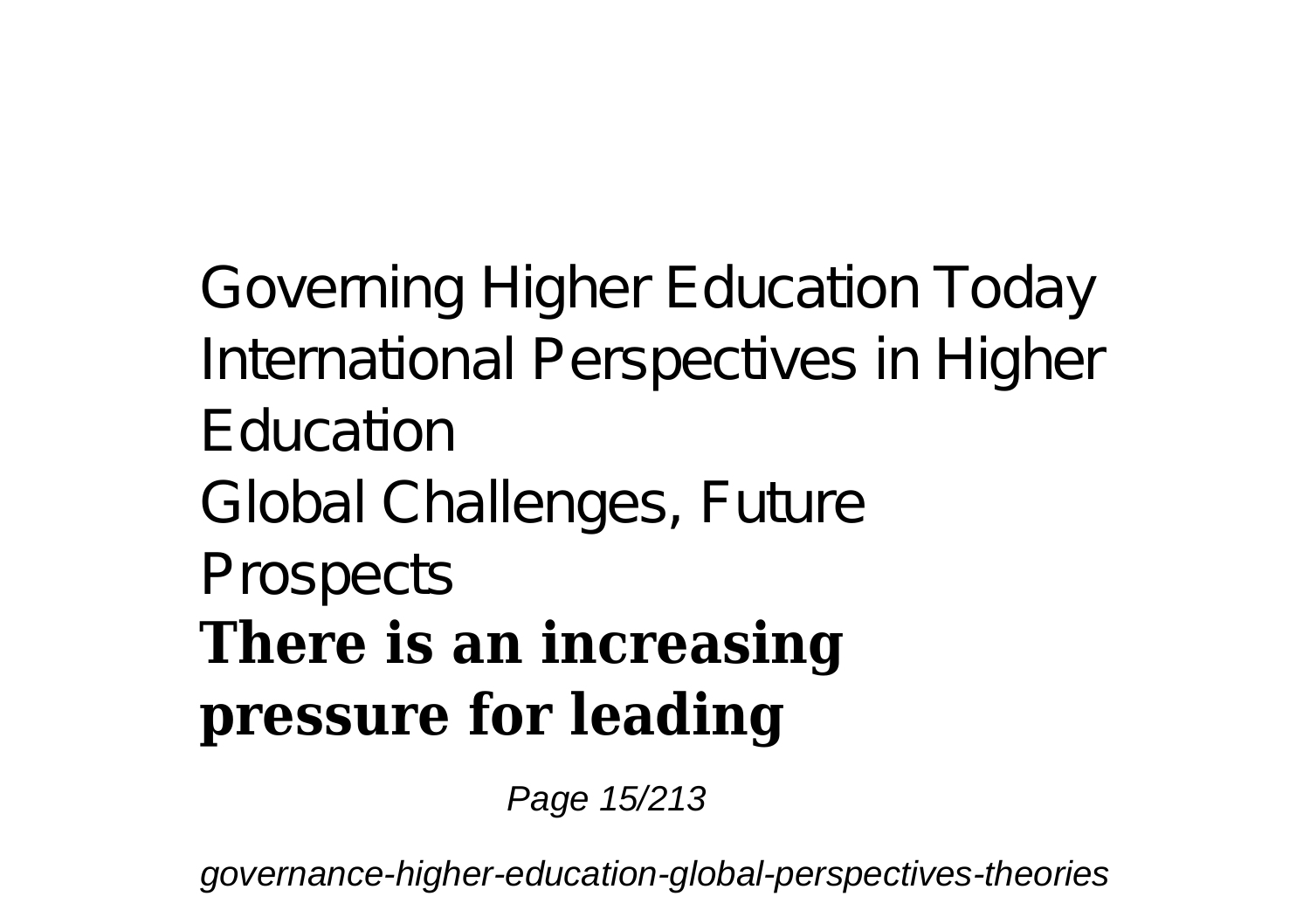**universities to perform well in competitive global and national ranking systems. International Perspectives on Leadership in Higher Education studies the complexity involved in the**

Page 16/213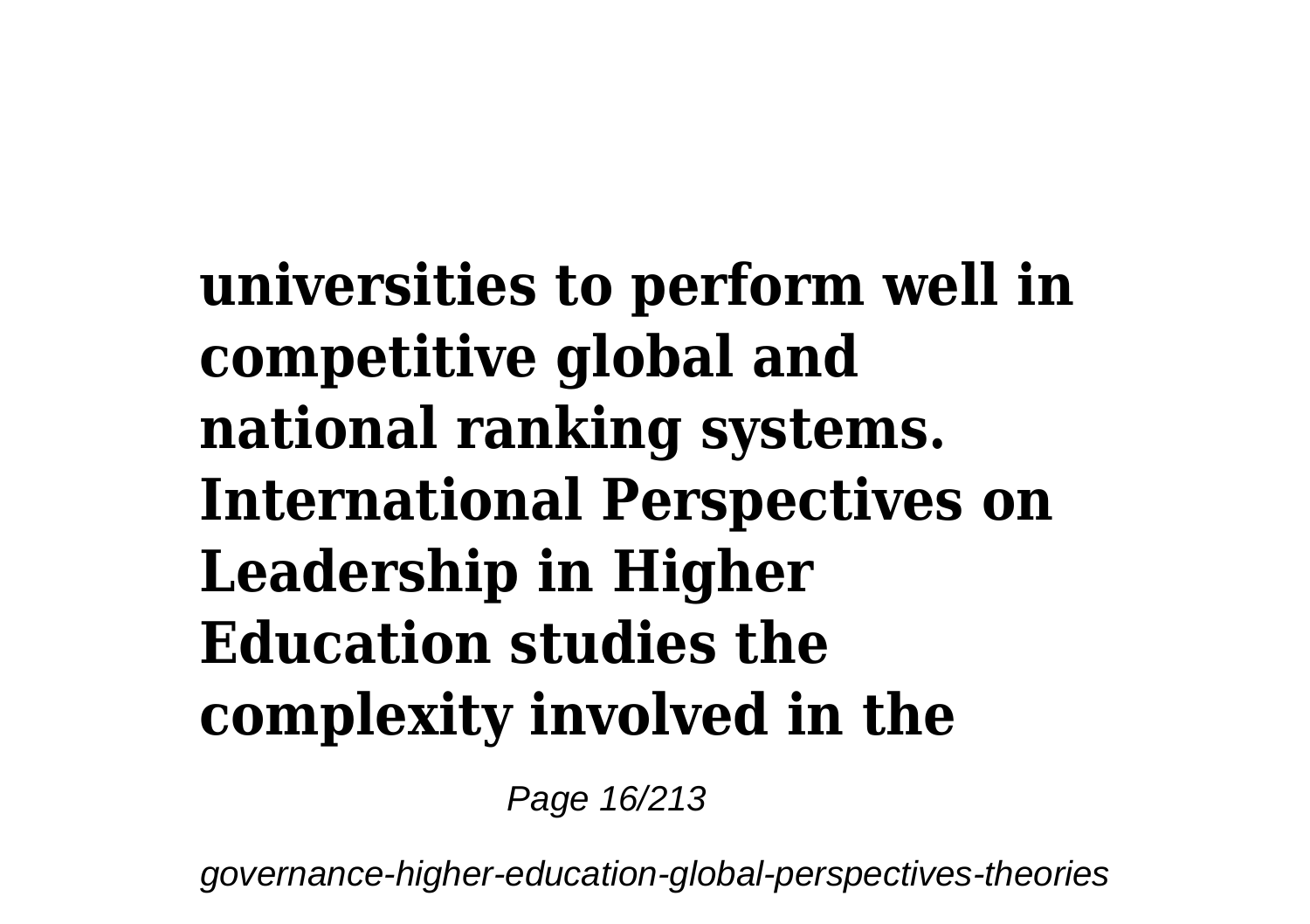**development and upkeep of good higher education provision. Without taking anything about leadership, management, governance, administration, authority or power for granted, this book**

Page 17/213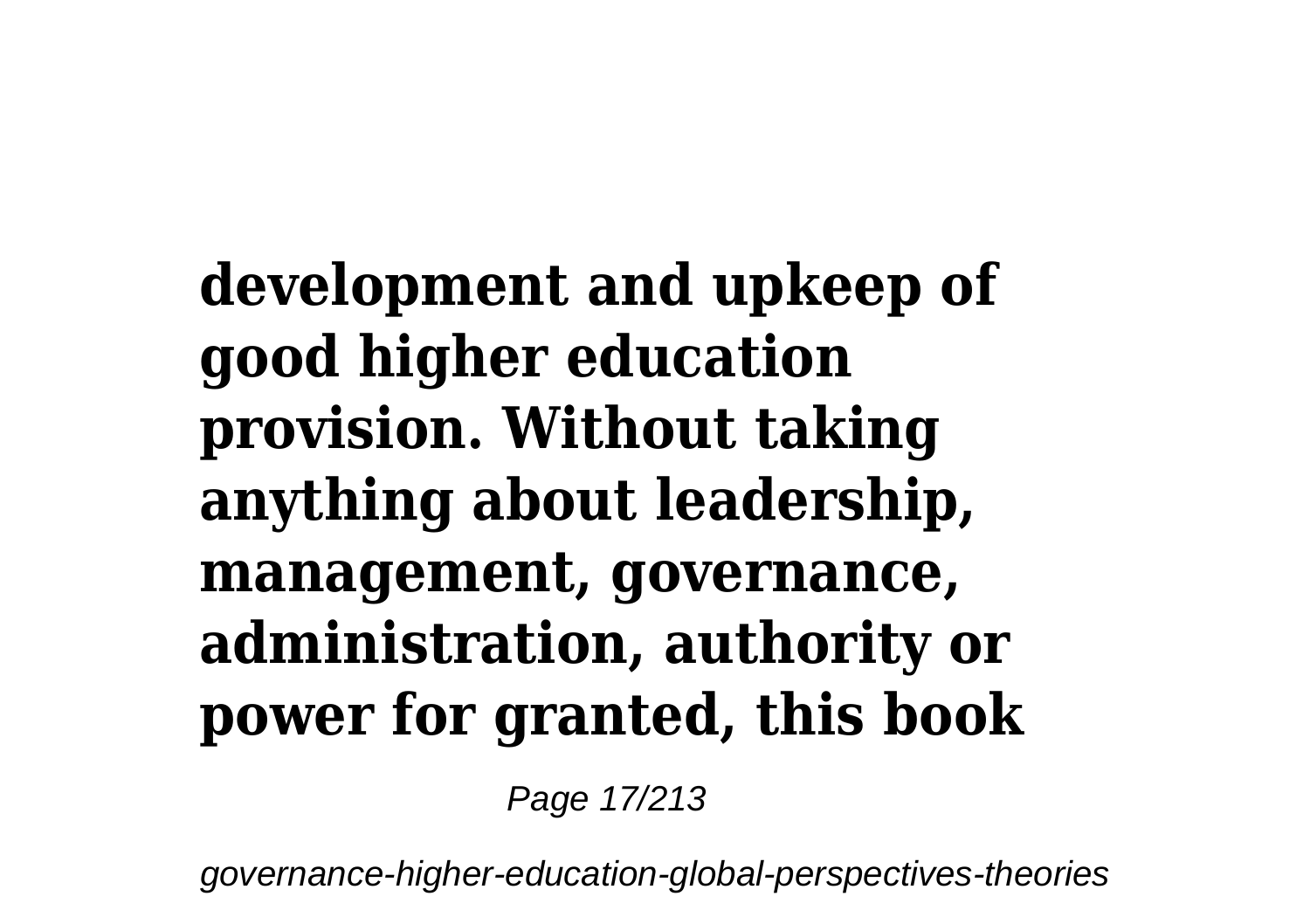**draws together international case studies relating to specific instances of leadership to analyse how they relate to critical thinking and global challenges in higher education. Using a selection of**

Page 18/213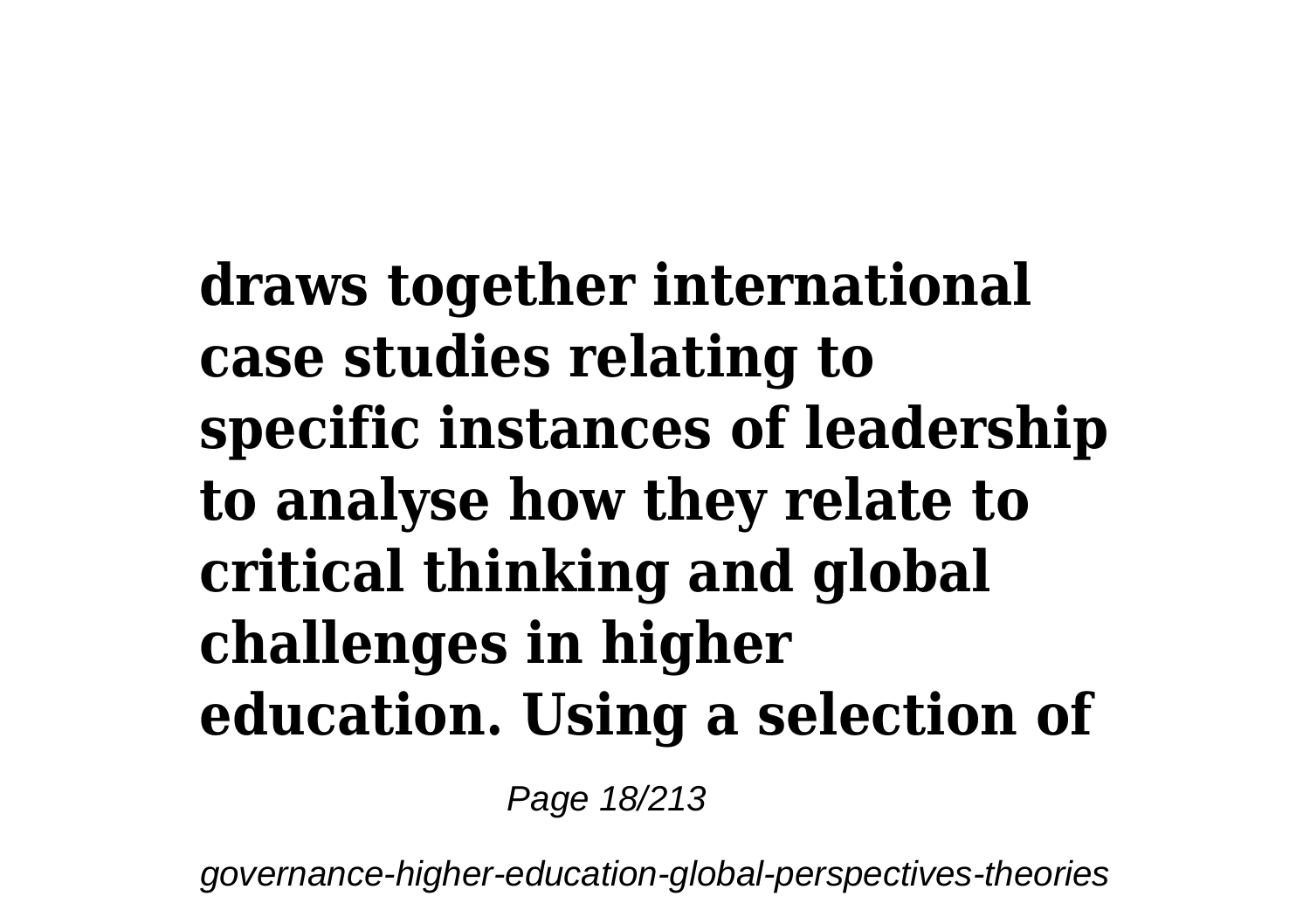**global case studies, this book explores: The extent to which critical thinking on global challenges is employed by higher education leaders, The potential for an increase in the role of critical thinking in**

Page 19/213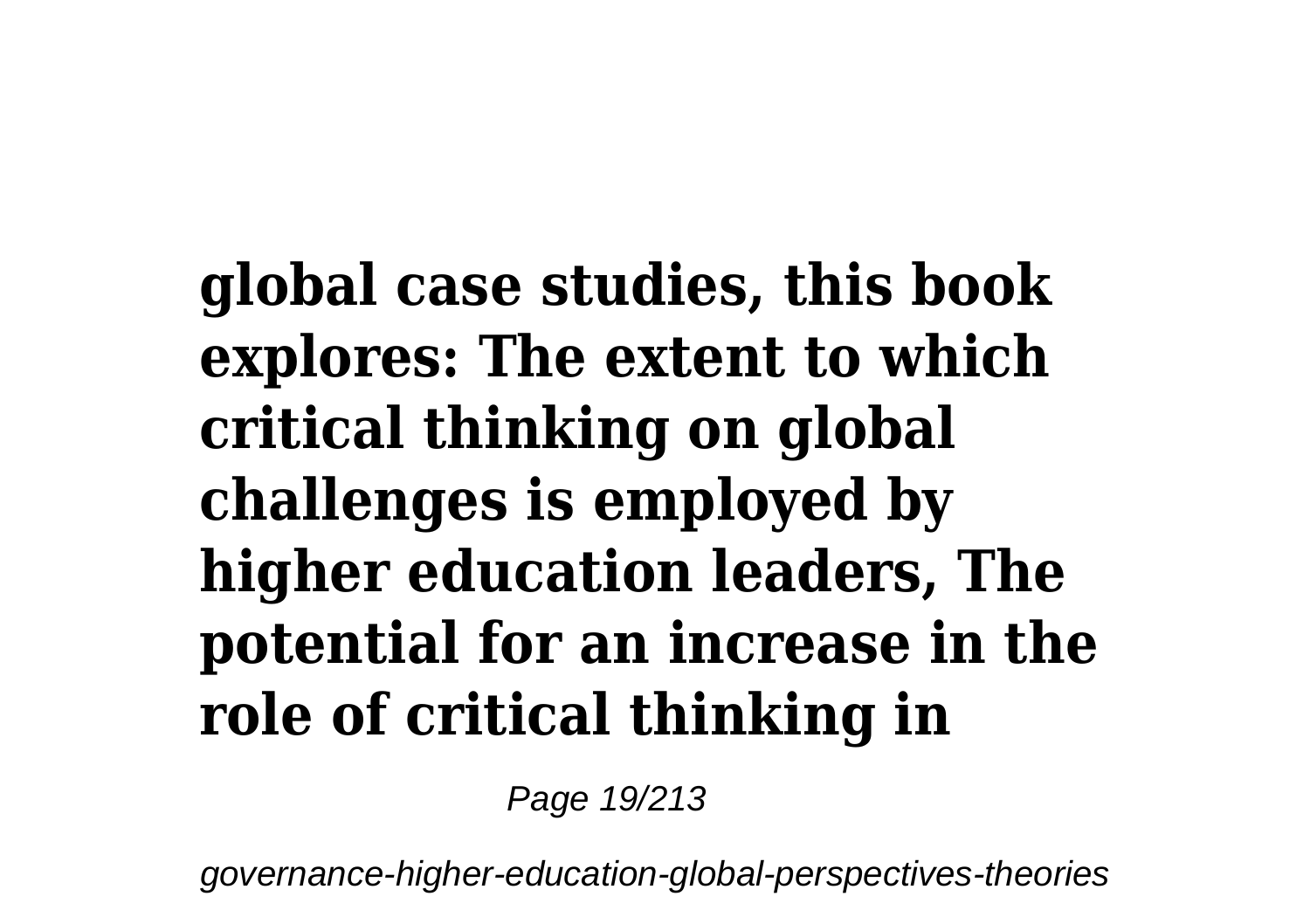**leadership, The creative potential for critical leadership thinking to transform institutions and communities, The essential attributes of critical thinking, namely cognitive, affective and social**

Page 20/213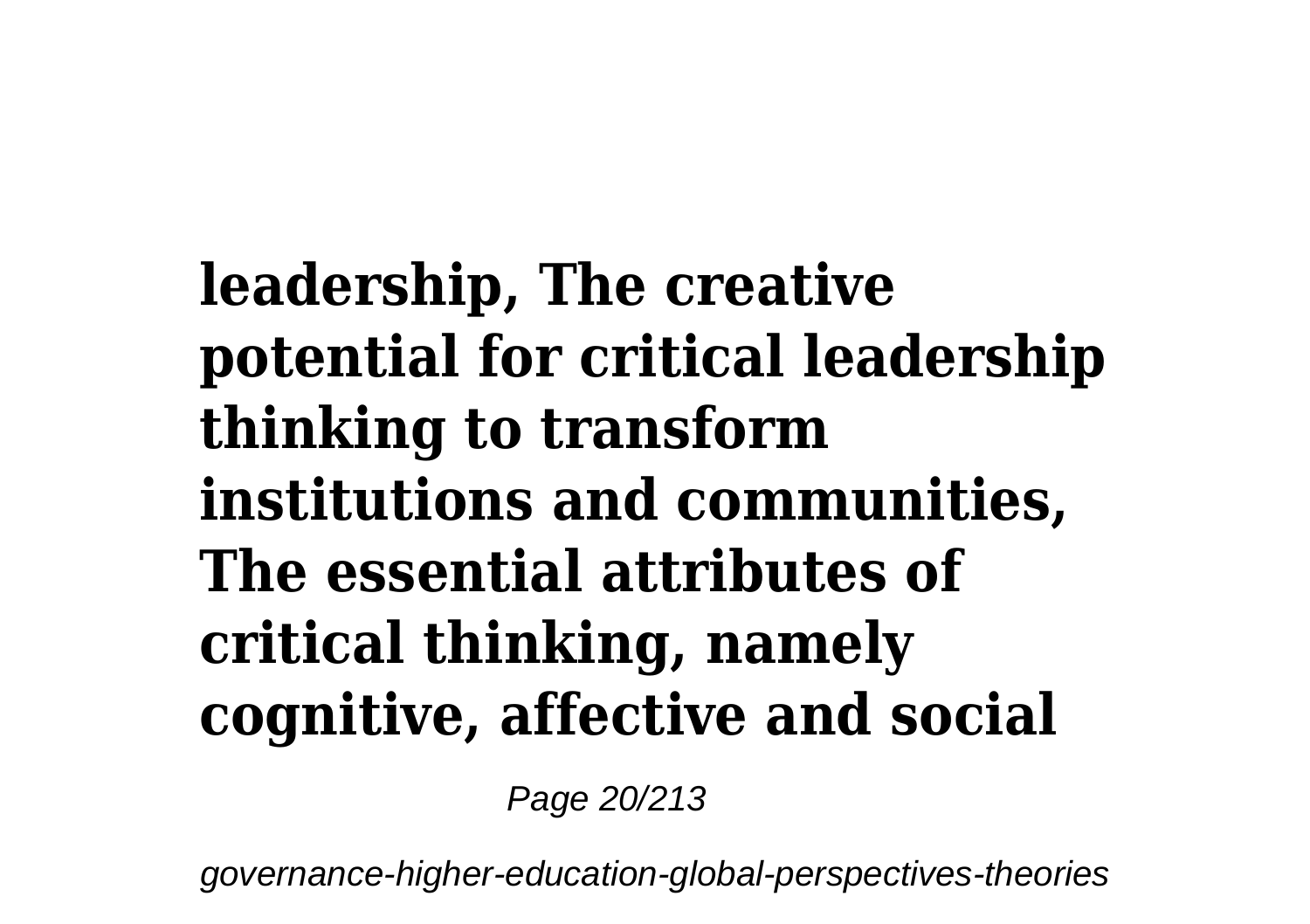**dimensions, and The possibility for critical thinking to contribute to the global public common good by encouraging enhanced research, teaching and public service excellence. Responding**

Page 21/213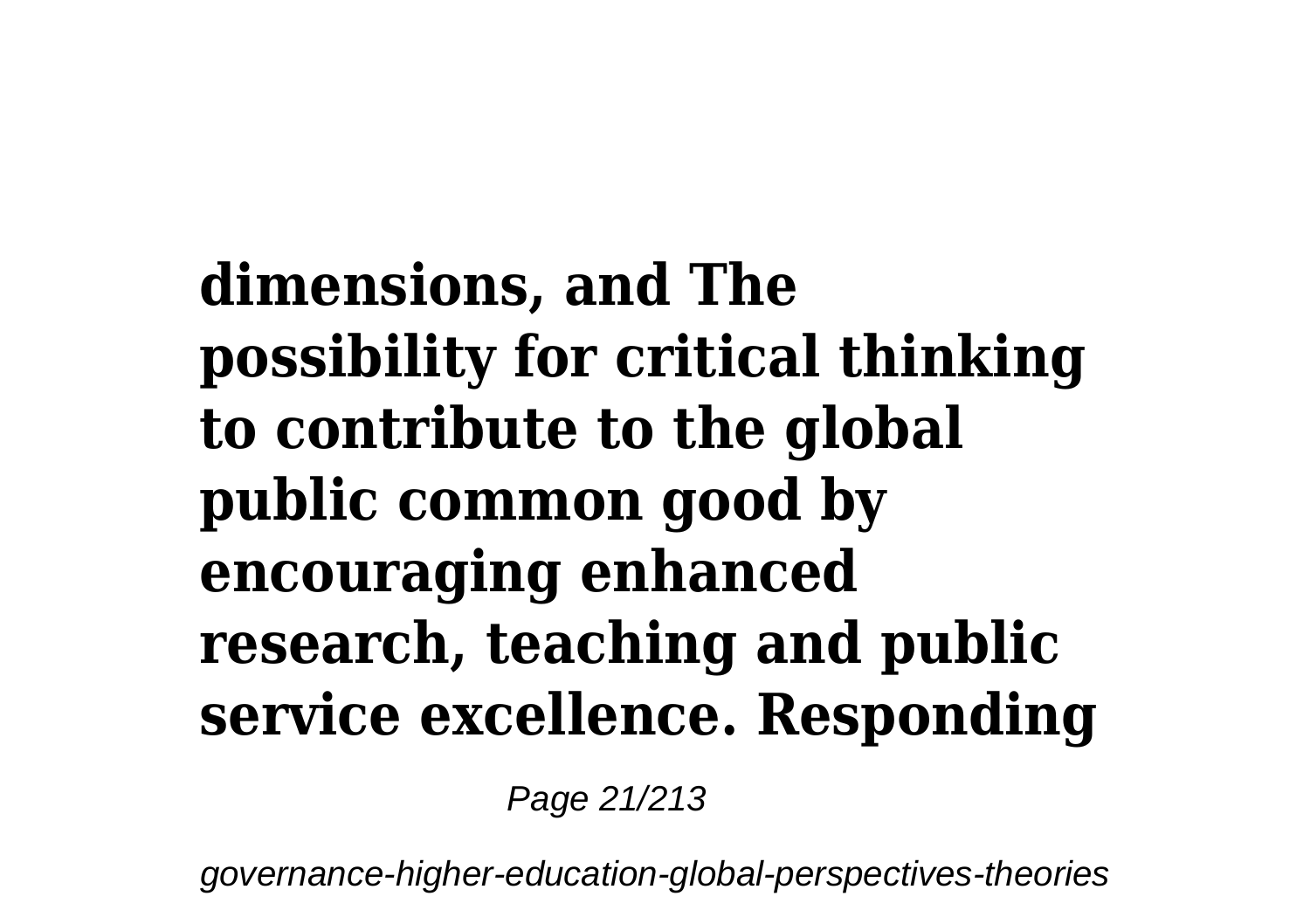**to the ever-increasing demands of the higher education climate, International Perspectives on Leadership in Higher Education is a vital resource for anyone occupying**

Page 22/213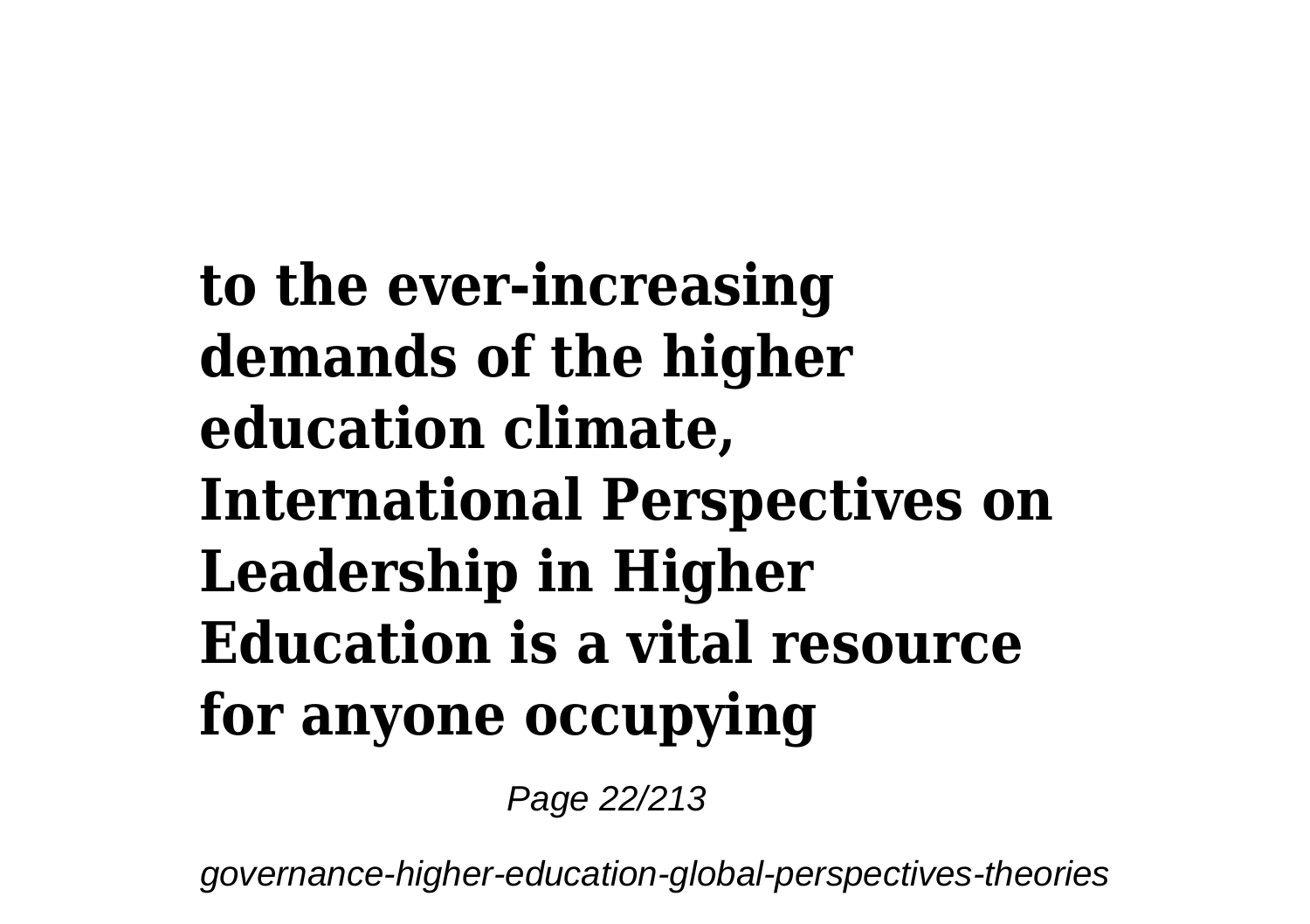**leadership positions in higher education institutions and any researchers or students looking to explore the landscape of critical thinking. Crises and scandals in the world of international**

Page 23/213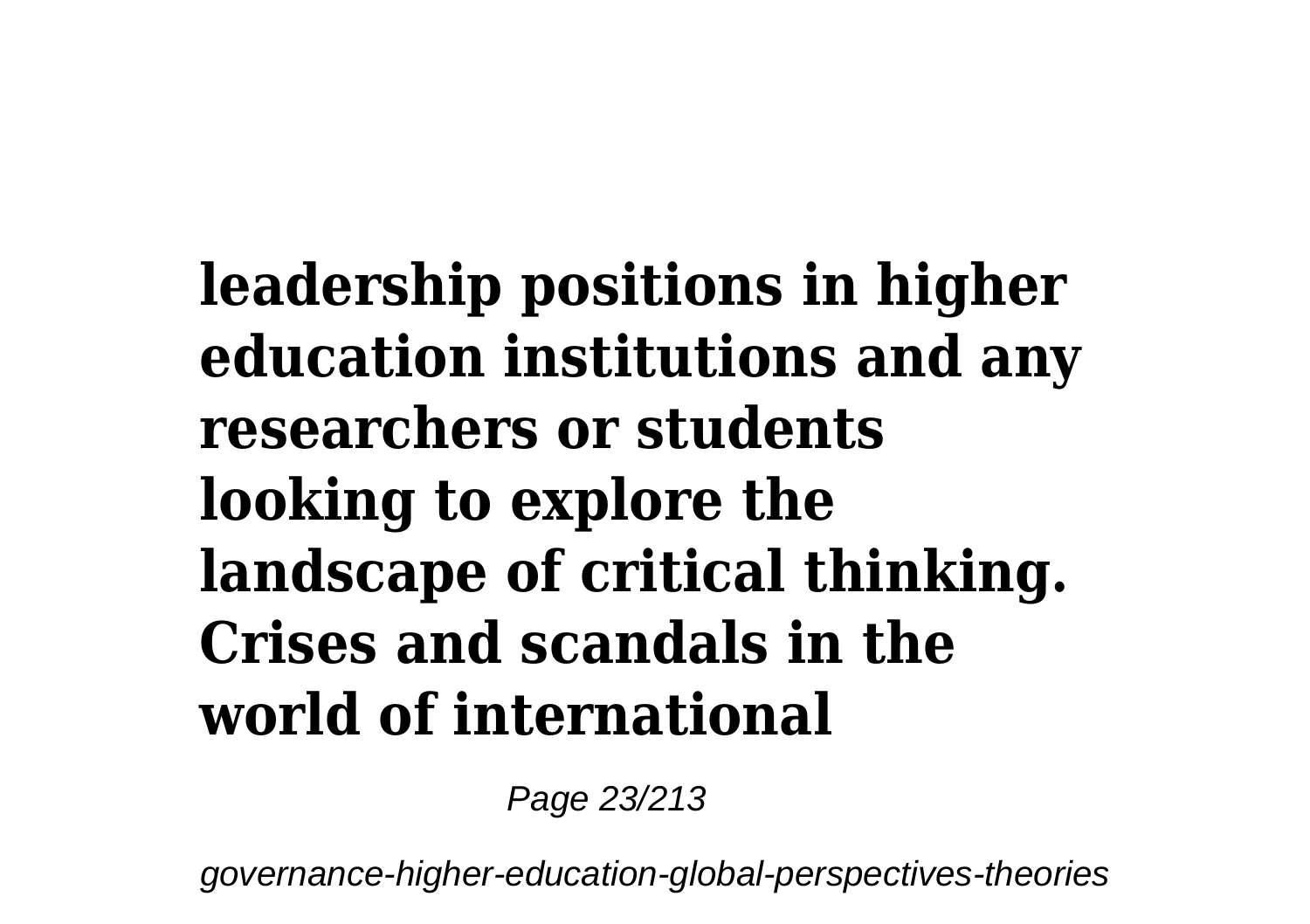**management have brought a new spotlight onto how the subject is taught, studied and understood. There has been a plethora of literature on international management, but a lack of focus on how**

Page 24/213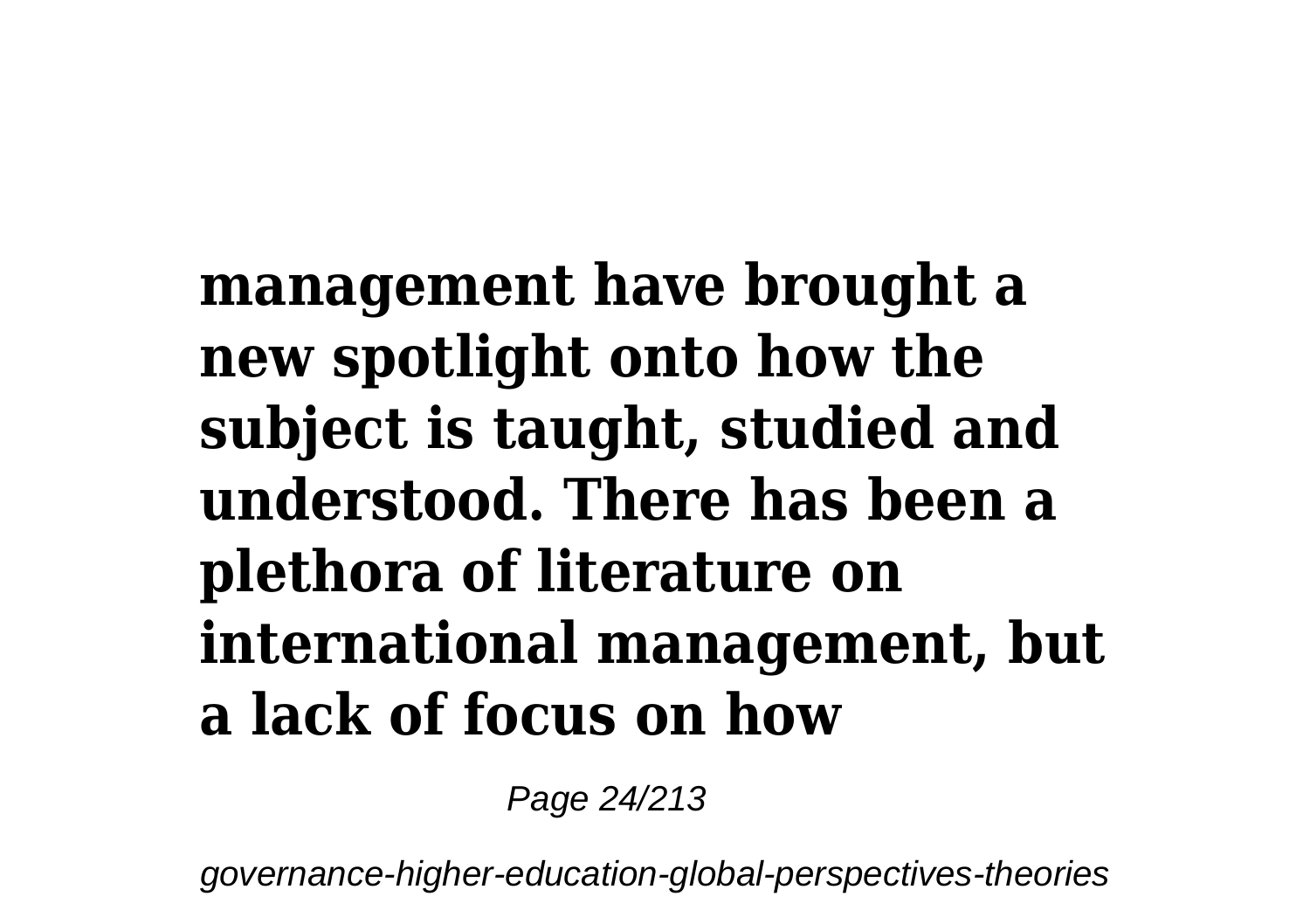**international management education (IME) can be shaped to respond to existing and future global business challenges. The Routledge Companion to International Management Education**

Page 25/213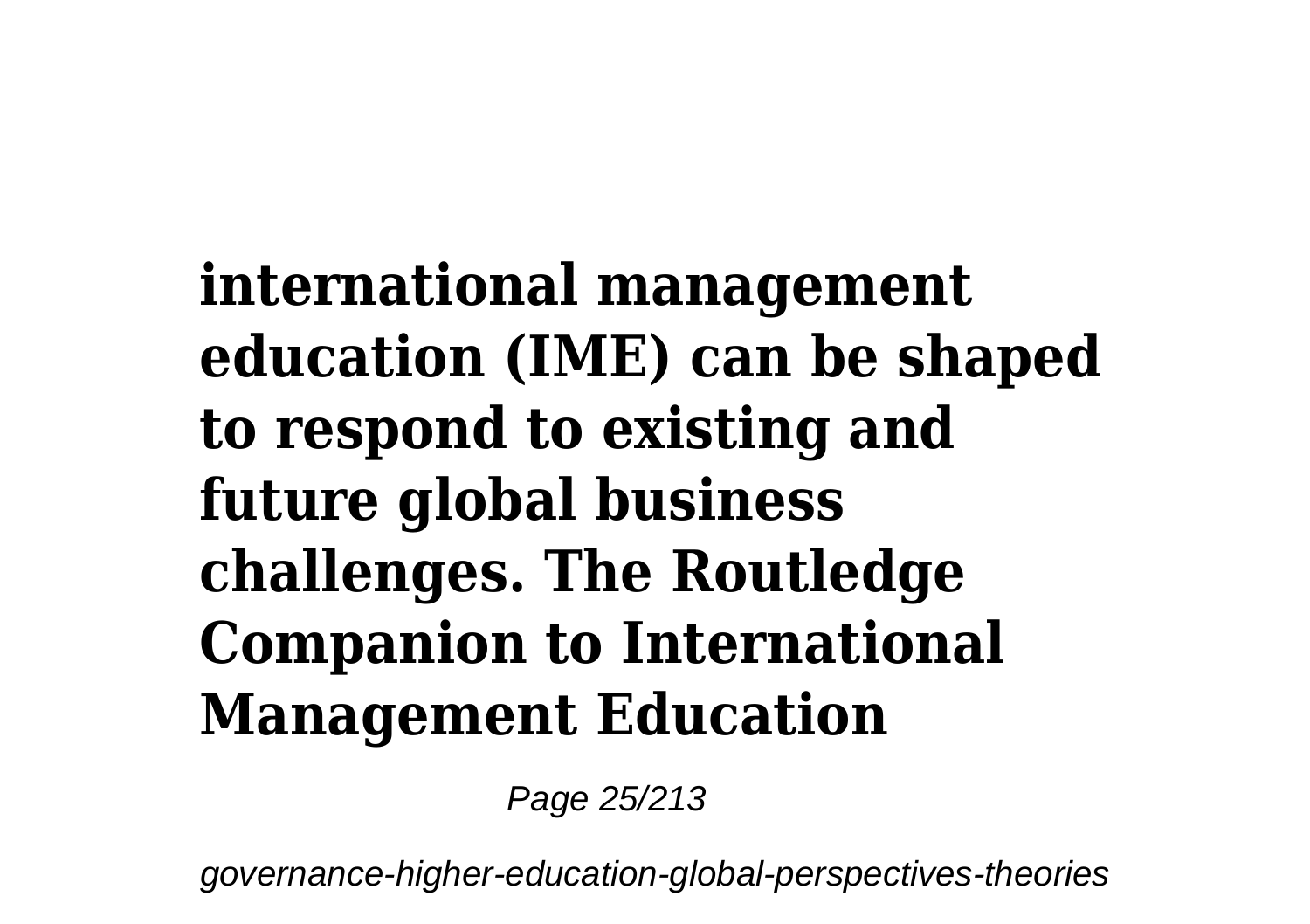**gathers together contributors from academia, industry and university administration involved in IME, to: introduce the domain of IME; describe the emerging state in new geographical areas; discuss the**

Page 26/213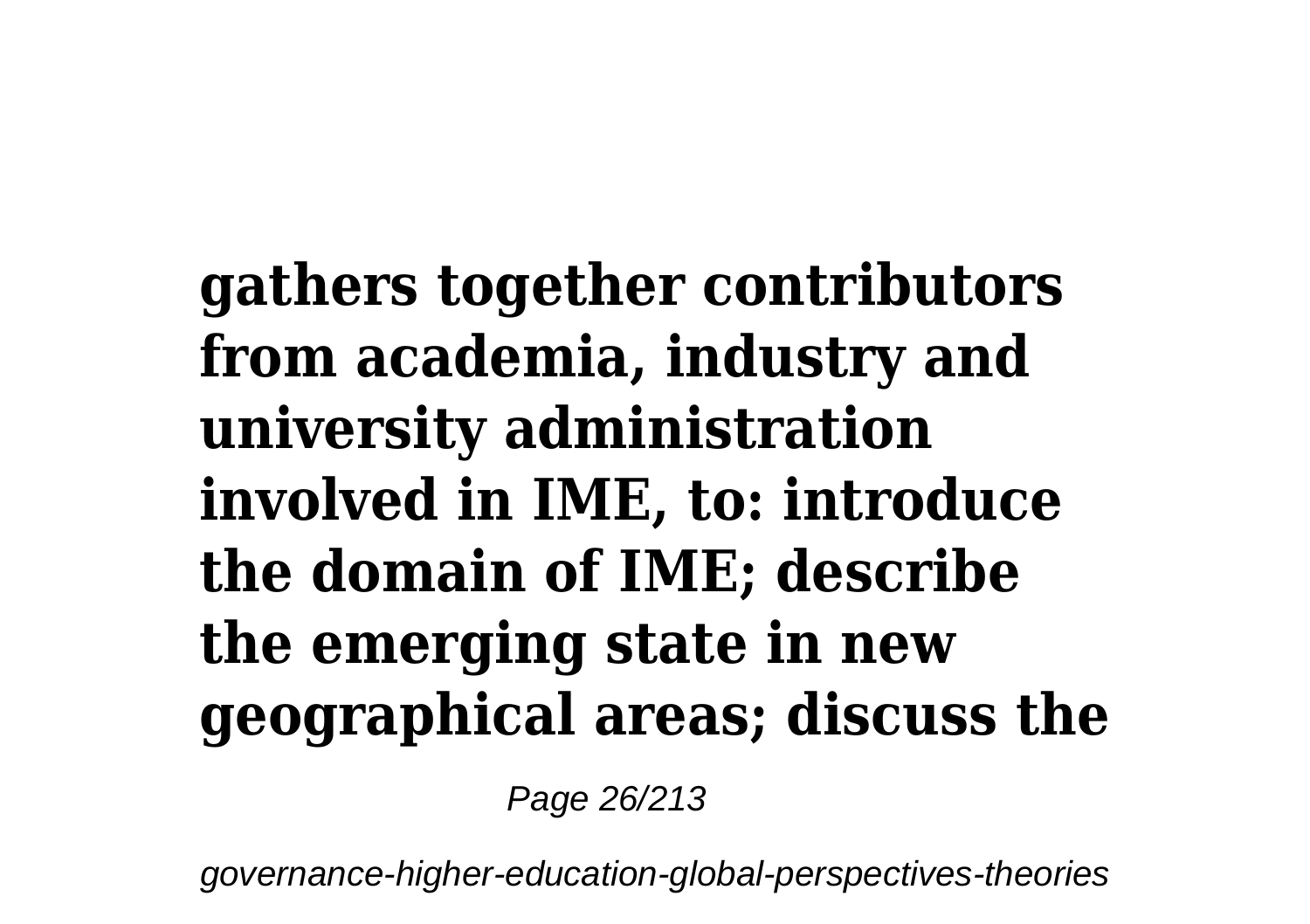**major issues and debates revolving around IME; explore the linkage of technology and international management, and shed light on the future of IME. The diverse background of the contributors provides a**

Page 27/213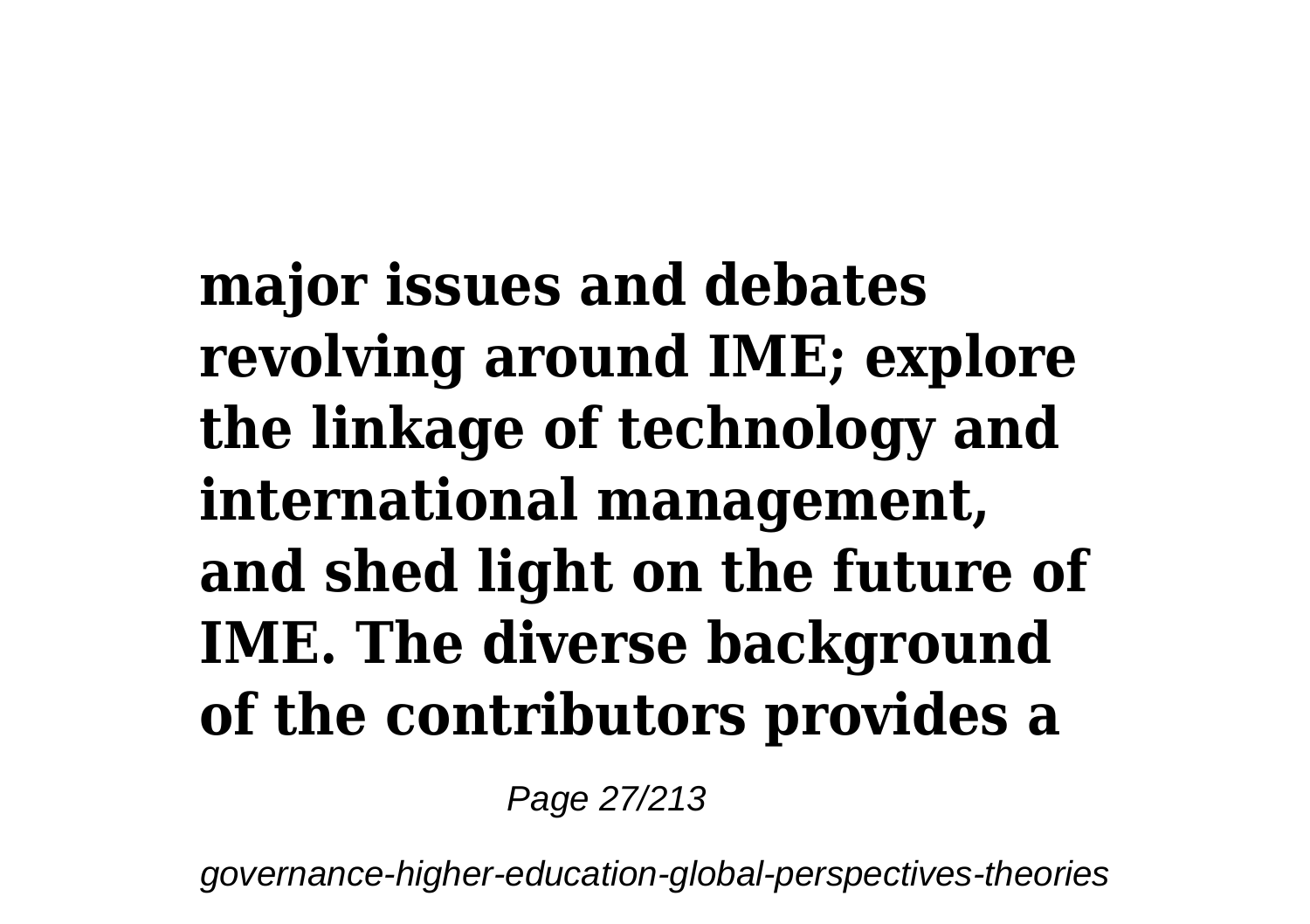**global perspective that challenges the dominant Anglo-American view, with up-to-date specific insights originating from their indigenous view points, which has often been neglected and inadequately**

Page 28/213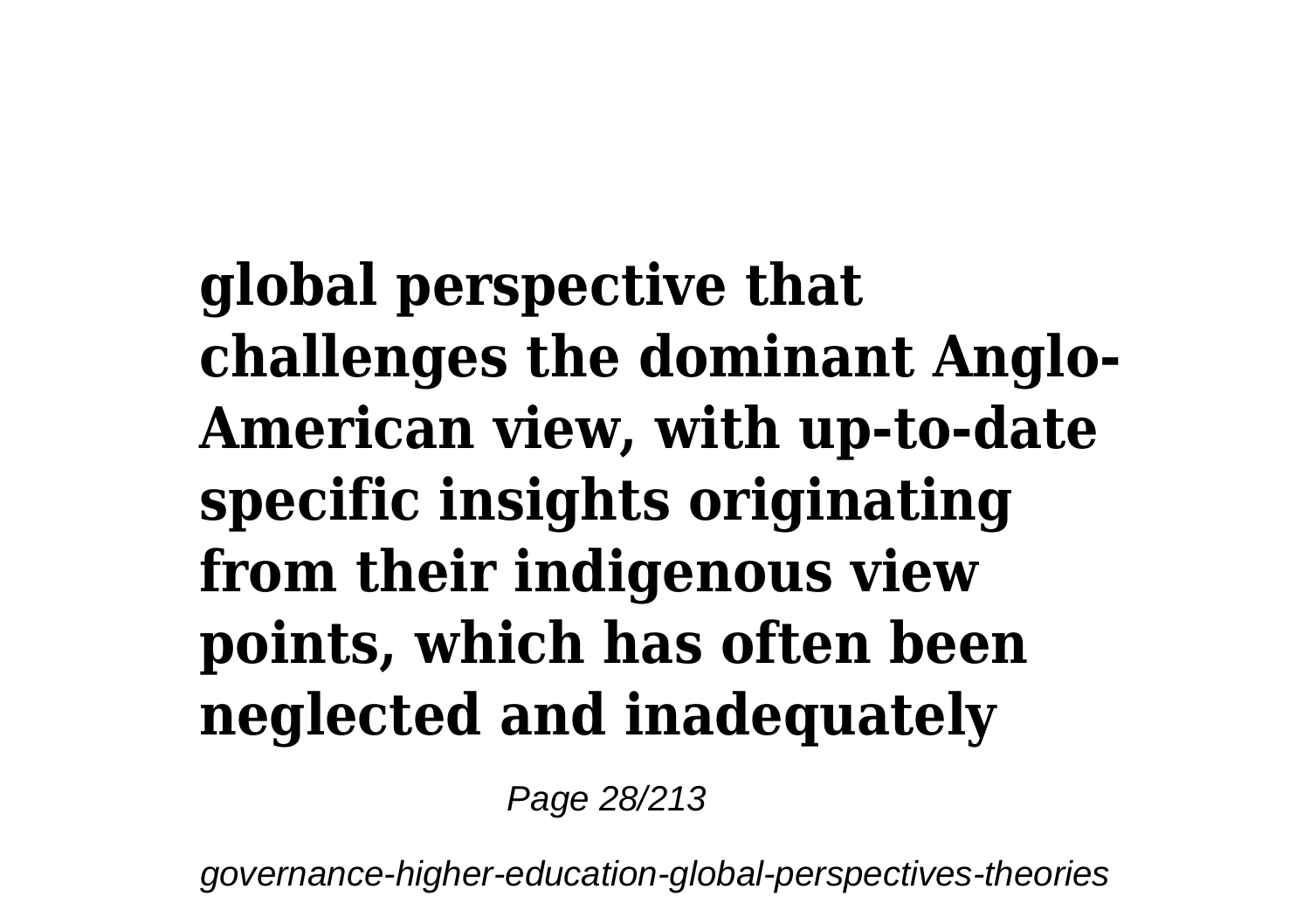**covered. The volume answers important questions, such as: Do we need a vision in IME? What is the current state of IME? How has IME grown in emerging market segments? What roles does technology**

Page 29/213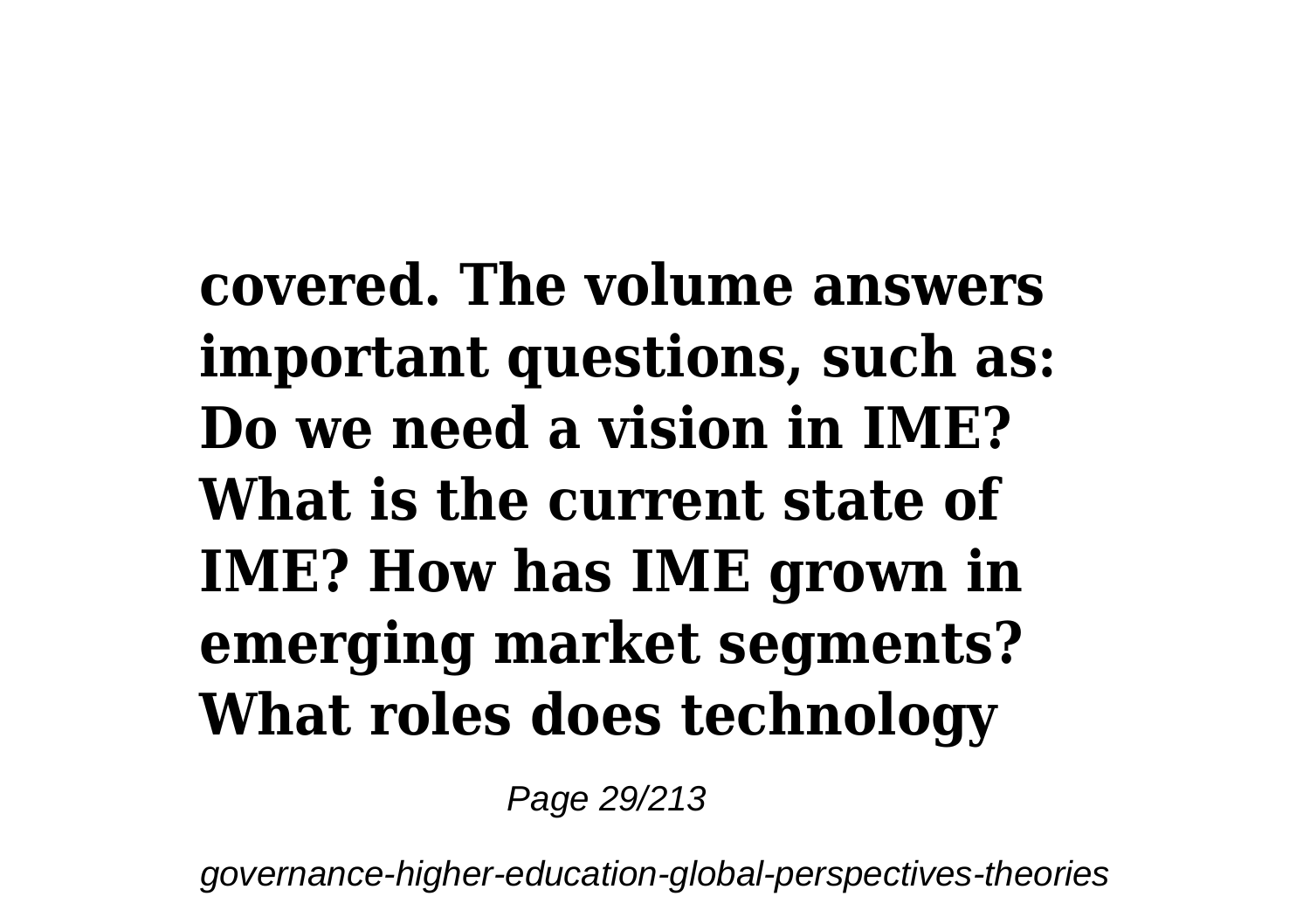**play in its recent development? The volume provides thoughtprovoking reading for educators, administrators, policy makers, human resources professionals and researchers. It will also give**

Page 30/213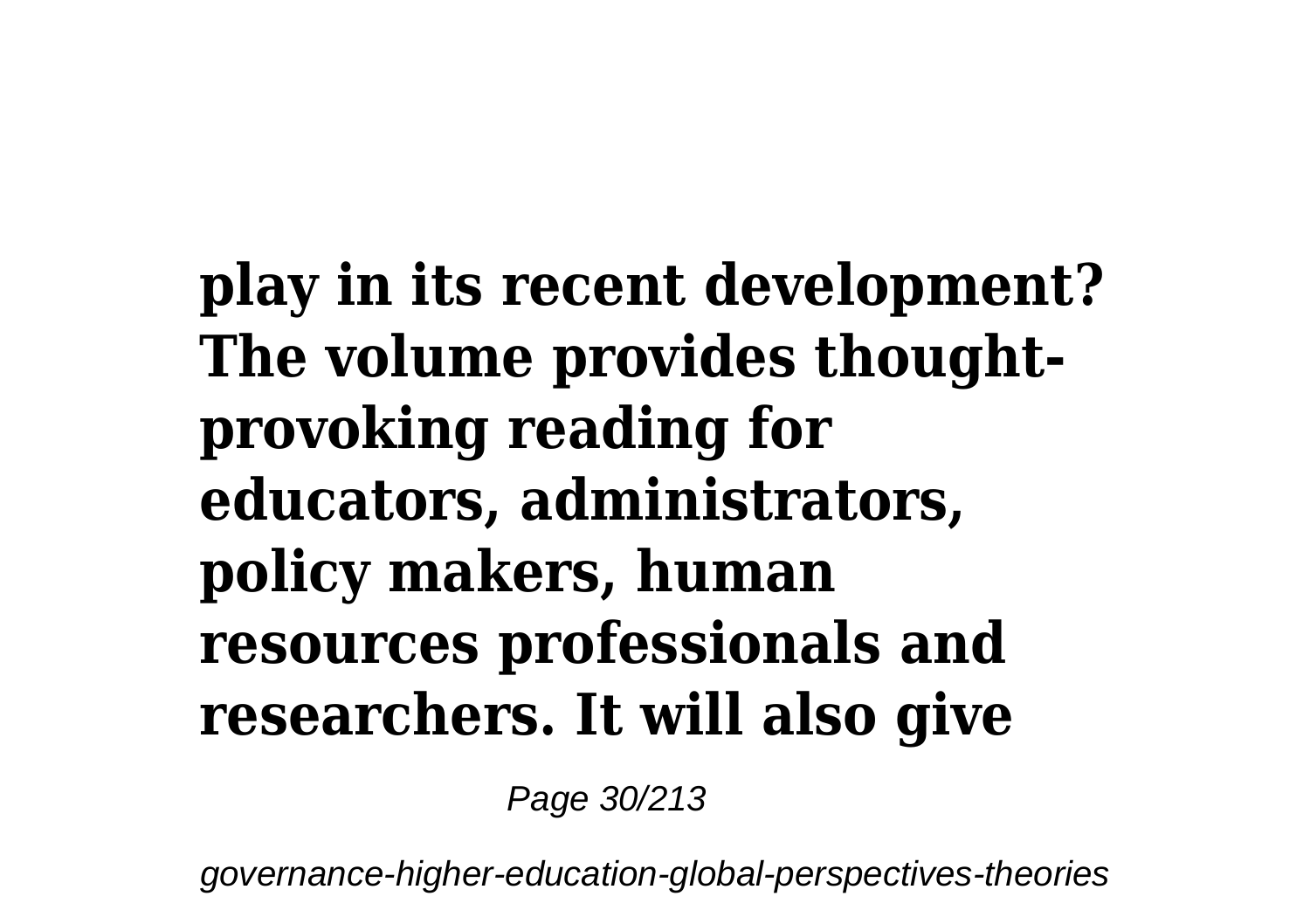**future international management students a glimpse of IME from a global inside-out perspective. Higher education and innovation policies are today seen as central elements in**

Page 31/213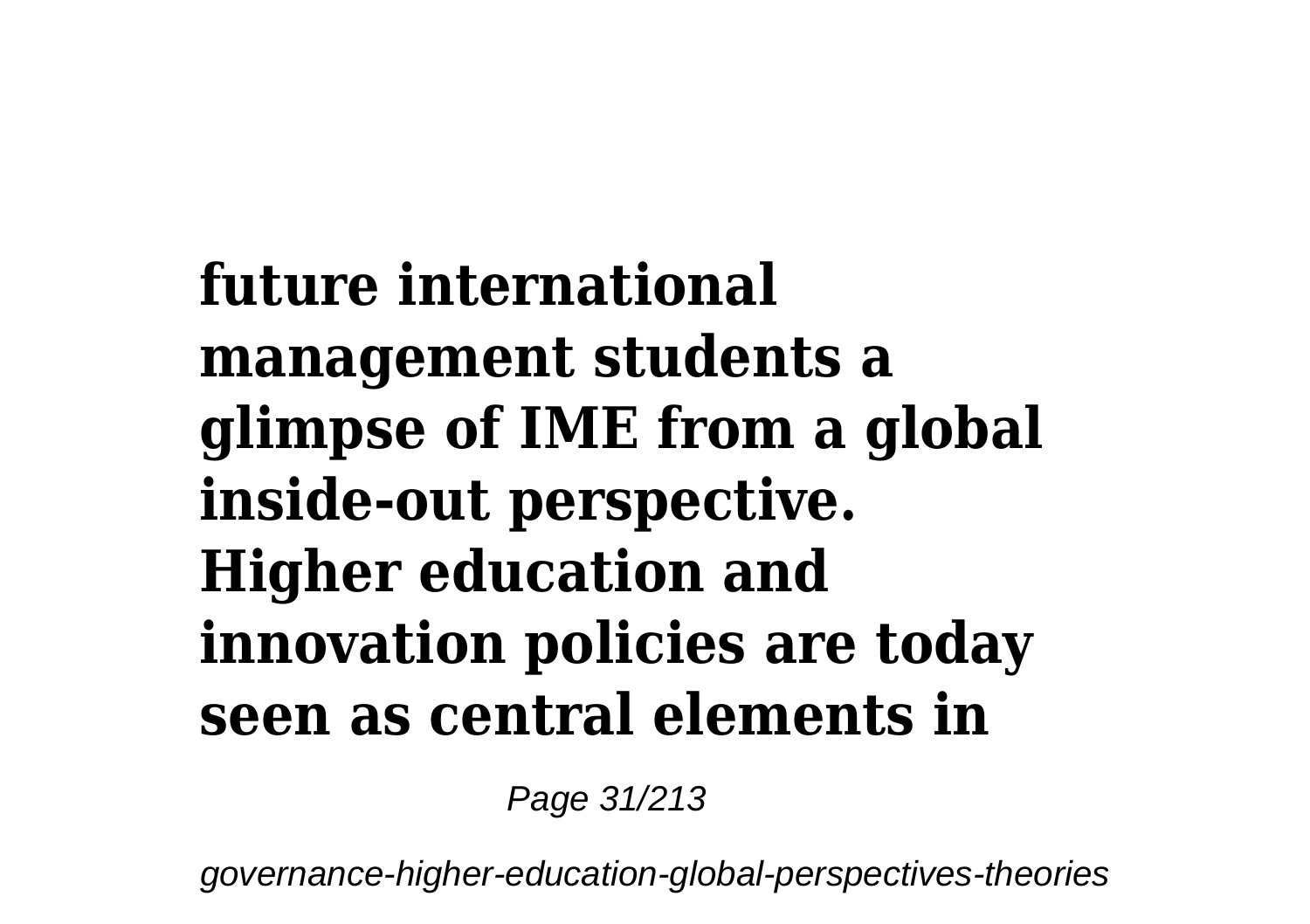**national economic competitiveness, increasingly measured by global rankings. The book analyses the evolution of indicator-based global knowledge governance, where various national**

Page 32/213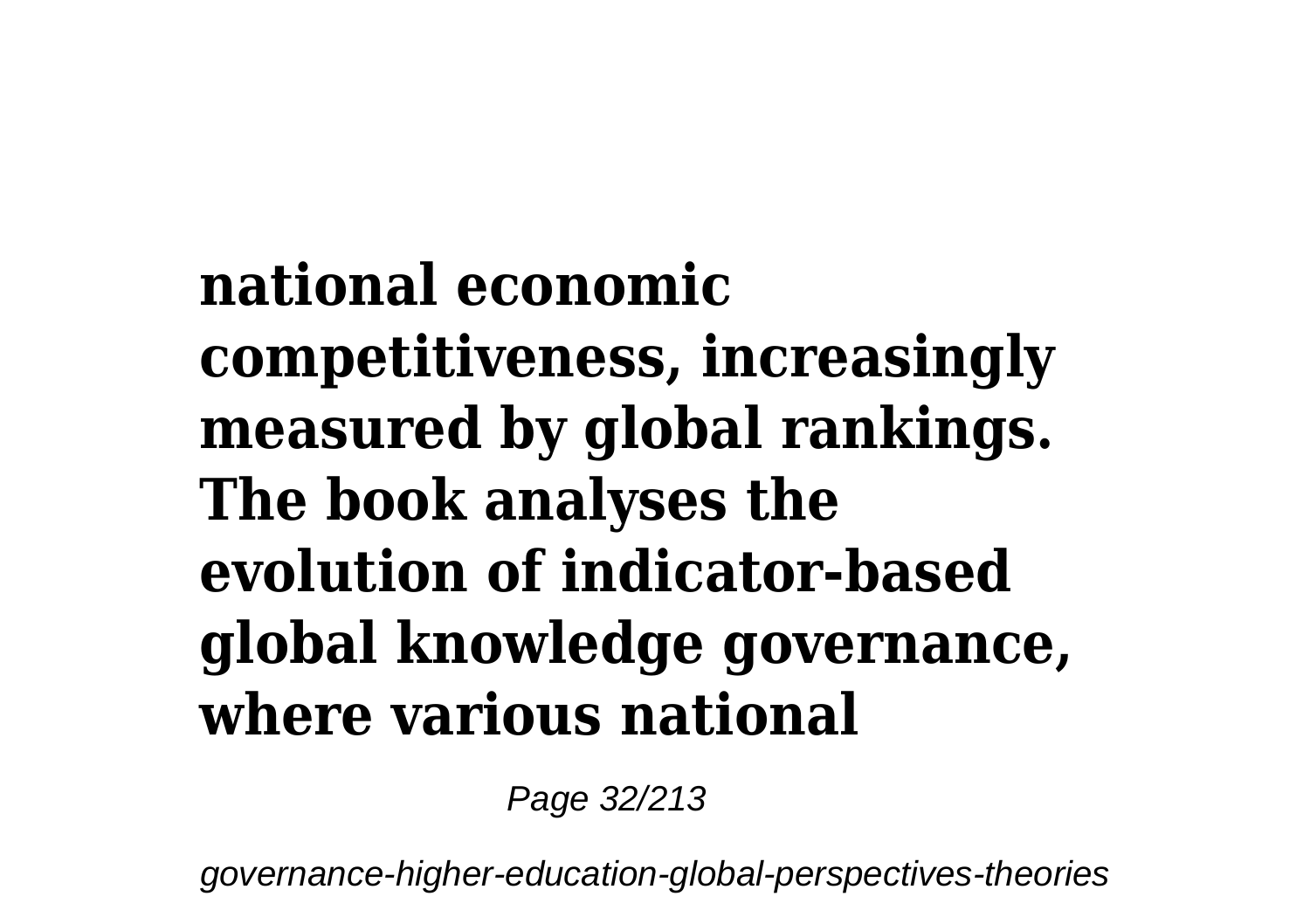**attributes have been evaluated under international comparative assessment. Reflecting this general trend, the Shanghai ranking, first published in 2003, has pressured governments and**

Page 33/213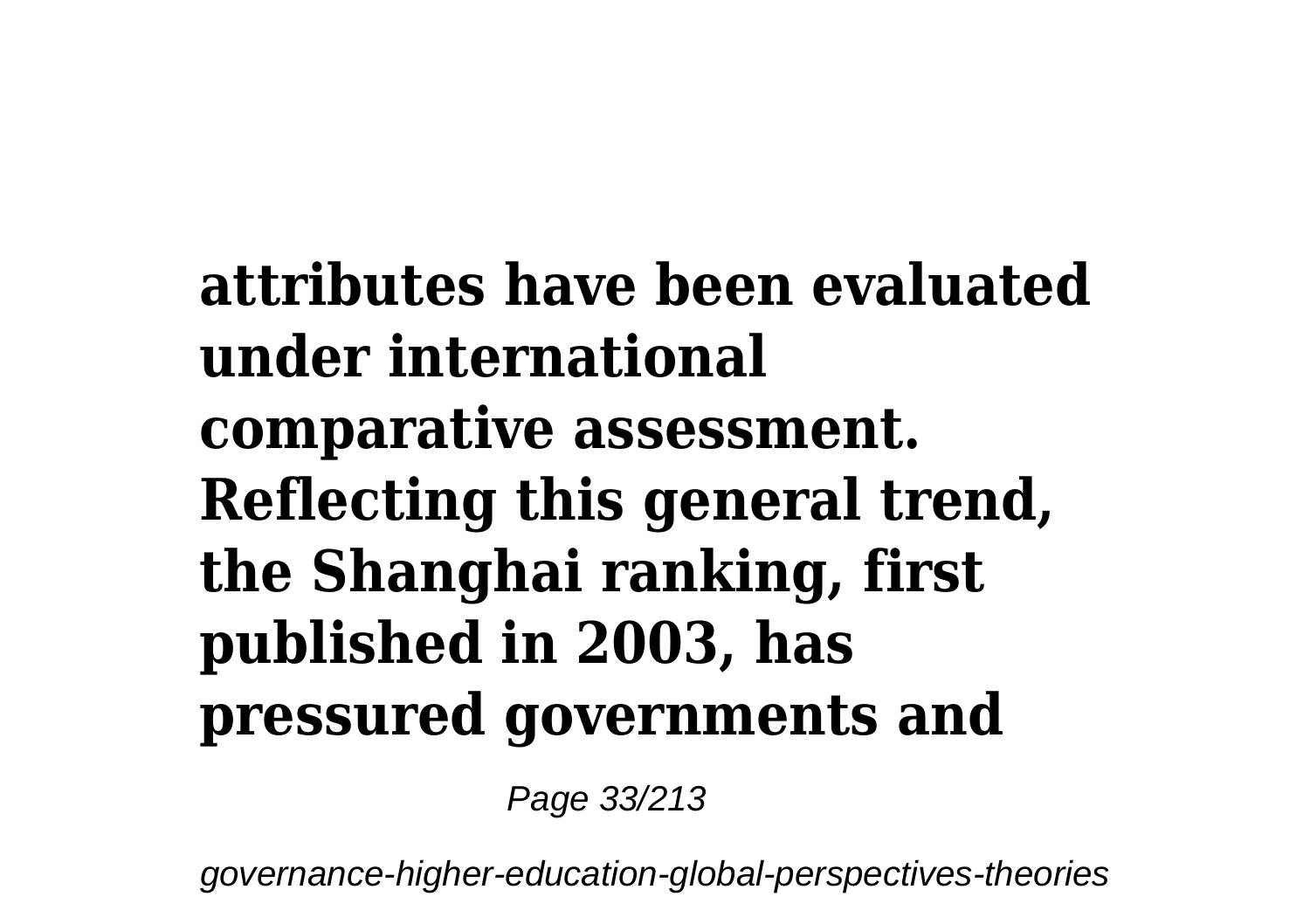**universities all over the world to improve their performance in global competition. More recently, as global rankings have met criticism for their methodology and scope, measurements of various sizes**

Page 34/213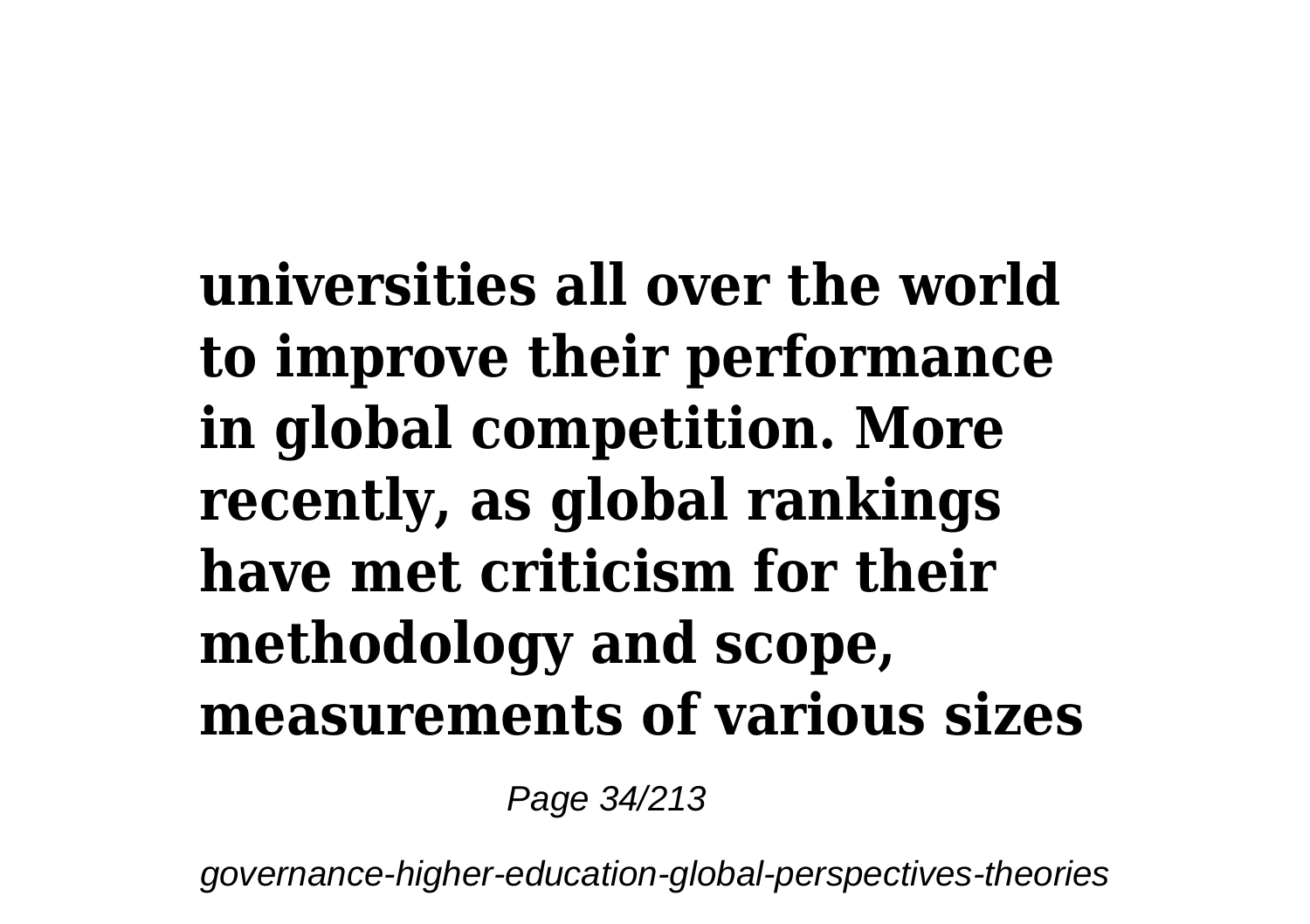**and shapes have proliferated: some celebrating novel methodological solutions, others breaking new conceptual grounds. This book takes a fresh look at developments in the field of**

Page 35/213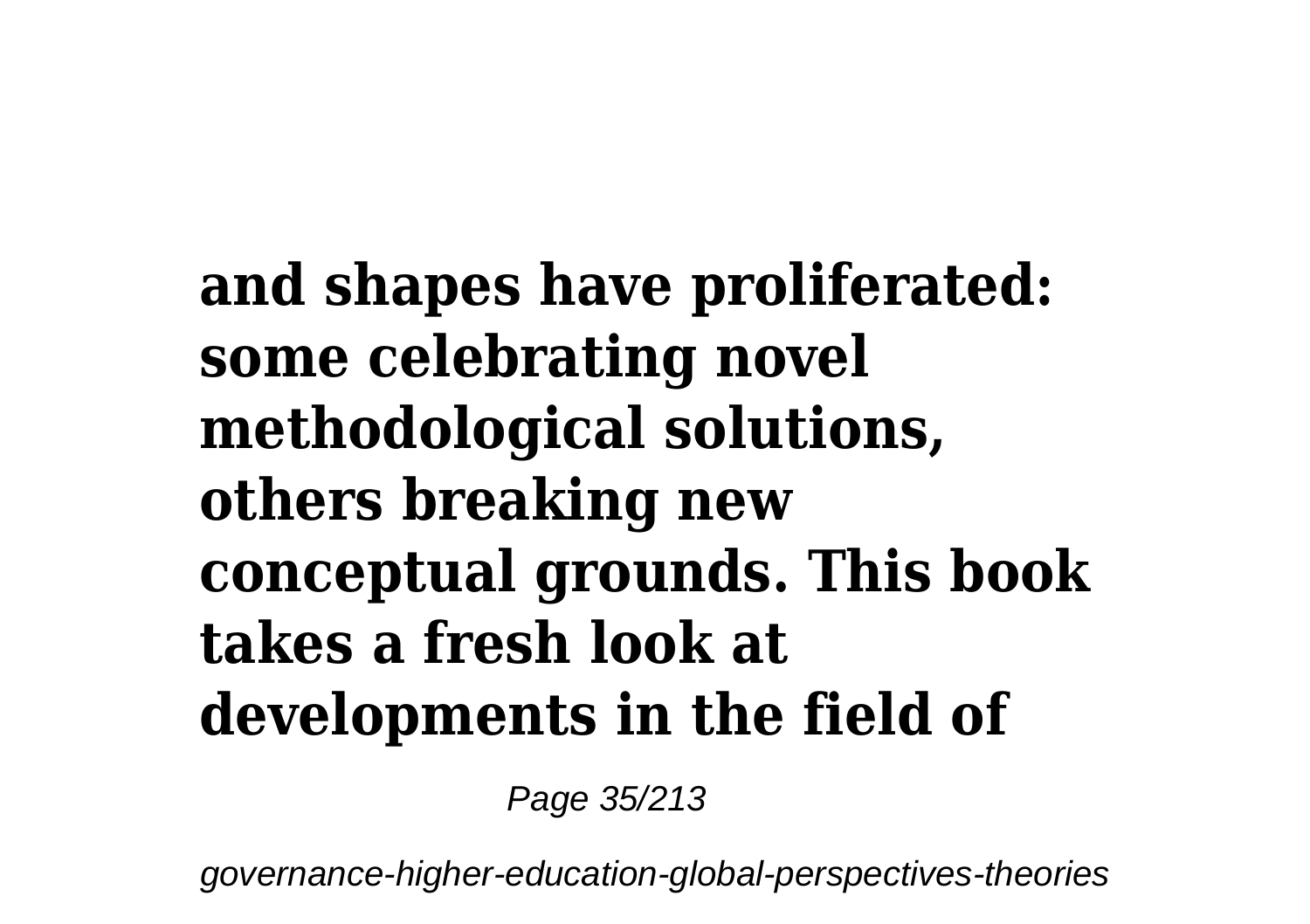**knowledge governance by showing how emerging indicators, innovation indexes and subnational comparisons are woven into the existing fabric of measurements that govern our ideas of higher**

Page 36/213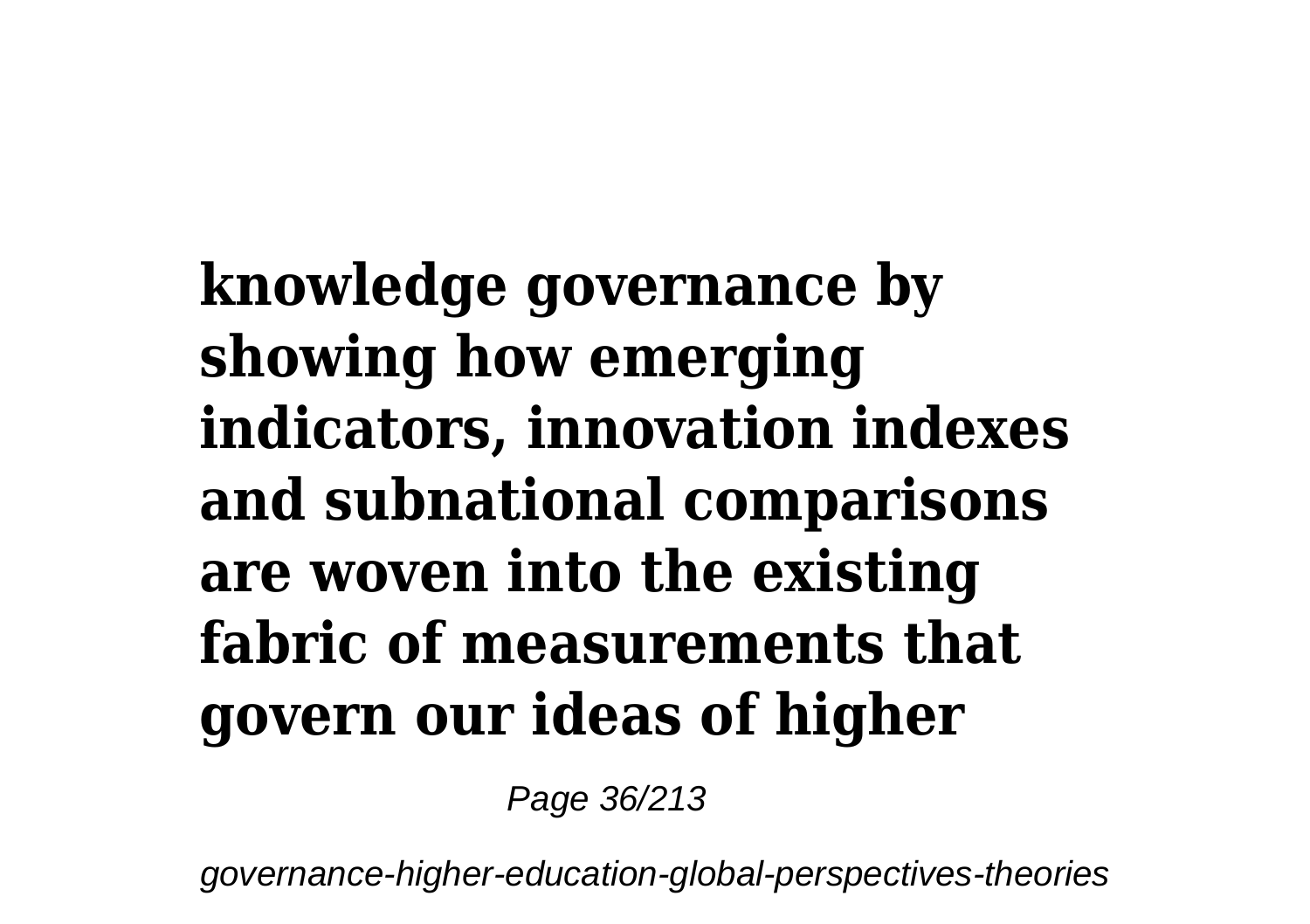**education, innovation and competitiveness. This book argues that while rankings are becoming more numerous and fragmented, the new knowledge products, nevertheless, tend to**

Page 37/213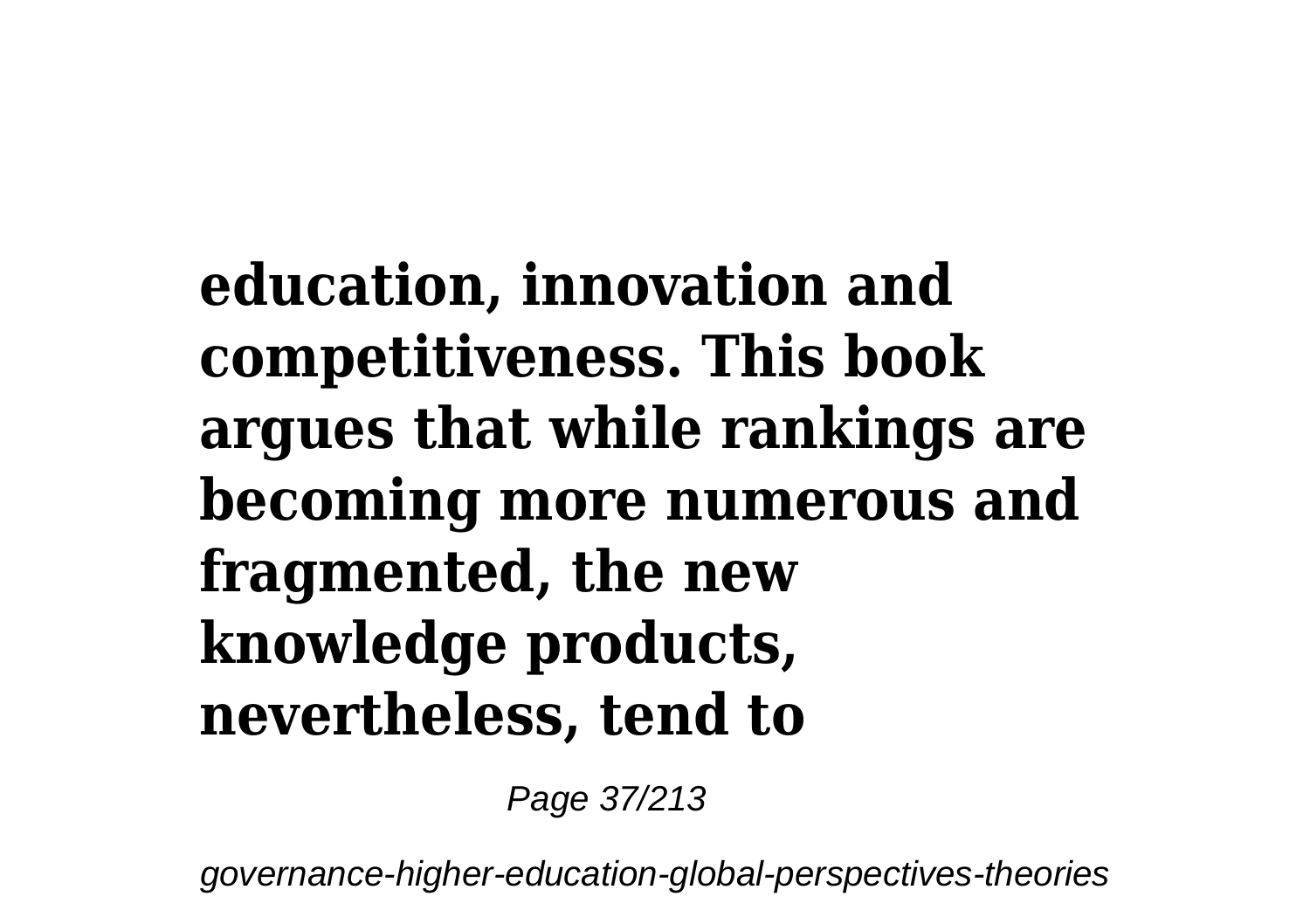#### **reproduce ideas and practices existing in the field of global measurement. Over the past half-century, globalization has had a profound impact on postsecondary education. The**

Page 38/213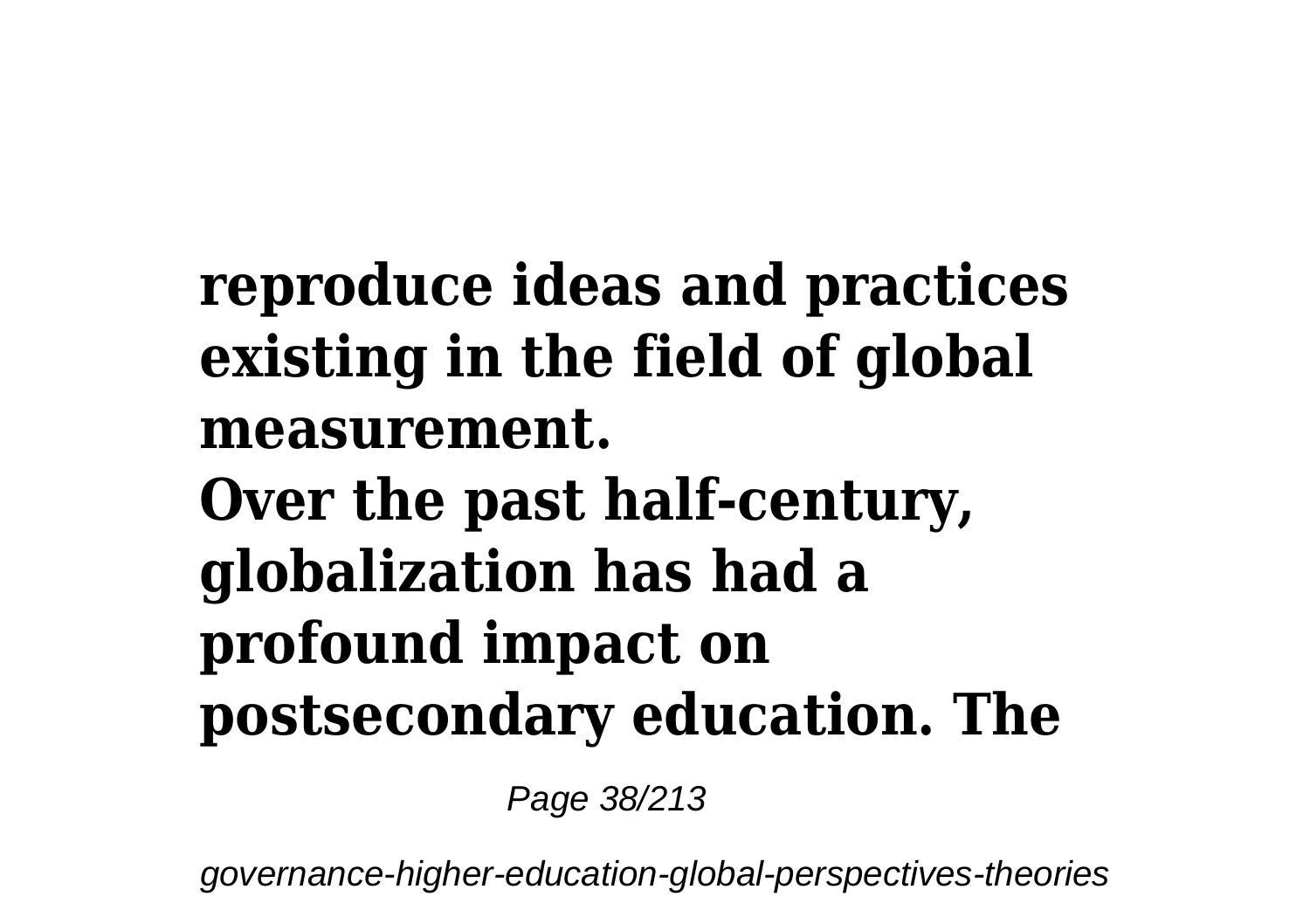**twin forces of mass higher education and the global knowledge economy have driven an unprecedented transformation. These fundamental changes have pulled in opposite directions:**

Page 39/213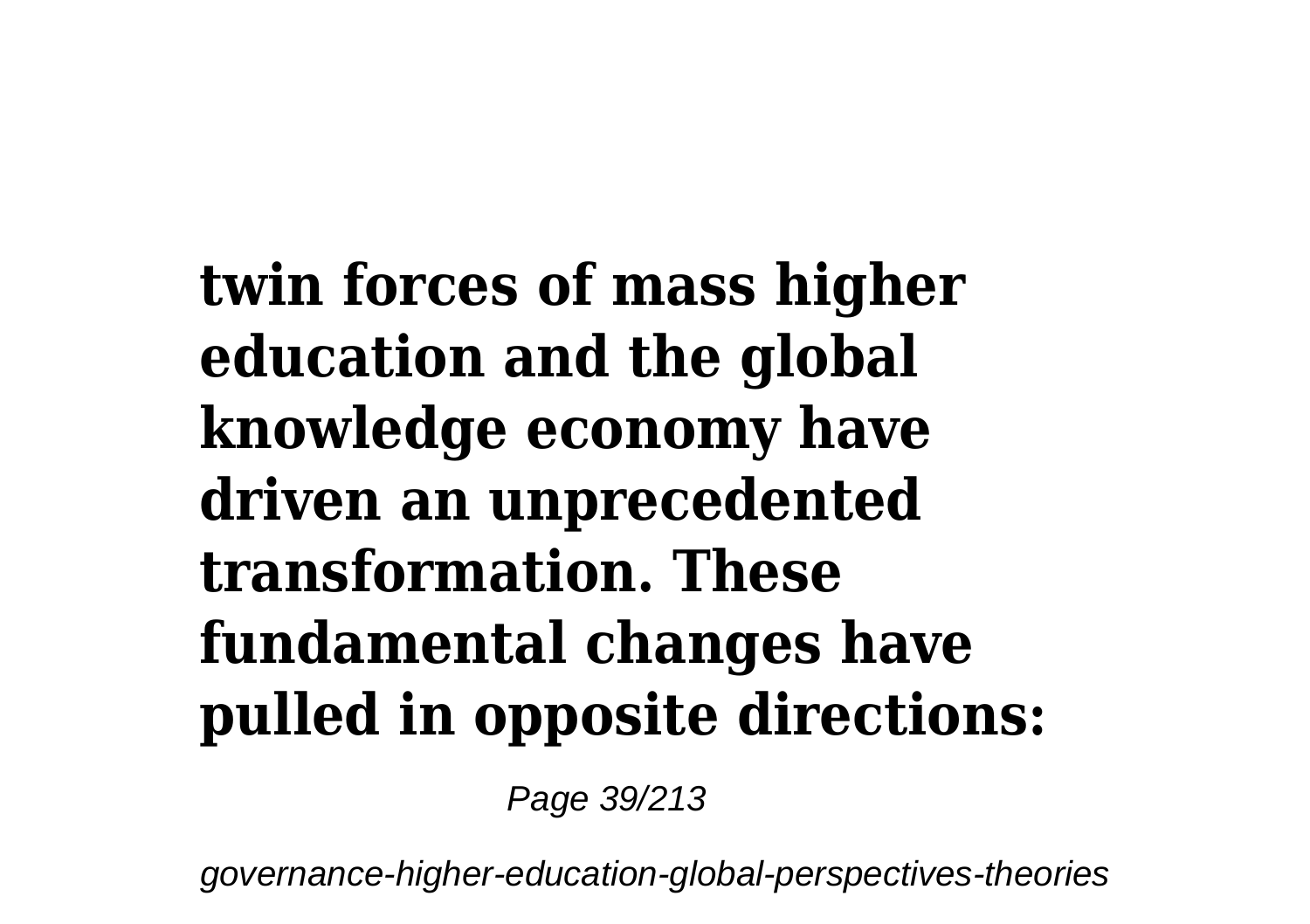**one pushes for wider access and accompanying challenges of quality, the other toward exclusive, "world class" research-oriented universities. In Global Perspectives on Higher Education, renowned**

Page 40/213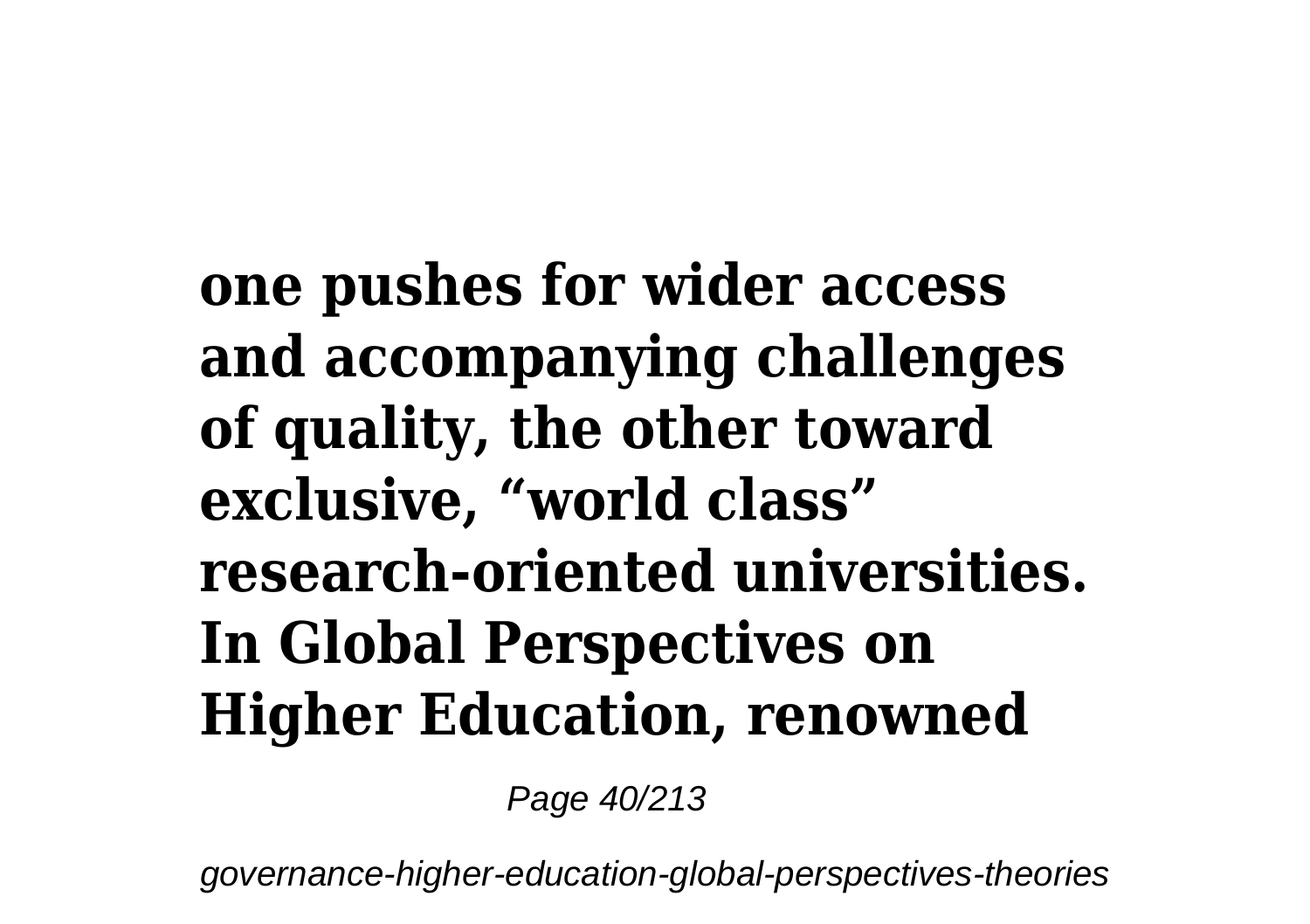# **higher education scholar Philip G. Altbach offers a wideranging perspective on the implications of these key forces and explores how they influence academe everywhere. Altbach begins with a**

Page 41/213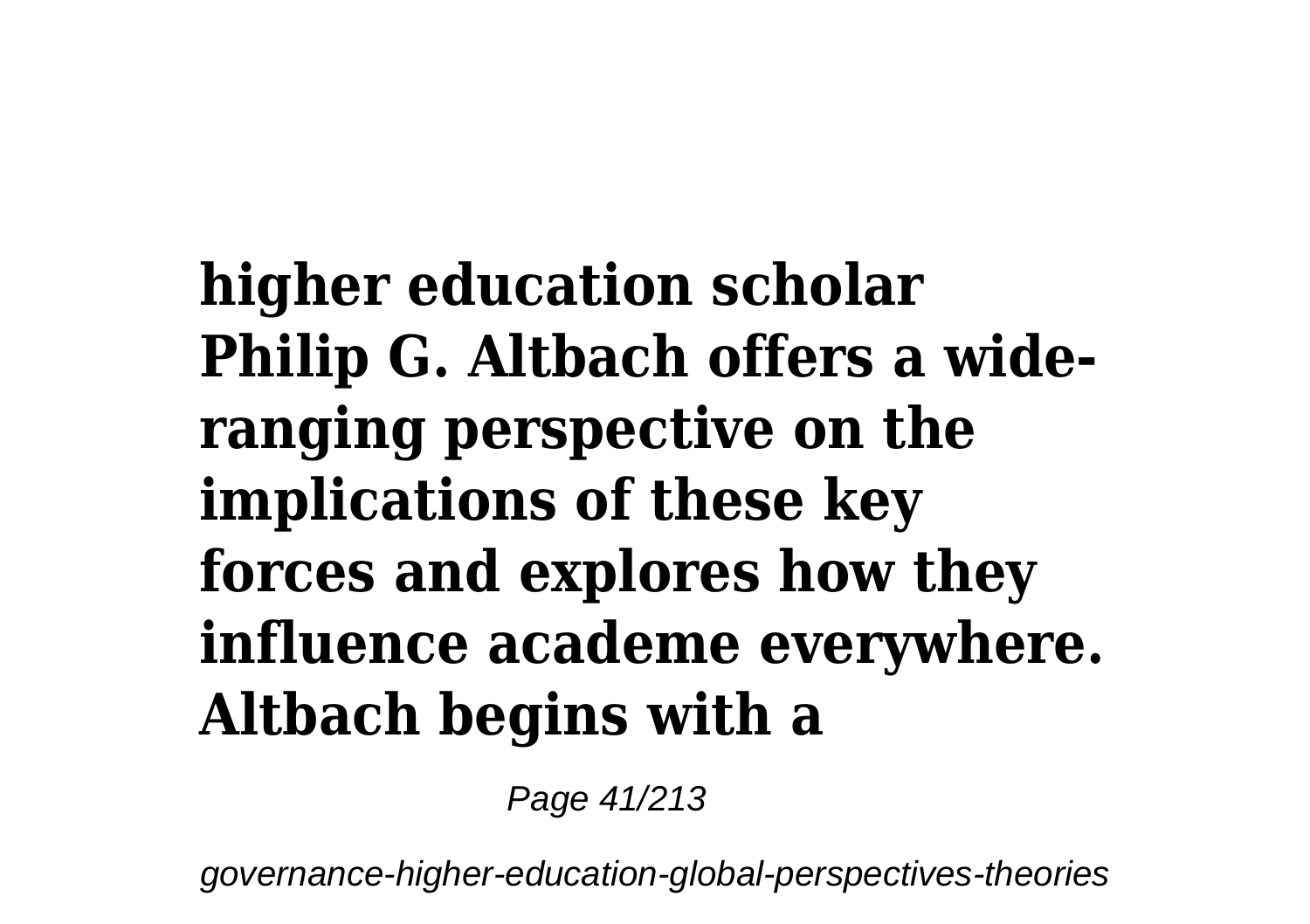**discussion of the global trends that increasingly affect higher education, including the implications of mass enrollments, the logic of mass higher education systems around the world, and specific**

Page 42/213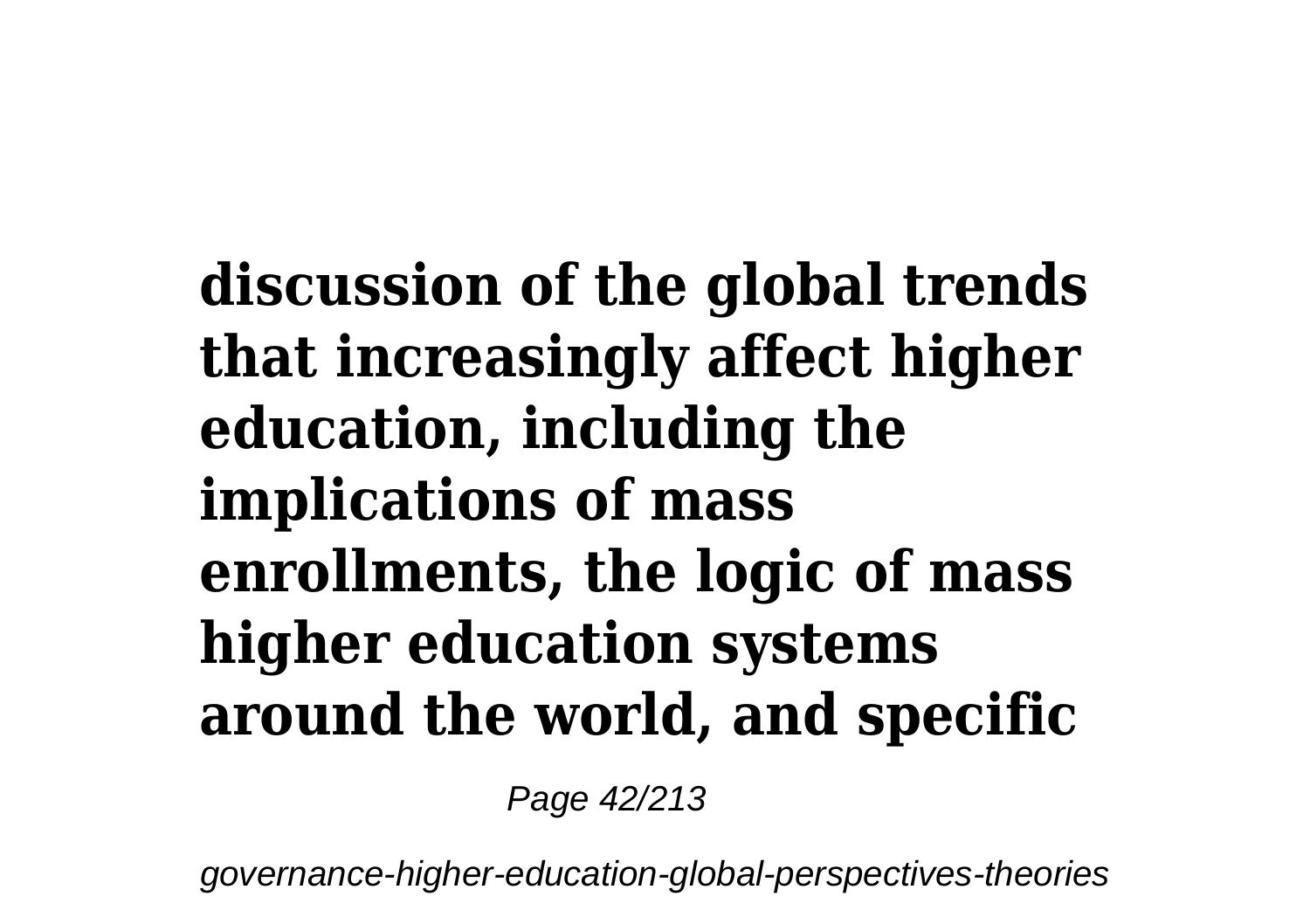**challenges facing Brazil, Russia, India, and China. He considers the numerous implications of globalization, including the worldwide use of the English language, university cross-border**

Page 43/213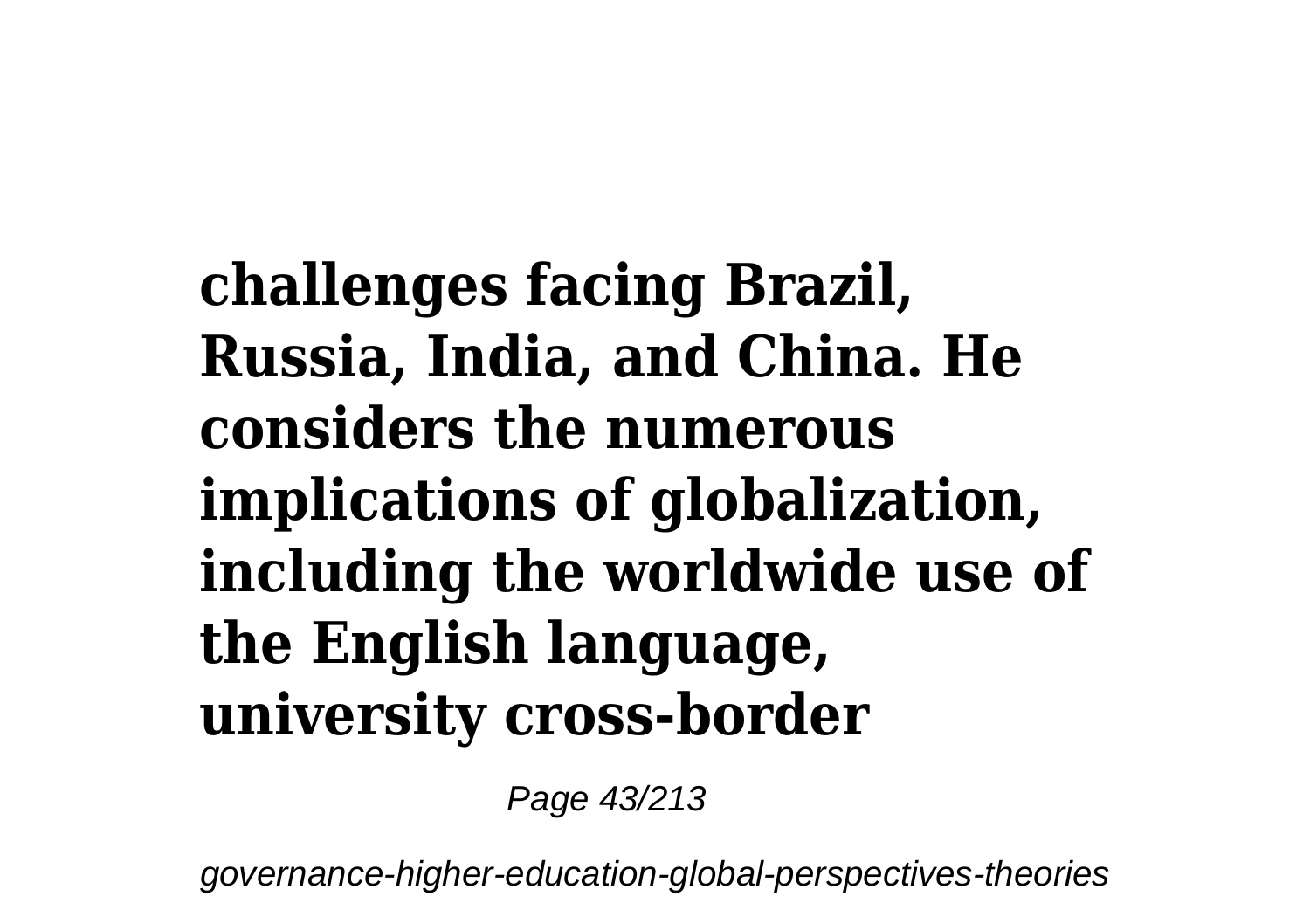**initiatives, the role of research universities in developing countries, the impact of the West on Asian universities, and the expansion of private higher education. Provocative and wide-ranging, Global**

Page 44/213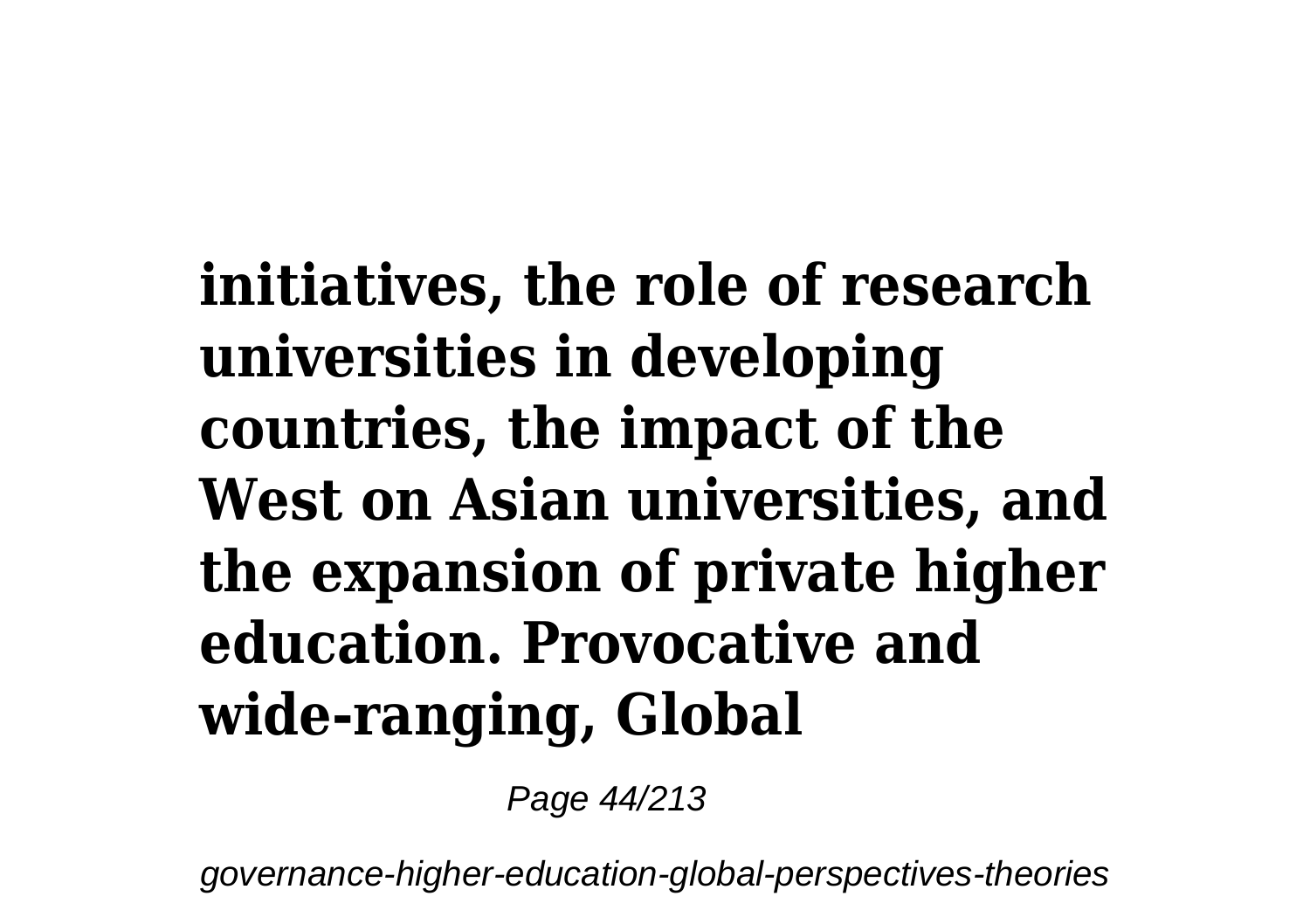**Perspectives on Higher Education considers how the international exchange of ideas, students, and scholars has fundamentally altered higher education. International Perspectives on**

Page 45/213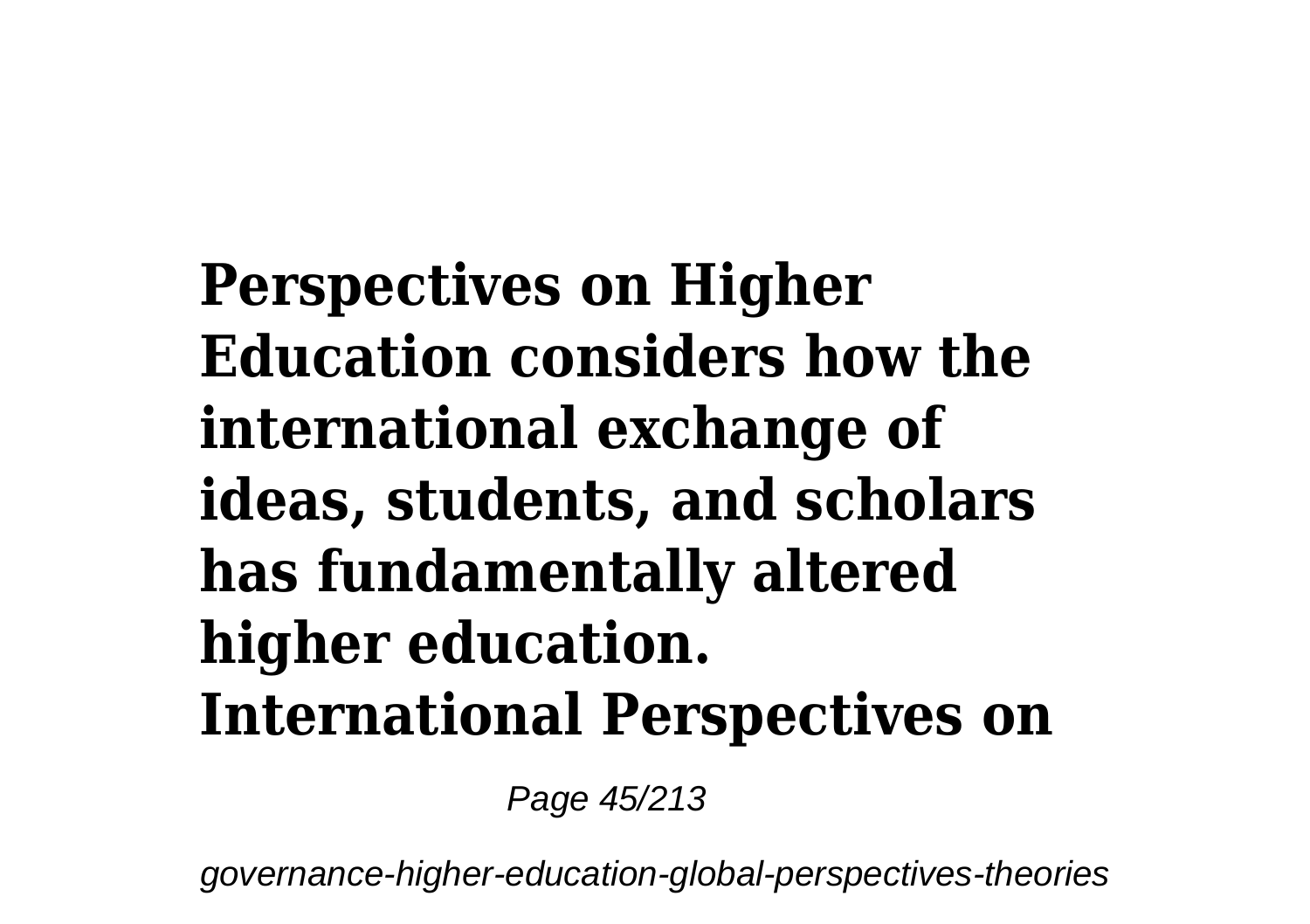**Leadership in Higher Education Global Perspectives on Quality Assurance and Accreditation in Higher Education Institutions Global Governance and the Emergence of Global**

Page 46/213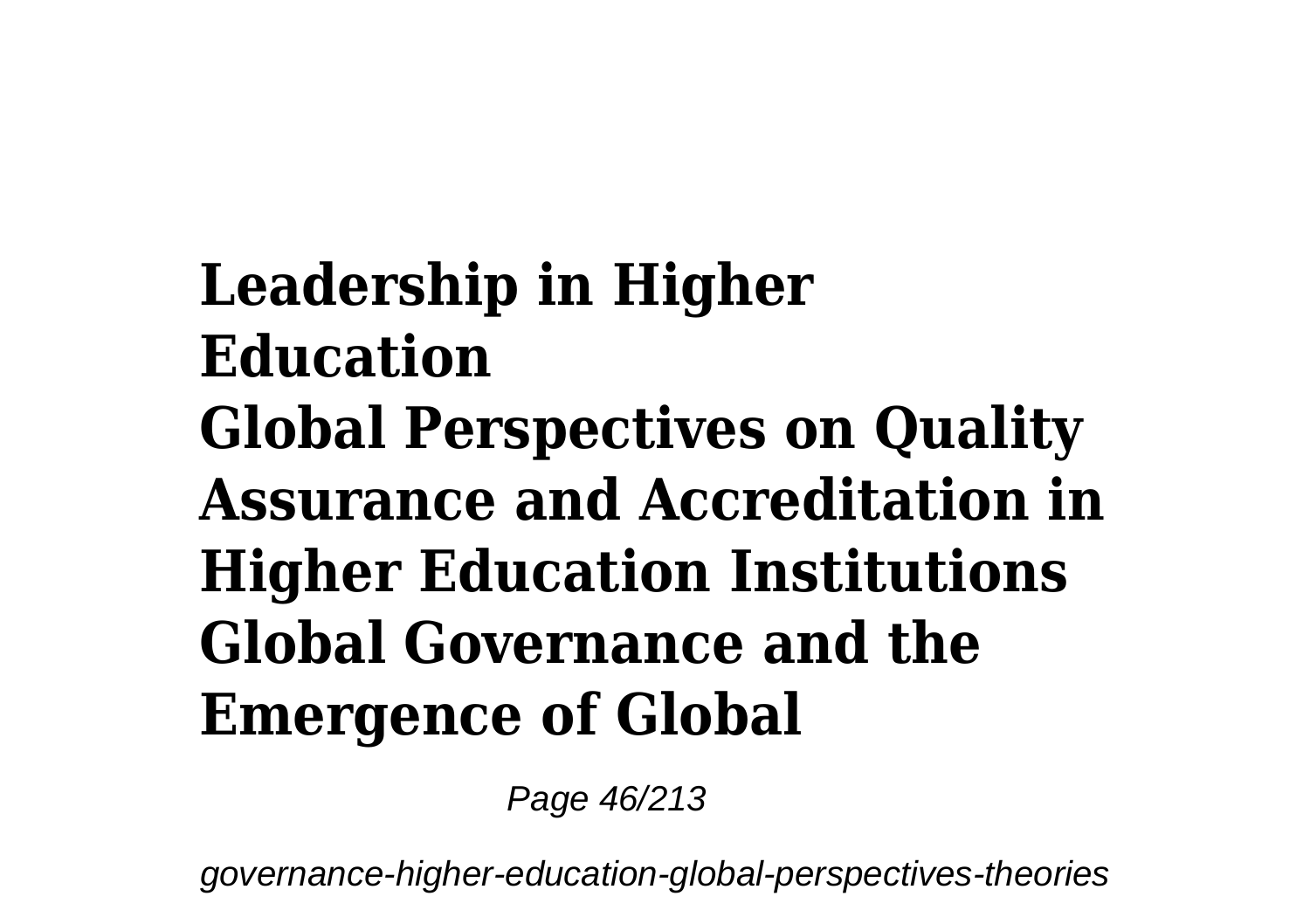**Institutions for the 21st Century Global Perspectives on Higher Education Global Perspectives on Quality in Higher Education Governance of Higher**

Page 47/213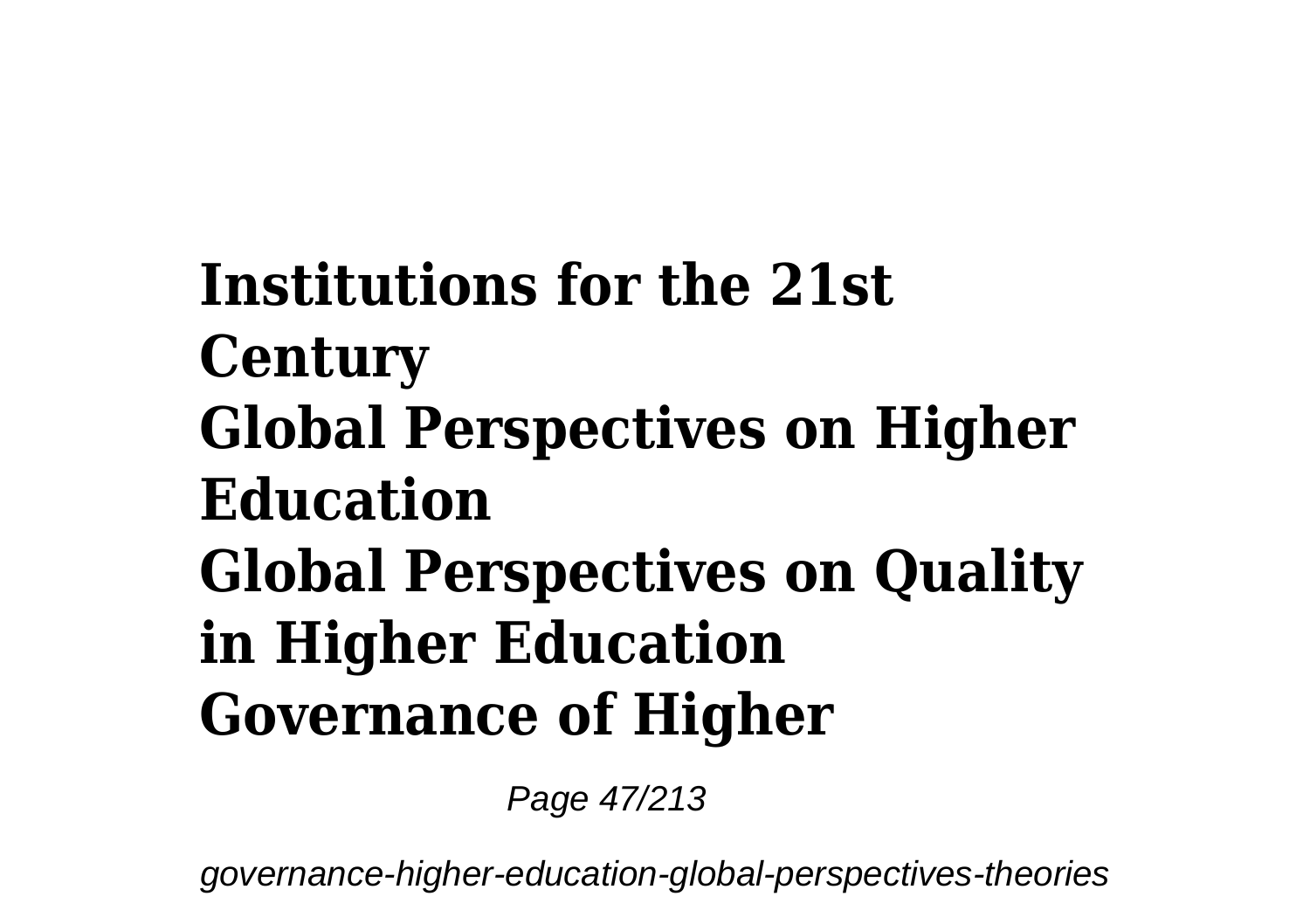# **Education Perspectives and Practice Across Higher Education** *The edited volume provides multiple lens to view school governance practices, exploring its modernization,*

Page 48/213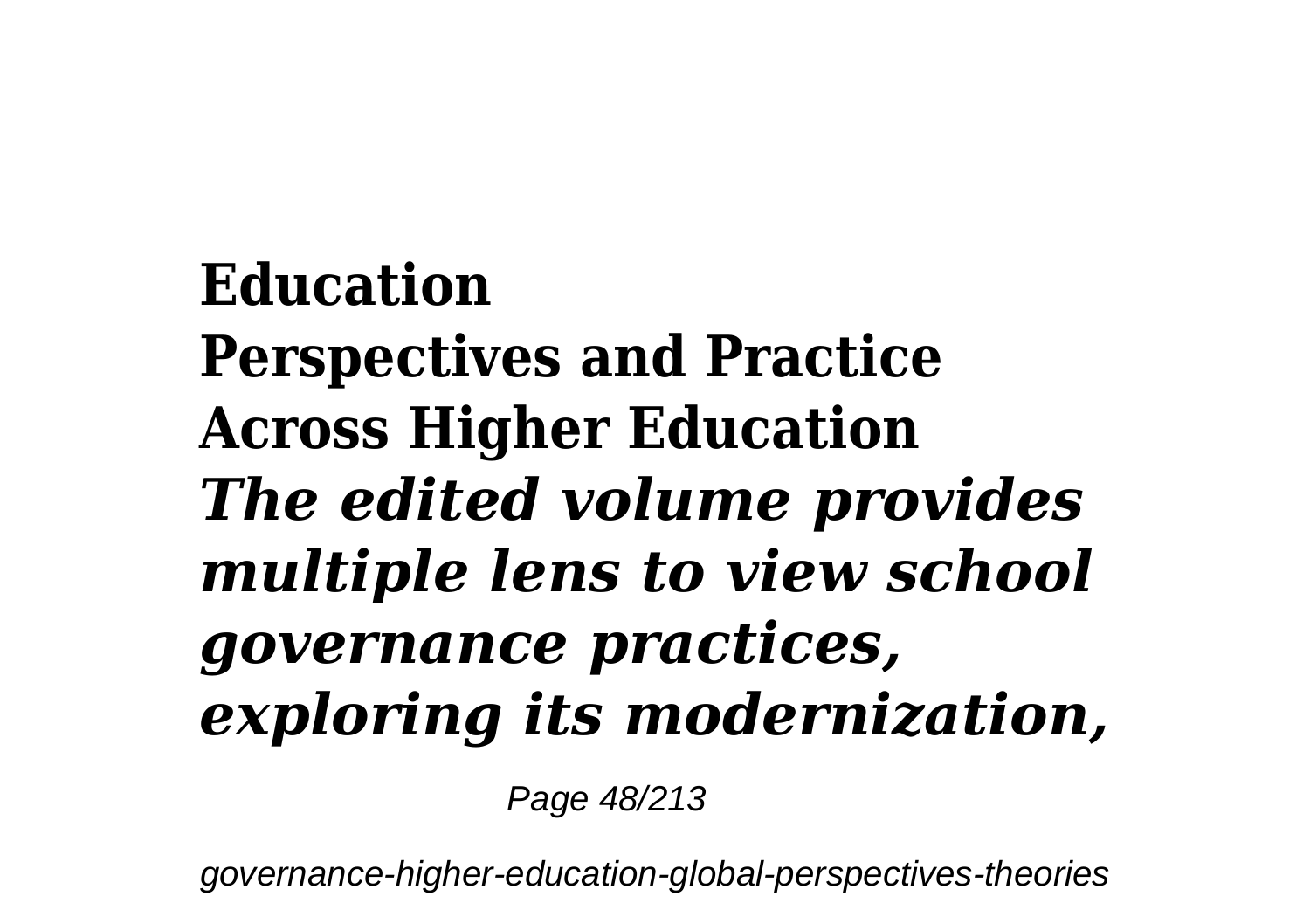# *ethical review, future trend, as well as the reciprocal influence of educational policy. Drawing on a widespread experience in the field of education governance from leading*

Page 49/213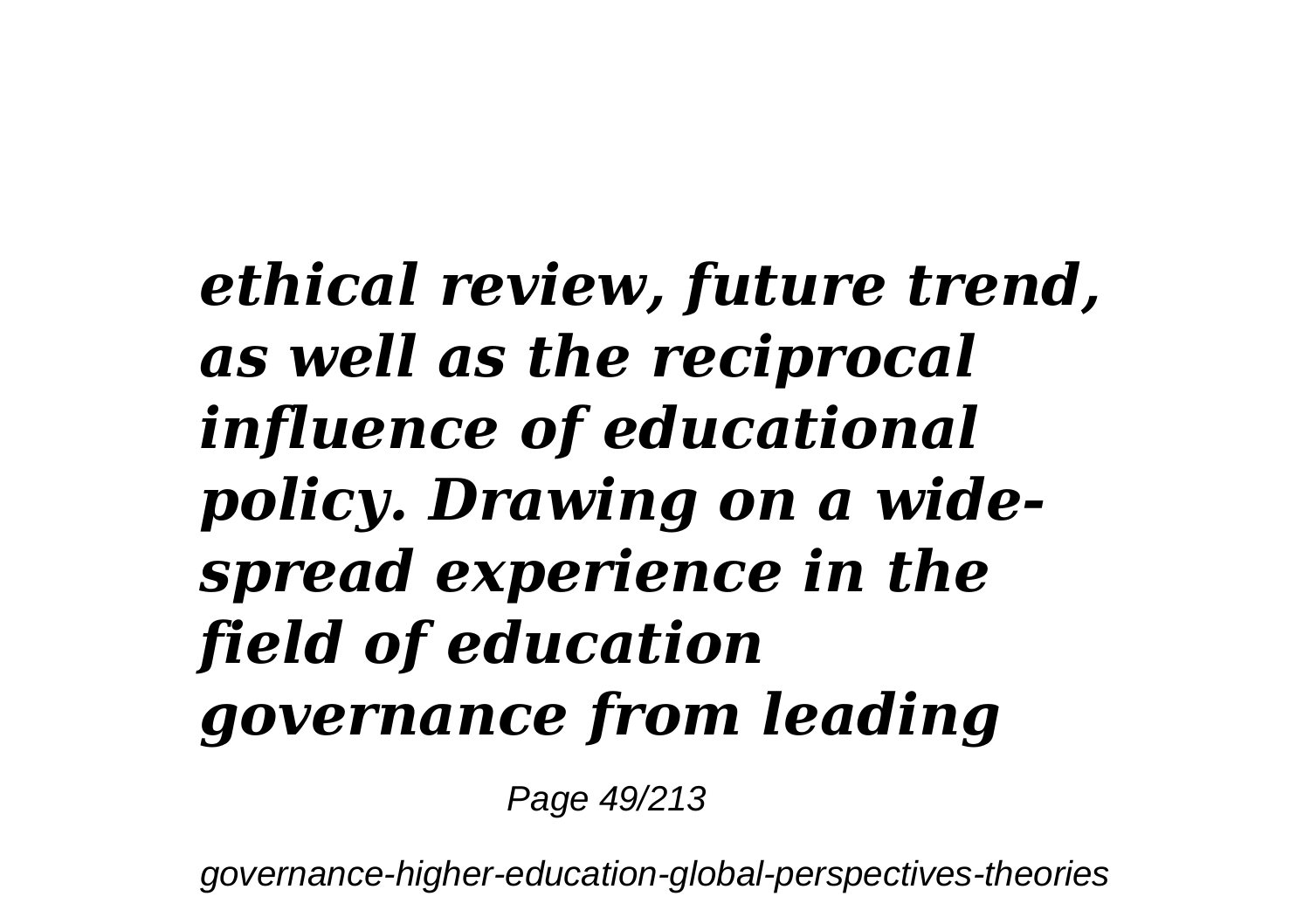## *scholars, emerging scholars, doctoral research students and school principals, this book includes insights from 11 countries and economies across four continents:*

Page 50/213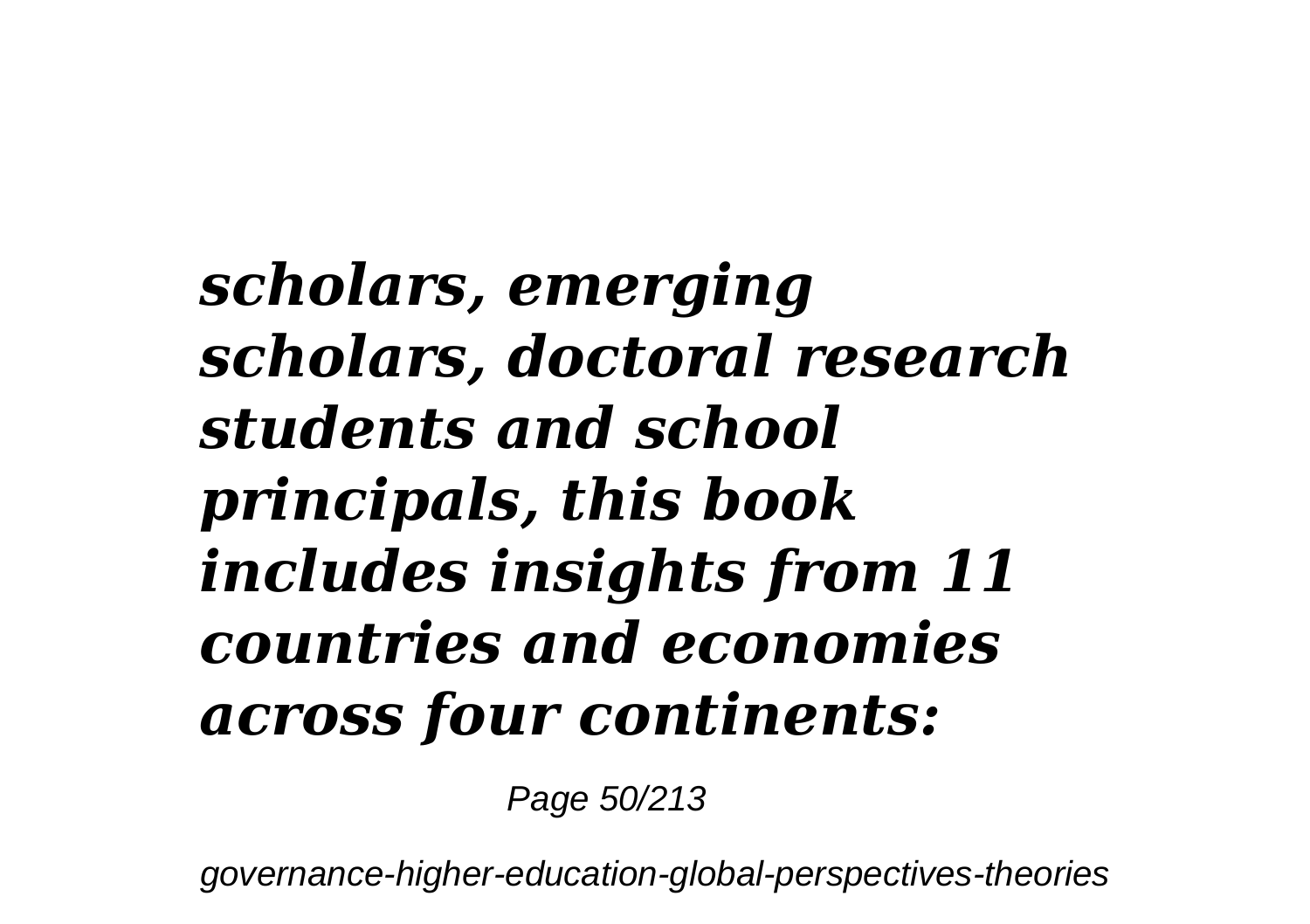# *Asia, Europe, North America and Oceanic. Most of them are high achievers in the OECD's PISA 2018 worldwide ranking in mathematics, science and reading. The book not only*

Page 51/213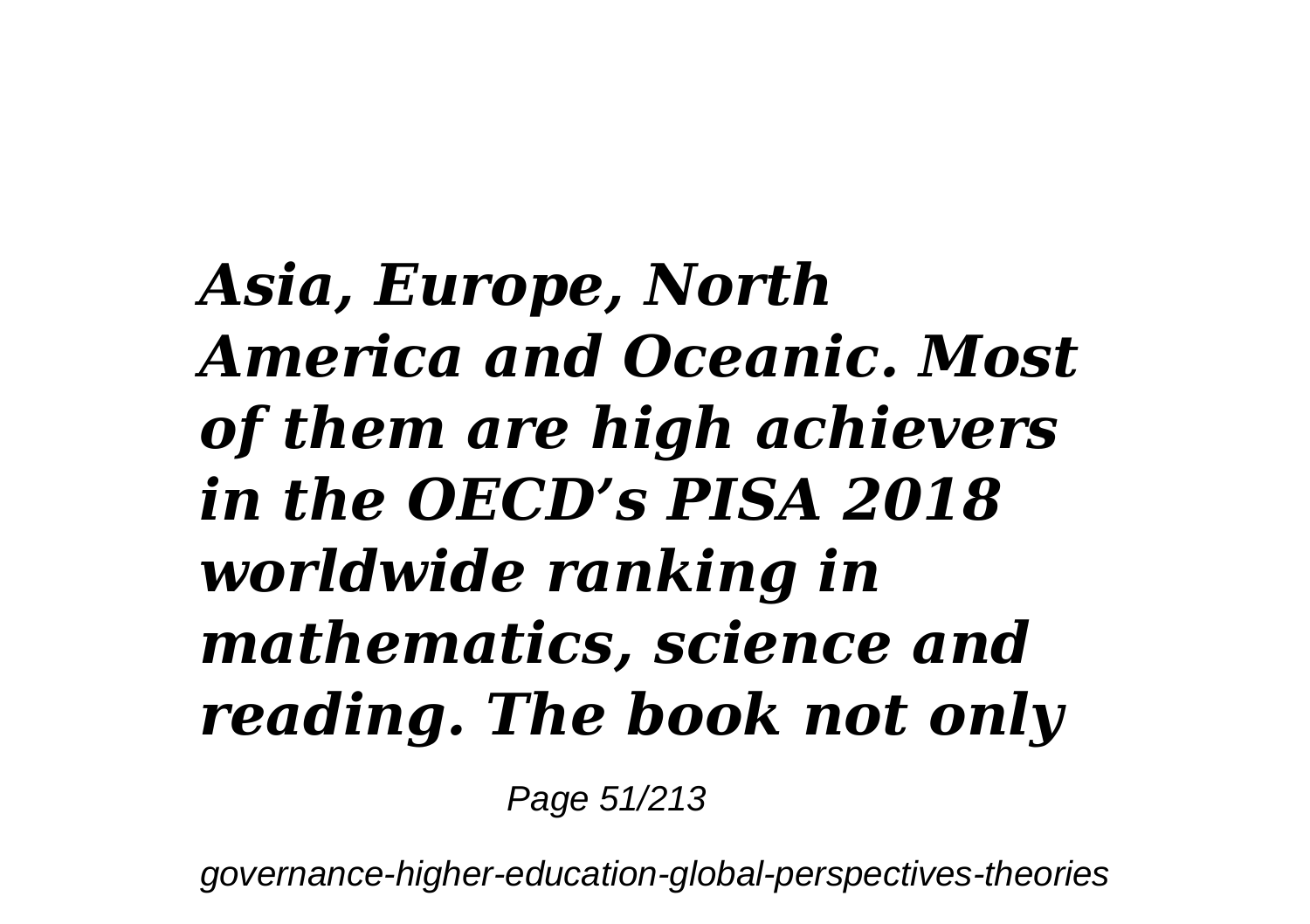#### *lifts to the forefront school governance educational thinking, but also acknowledges their complex evolution, especially under the current impact of COVID-19 Pandemic. This*

Page 52/213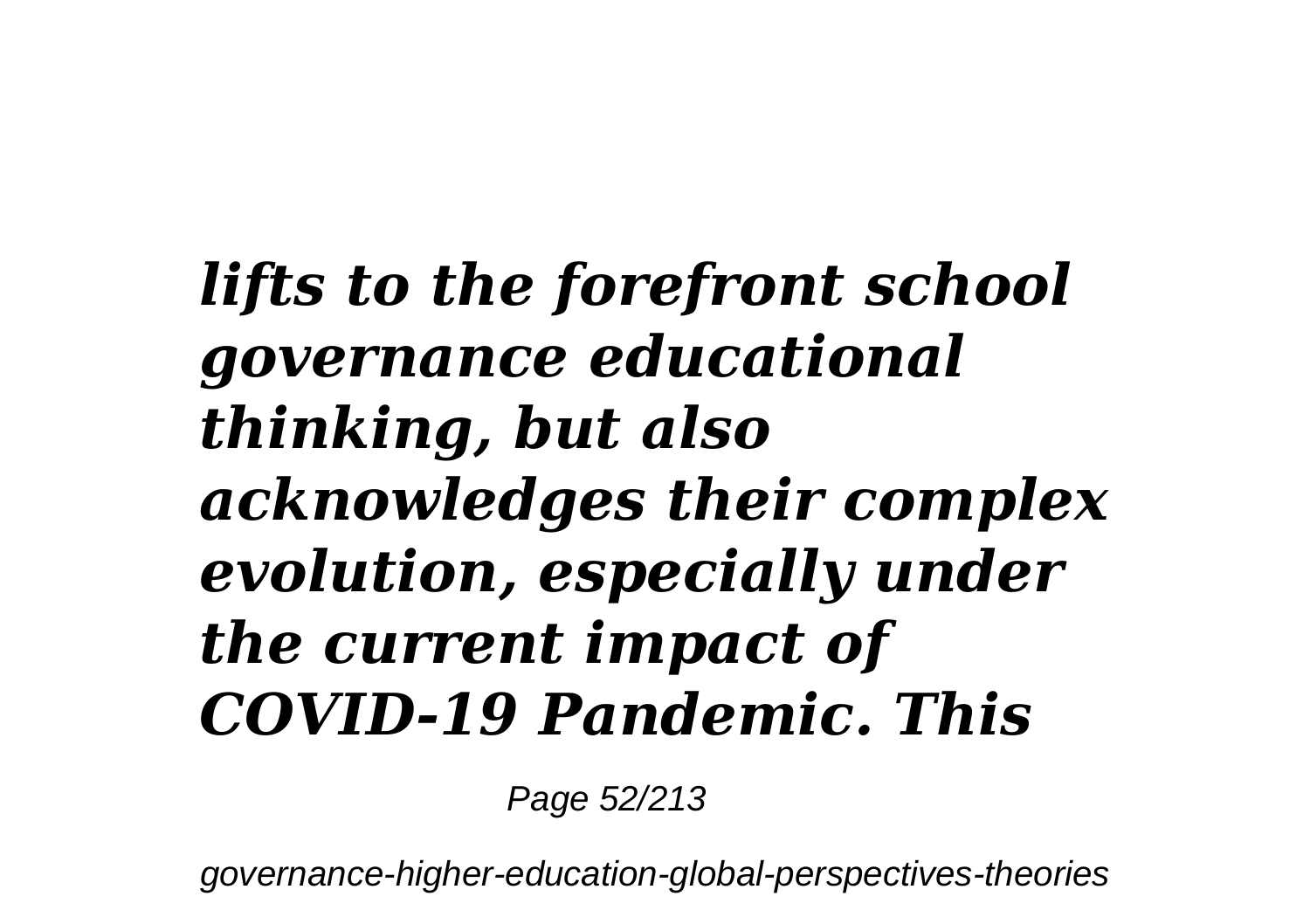*book will be of interest to academics, professionals and policymakers in education and school governance, and any scholars who engage in historical studies of*

Page 53/213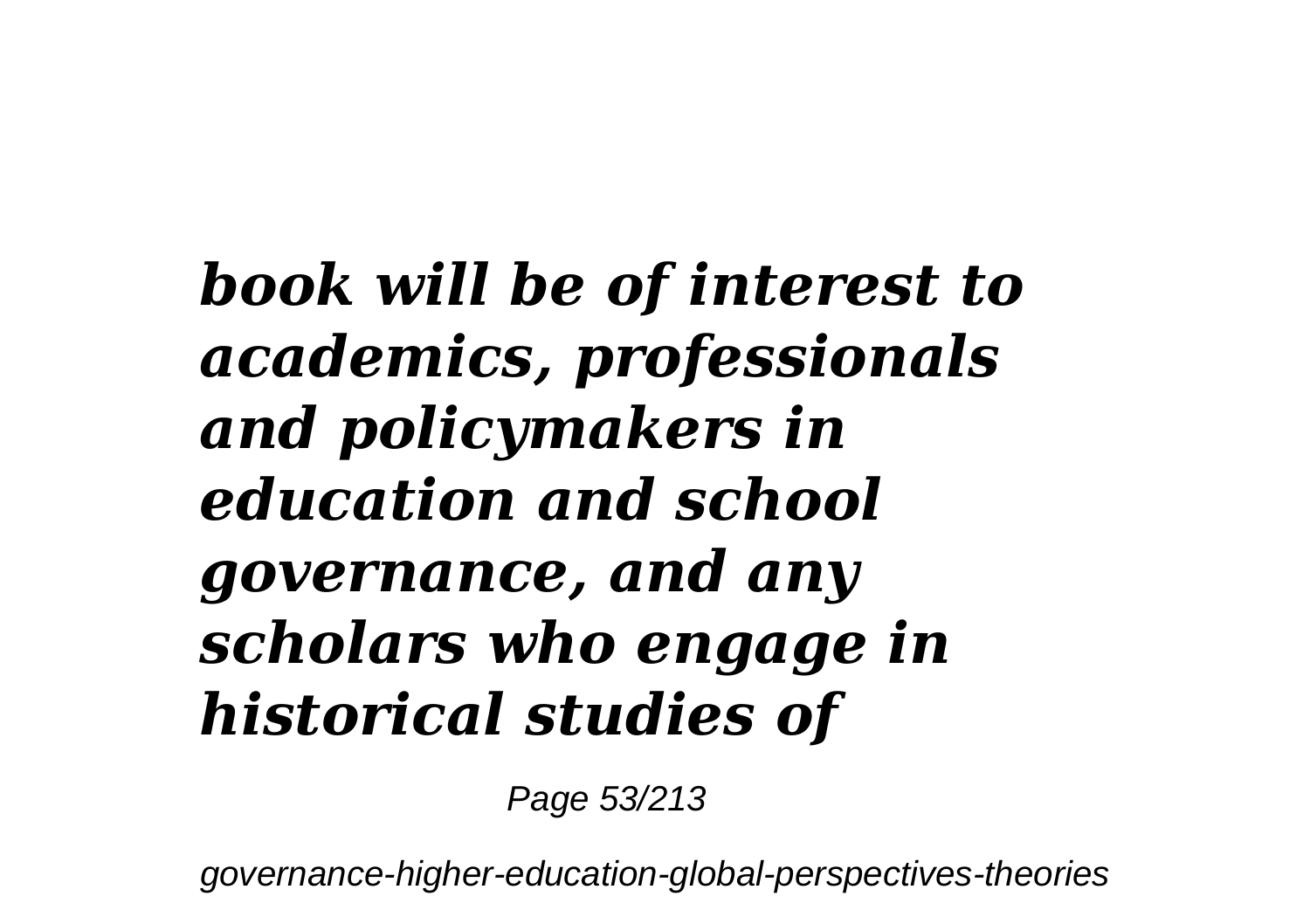## *education and debates about educational governance. Higher education is increasingly important to the labor market success of individuals and the*

Page 54/213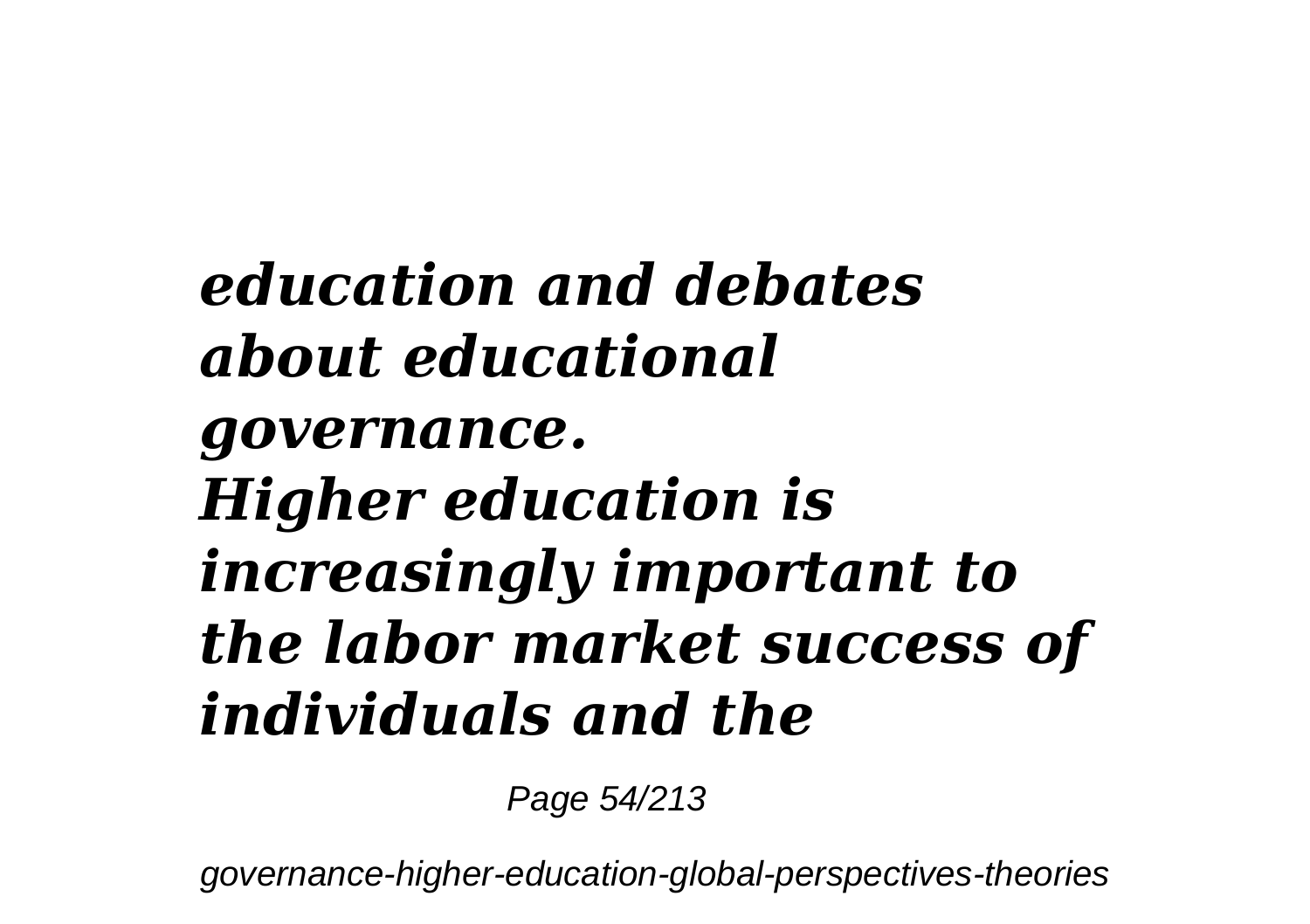# *prosperity of nations, yet, as this book shows, public funding for higher education is declining. It presents innovative approaches to increasing funding for universities*

Page 55/213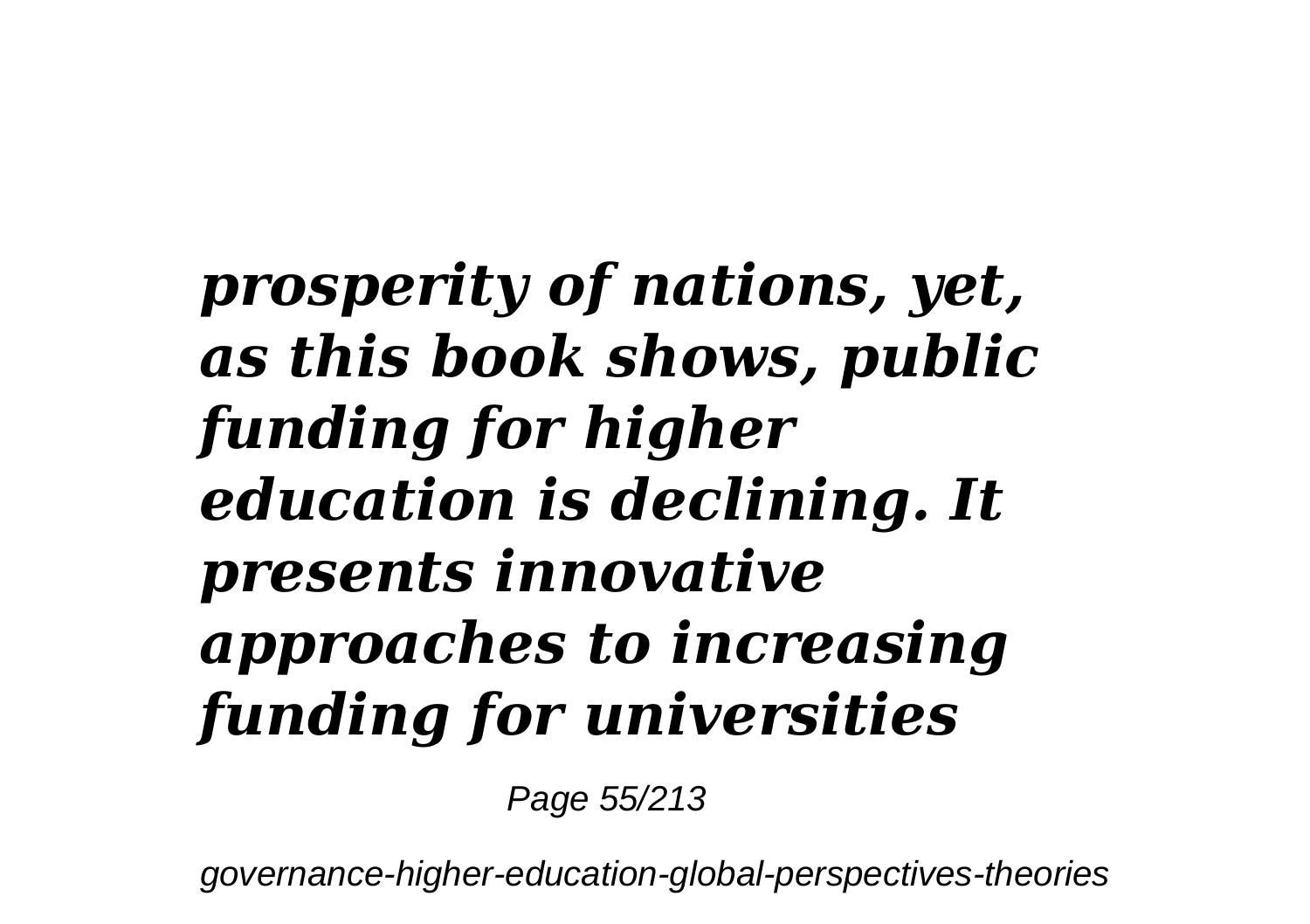# *through closer ties with business and through privatization of universities. This title was first published in 2001: An edited collection of essays from experts in the field of*

Page 56/213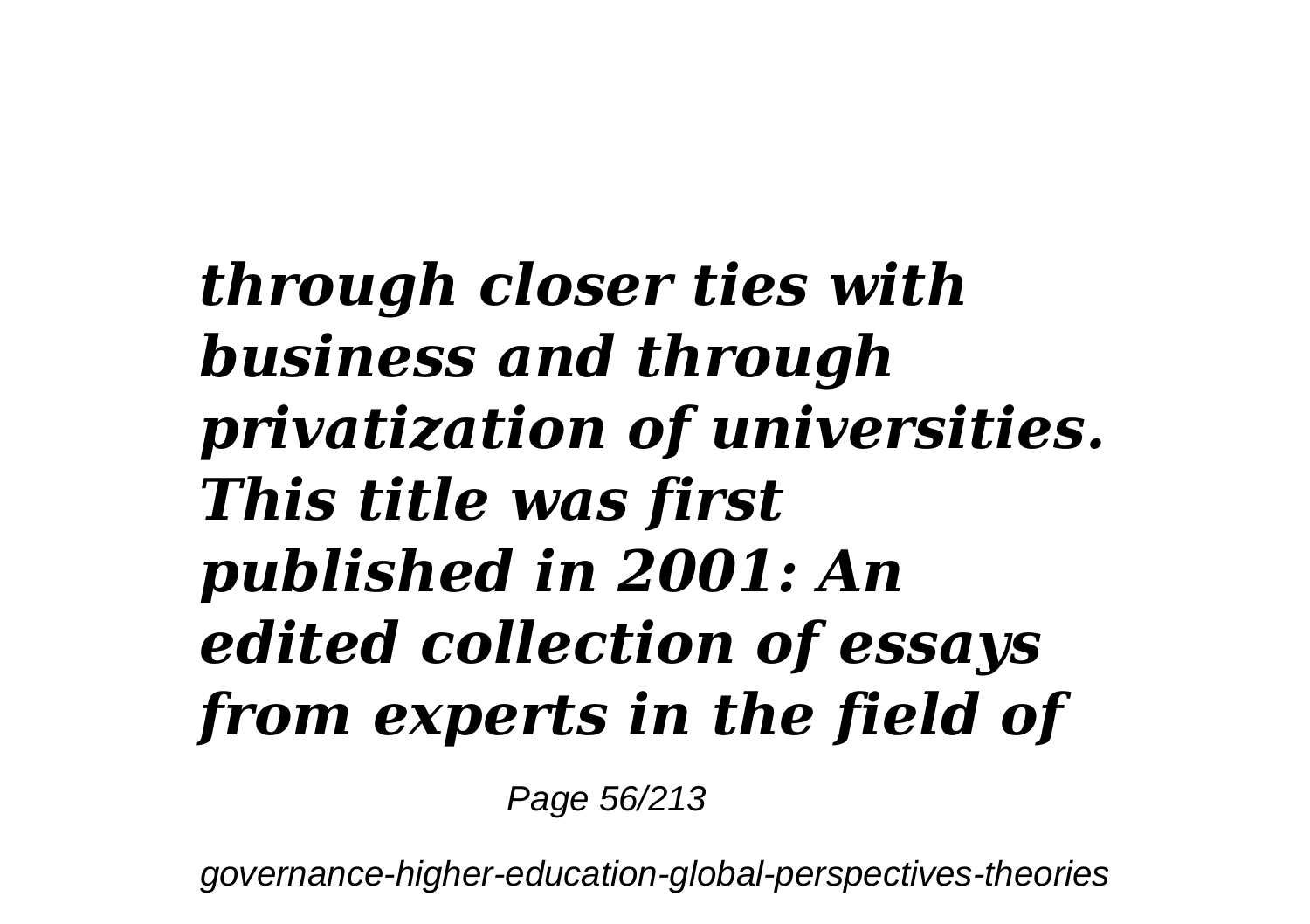# *quality assurance in higher education. Each contributor provides a summary of recent developments in the respective countries centred on specific themes. They include an outline of*

Page 57/213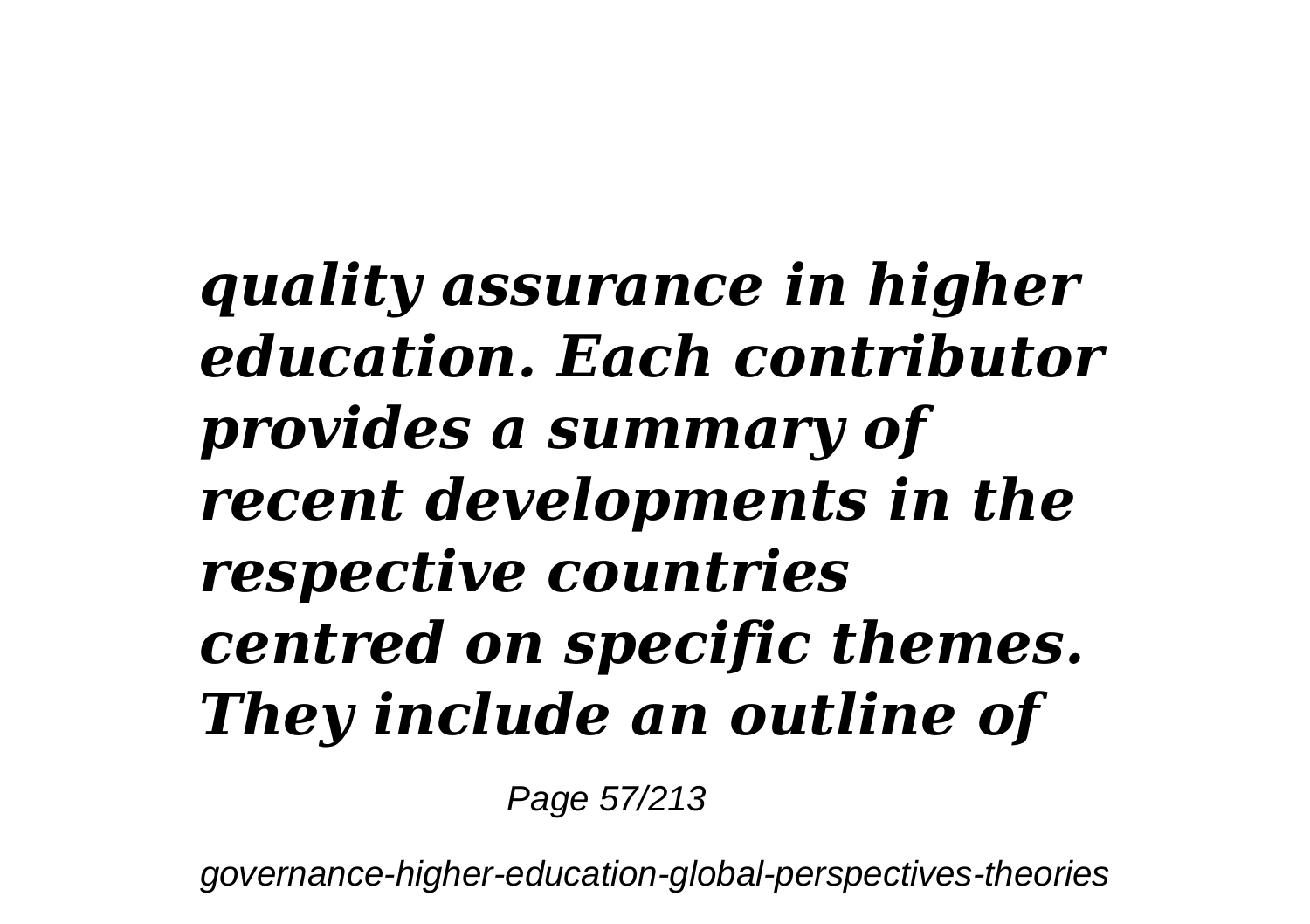# *the nature of higher education in the various countries, a description of recent developments in higher education quality assurance mechanisms together with discussions of*

Page 58/213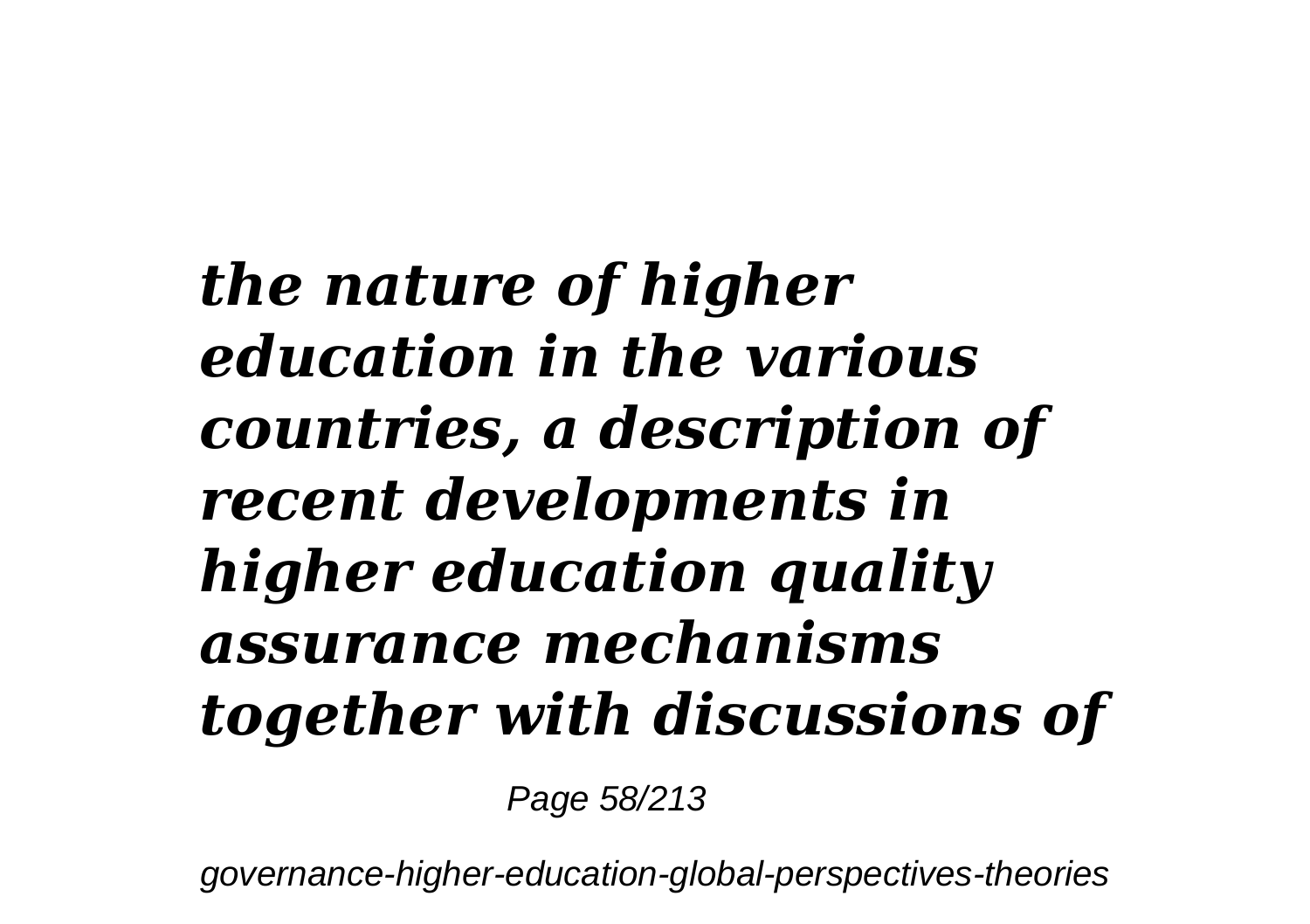# *the role of government, funding, the implications of emerging new trends such as distance learning, and non-traditional modes of delivery and assessment. The book should be of use*

Page 59/213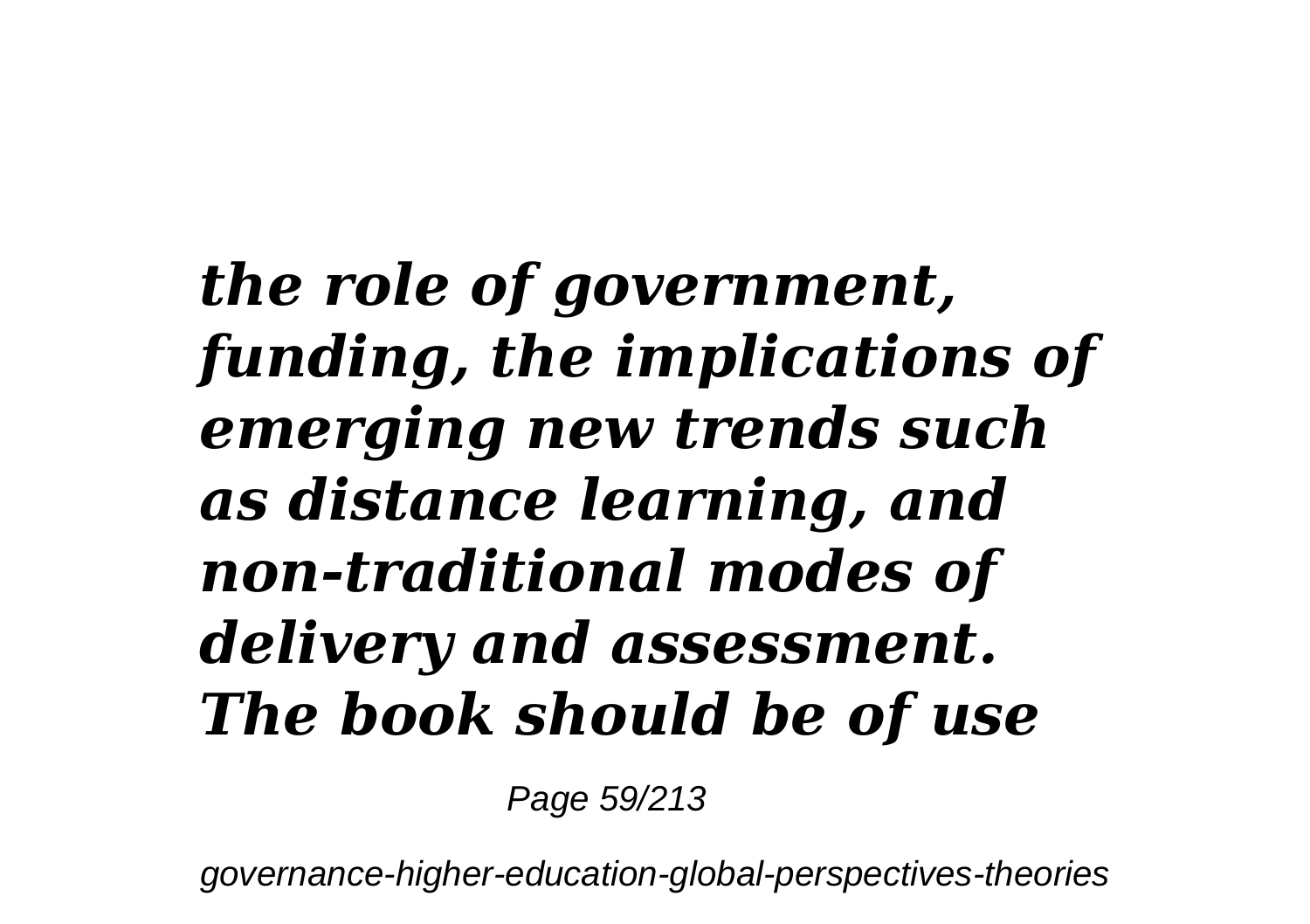# *to those working in higher education - both academics and policy makers - because of its comparative focus and ability to compare strategies and structures from one country to*

Page 60/213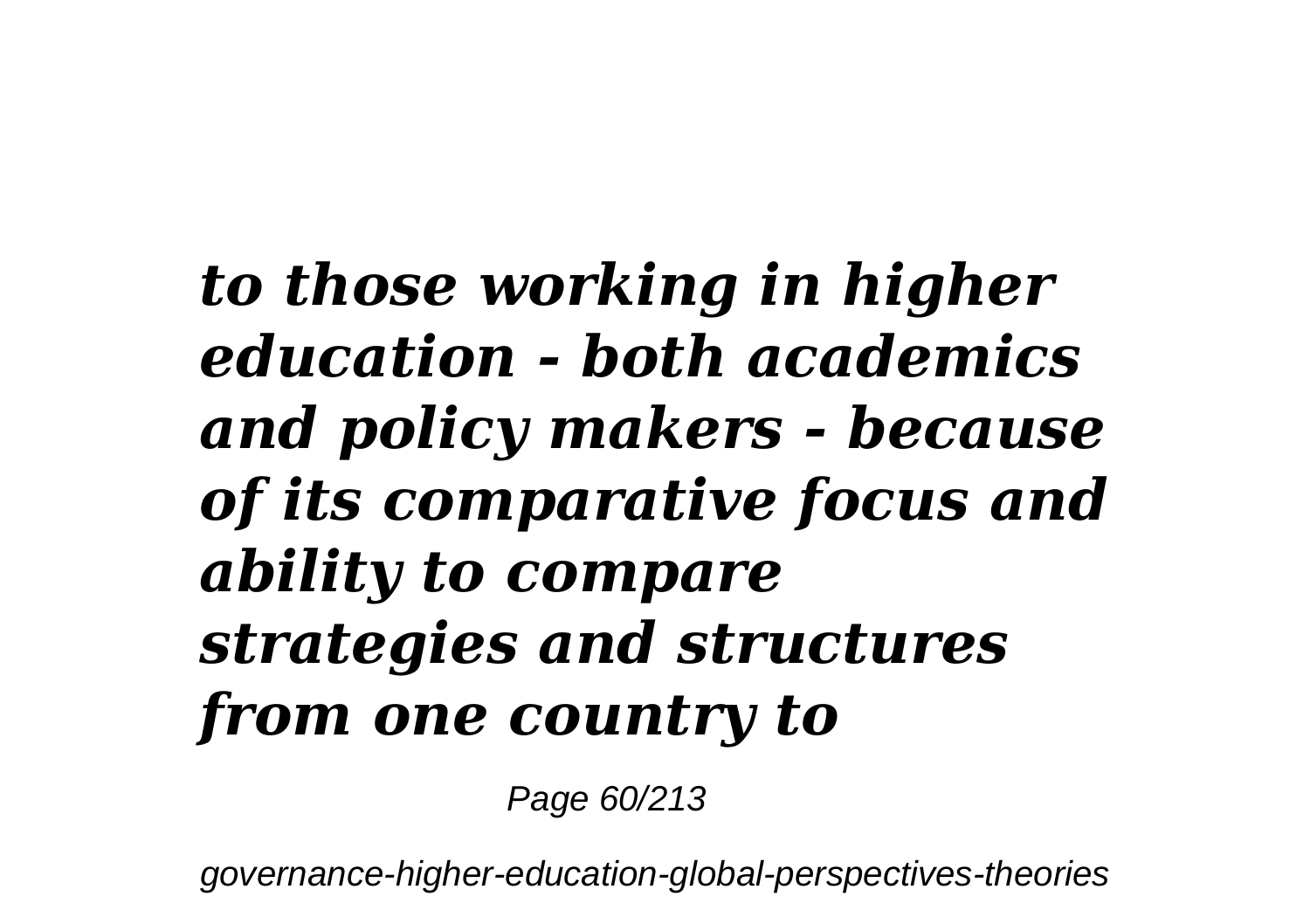# *another. Similarly those working directly in assuring quality issues should also find the volume valuable. The latest volume in the Routledge International Studies in Higher*

Page 61/213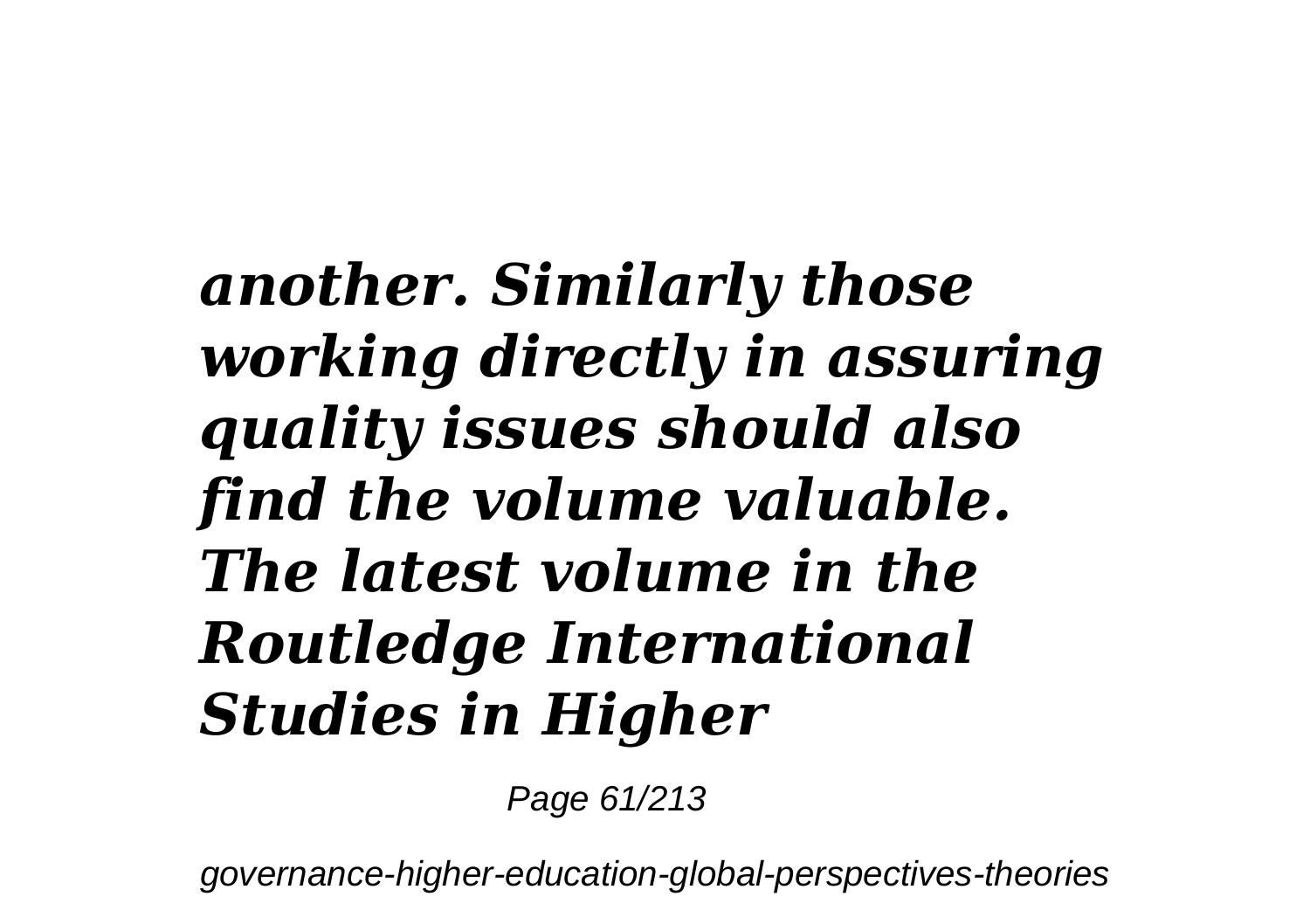*Education series, Accountability in Higher Education takes an in-depth look at accountability initiatives around the world. Various evaluations, reporting schemes, and*

Page 62/213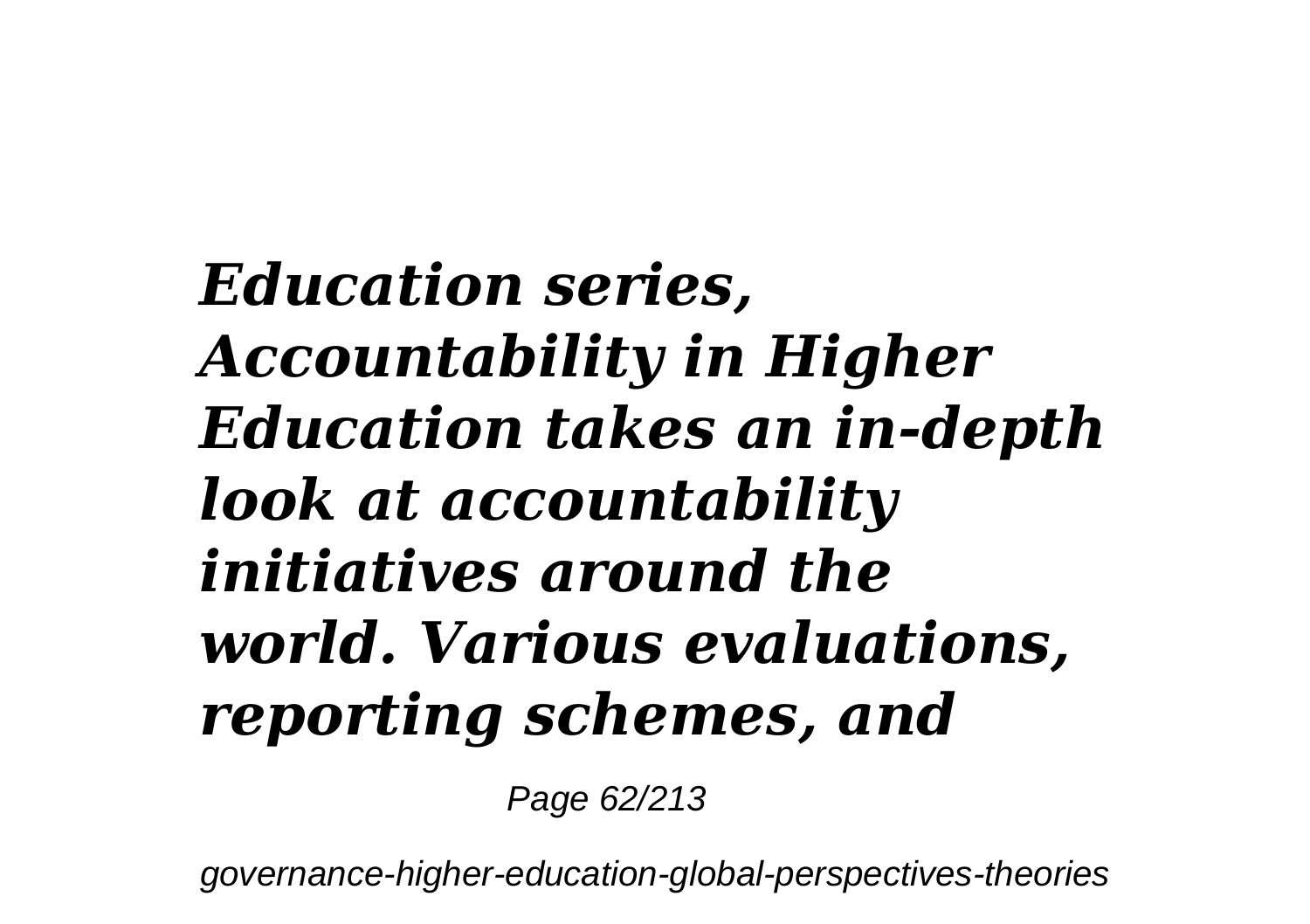## *indicator systems have been initiated both to inform the public about higher education performance and to help transform universities and colleges and improve their*

Page 63/213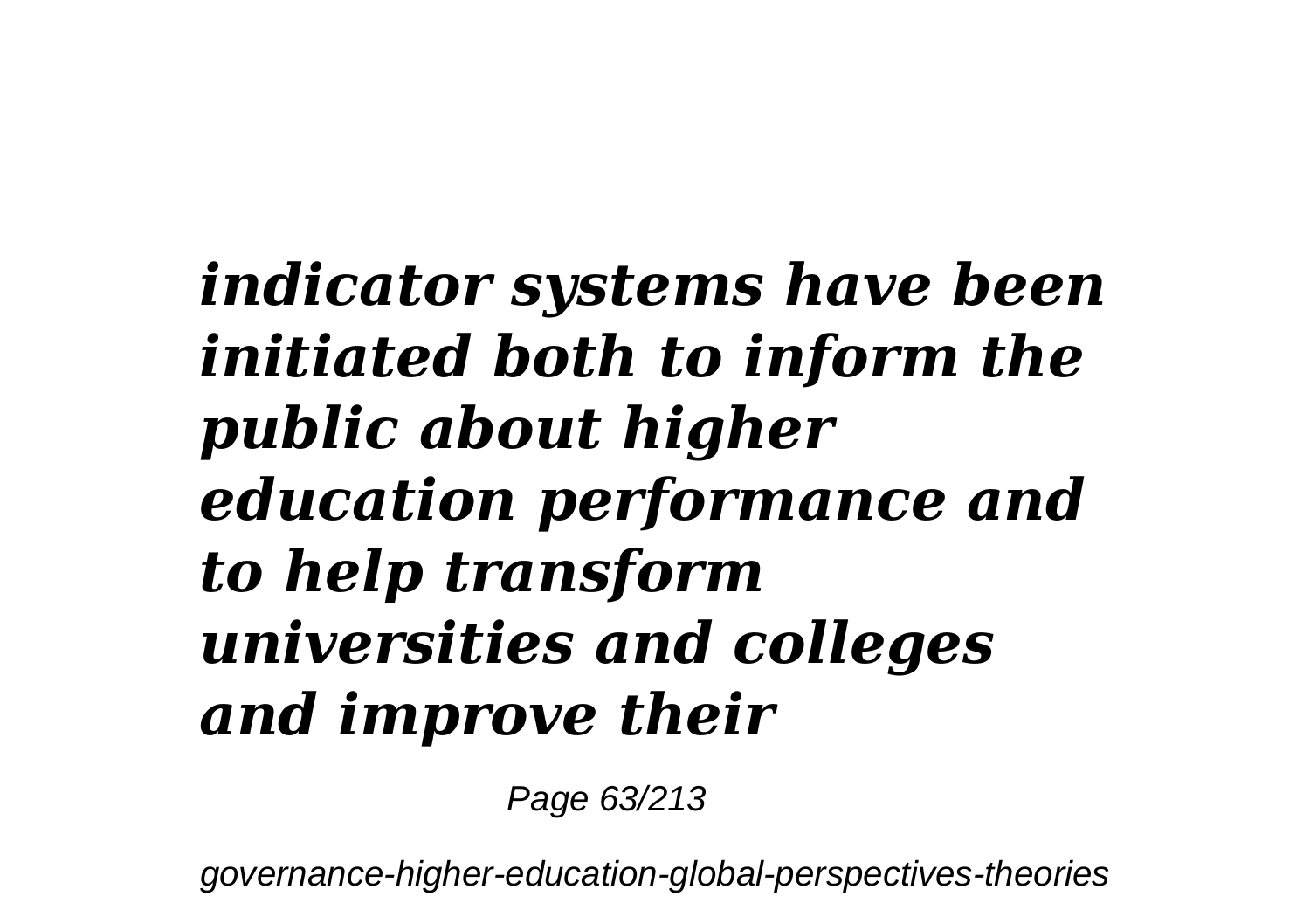*functioning. This edited collection provides a comparative analysis of the promises, perils and paradoxes of accountability, and the potential effect on power structures and*

Page 64/213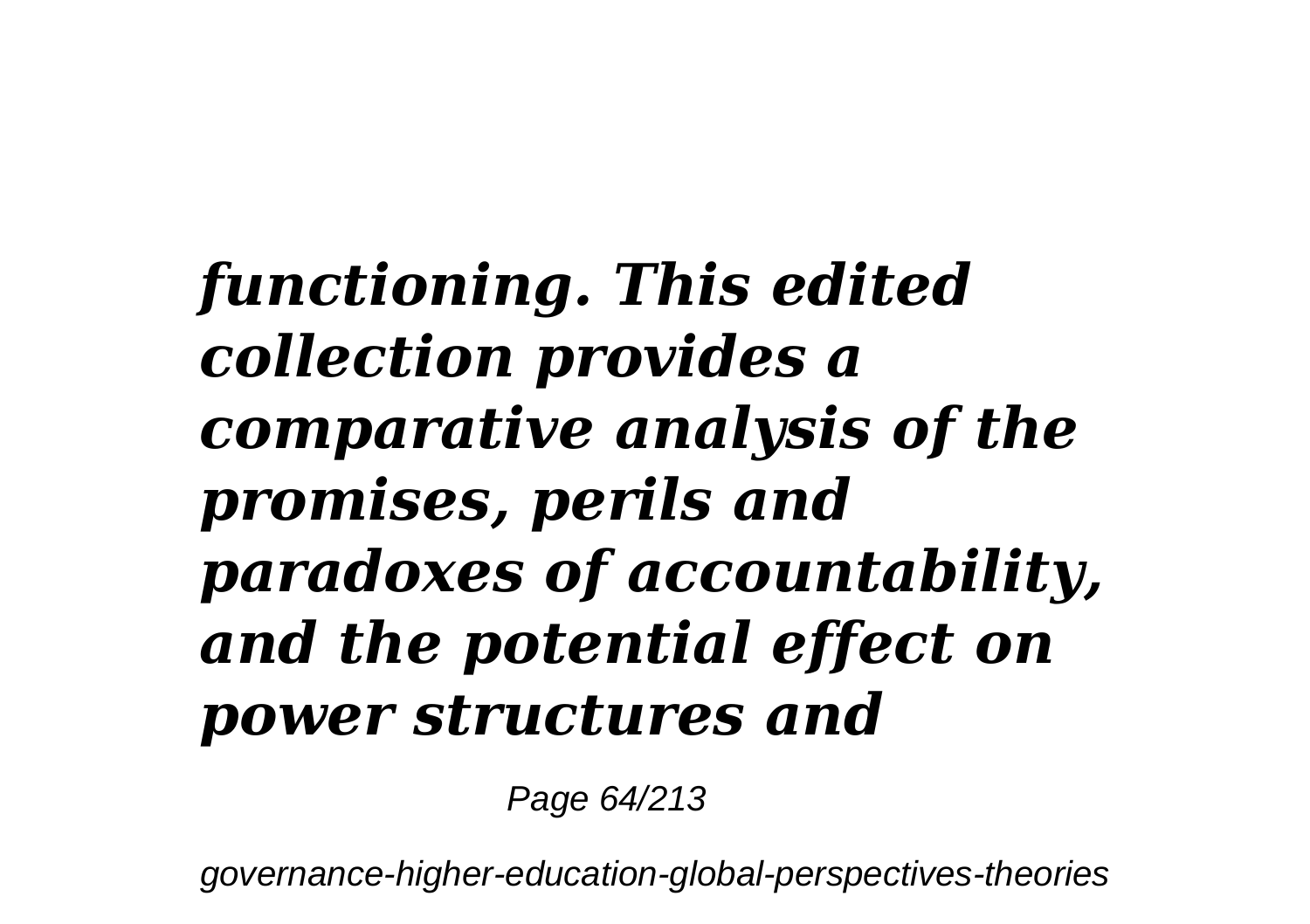# *higher education autonomy, trust and the legitimacy of the sector. Part I describes how accountability is perceived and understood in different regions of the world, identifies some of*

Page 65/213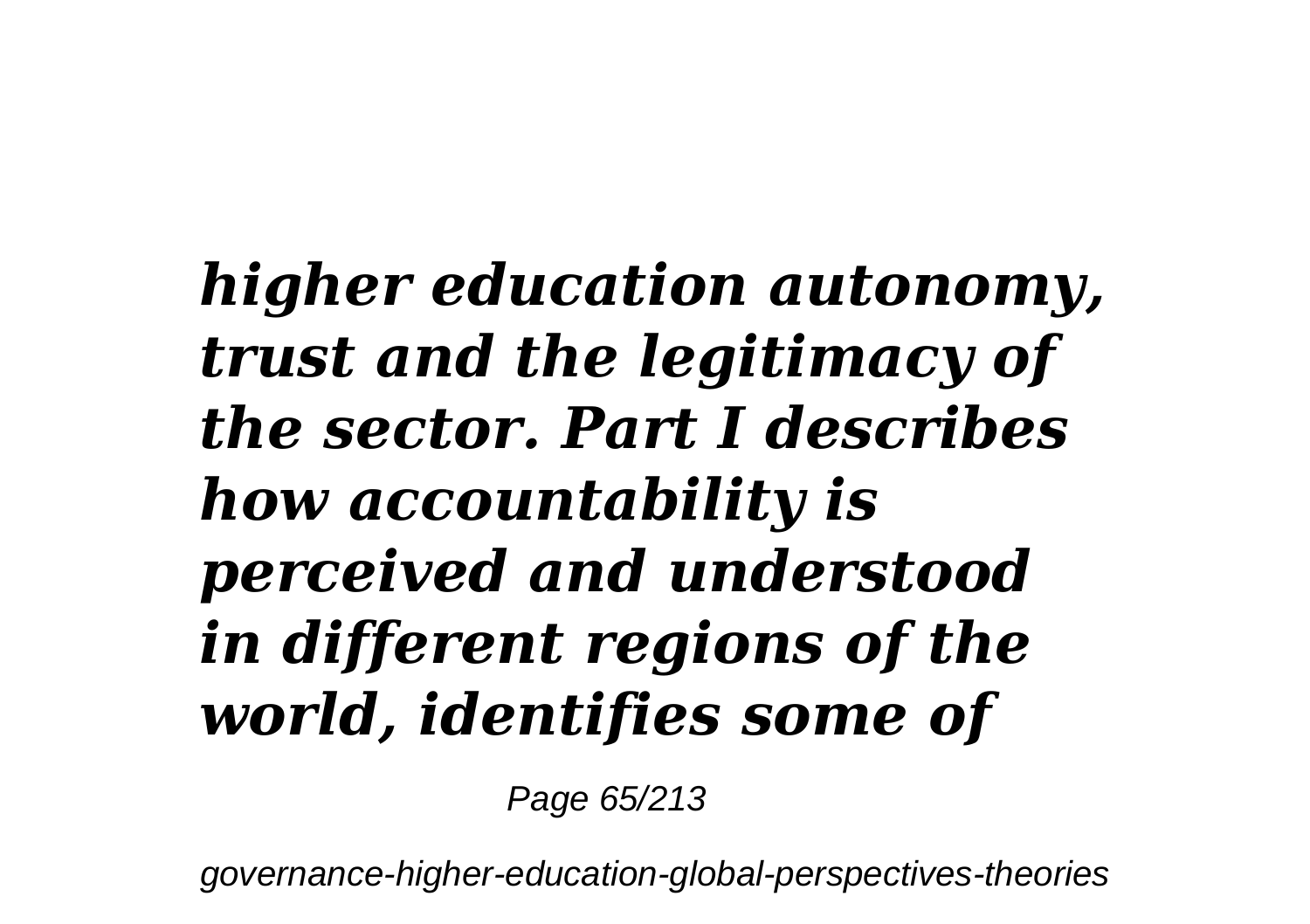## *the most common elements in established accountability initiatives, especially related to quality assurance, and provides direction for possible future development. Part II*

Page 66/213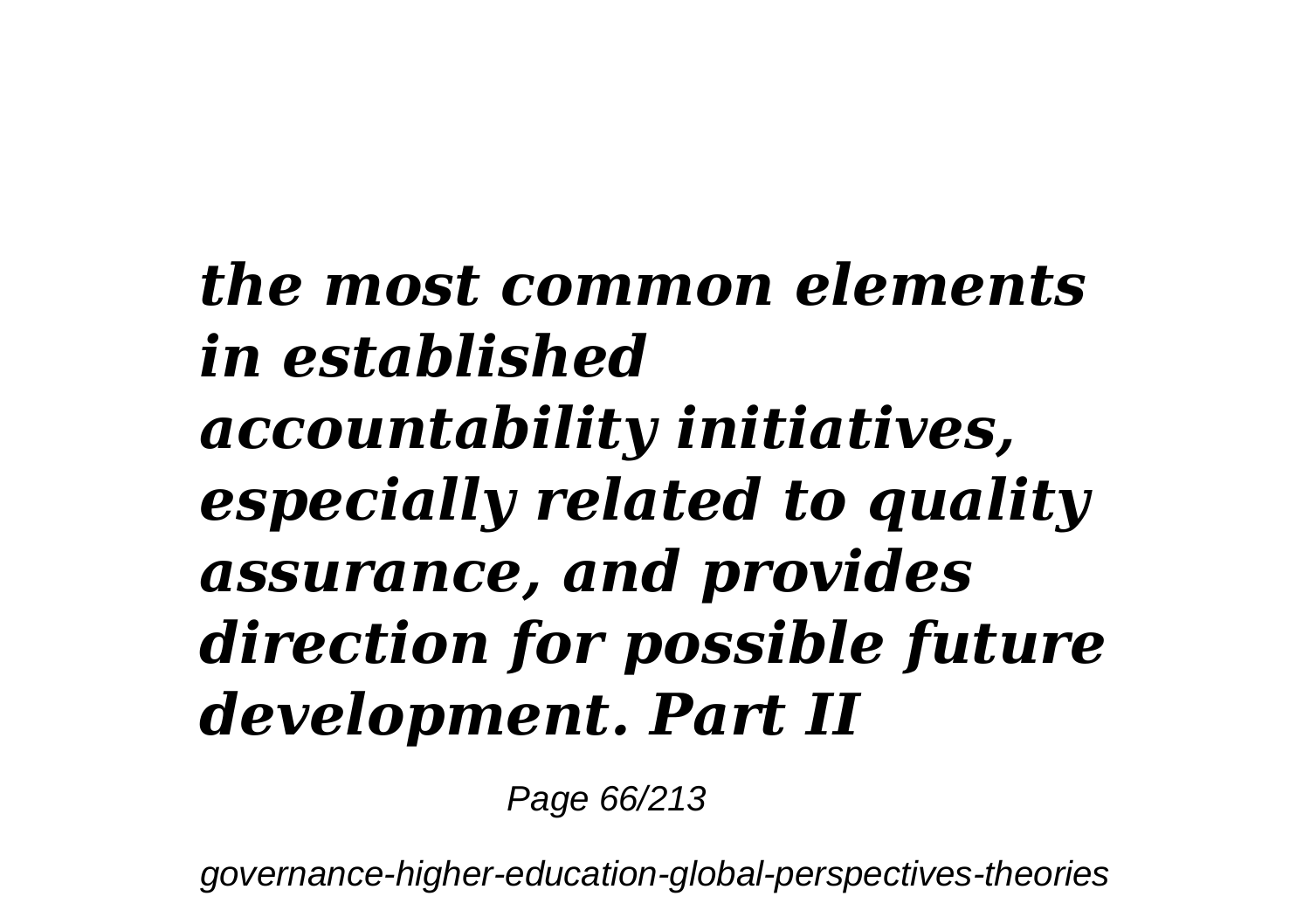*focuses on responses to new demands for accountability at institutional, national and international levels, and provides practical guidance for handling accountability going*

Page 67/213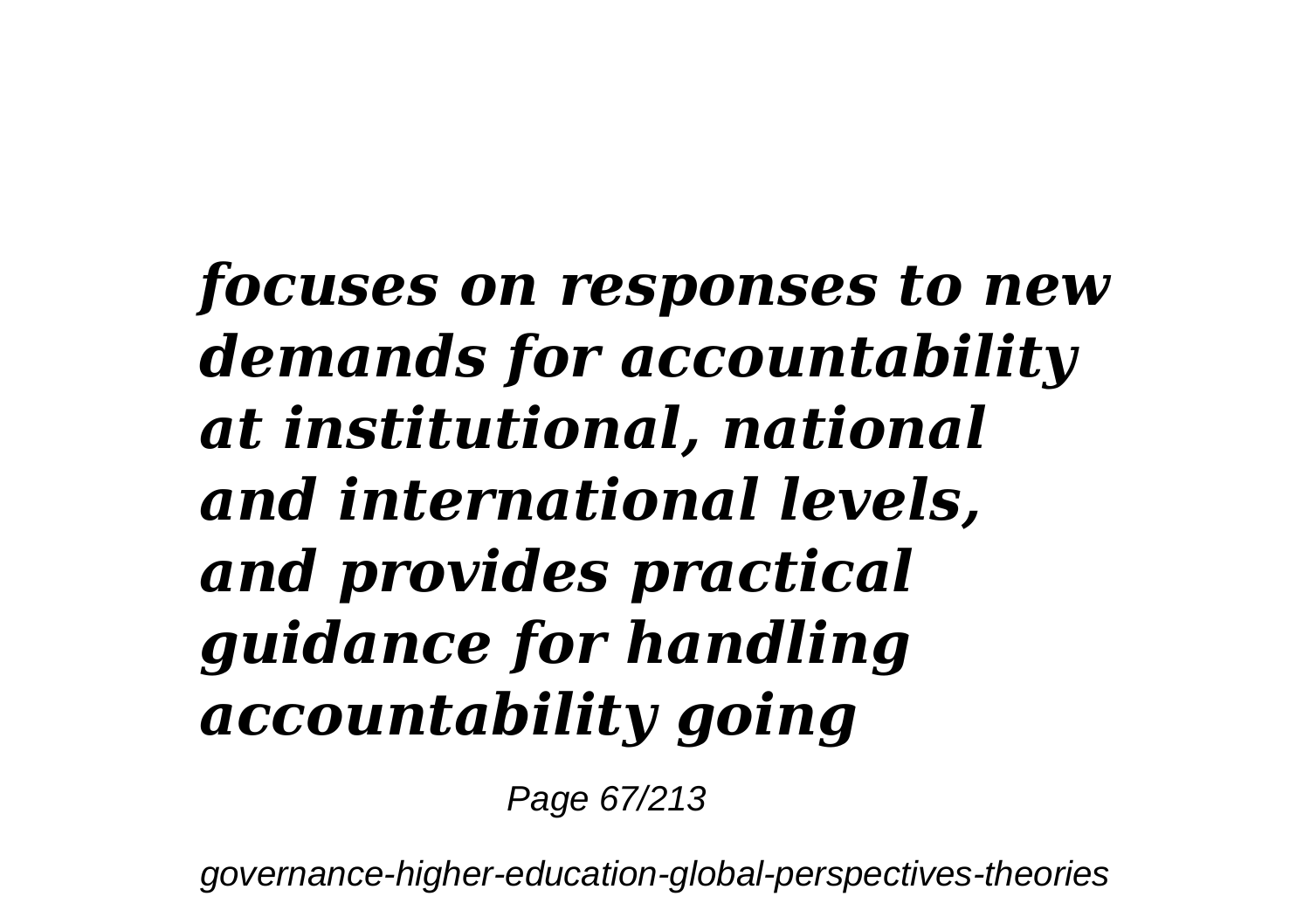### *forward, emphasizing the dynamic relationship between international development, government strategies and organizational change. This volume is a must-have*

Page 68/213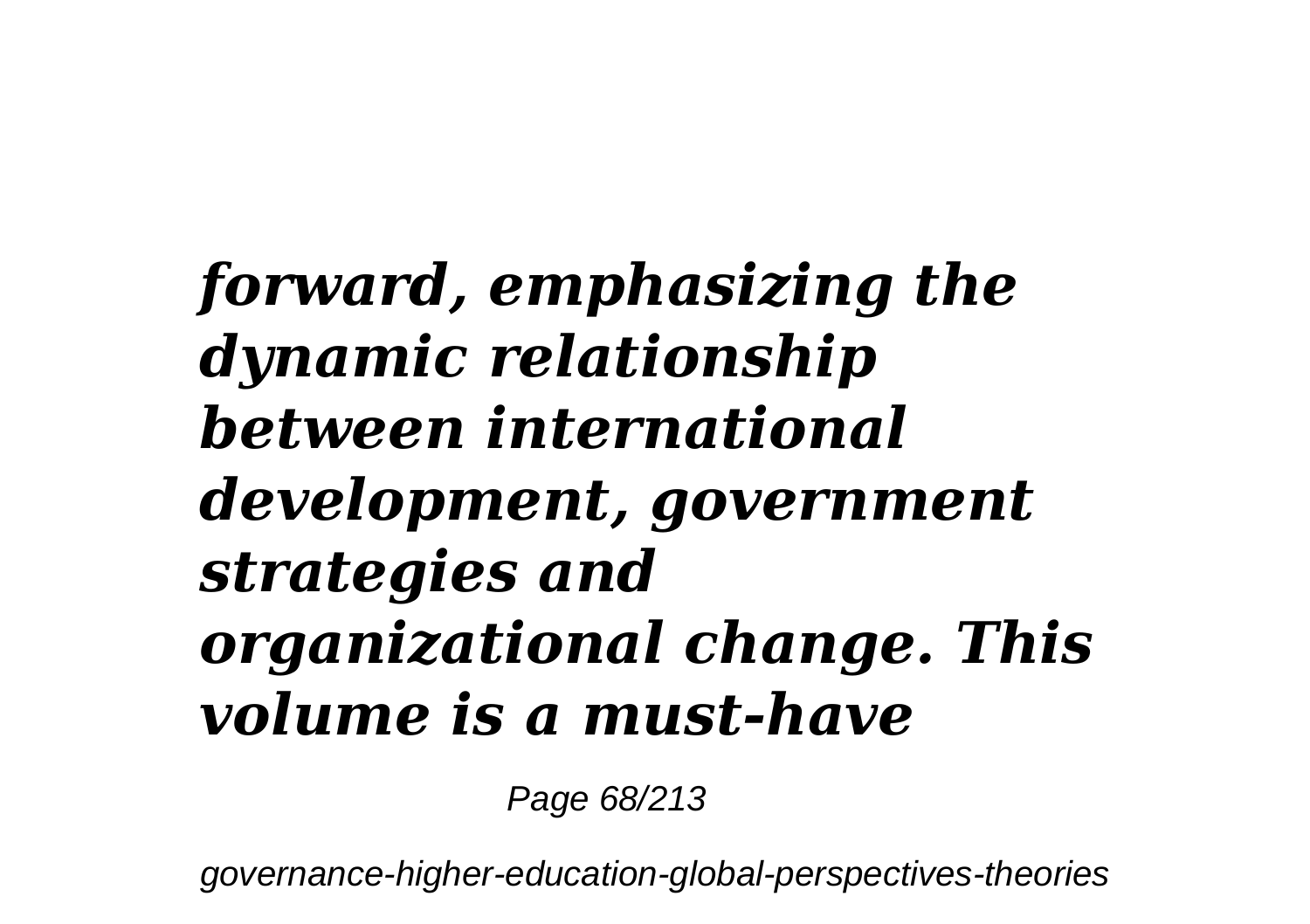## *resource for HE managers, administrators, policy makers, researchers, HE graduate students and those interested or involved with HE accountability practices.*

Page 69/213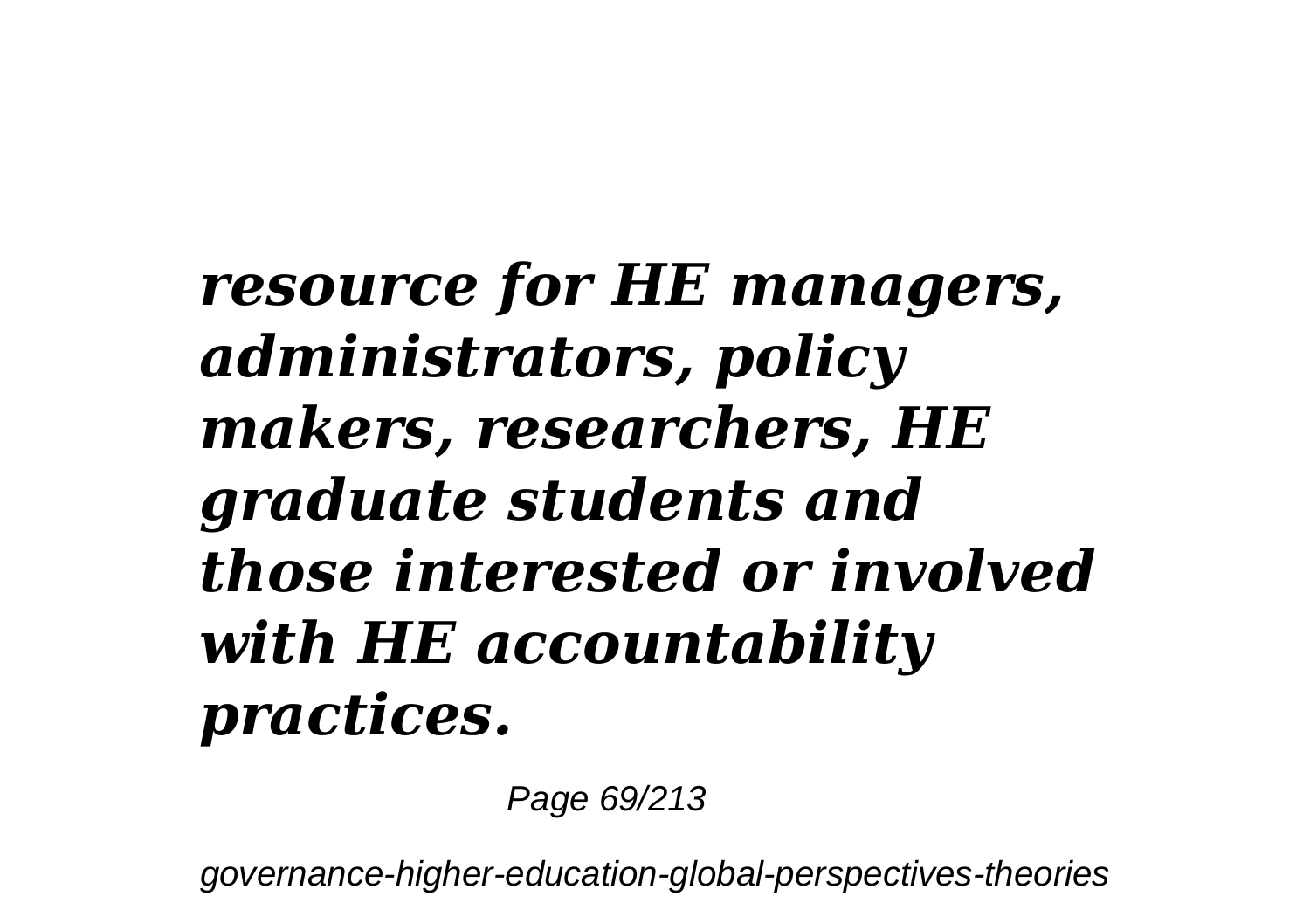# *Enhancing Academic Research and Higher Education With Knowledge Management Principles Professorial Pathways Higher Education in Turmoil*

Page 70/213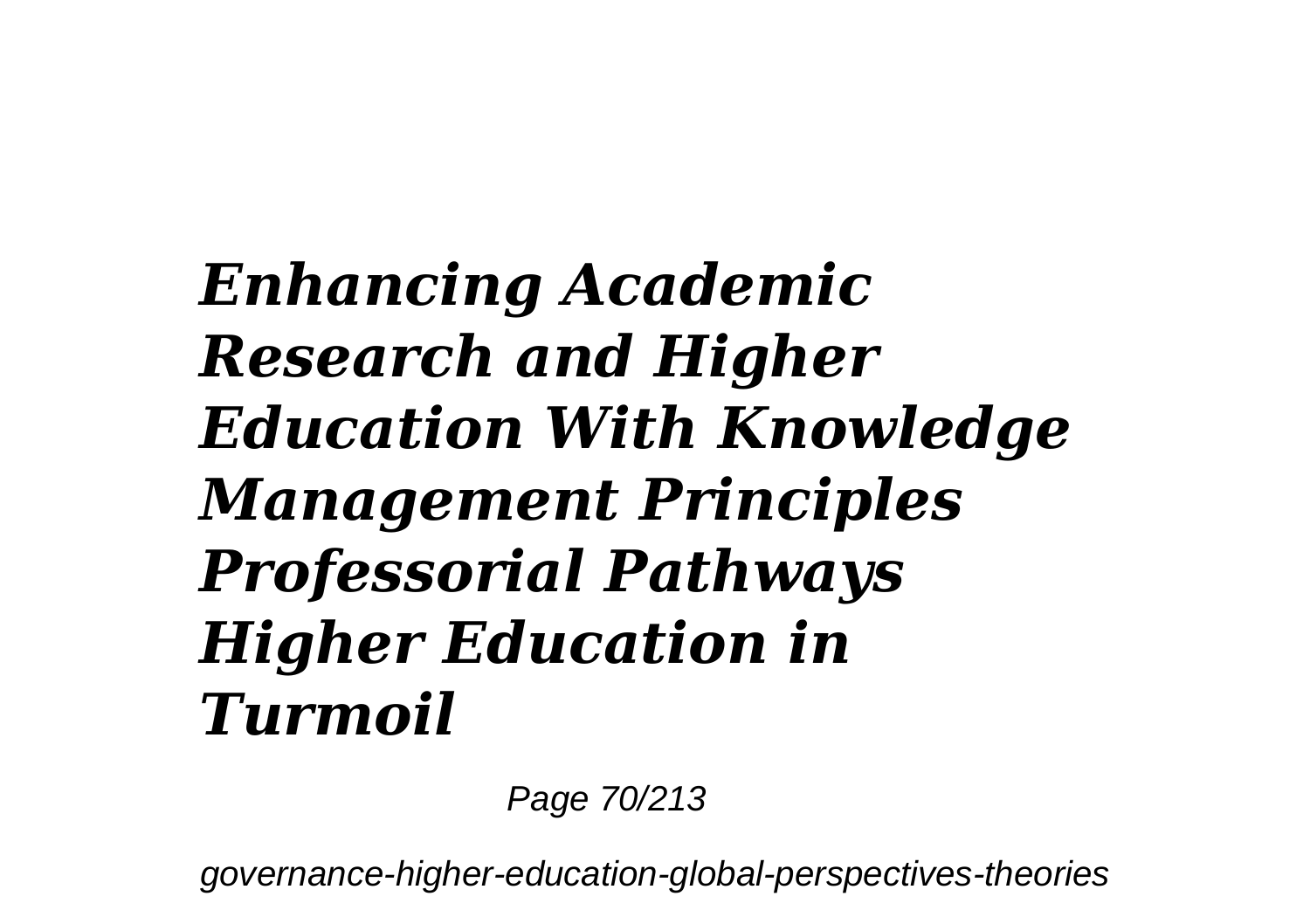#### *International Perspectives Global Perspectives and Implications for Practice Critical Thinking for Global Challenges Higher Education in 2040 This volume explores convergence and*

Page 71/213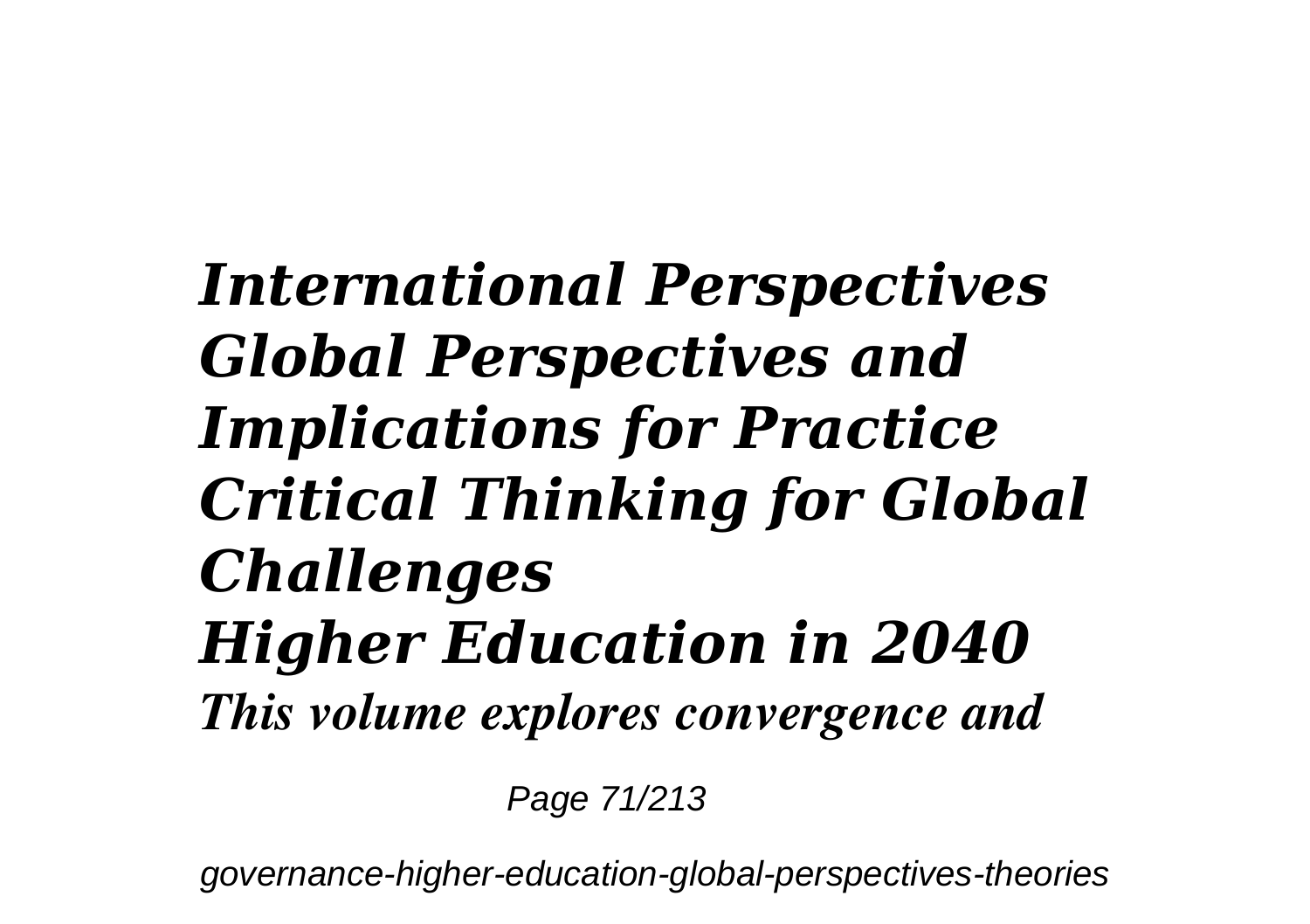*divergence in the governance of higher education systems from a global and comparative perspective. This volume seeks to identify and explore the dynamics of global forces on the development of higher education in Asia, in particular, how neoliberalism has affected reforms on university* Page 72/213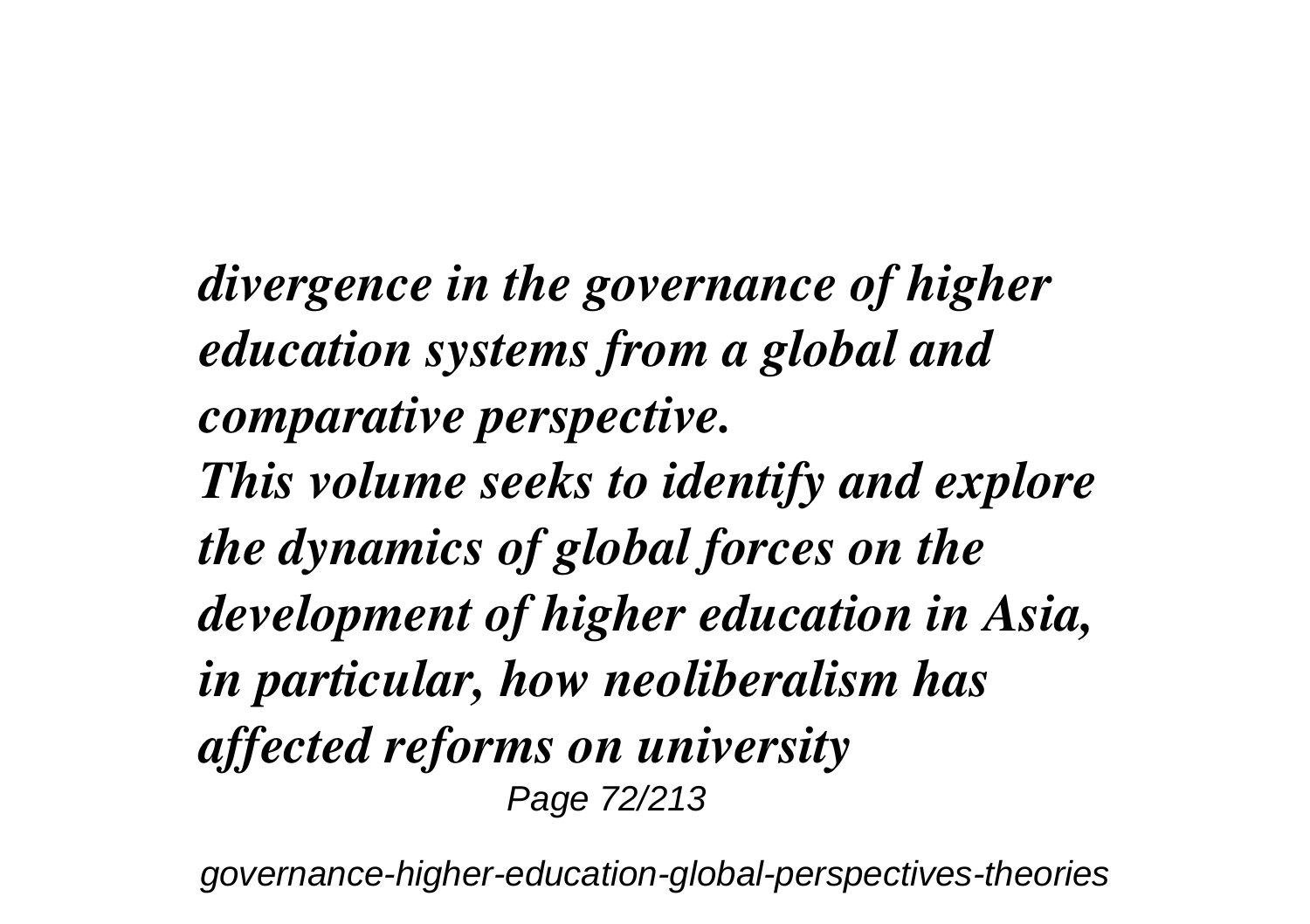*governance and management in the region. It includes a set of countryspecific studies on how various countries have responded to the dominant neoliberal ideology at the systemic, institutional, and process levels. The focus is on the relationship between the state and the universities, which is* Page 73/213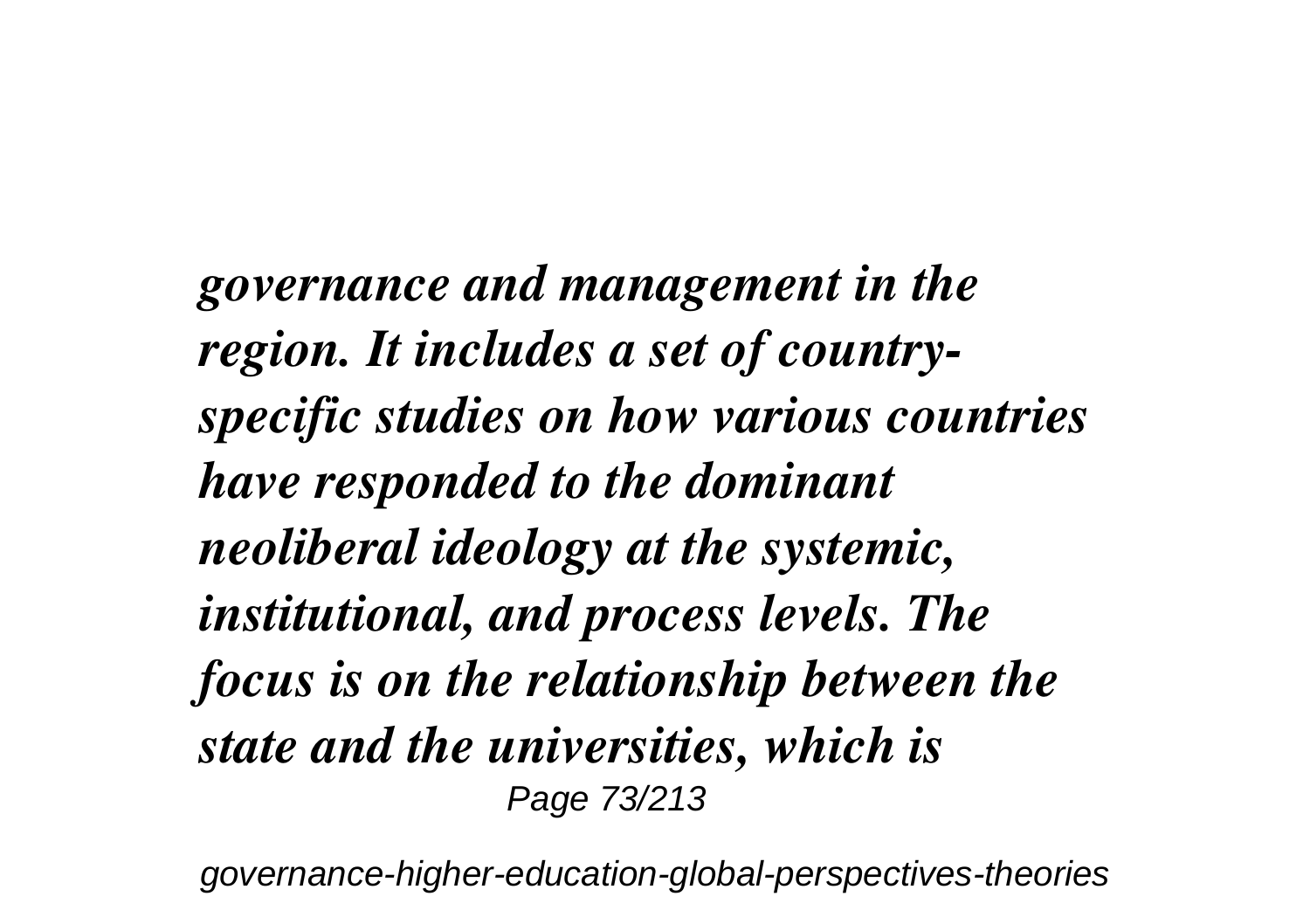*usually reflected in the degree of autonomy and accountability allowed in a particular higher education system. The selected countries are Cambodia, China, Indonesia, India, Japan, Malaysia, Singapore, South Korea, and Thailand. Each case study examines the establishment of corporatised or* Page 74/213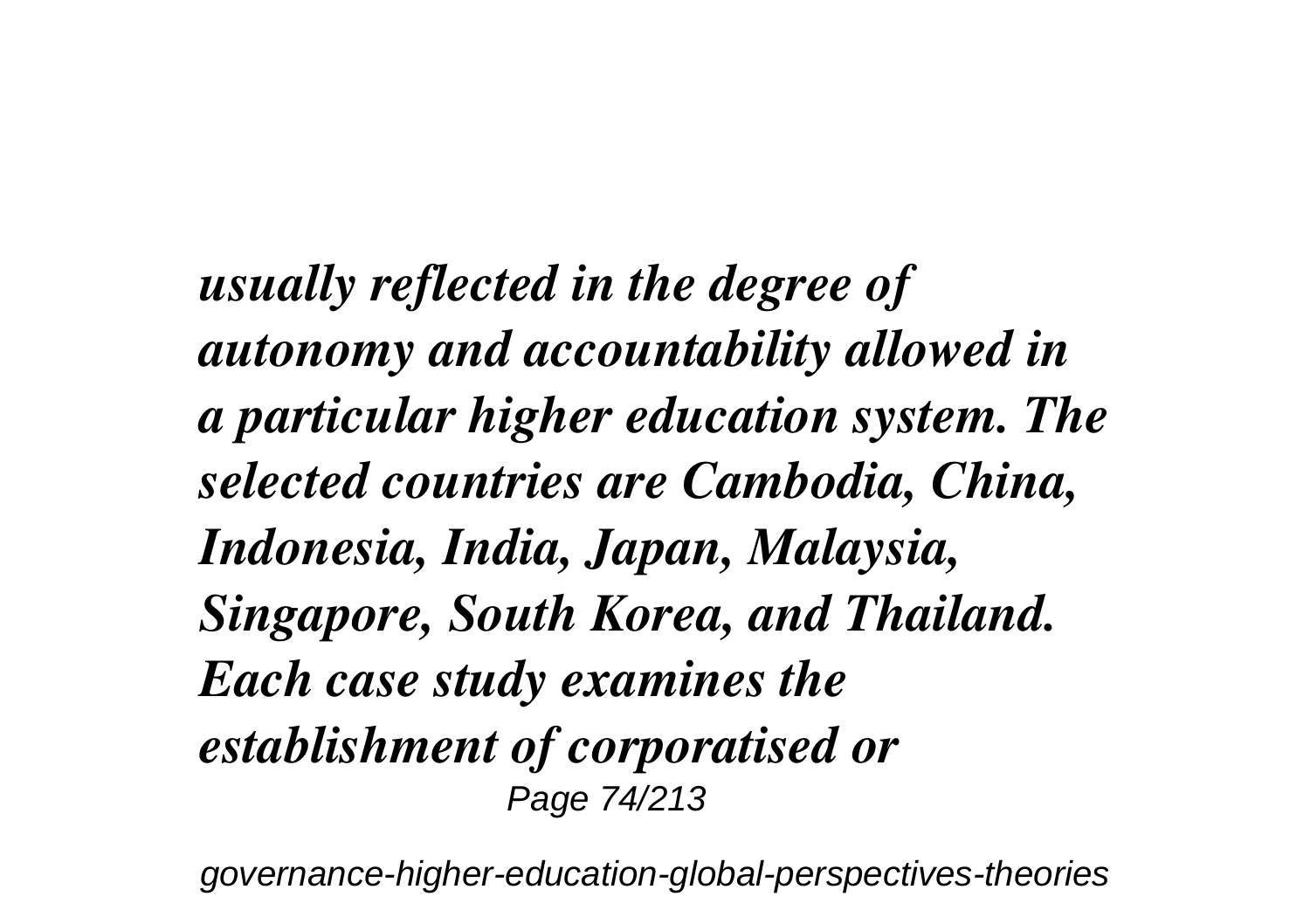*autonomous universities in the country focusing on (i) the acts, reports, and/or policies that led to such a move as well as the rationales behind the move; (ii) the changes in the governance and organisational structure of the universities, highlighting the kinds of autonomy that the universities have; (iii)* Page 75/213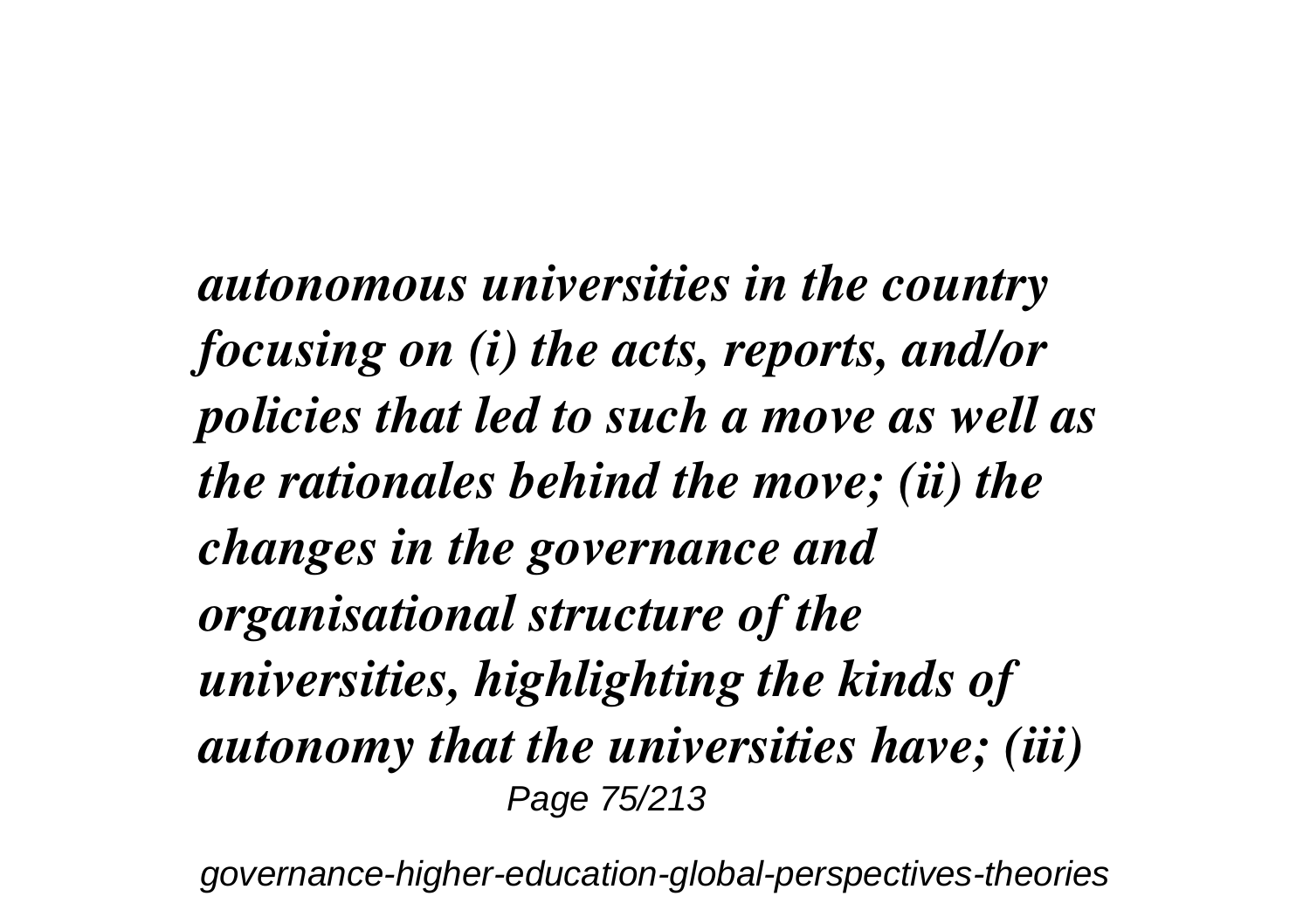*the new management strategies, techniques, and practices that have been introduced to the university including the internal and external quality assurance mechanisms, and (iv) some of the tensions, conflicts, and acts of resistance that may have emerged. This book addresses an important topic -* Page 76/213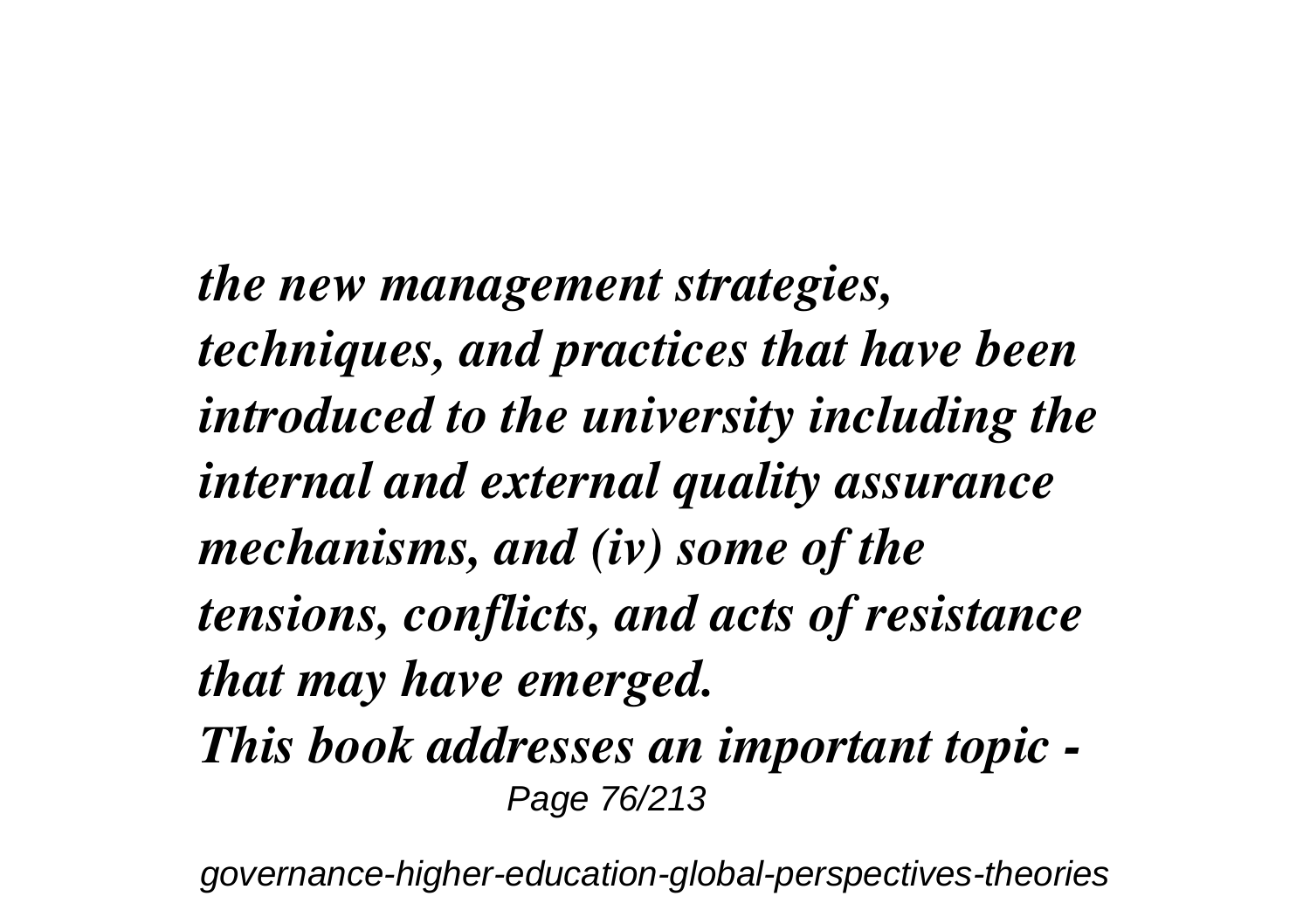*Conflict, mediation and dialogue. Conflicts are a part of life. Although many people assume conflicts are negative and, therefore, should be avoided, conflict is truly neutral. The engagement in conflict is what can be constructive or destructive. There are many positive outcomes experienced* Page 77/213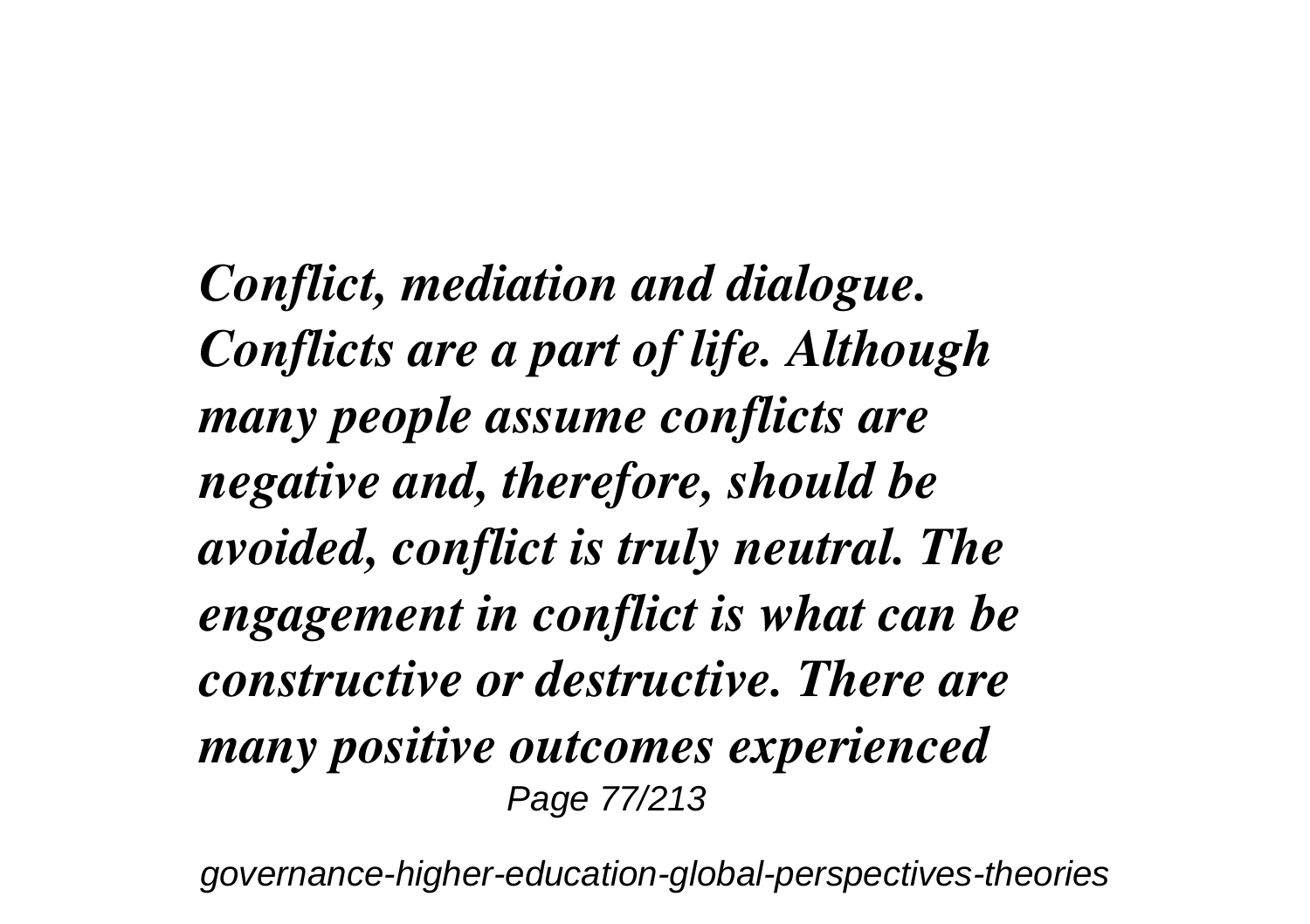*when a conflict is well managed, hence the critical role of this book. For instance, most change is driven by some level of conflict. You must learn, grow and develop effective conflict management skills as a way to manage change. Thus, the conflicts we deal with in our personal lives and in the* Page 78/213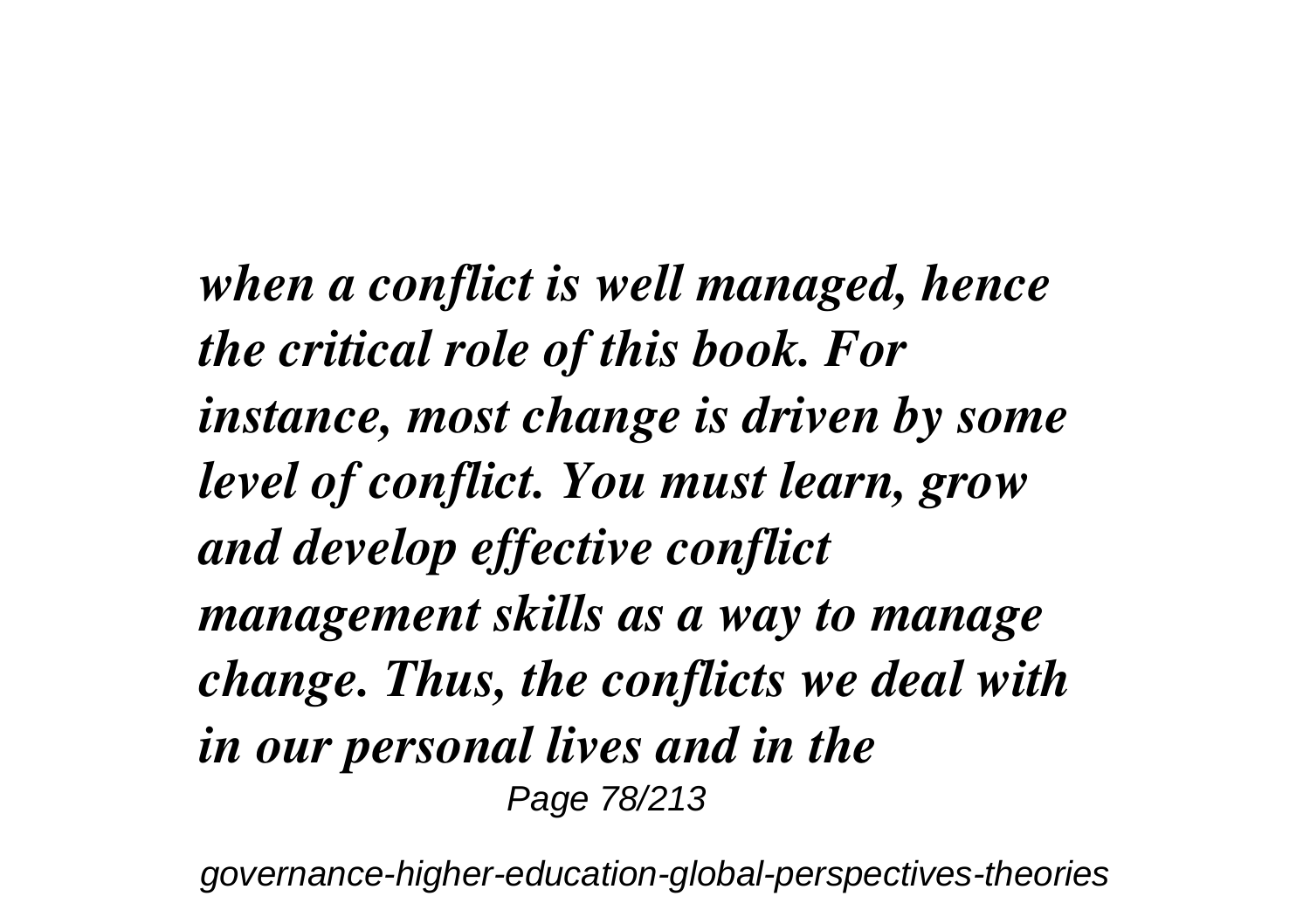*workplace are essential to our development and our organizations' healthy development. However, if managed poorly, some conflicts can escalate to the point that they can destroy individuals or organizations. As illustrated in this book, the key to managing conflicts is to understand* Page 79/213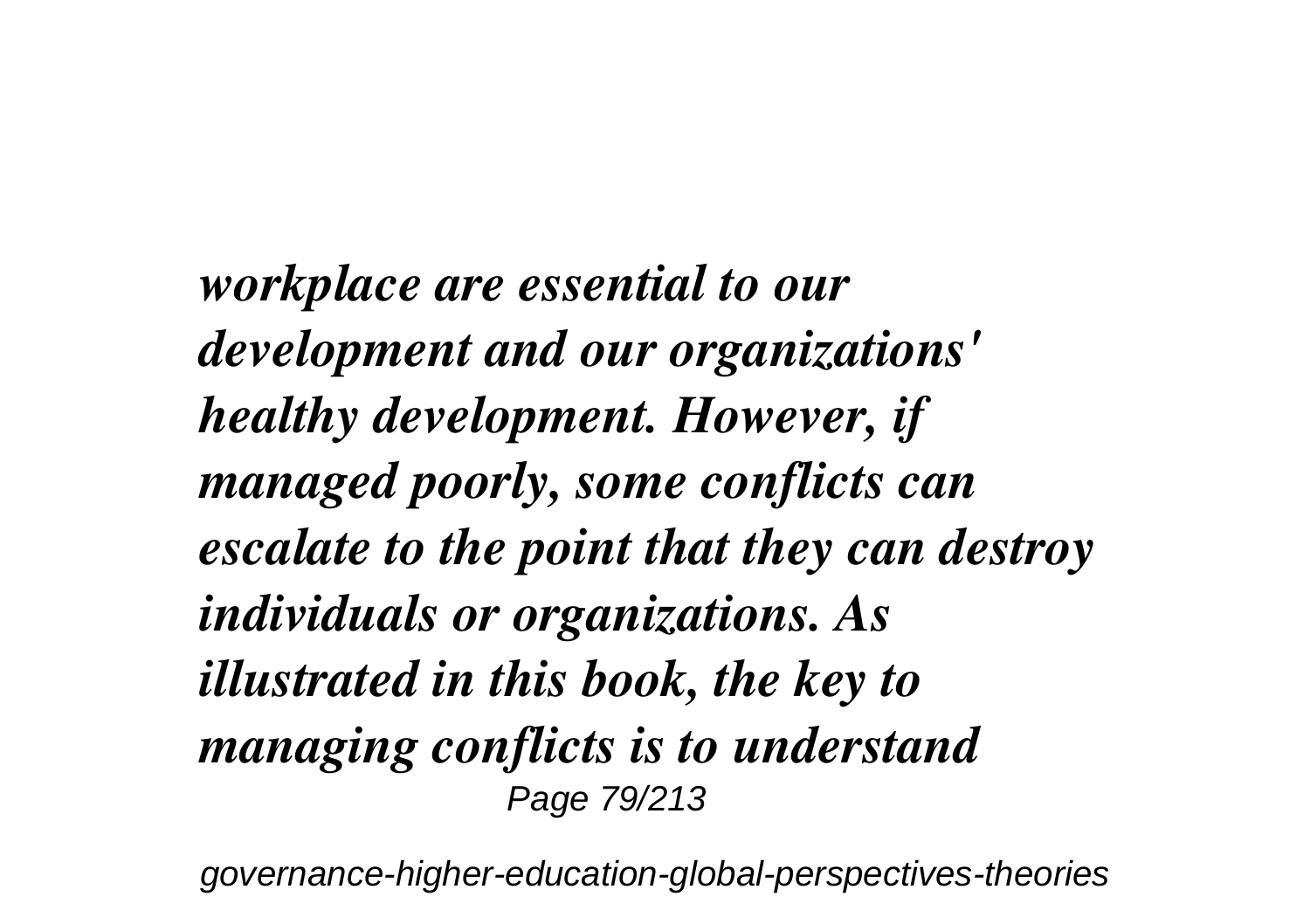*conflicts; expect conflicts, and manage conflicts before they escalate into destructive or costly loss of personnel, diminished climate or lead to lawsuits. The book provides one of the growing and recognized methods of dealing with conflicts - mediation and dialogue. The contents of this book reflect areas of* Page 80/213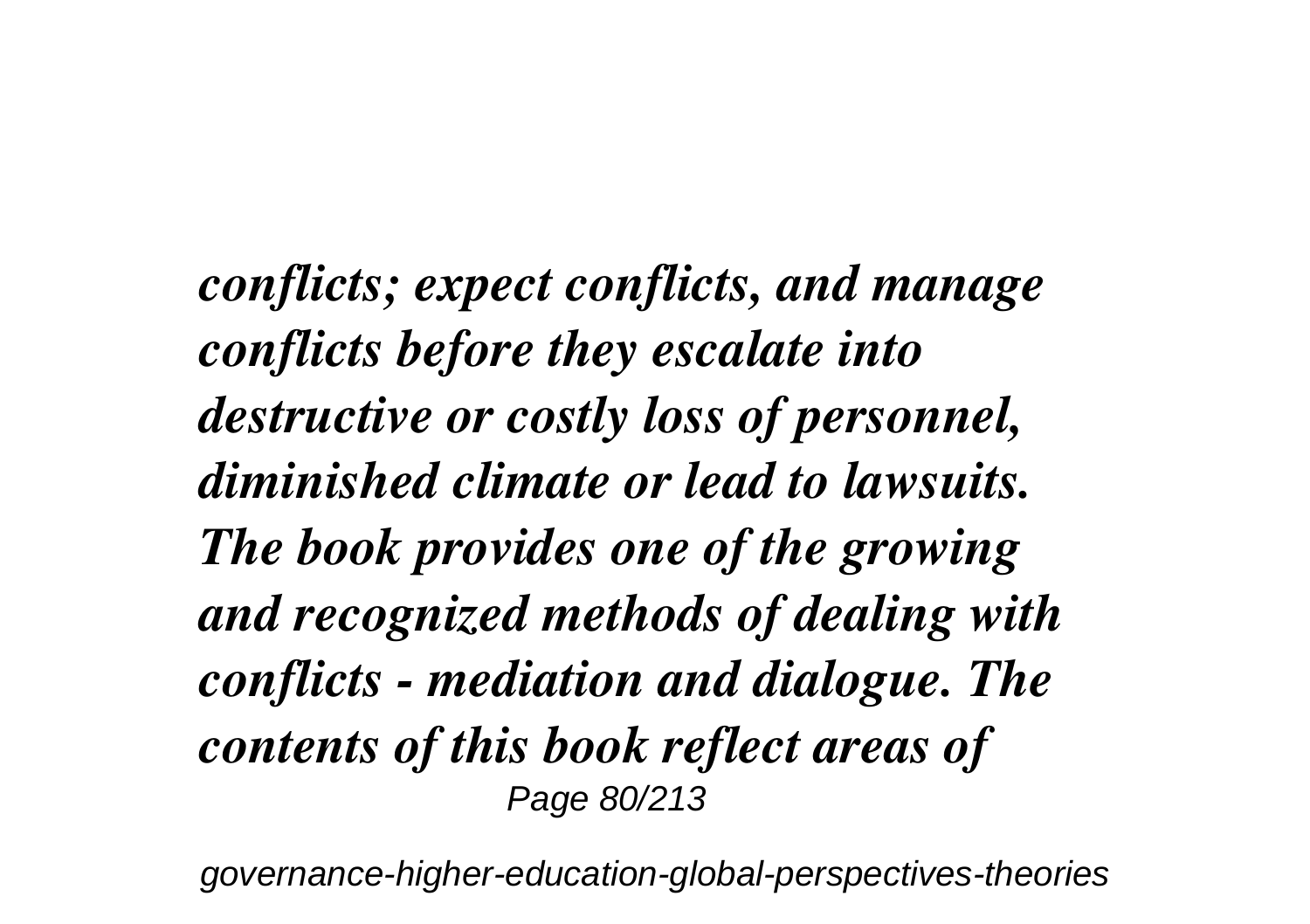*importance addressed in mediation training: alternative dispute resolution practices, conflict management intervention options, models of thinking about conflict, the mediation format, and the skill set needed by a strong conflict management and mediator. Readers are challenged to reflect upon their biases* Page 81/213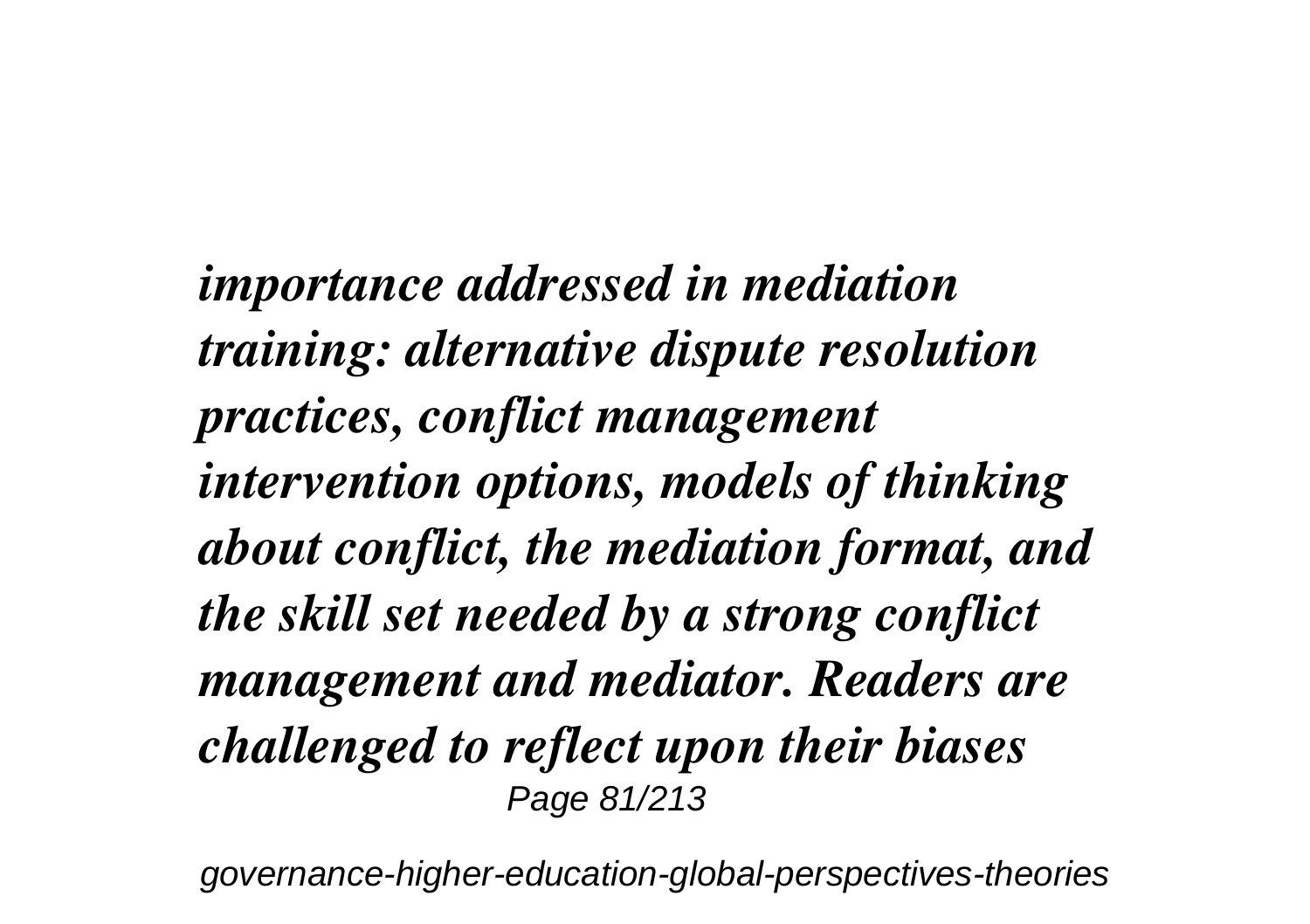*and beliefs that may negatively impact the mediation process. How do we equip learners with the values, knowledge, skills, and motivation to help achieve economic, social and ecological well-being? How can universities make a major contribution towards a more sustainable future? Amid* Page 82/213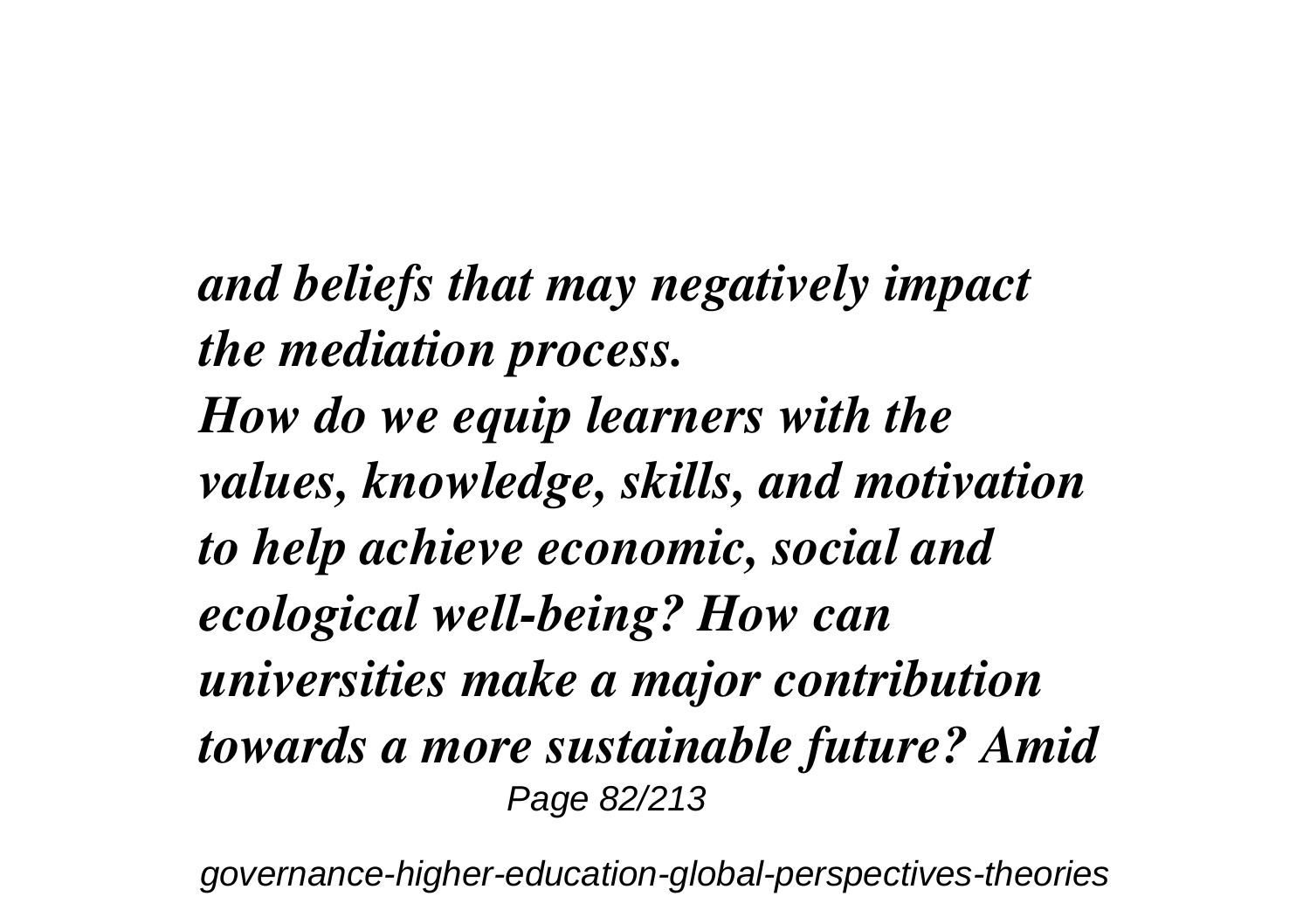*rising expectations on HE from professional associations, funders, policy makers, and undergraduates, and increasing interest amongst academics and senior management, a growing number of higher education institutions are taking the lead in embracing sustainability. This response does not* Page 83/213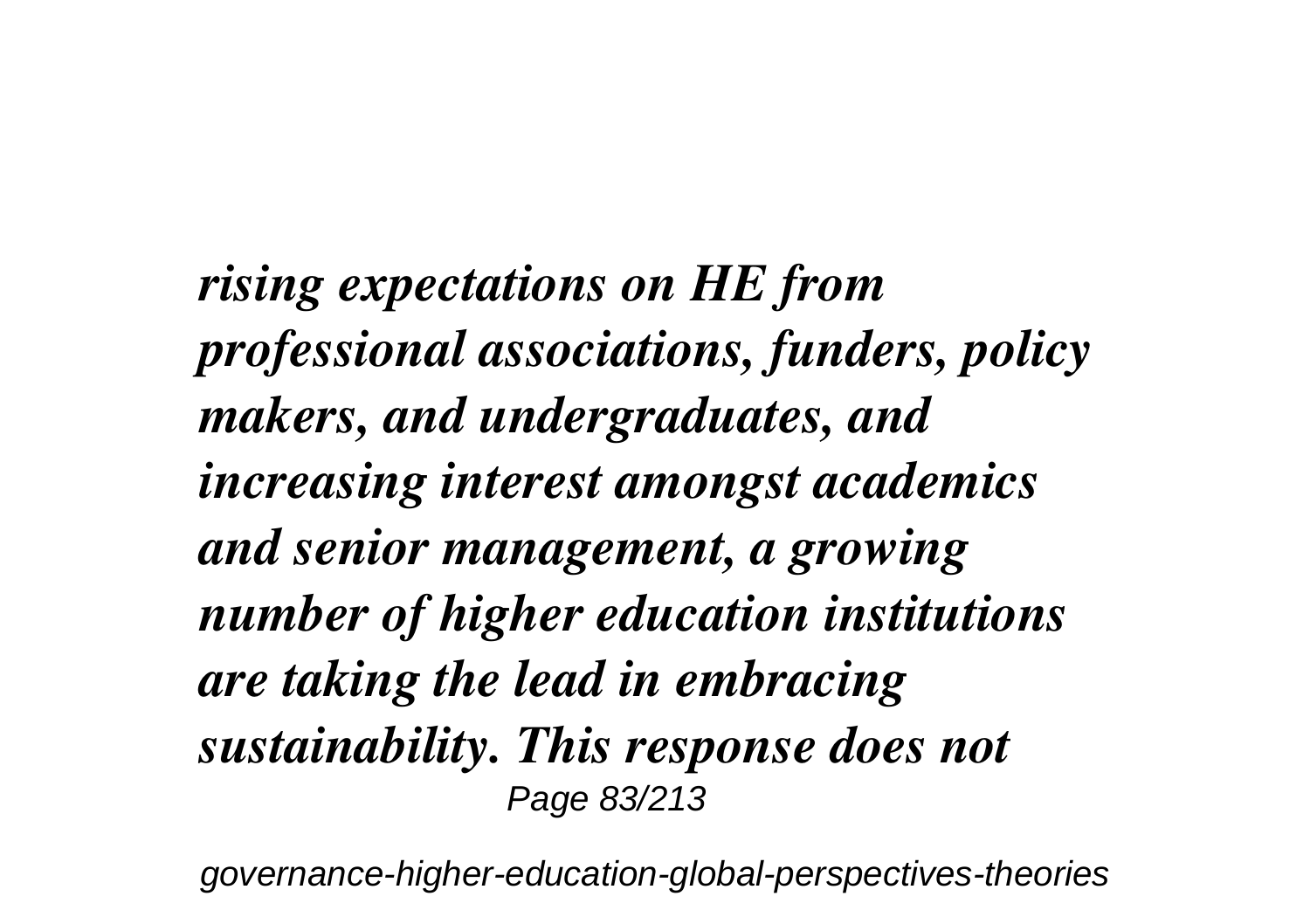*only include greening the campus but also transforming curricula and teaching and learning. This book explains why this is necessary and – crucially – how to do it. Bringing together the experience of the HEFCE funded Centre for Sustainable Futures (CSF) at the University of Plymouth and the Higher* Page 84/213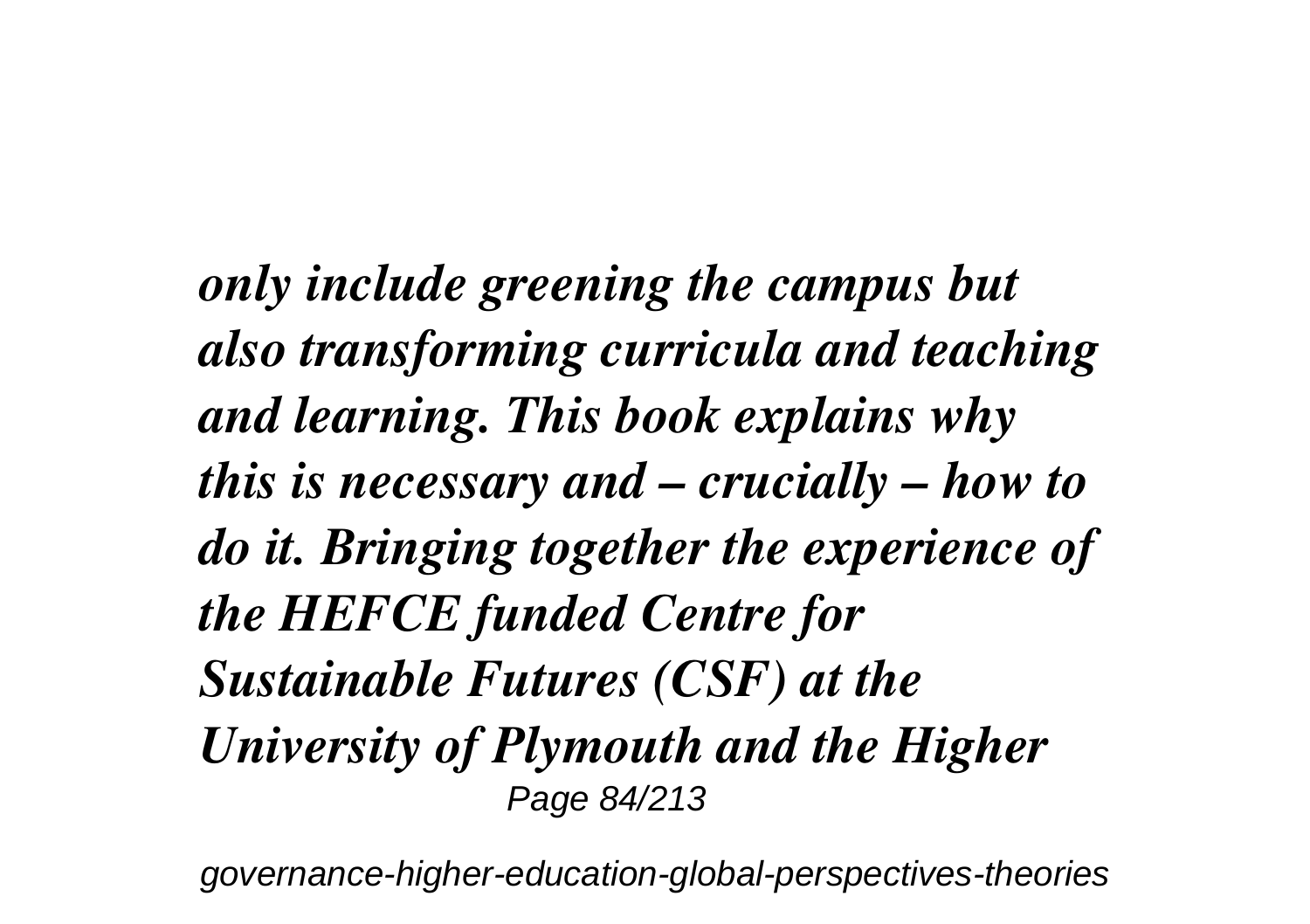*Education Academy's Education for Sustainable Development Project, the book distills out the curriculum contributions of a wide range of disciplinary areas to sustainability. The first part of the book provides background on the current status of sustainability within higher education,* Page 85/213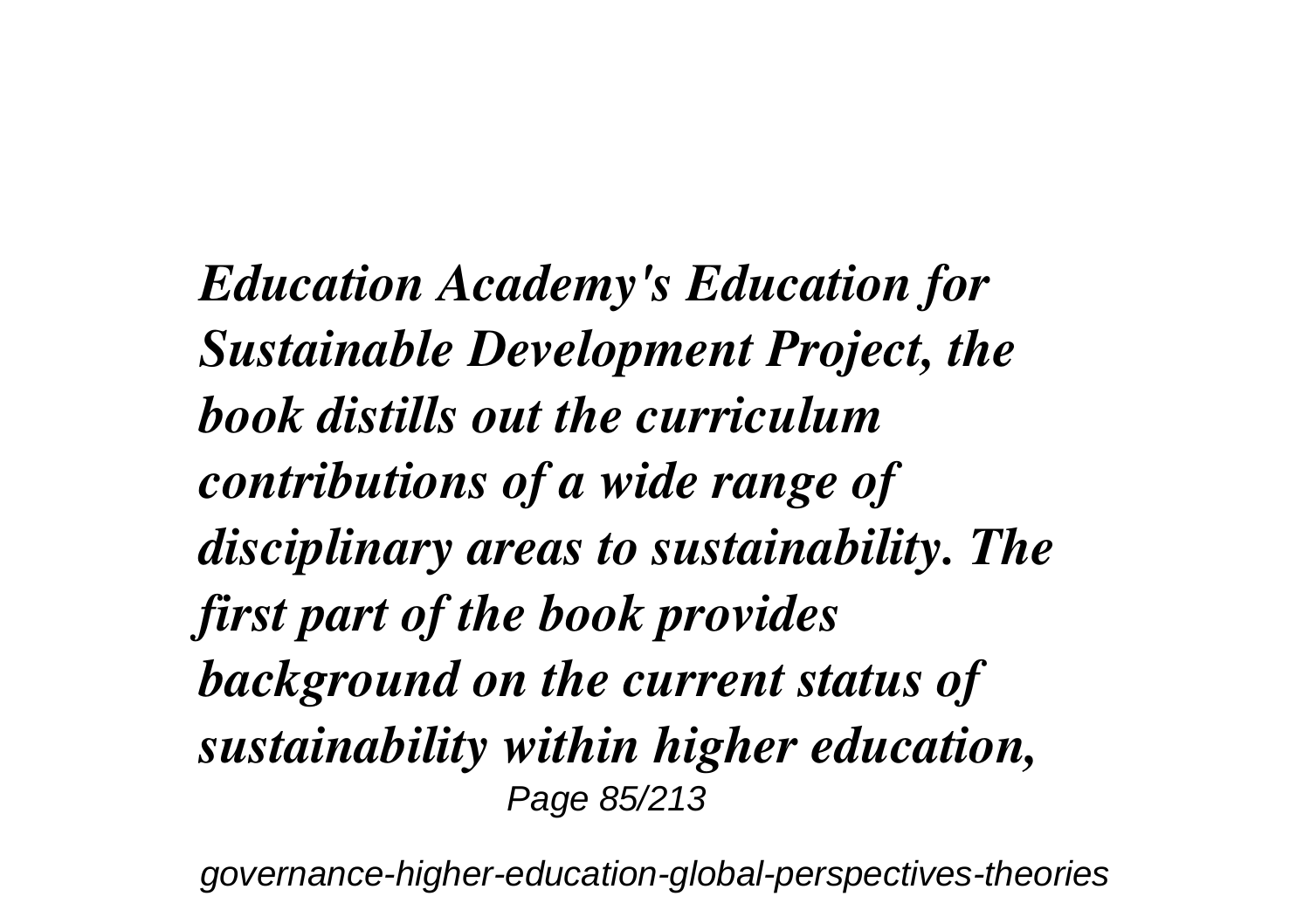*including chapters discussing interdisciplinarity, international perspectives and pedagogy. The second part features 13 chapter case studies from teachers and lecturers in diverse disciplines, describing what has worked, how and why - and what hasn't. Whilst the book is organised by traditional* Page 86/213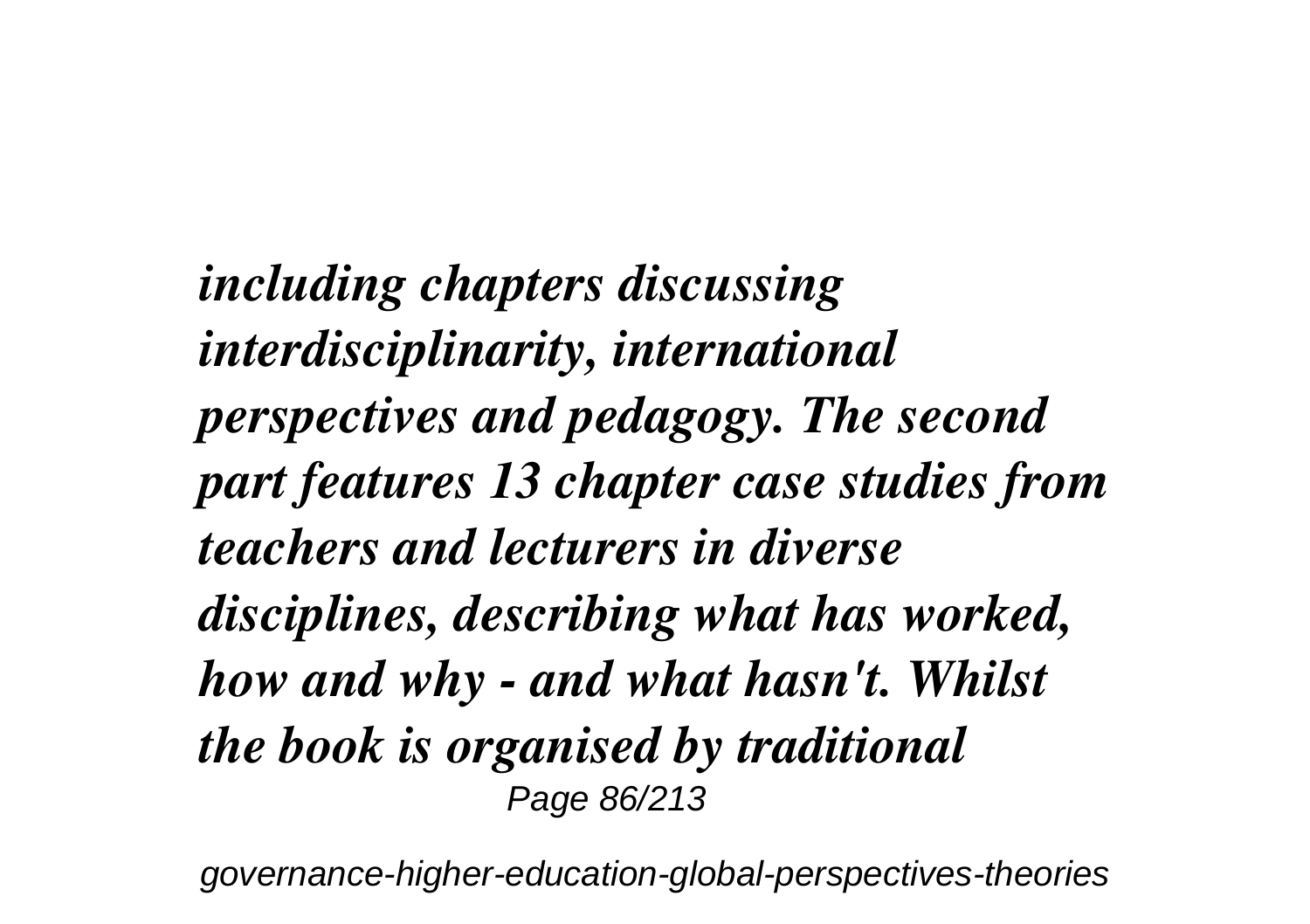*disciplines, the authors and editors emphasise transferable lessons and interdisciplinarity so that readers can learn from examples outside their own area to embed sustainability within their own curricula and teaching. Subject areas covered include: geography, environmental and Earth Sciences,* Page 87/213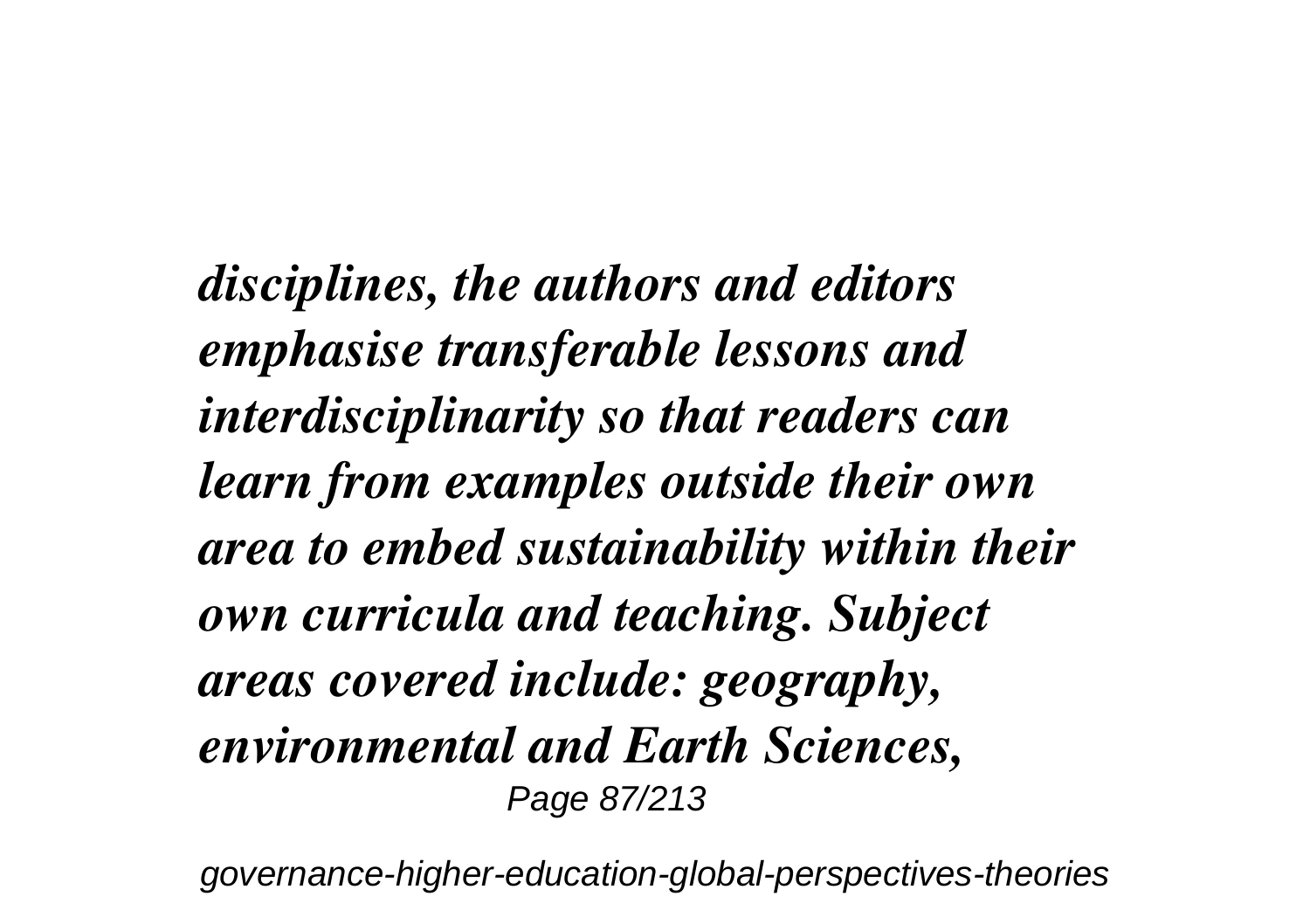*nursing/health, law, dance, drama, music, engineering, media and cultural studies, art and design, theology, social work, economics, languages, education, business and built environment. Academic Careers in a Global Perspective Trends and Issues in Doctoral Education* Page 88/213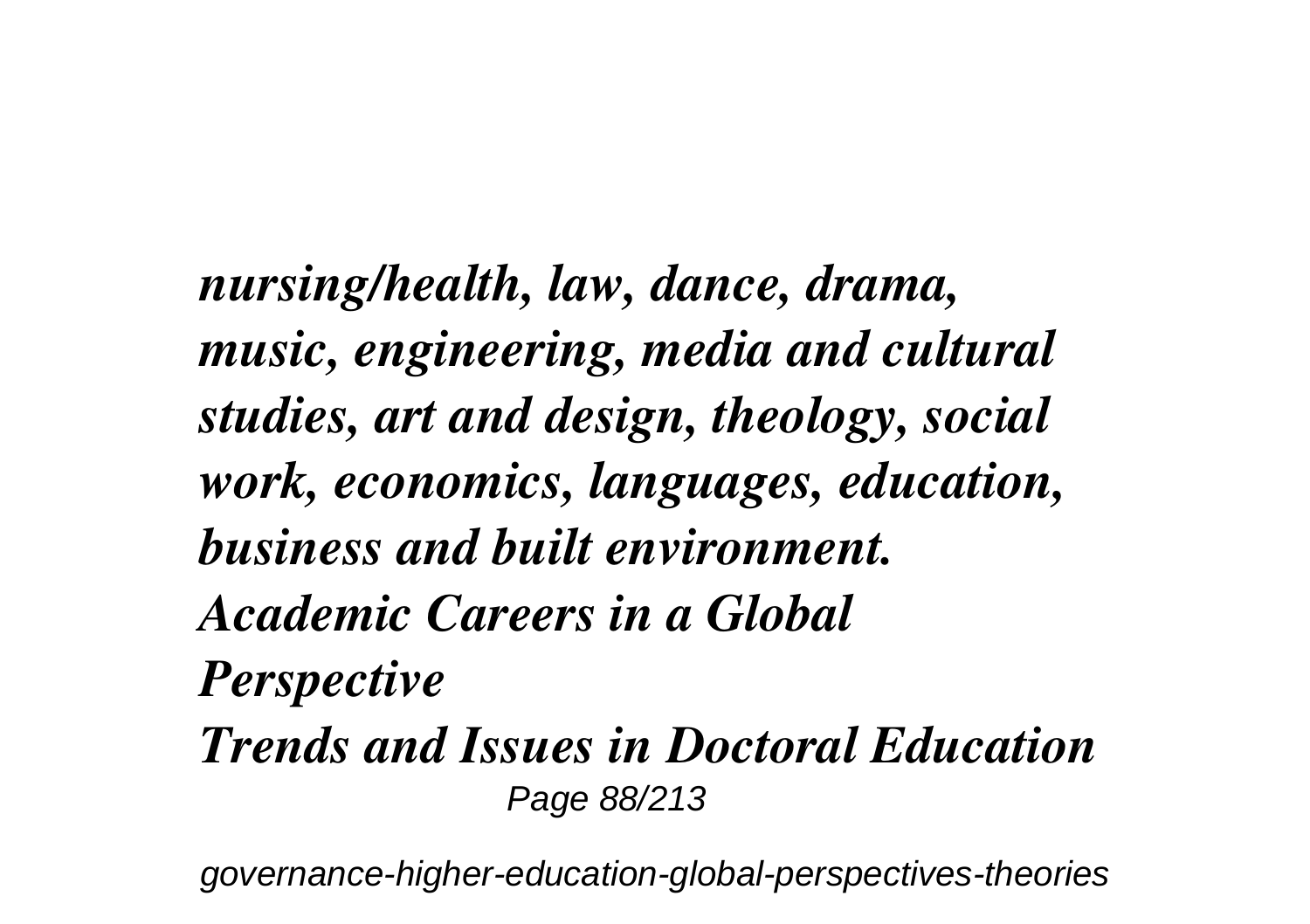*Tensions and Issues International Perspectives on Financing Higher Education Quality Management Principles and Policies in Higher Education The Globalisation of Higher Education University Governance and Academic Leadership in the Eu and China* Page 89/213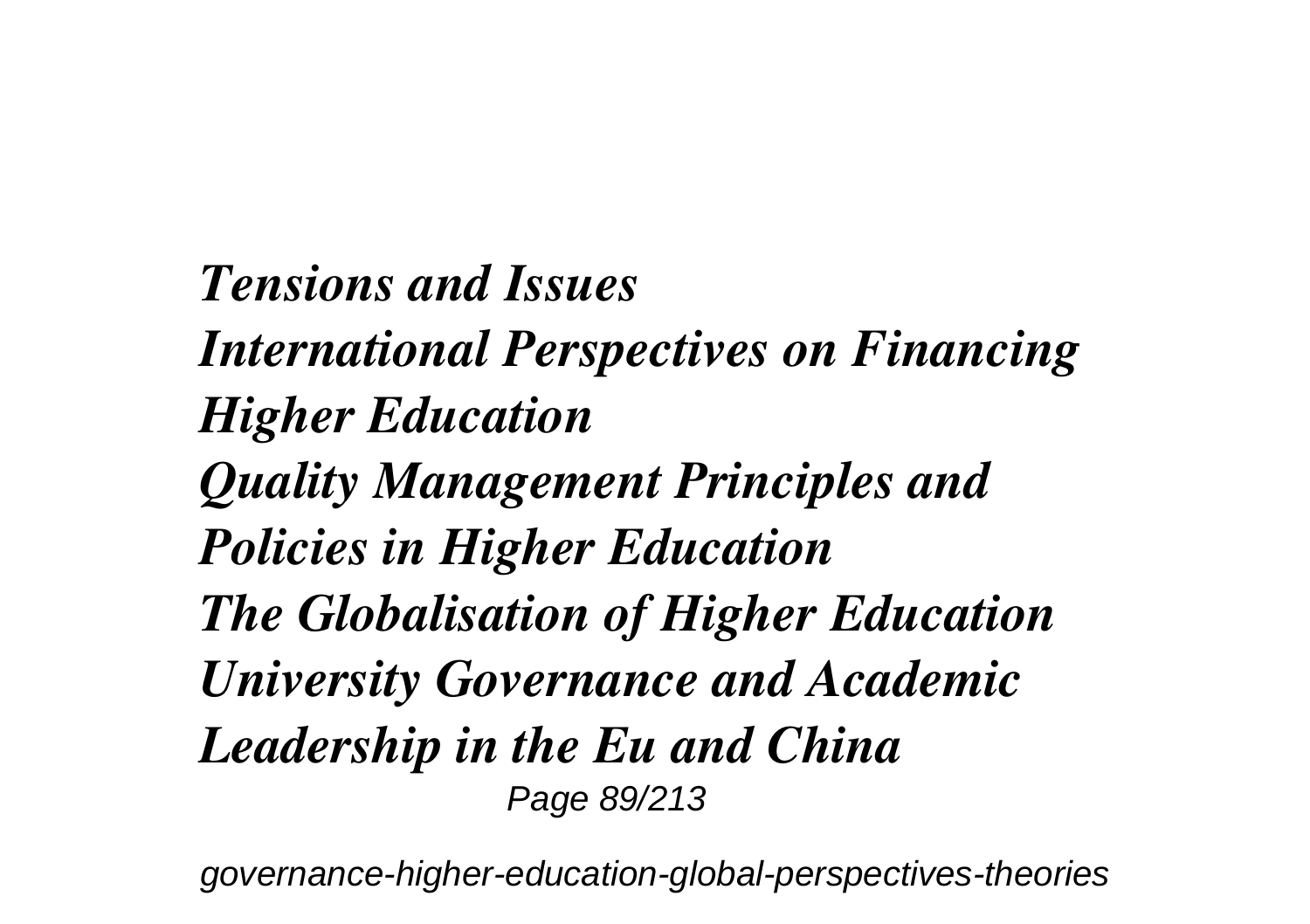**Although many countries have created effective strategies to recruit more international students due to proven economic and social benefits, recruiting international students as a field of research lacks coherence. Filling** Page 90/213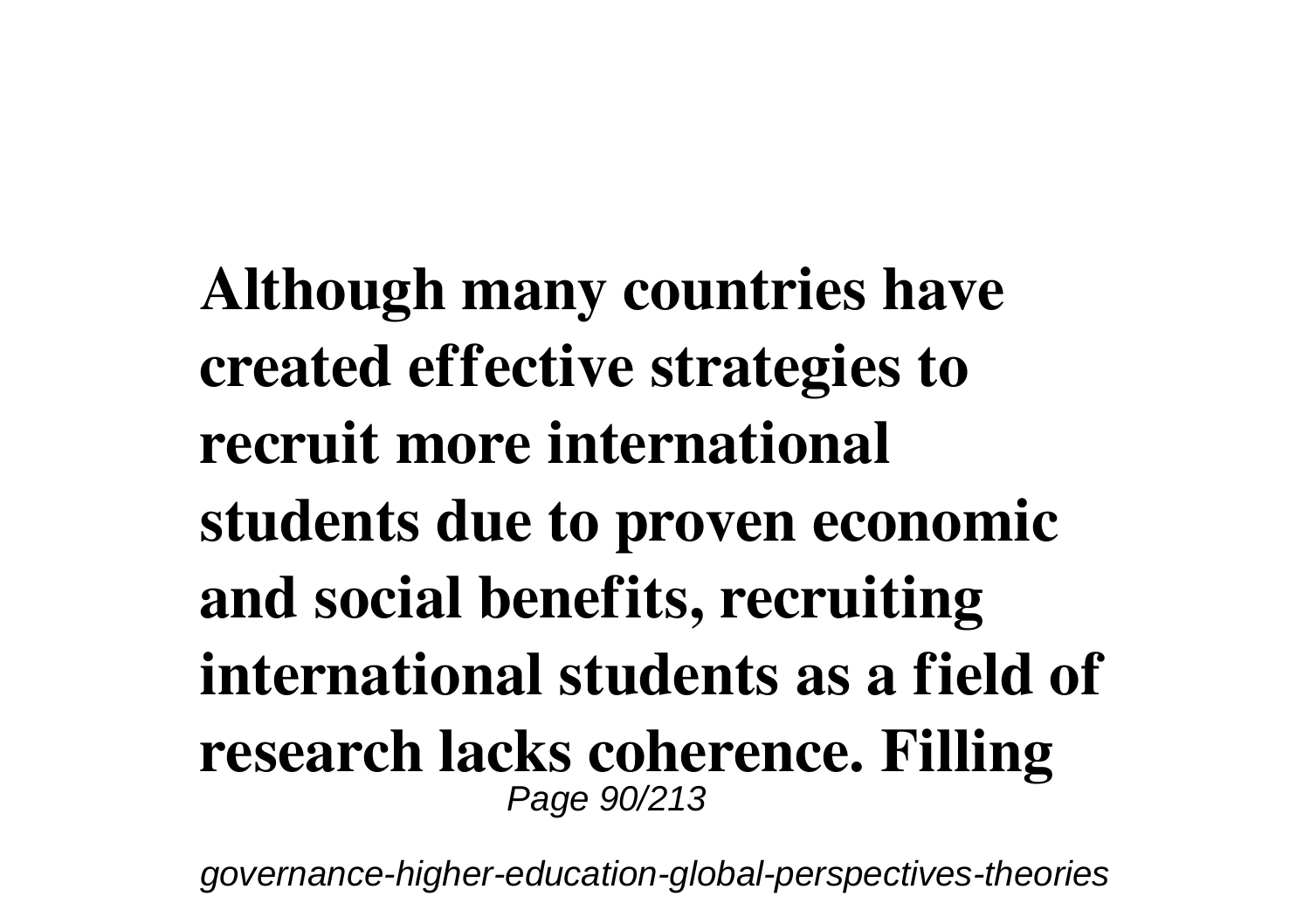- **this gap, this book provides a holistic and comprehensive overview of this emerging research area.**
- **"Doctoral education is of prime importance worldwide. In some countries, there is severe shortage** Page 91/213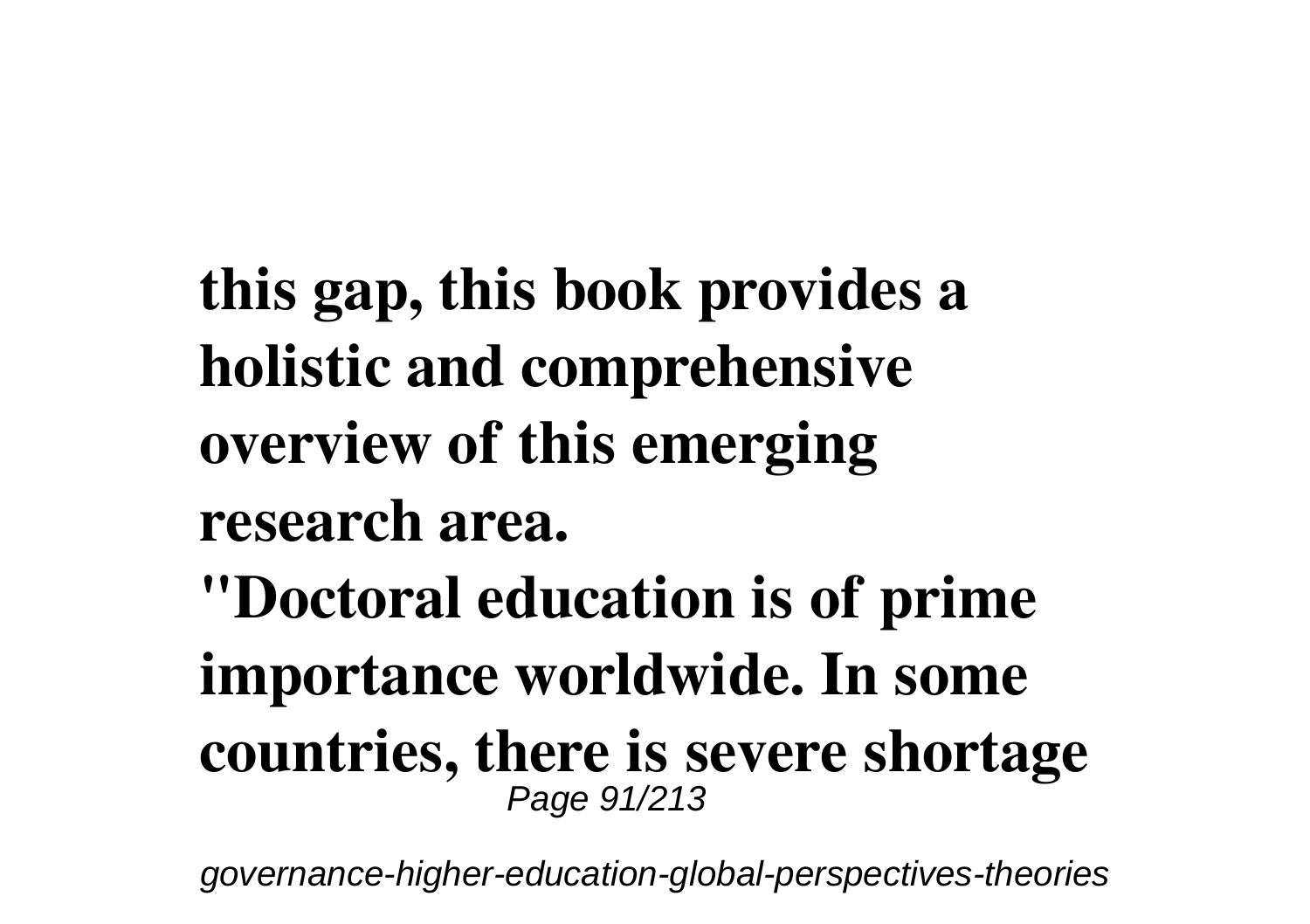**of doctoral degree holders, while in others there is an oversupply in many fields. There is a global debate on the best ways of providing doctoral training. To illustrate global trends, the book analyses the current realities of** Page 92/213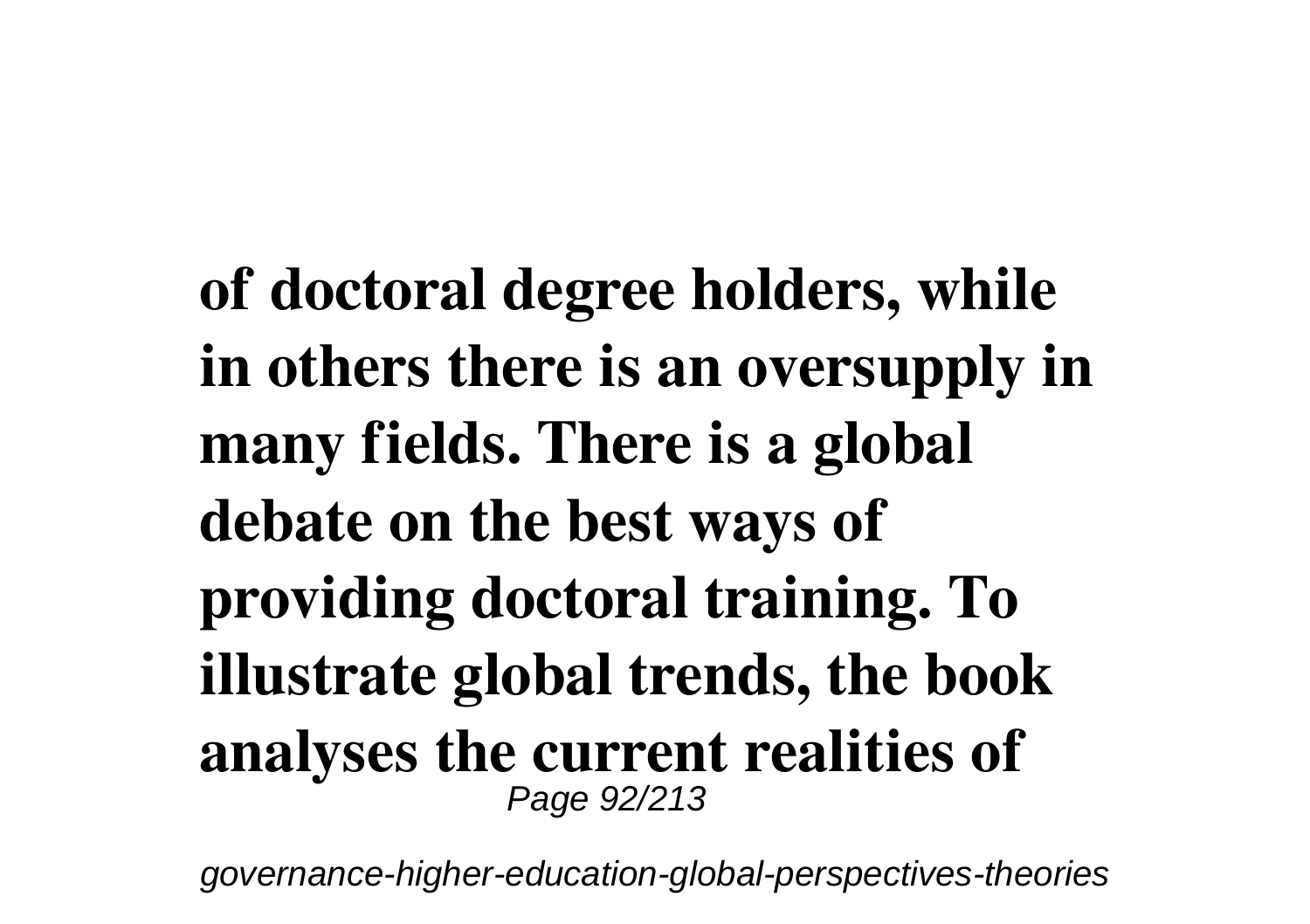**doctoral education with the help of 15 case studies based on different countries and regions. It includes an overview of the state of the literature on doctoral education as well as an analysis of doctoral education from a** Page 93/213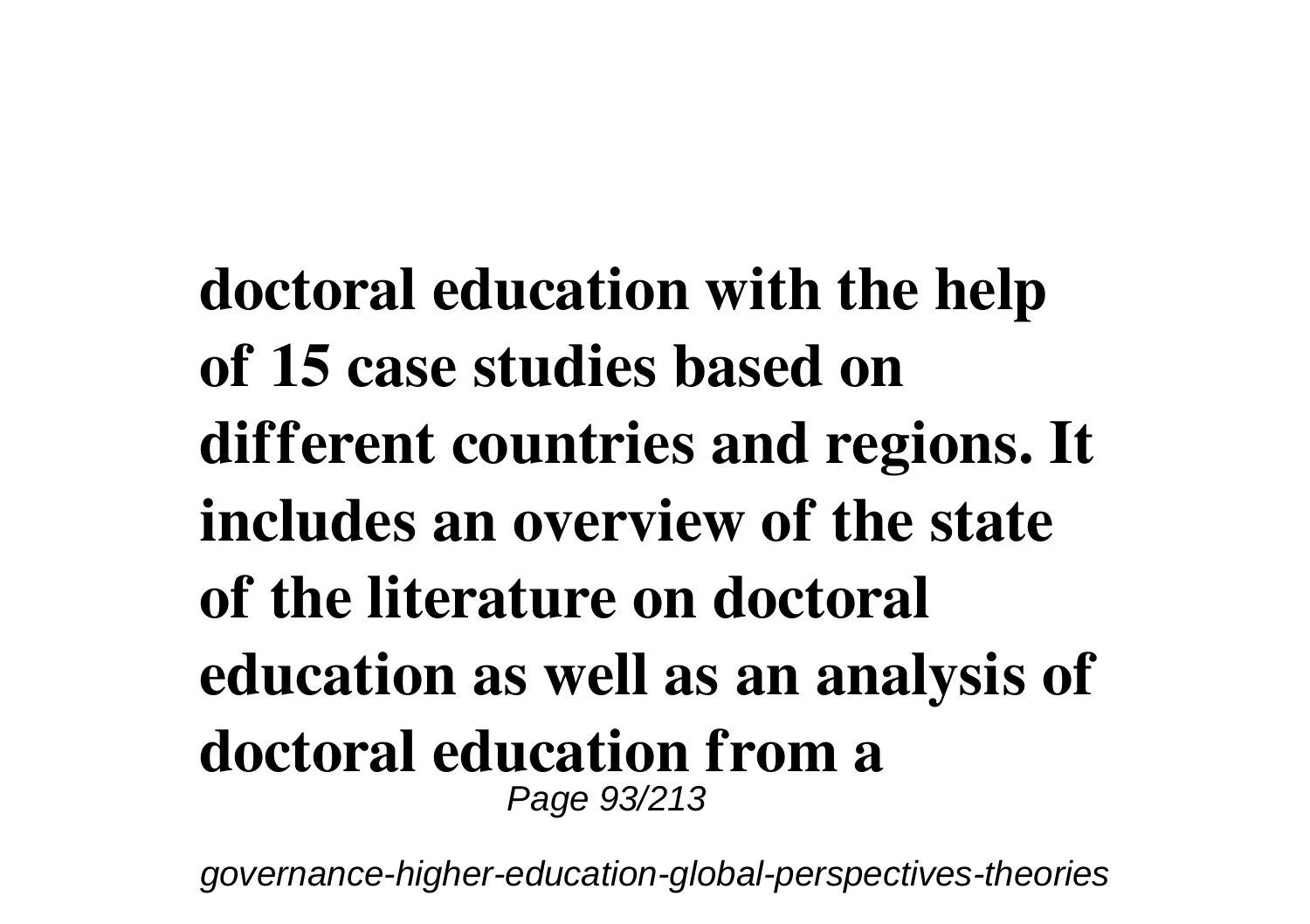**historical perspective with a detailed comparative discussion. Trends and Issues in Doctoral Education: A Global Perspective also examines the challenges and ideas of current and proposed reforms in doctoral education"--** Page 94/213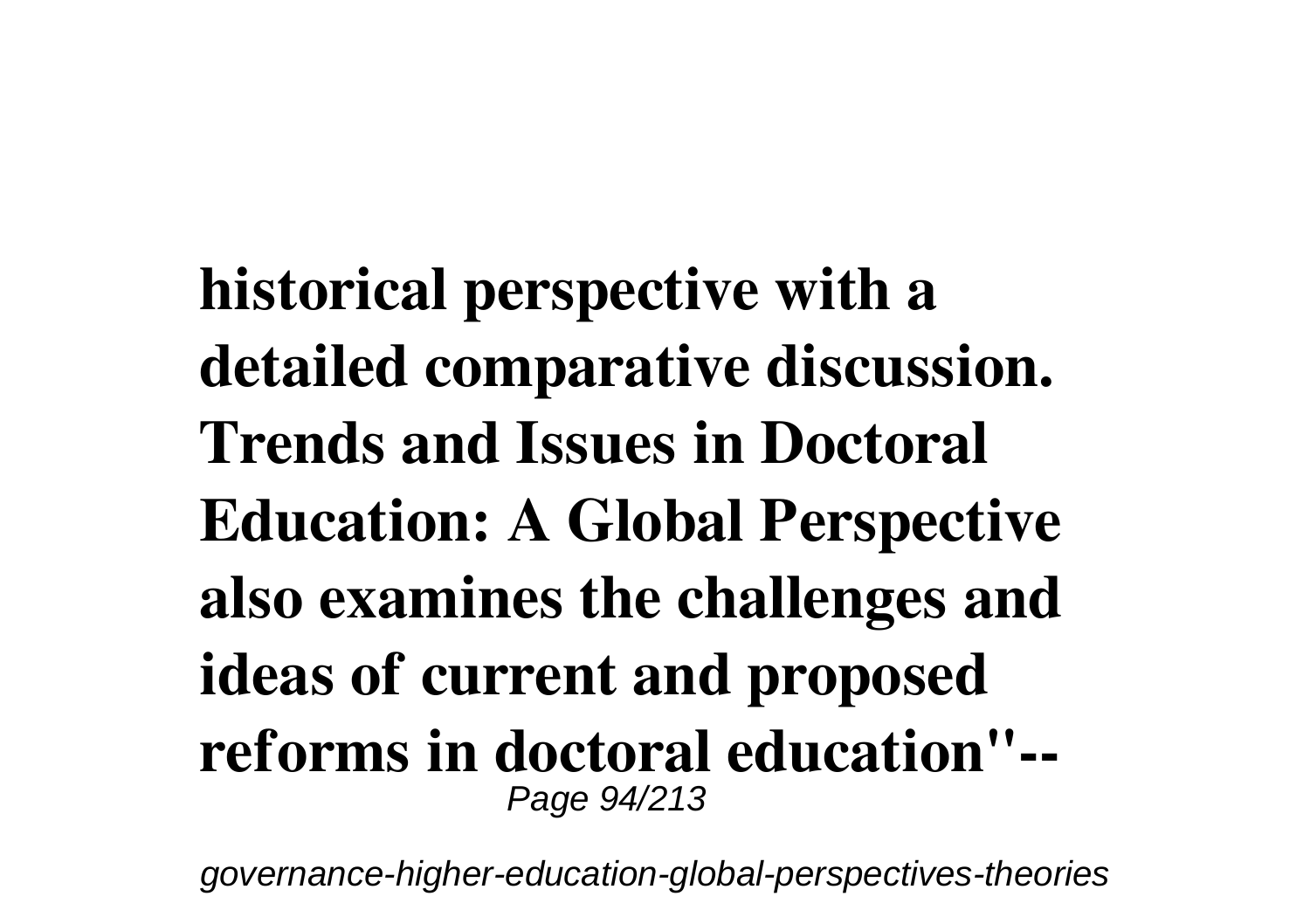**Governance of Higher Education explores the work of traditional and contemporary higher education scholarship worldwide, providing readers with an understanding of the assumptions, historical traditions,** Page 95/213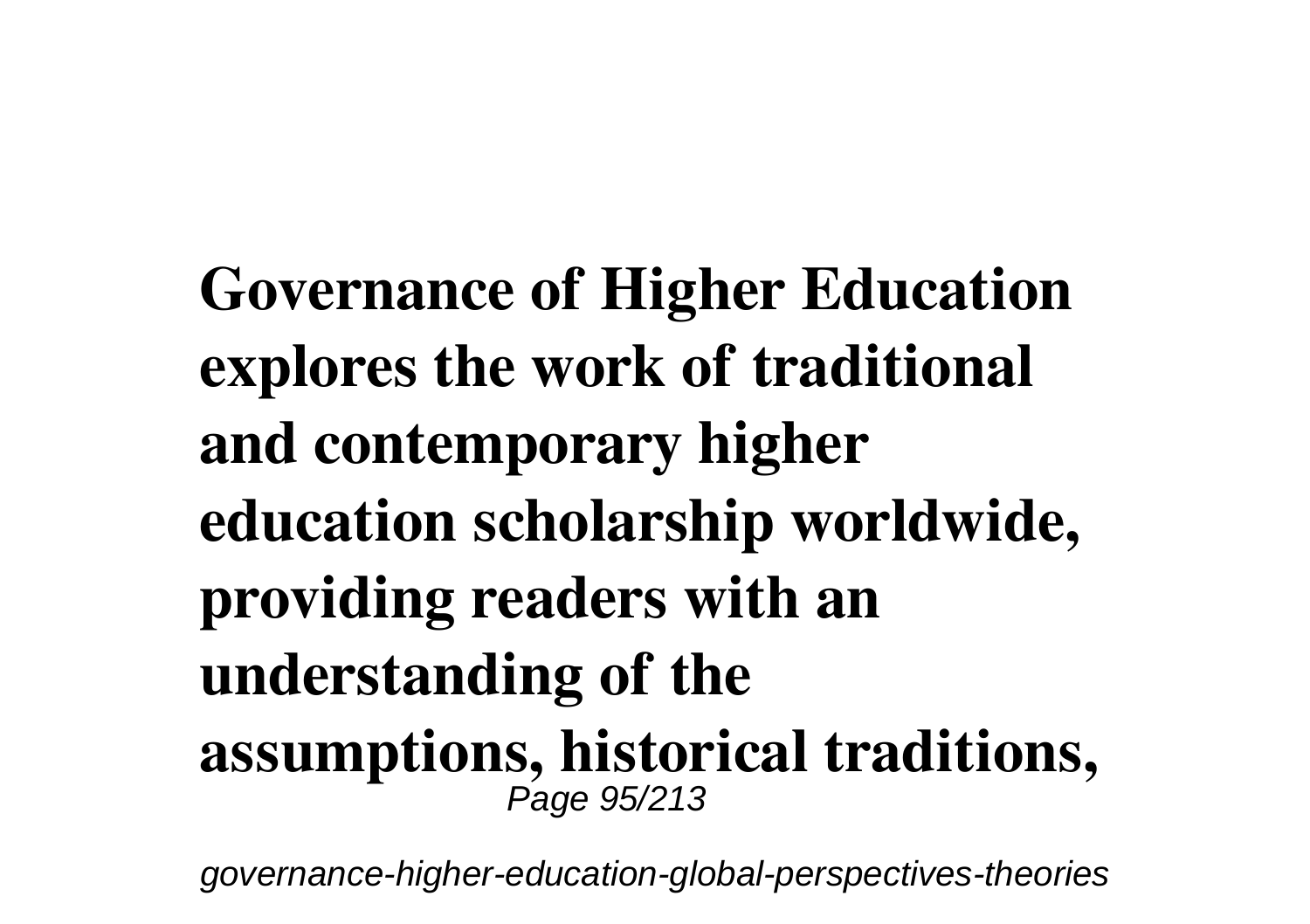**and paradigms that have shaped the scholarship on governance. Bringing together the vast and disparate writings that form the higher education governance literature—including frameworks drawn from a range of disciplines** Page 96/213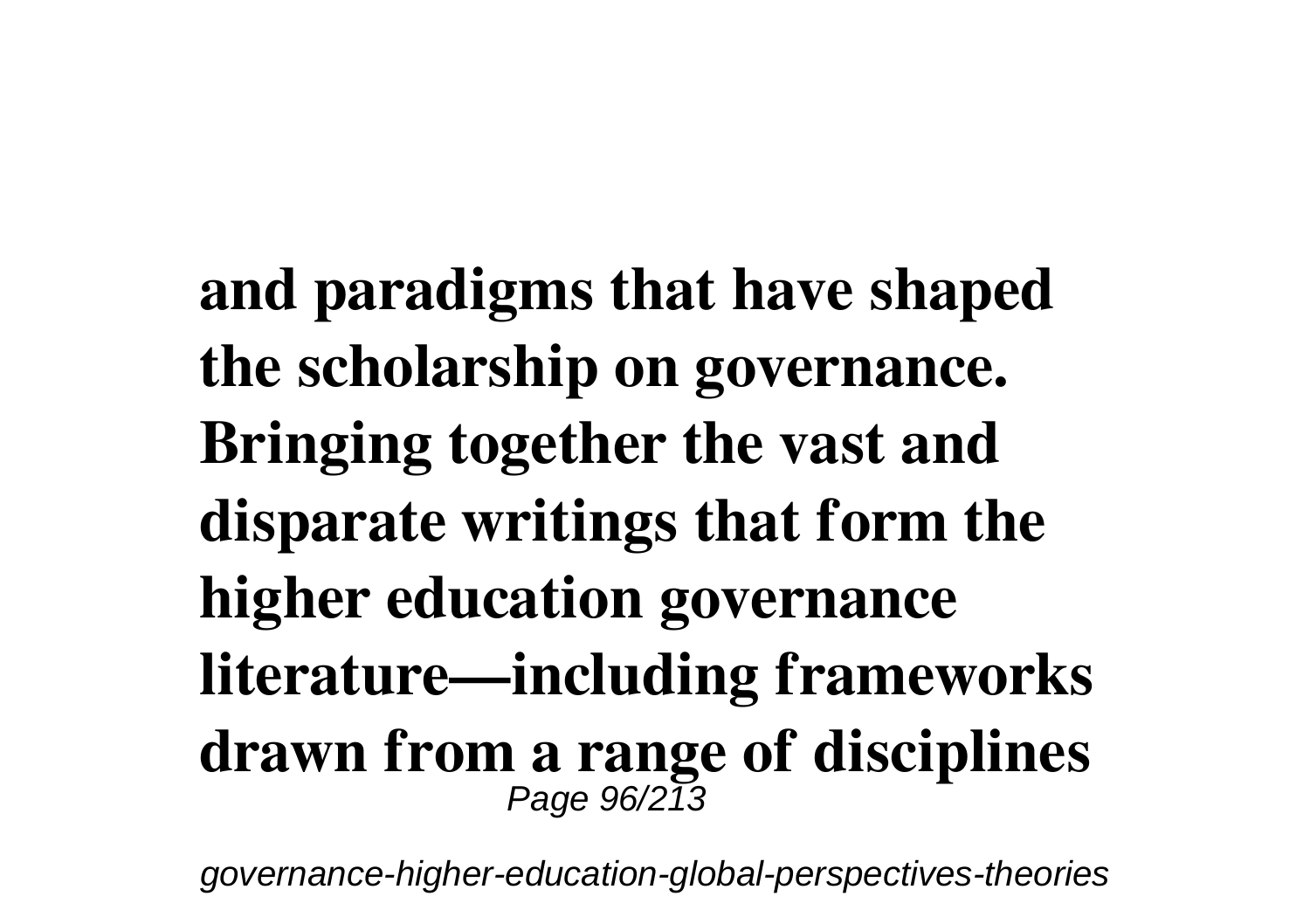**and global scholarship—this book synthesizes the significant theoretical, conceptual, and empirical scholarship to advance the research and practice of governance. Coverage includes the structures of governance, cultures** Page 97/213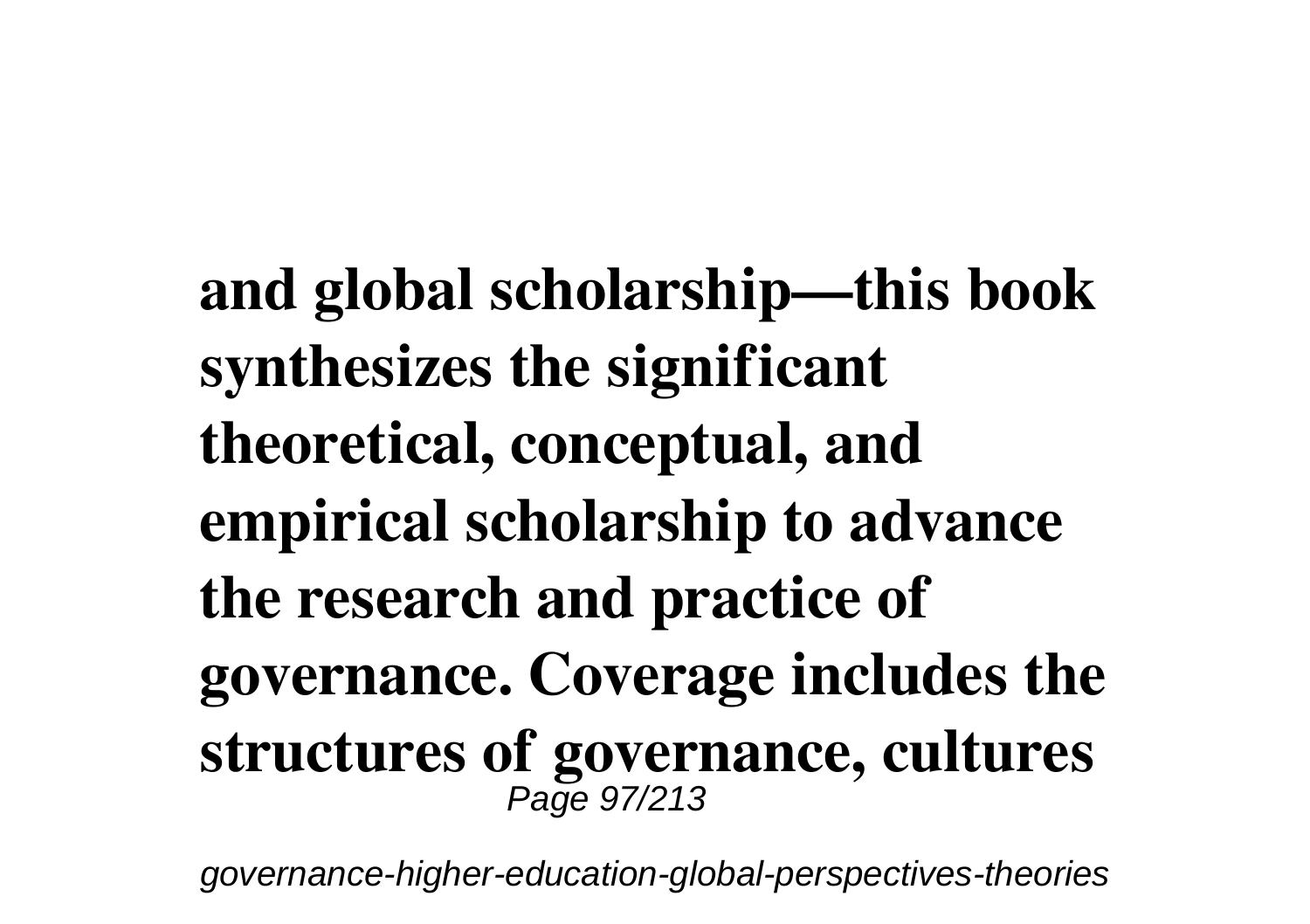**and practices, the collegial tradition, the new managed environment of the academy, and the politics and processes of governance. As universities across the globe face a myriad of challenges and multiple** Page 98/213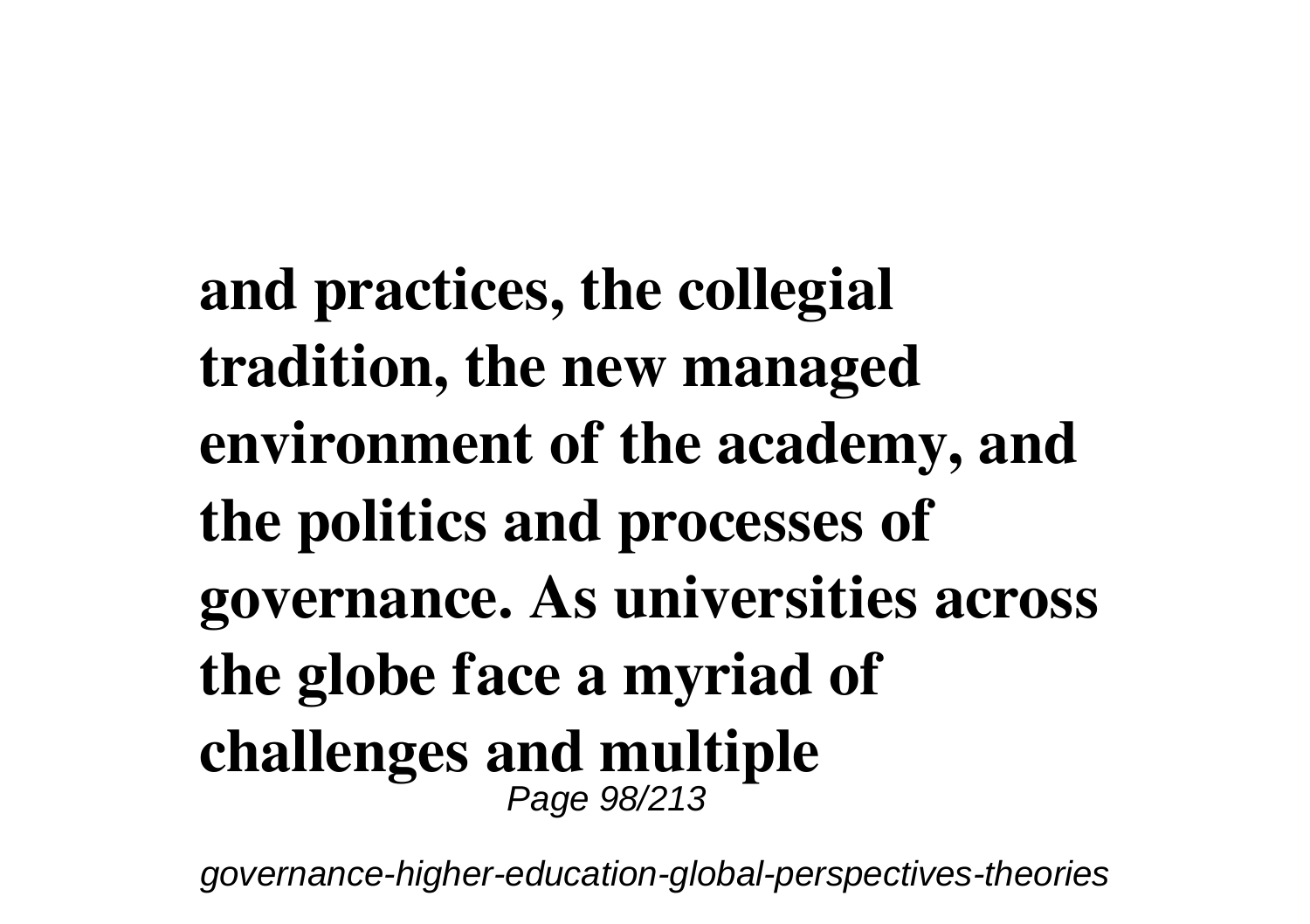**stakeholder demands, Governance of Higher Education offers scholars, practitioners, and higher education graduate students an essential resource for advancing research and the practice of governance.** Page 99/213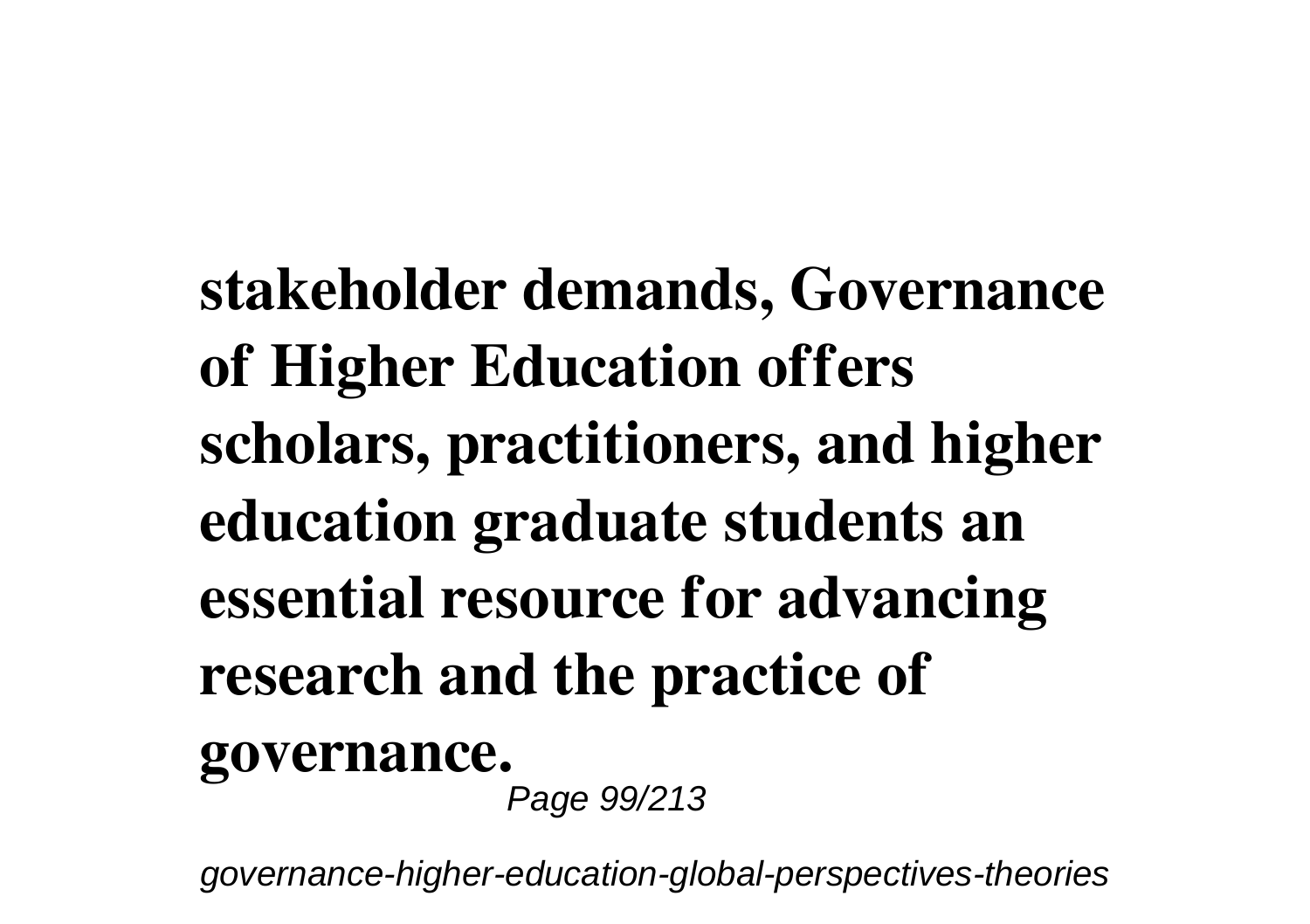**This book explores the future of modern higher education by looking at it on a global scale. Bert van der Zwaan compares European developments with those taking place in North America and Asia to argue that** Page 100/213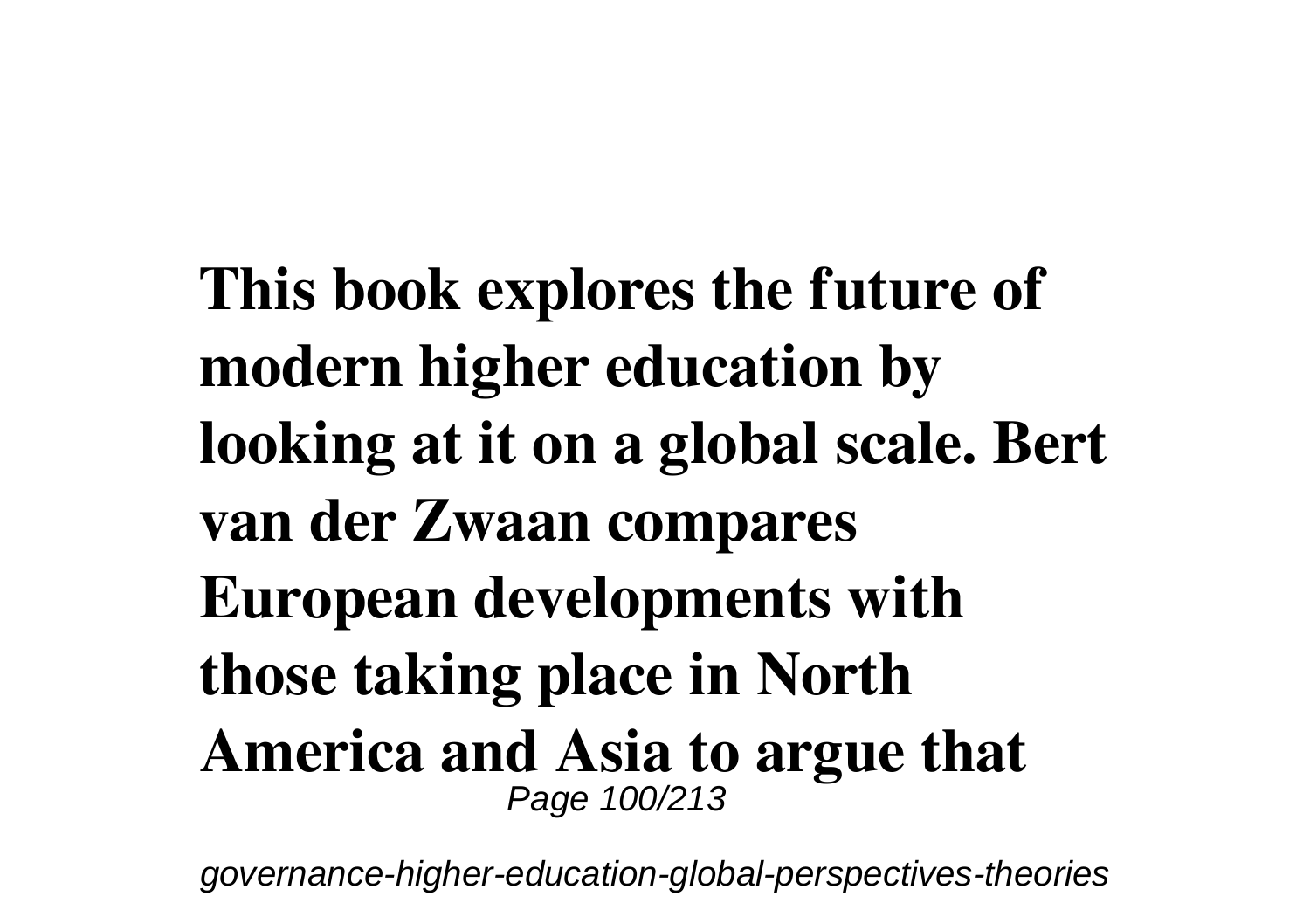**the phoenix of an entirely new type of university will rise from the ashes of the classical system: less tied to buildings and set locations, the new university will embed itself more deeply in society by offering innovative** Page 101/213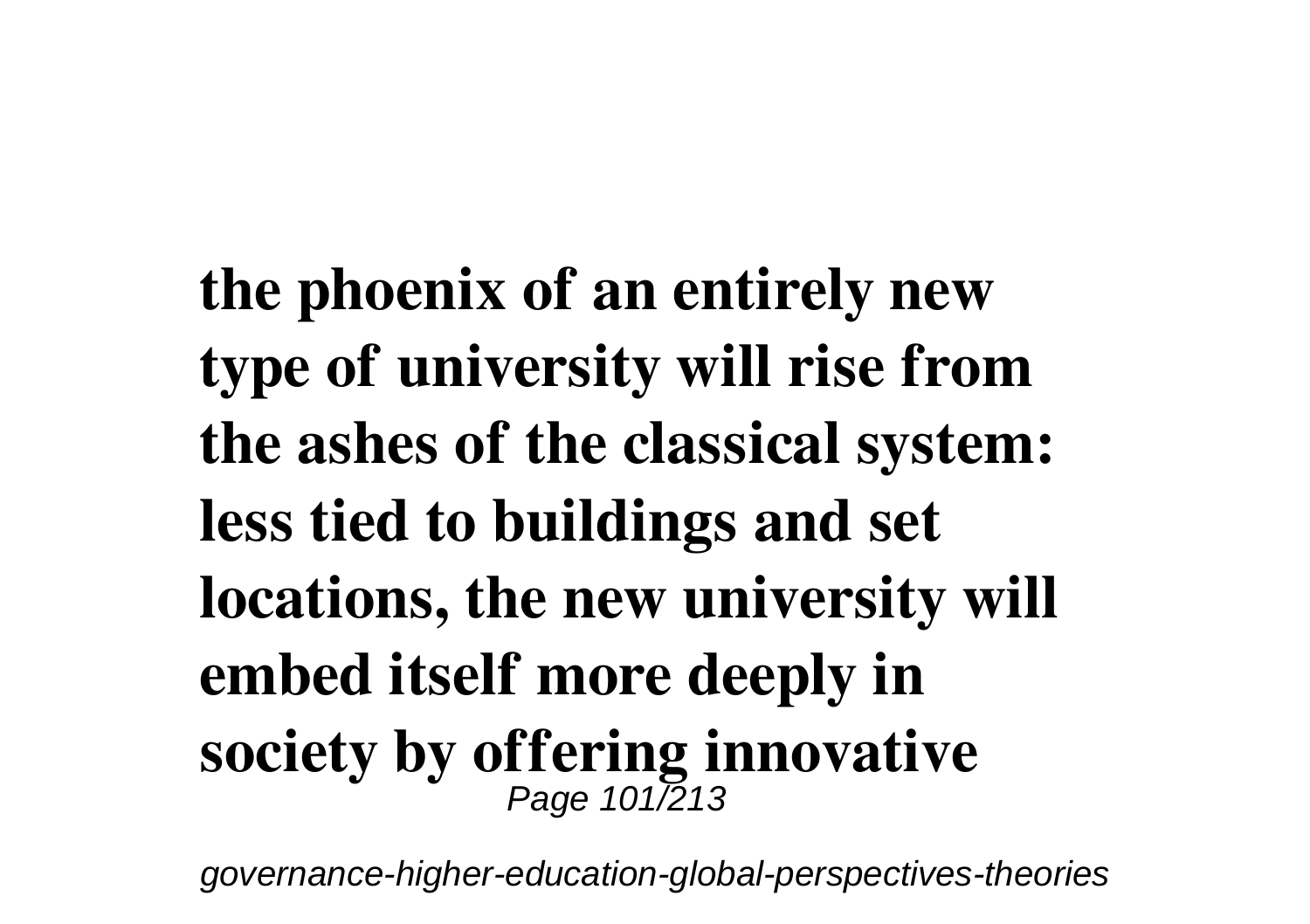**forms of digital knowledge and making customized teaching available on demand. A timely discussion of a topic whose worldwide impact continues to grow, this is essential reading for anyone concerned about the state** Page 102/213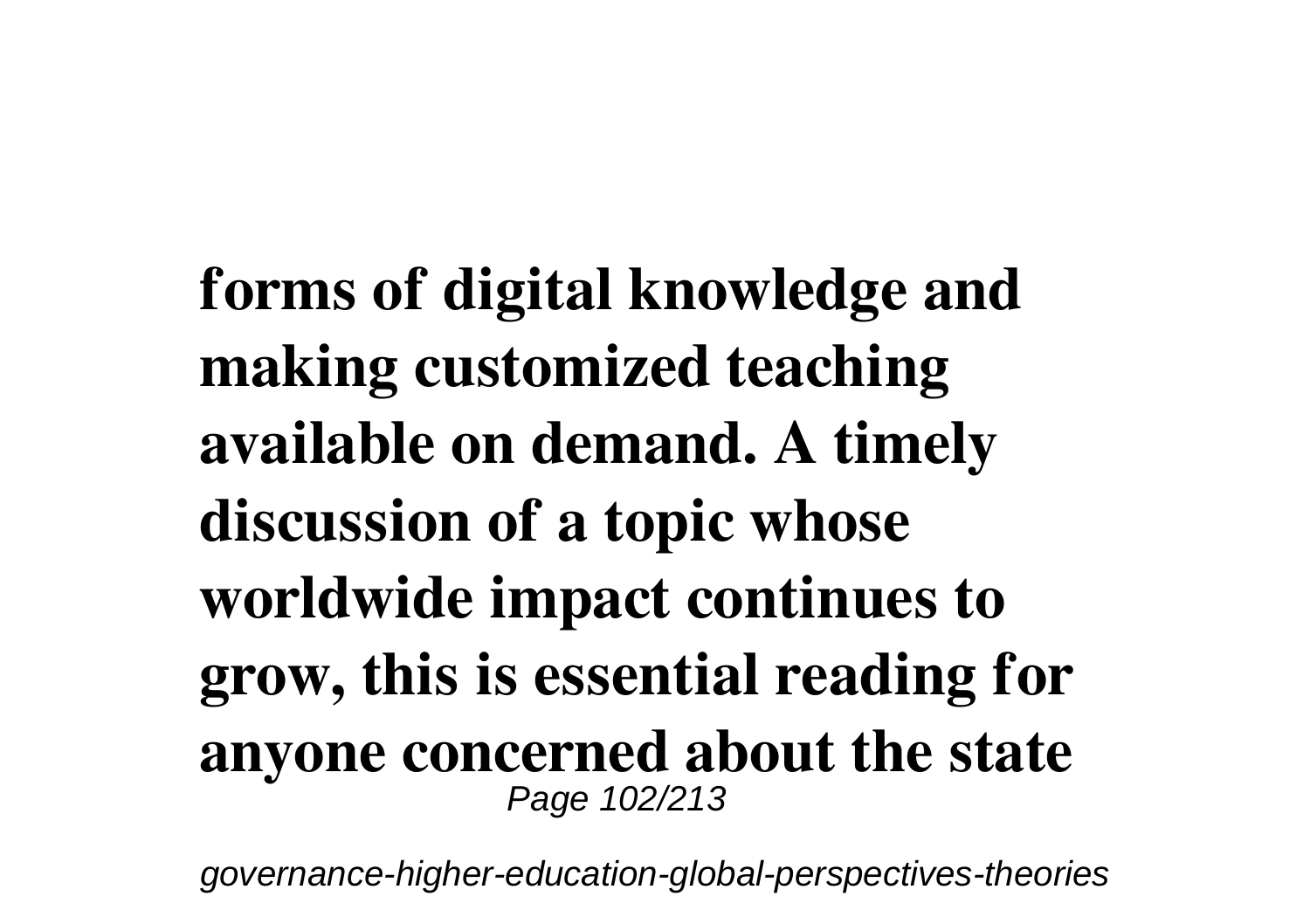**of higher education-both for today's students and in the decades to come. Sustainability Education Handbook of Research on Transnational Higher Education National and Global Perspectives** Page 103/213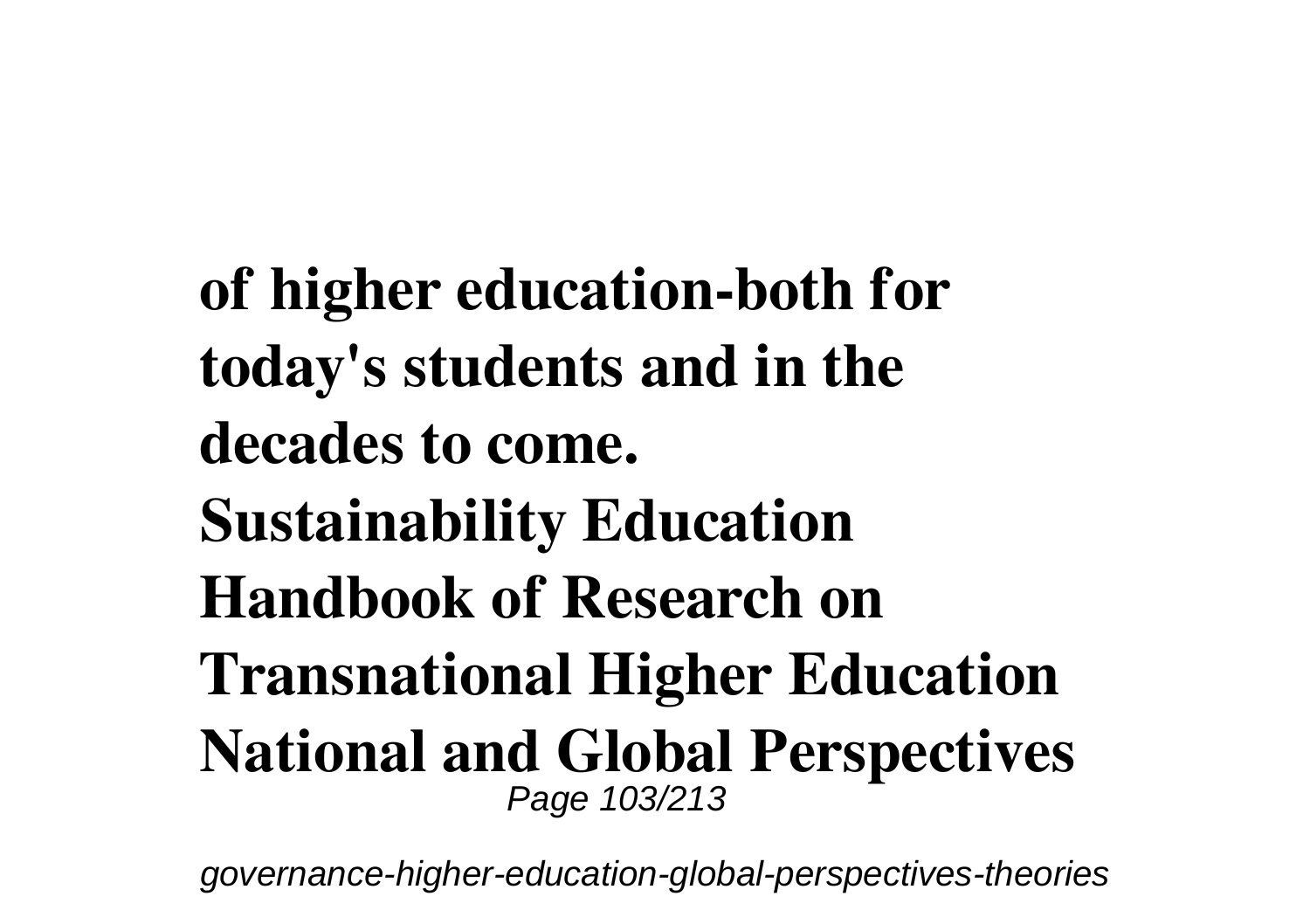- **A Global Perspective (2nd Edition)**
- **Convergence and Diversity in the Governance of Higher Education Global Perspectives on International Student Experiences in Higher Education** Page 104/213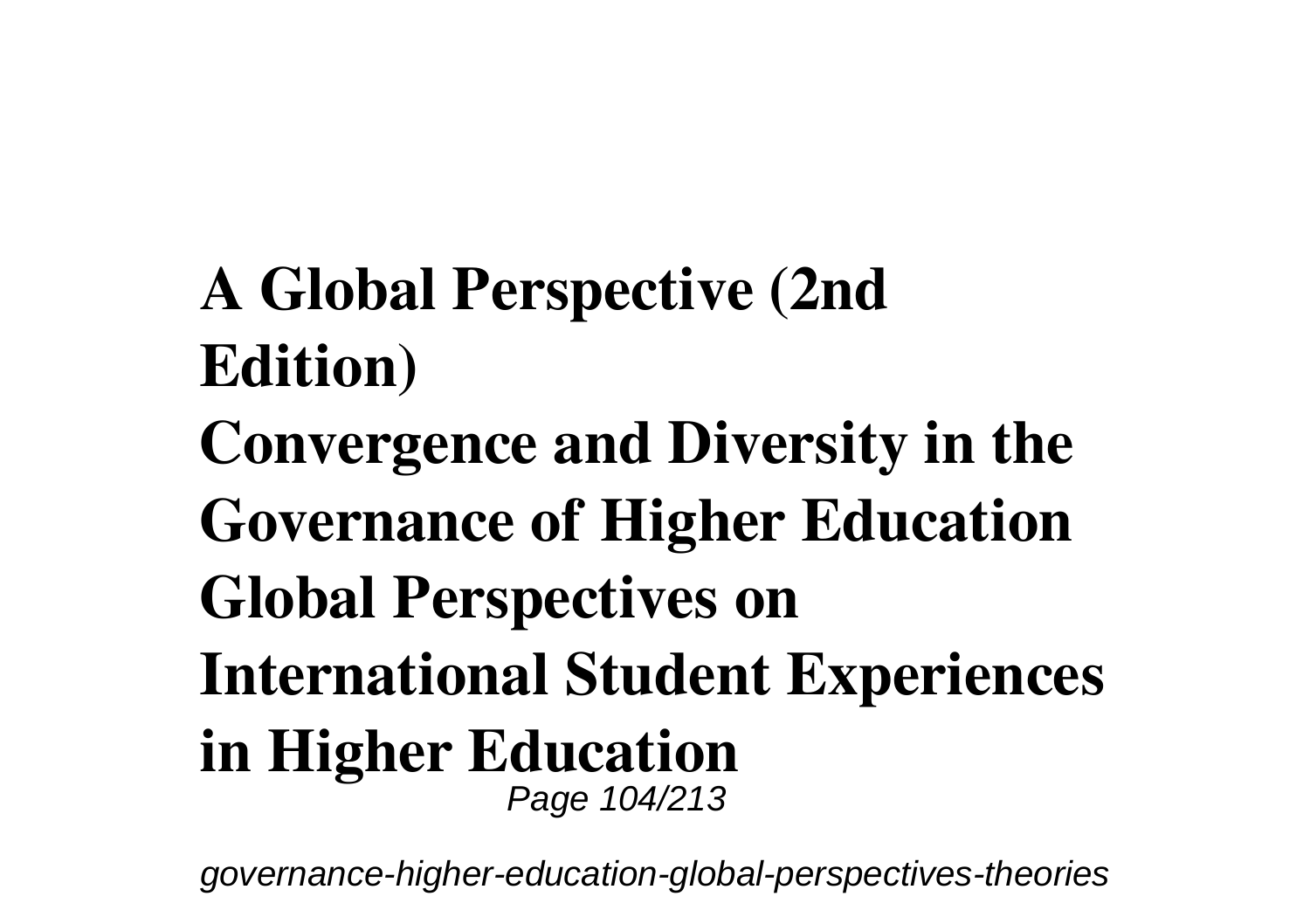## **Comparative Perspectives**

*Higher education is universally viewed as essential, not only to economic prosperity in an increasingly globalized, knowledge-driven economies, but also to individual aspirations for intellectual fulfillment, expanding life options and the* Page 105/213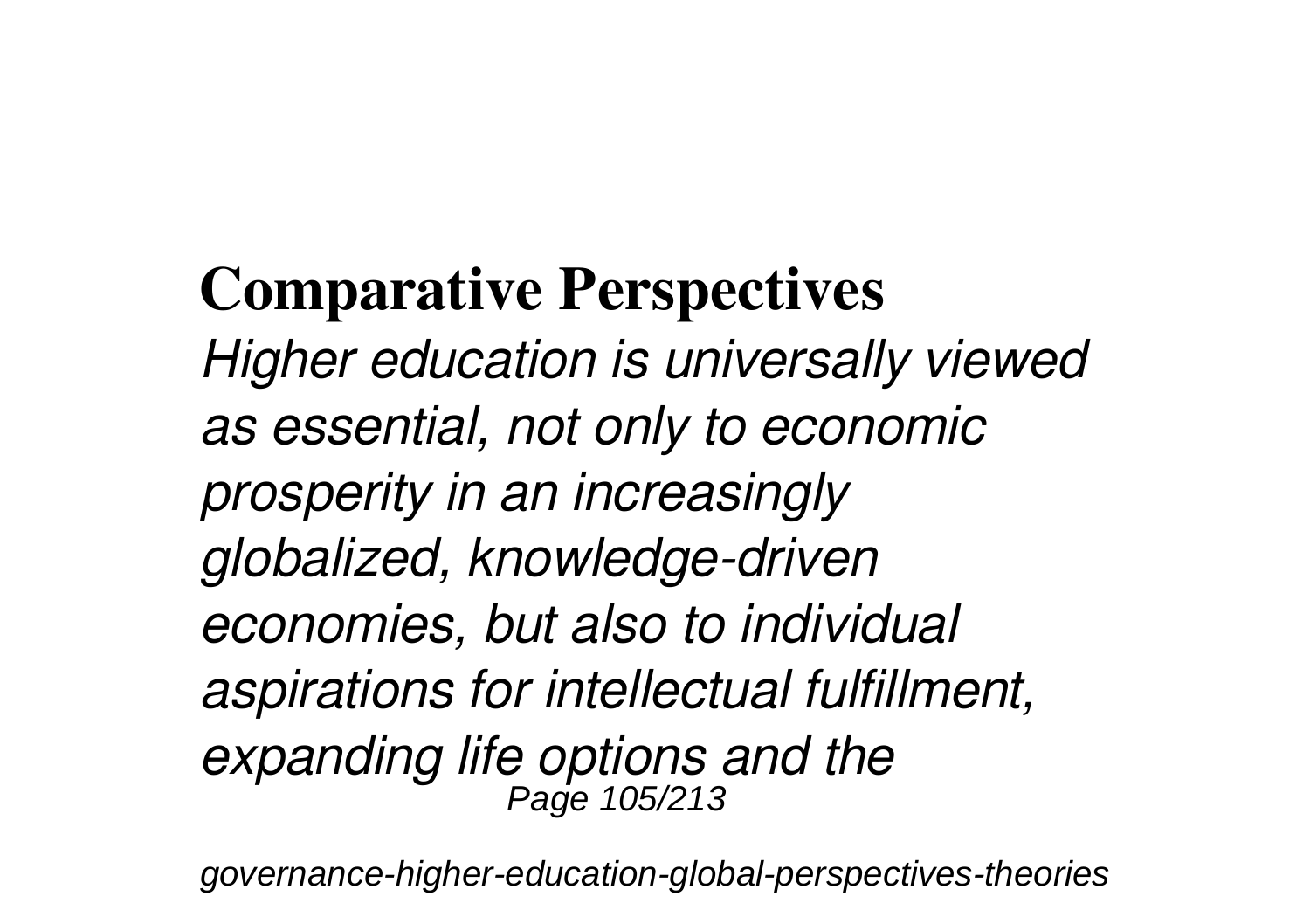*presumable economic rewards. This book discusses global perspectives, emerging challenges and opportunities of higher education.*

*"This volume is already the 50th in the book series Global Perspectives on Higher Education ! In this book, the editors and authors paid special* Page 106/213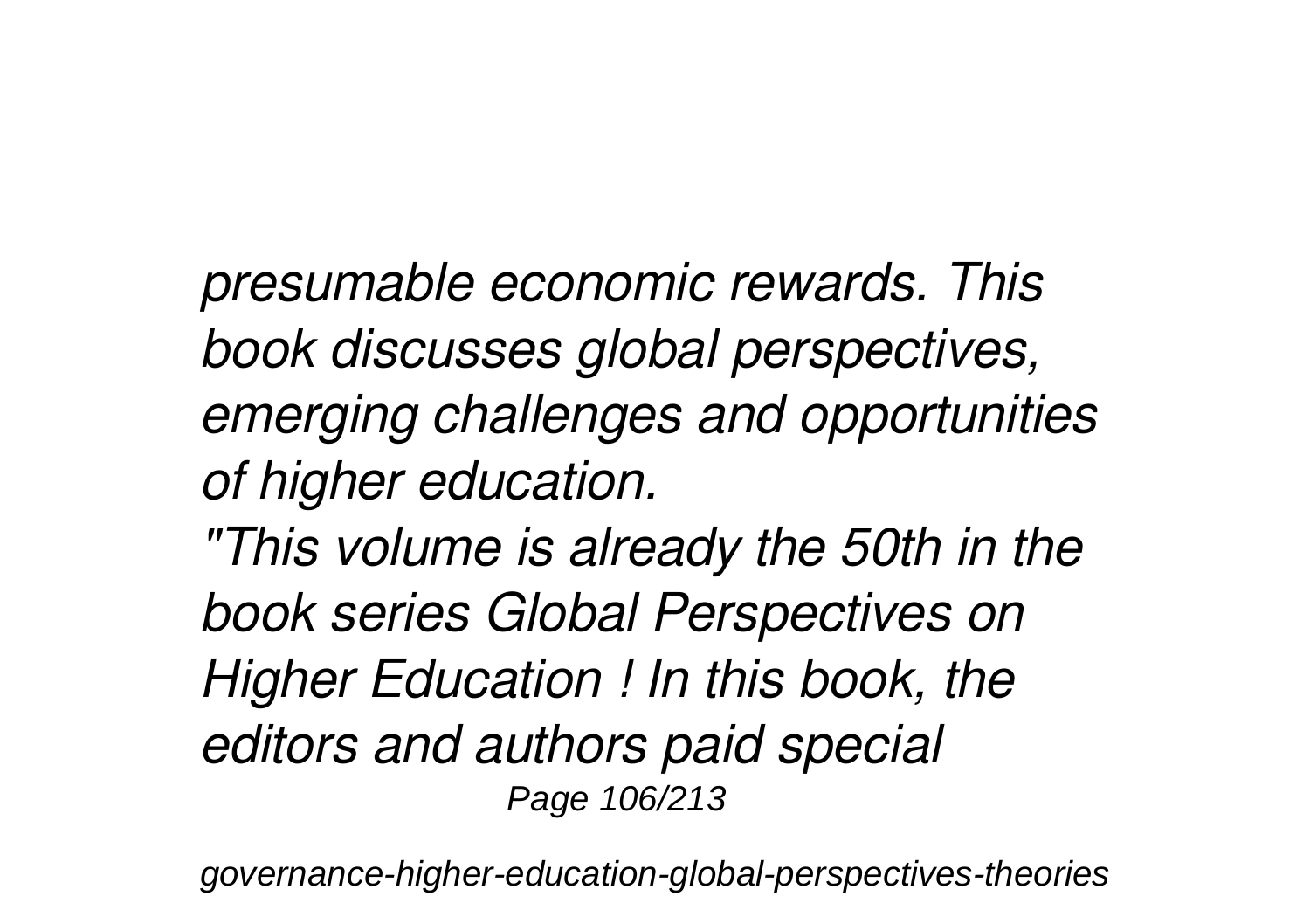*attention to this important anniversary. The 50th volume in the book series 'Global Perspectives on Higher Education' offers a stimulating and thoughtful assessment of higher education from a global perspective which addresses the challenges and prospects for the next decade. The* Page 107/213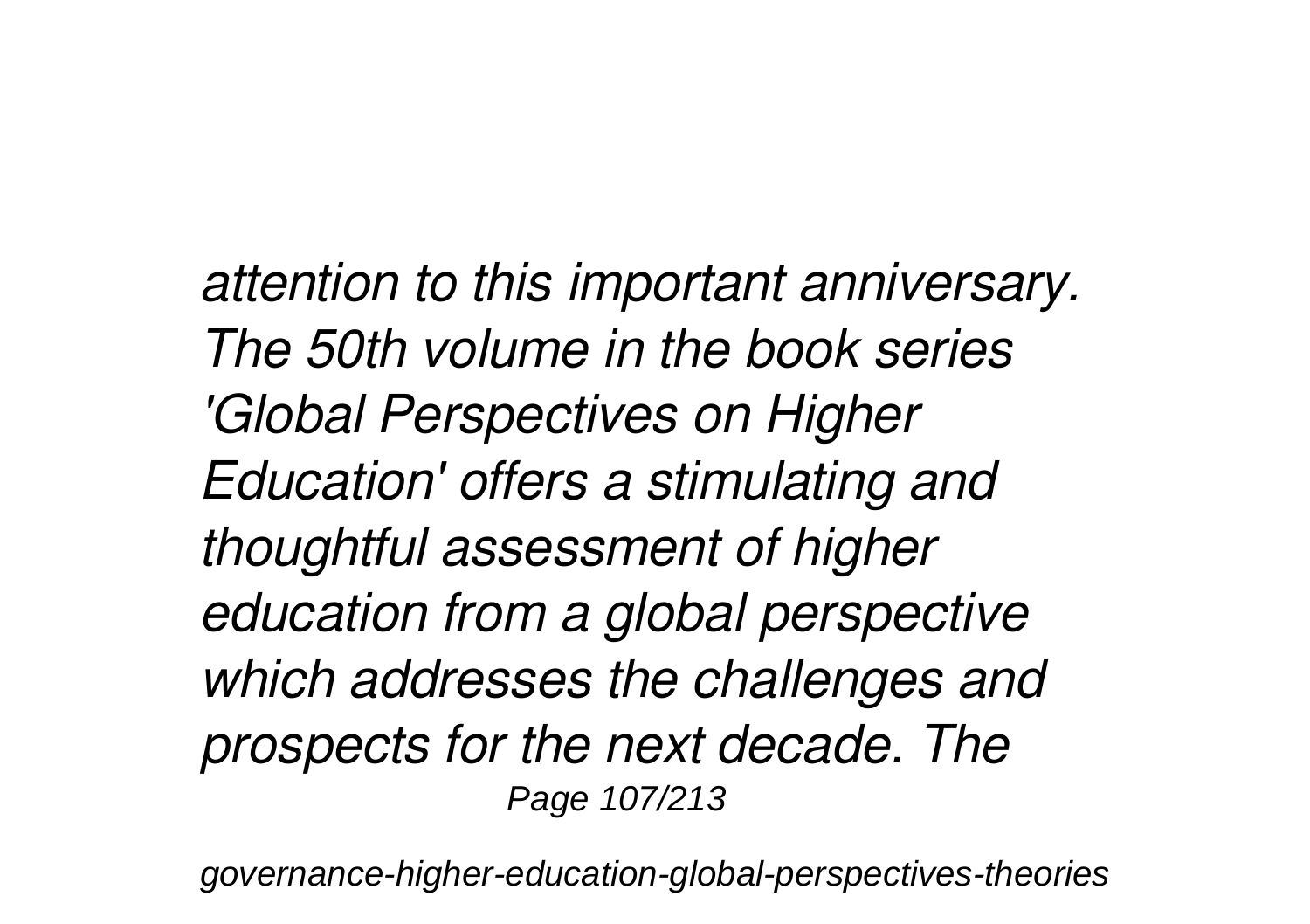*challenges now faced by higher education and its likely future prospects and patterns are examined in terms of policy papers and case studies. Five broad topics are considered: the situation of academic faculty, the demand for access, the role of the university in society and its* Page 108/213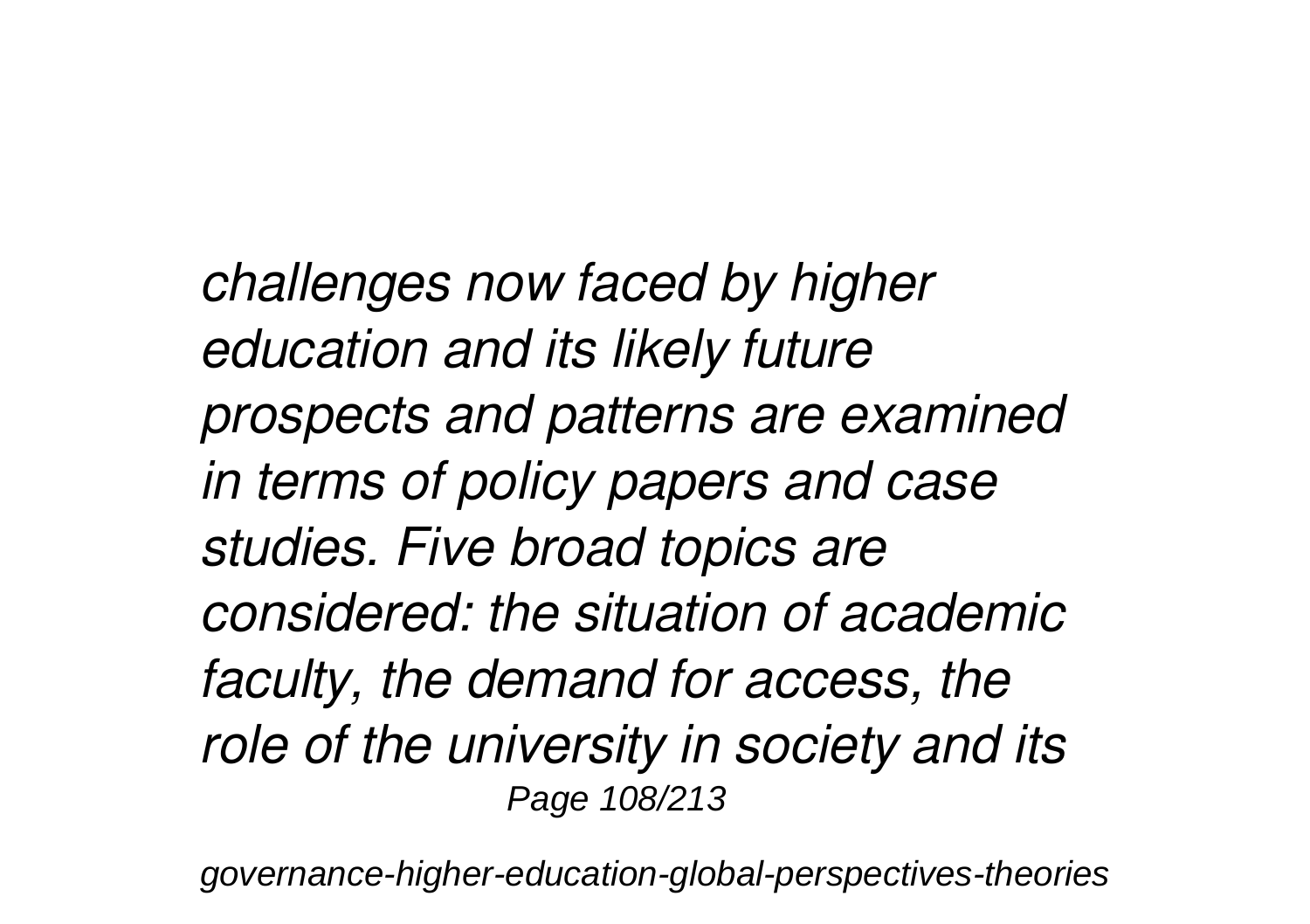*governance, funding trends, and higher education's international dimensions. The volume brings together as authors fourteen of the thirty participants of the Fulbright New Century Scholars 2005/2006 program, whose research addressed the topic of Higher Education in the 21st Century: Global* Page 109/213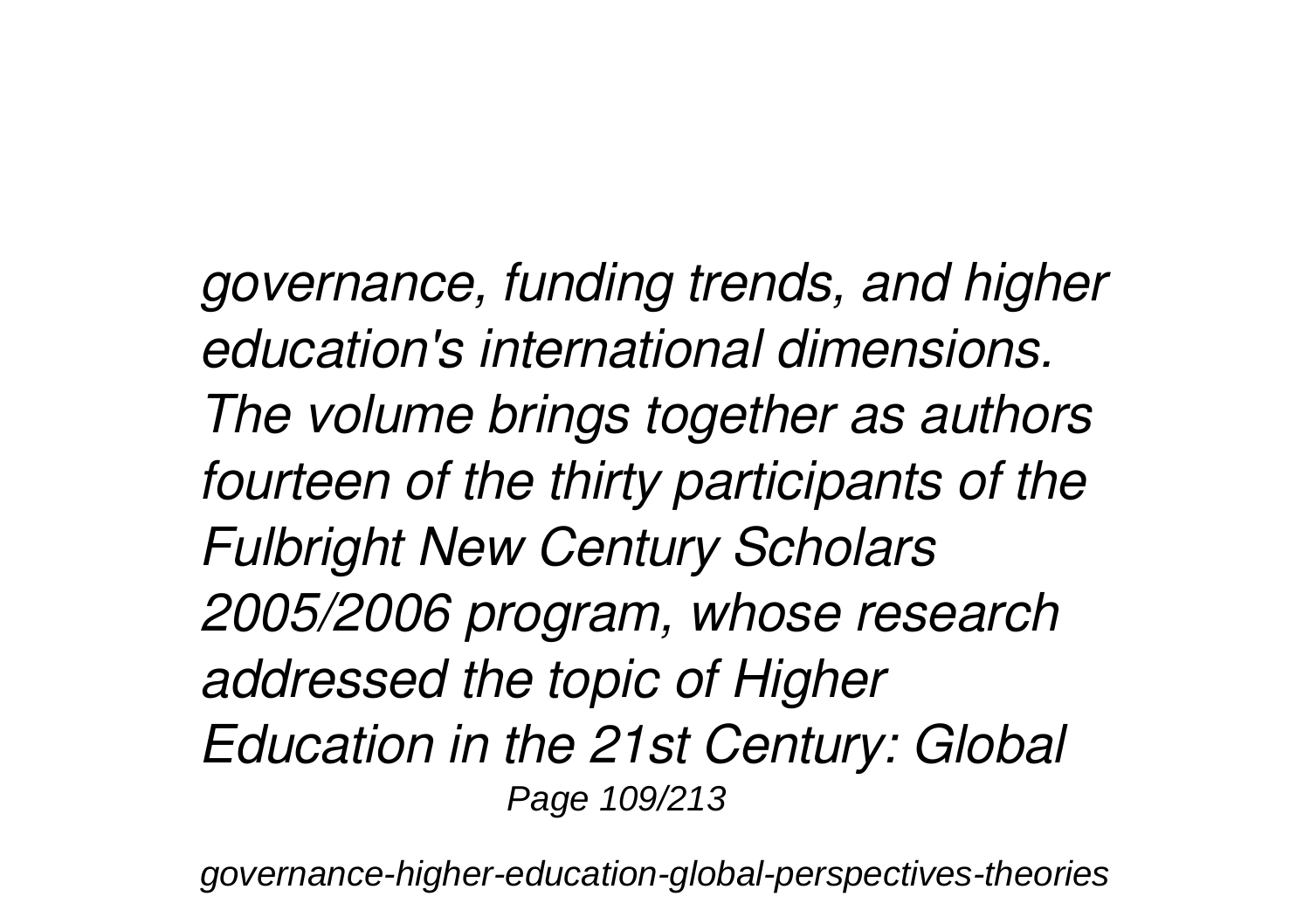*Challenge and National Response and was published in a volume edited by the program leaders, Philip G. Altbach and Patti McGill Peterson, Higher Education in the New Century: Global Challenges and Innovative Ideas (2007). The present book not only continues the examination and* Page 110/213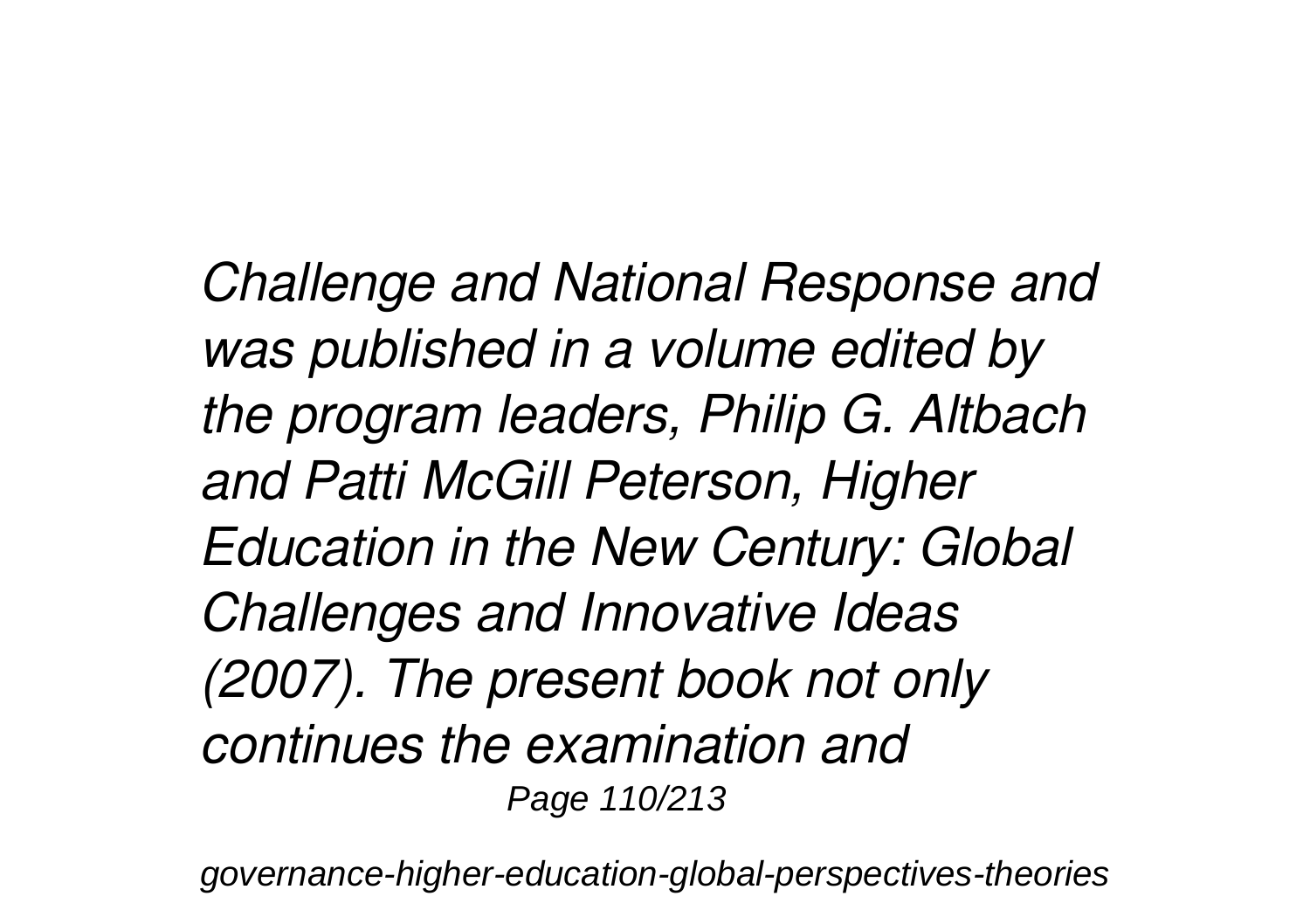*assessment of current global trends in higher education, but also bears witness to the enduring power of Senator Fulbright's vision of furthering mutual international understanding and offering collaborative study opportunities which extend the frontiers of knowledge"--*

Page 111/213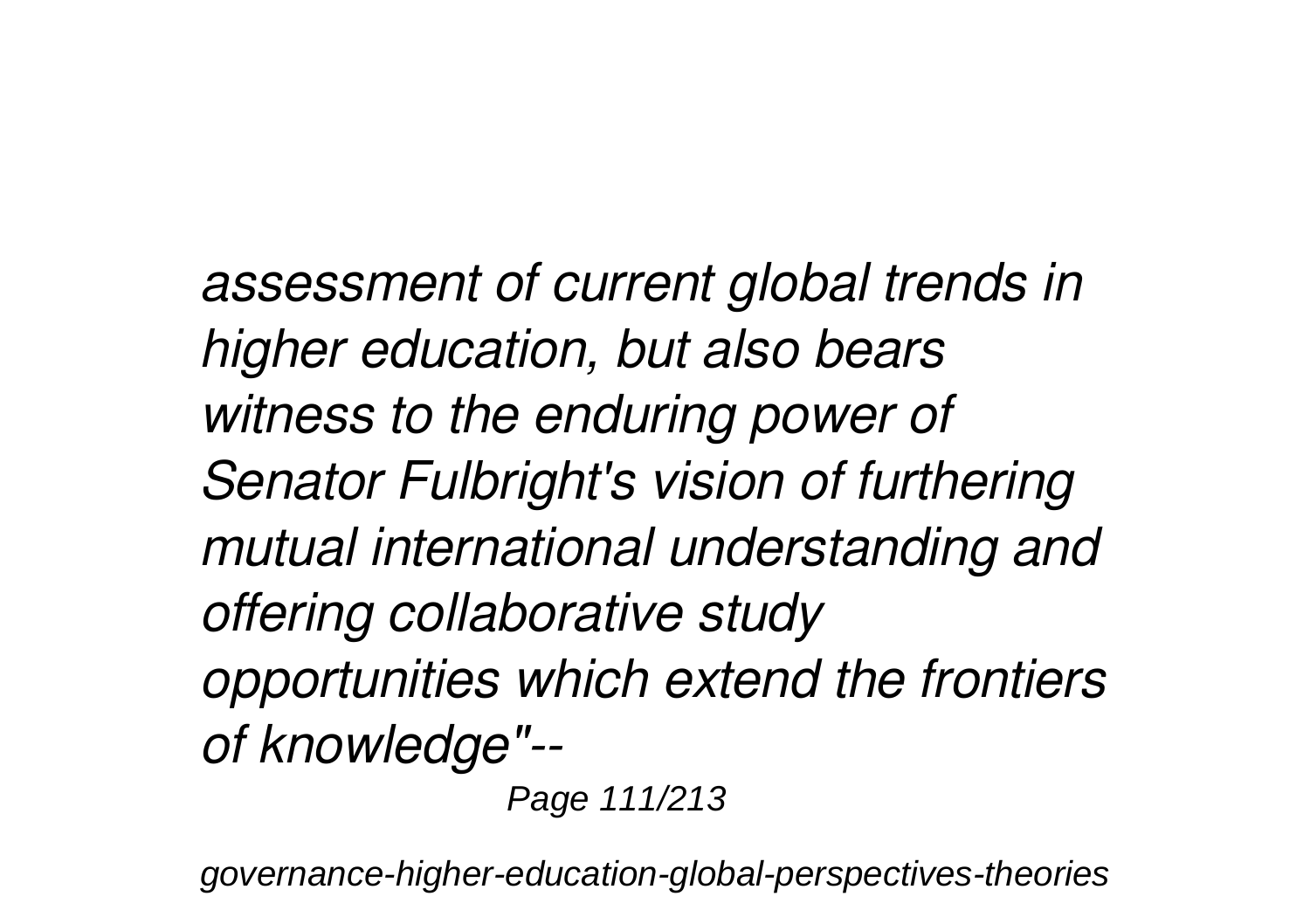*Knowledge management principles, strategies, models, tools, and techniques have been proven in government, business, and industry. More recently, knowledge management has emerged as an essential enabler for the successful pursuit of scholarly activities in higher* Page 112/213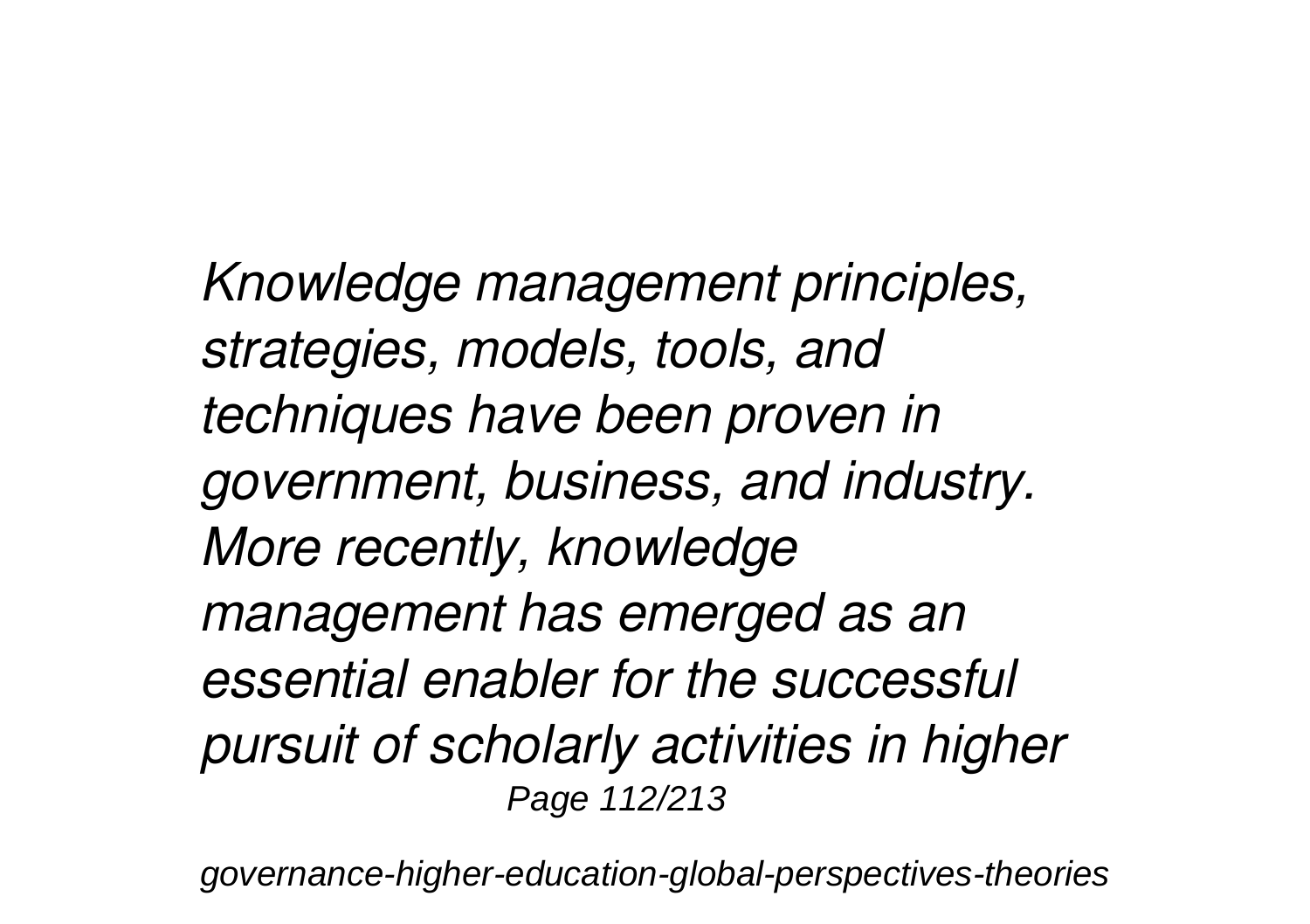*education. Knowledge management has significant contributions to make in capturing, storing, processing, and disseminating knowledge between and across these stakeholder entities and their processes to better support these interrelated processes and activities. Given the impetus provided by the* Page 113/213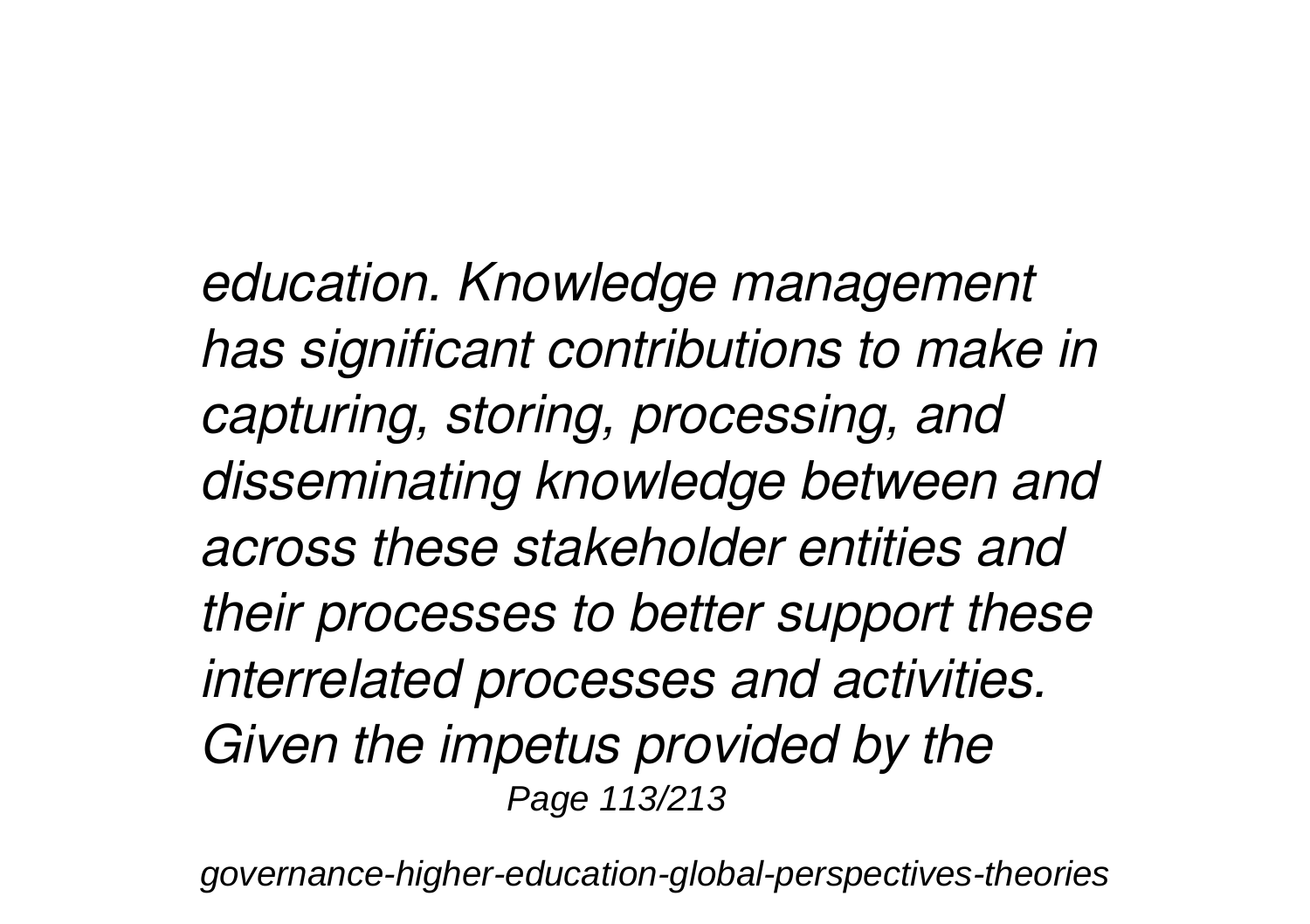*United Nations Global Knowledge Economy Policy, institutions worldwide are actively pursuing the use of knowledge management in all facets of social and economic development. The importance of knowledge management research and application in academia is a critical element of this multifaceted* Page 114/213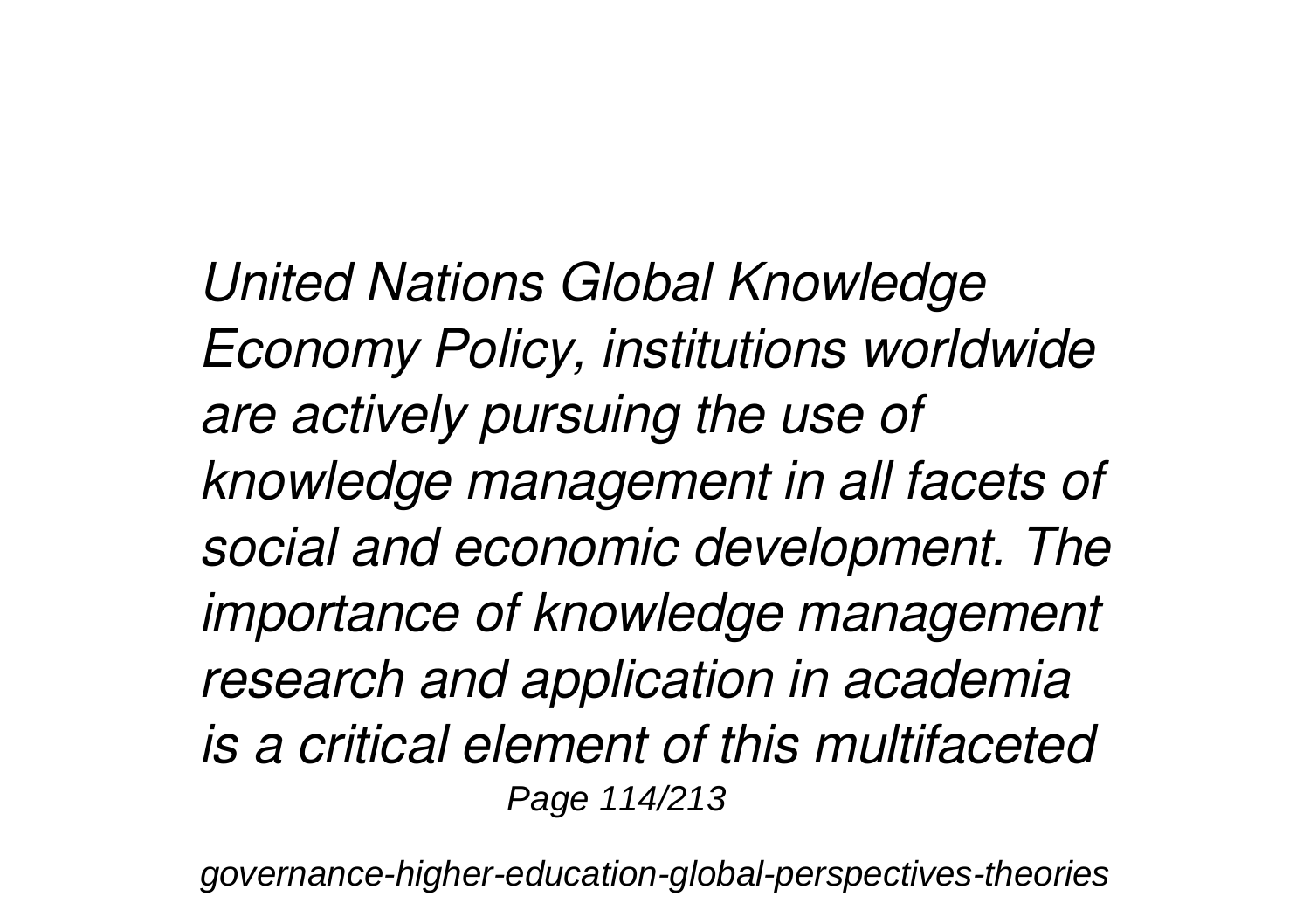*endeavor. Enhancing Academic Research and Higher Education With Knowledge Management Principles is a compendium of cutting-edge research on the use of knowledge management in higher education and provides original, theoretical, and application-oriented research within* Page 115/213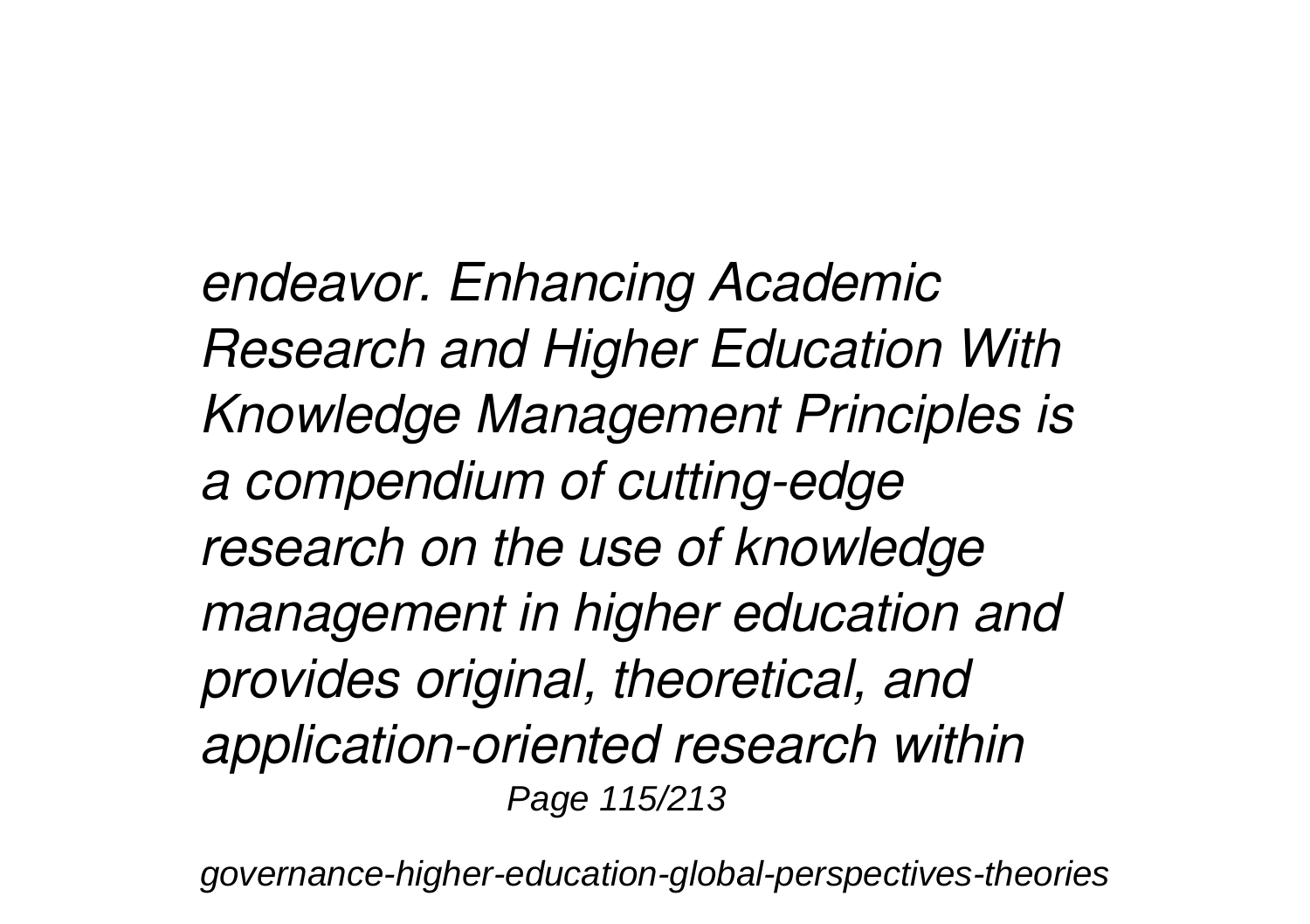*this domain. The book will also provide insights on the management of expertise, knowledge, information, and organizational development in different types of work communities and environments. By including research on global perspectives, the implementation of knowledge* Page 116/213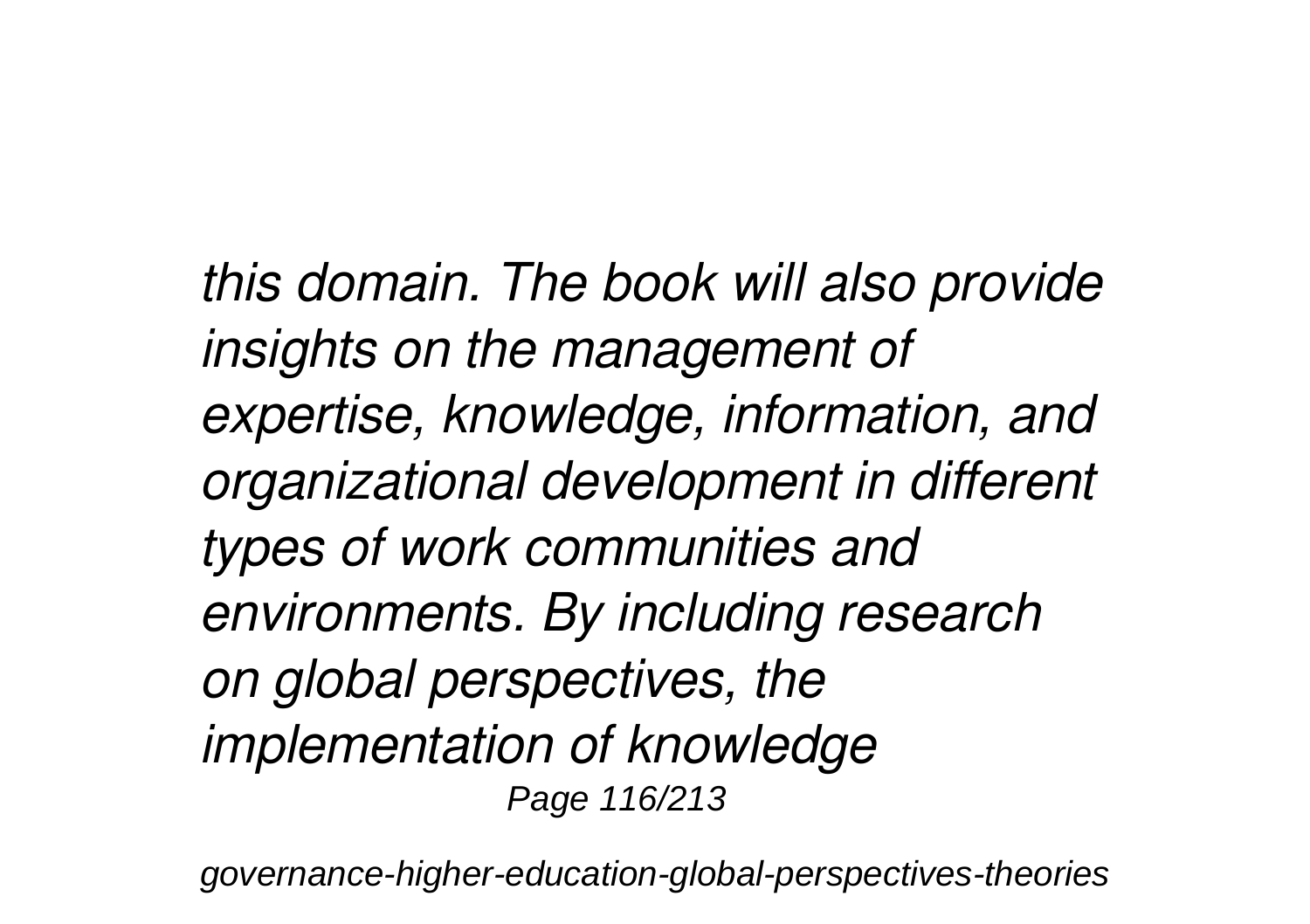*management at universities, current trends in the field, and the results, this book is a valuable reference work for professionals and researchers working in the field of information and knowledge management in various disciplines, and academics, analysts, developers, students, technologists,* Page 117/213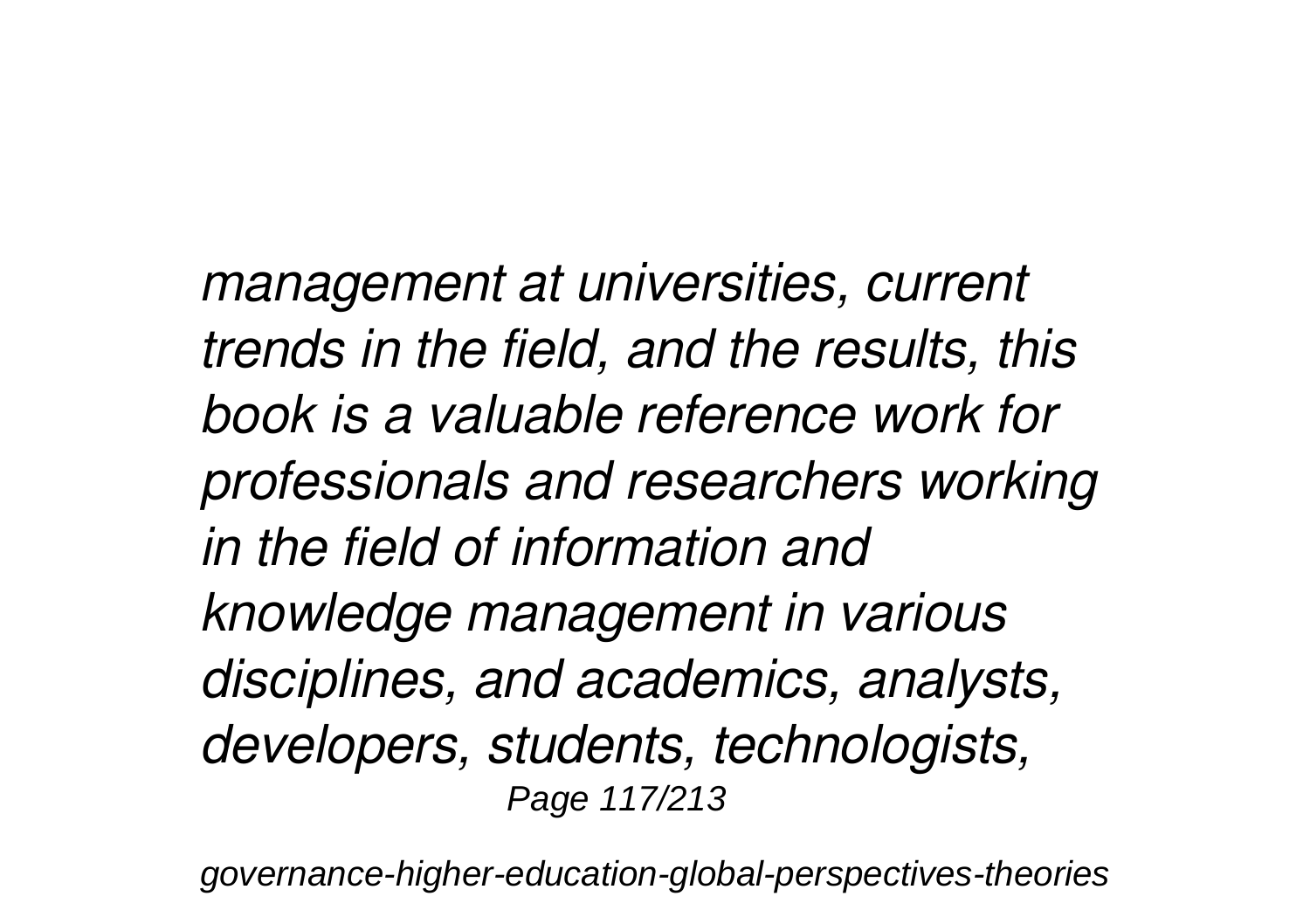*education consultants, higher education administrators, academicians, stakeholders, and practitioners seeking to learn, improve, and expand their theoretical and applied knowledge of knowledge management tools and techniques, models, processes, and systems in* Page 118/213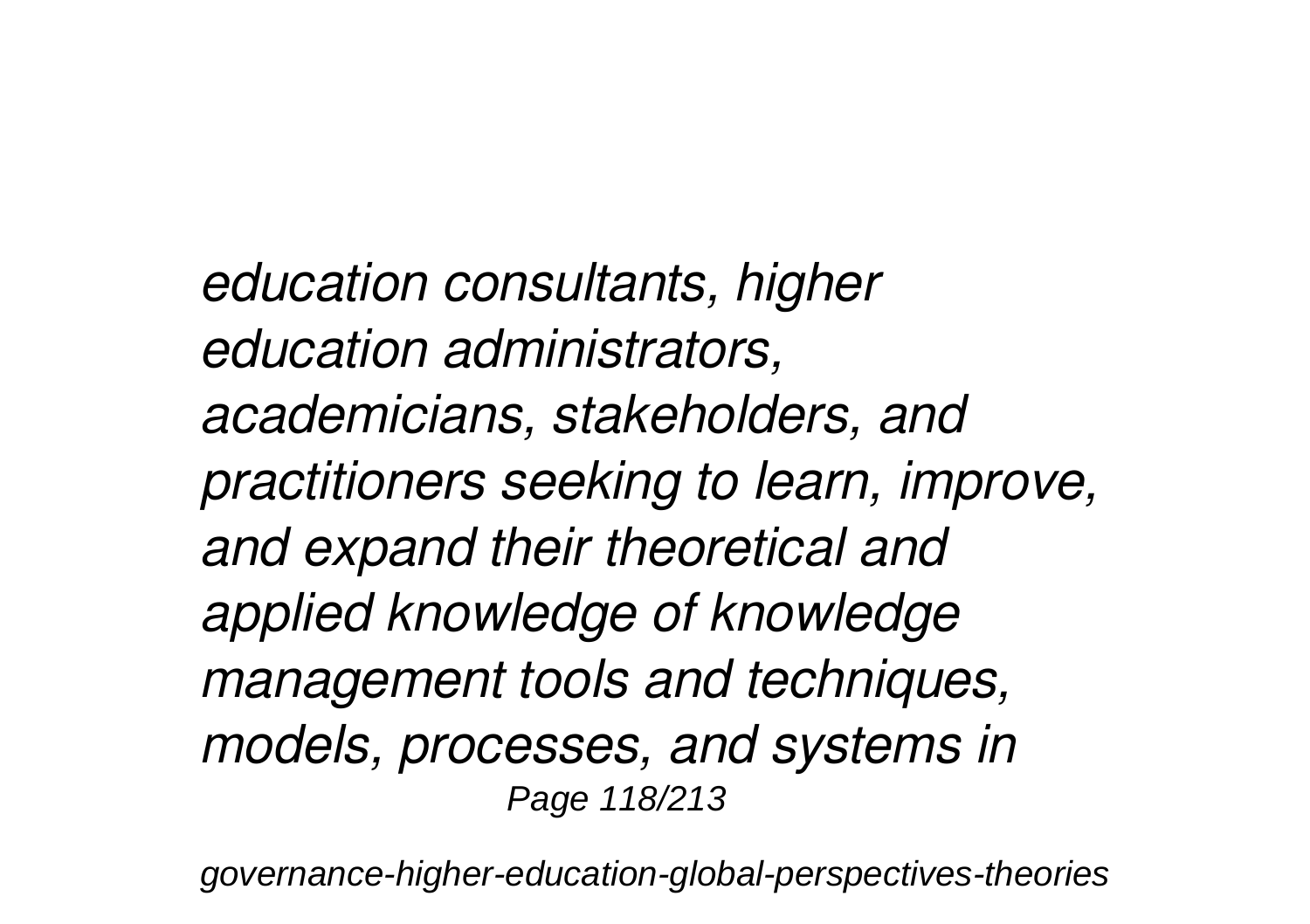*higher education. Good governance is good PR, it is important in every sphere of society, whether it be the corporate environment, the political, or wider society. When resources are too limited to meet the minimum expectations of the people, it is a good* Page 119/213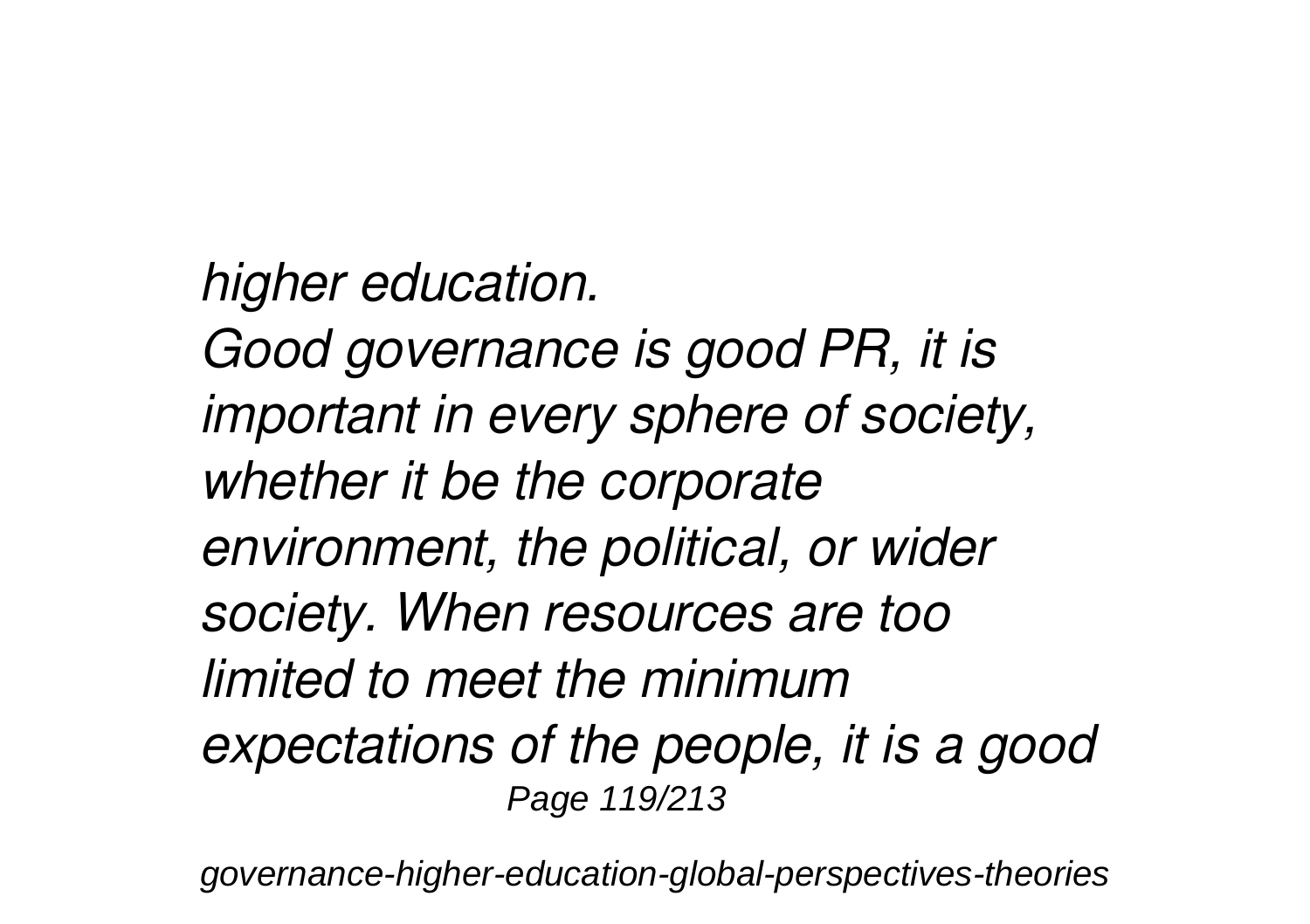*governance level that can help to promote the welfare of society. Enlightened companies recognise that there is a clear link between governance and corporate social responsibility and make efforts to link the two. Unfortunately this is too often no more than making a claim that good* Page 120/213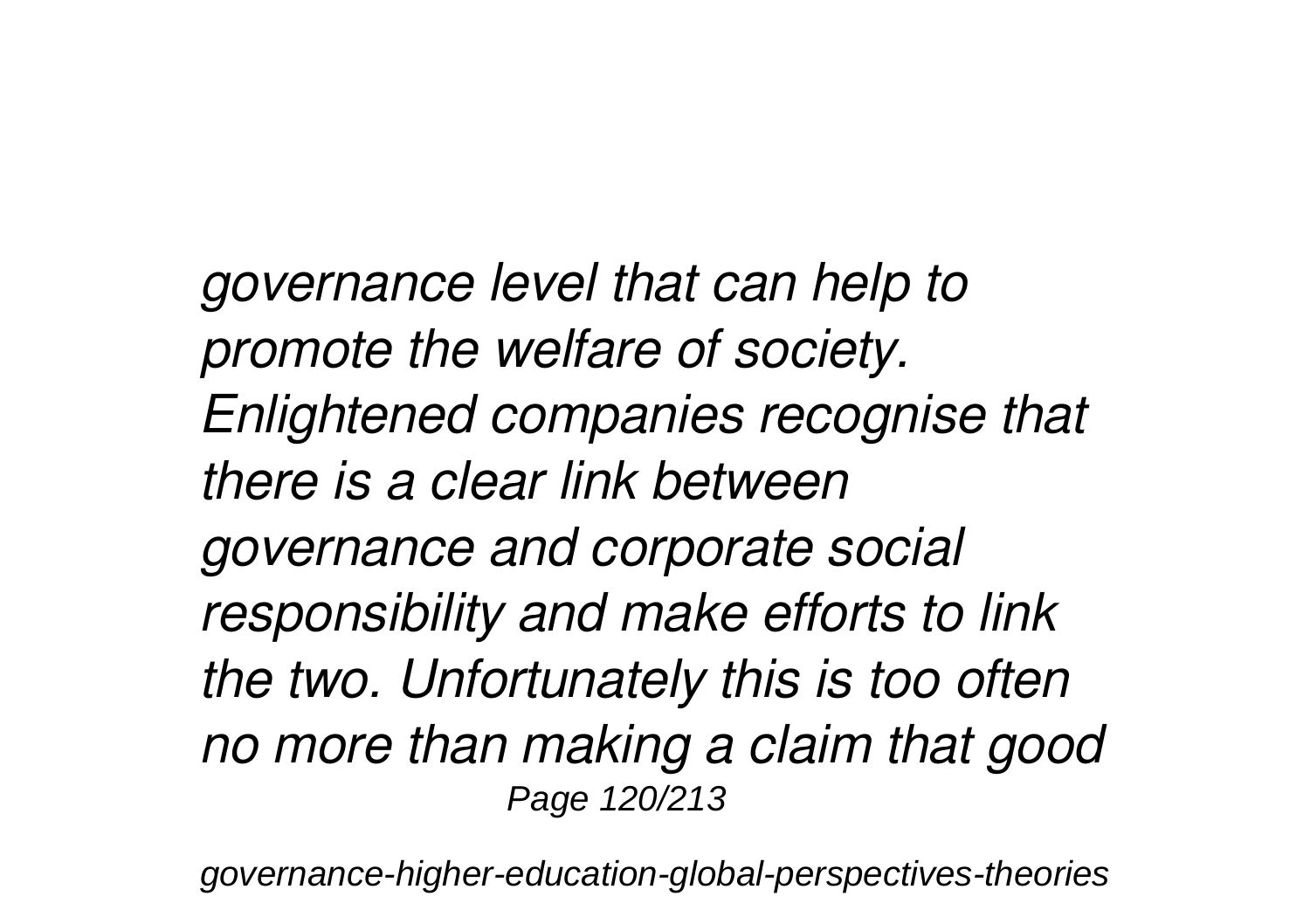*governance is a part of their CSR policy as well as a part of their relationship with shareholders. Corporate Governance and CSR are significant issues in all parts of the world, huge amounts of time and energy are devoted to its global interpretation. Most analysis however* Page 121/213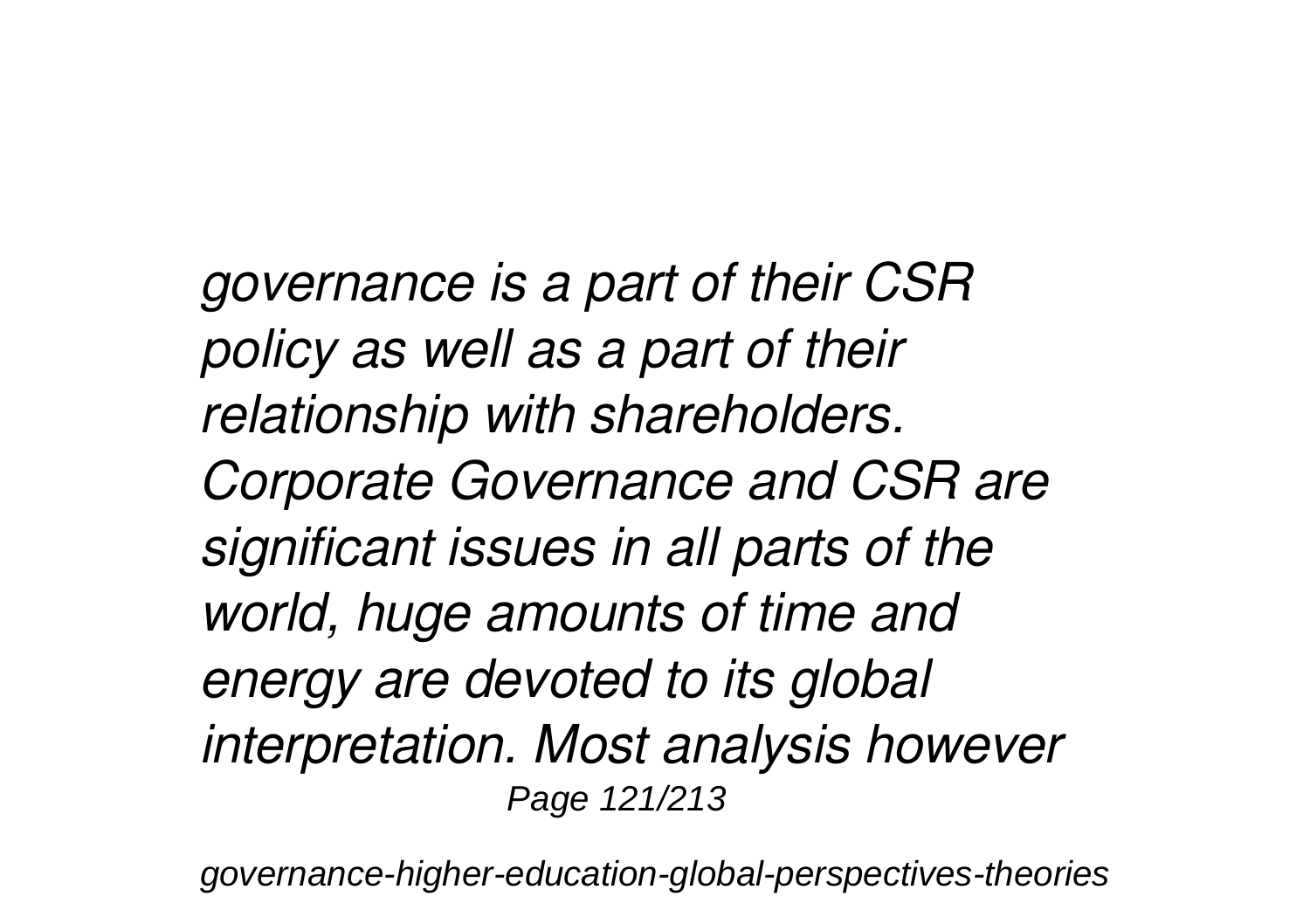*is too simplistic to be helpful as it normally resolves itself into simple dualities: rules based v principles based or Anglo-Saxon v Continental. The editors of this book argue that this is not helpful - that the reality is far more complex. They show that Corporate Governance and CSR* Page 122/213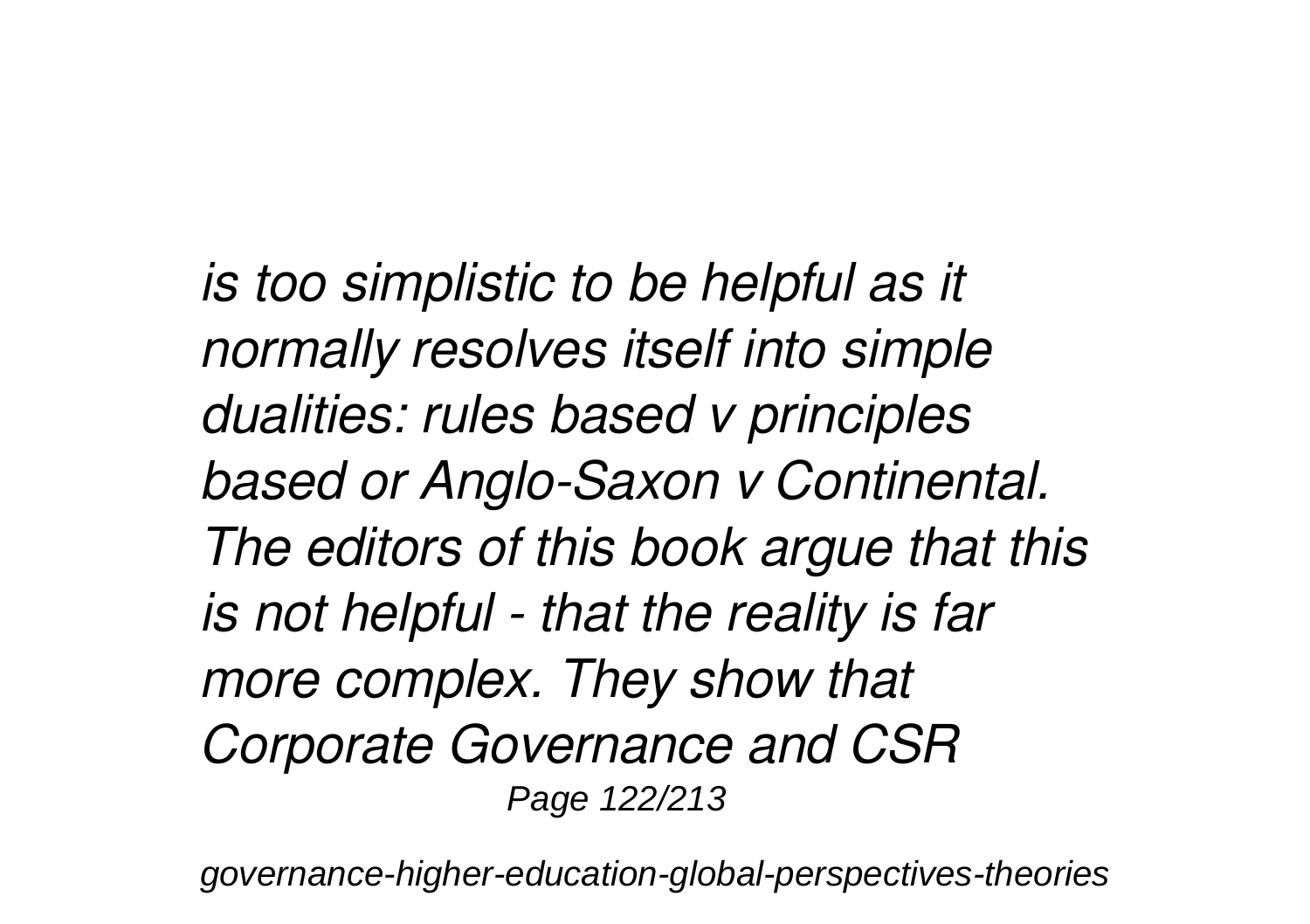*cannot be understood without taking geographical, cultural and historical factors into account. It is necessary, they say to understand the concerns of people in different parts of the world. Therefore, by using a wealth of case studies, theoretical models, and drawing on the knowledge and* Page 123/213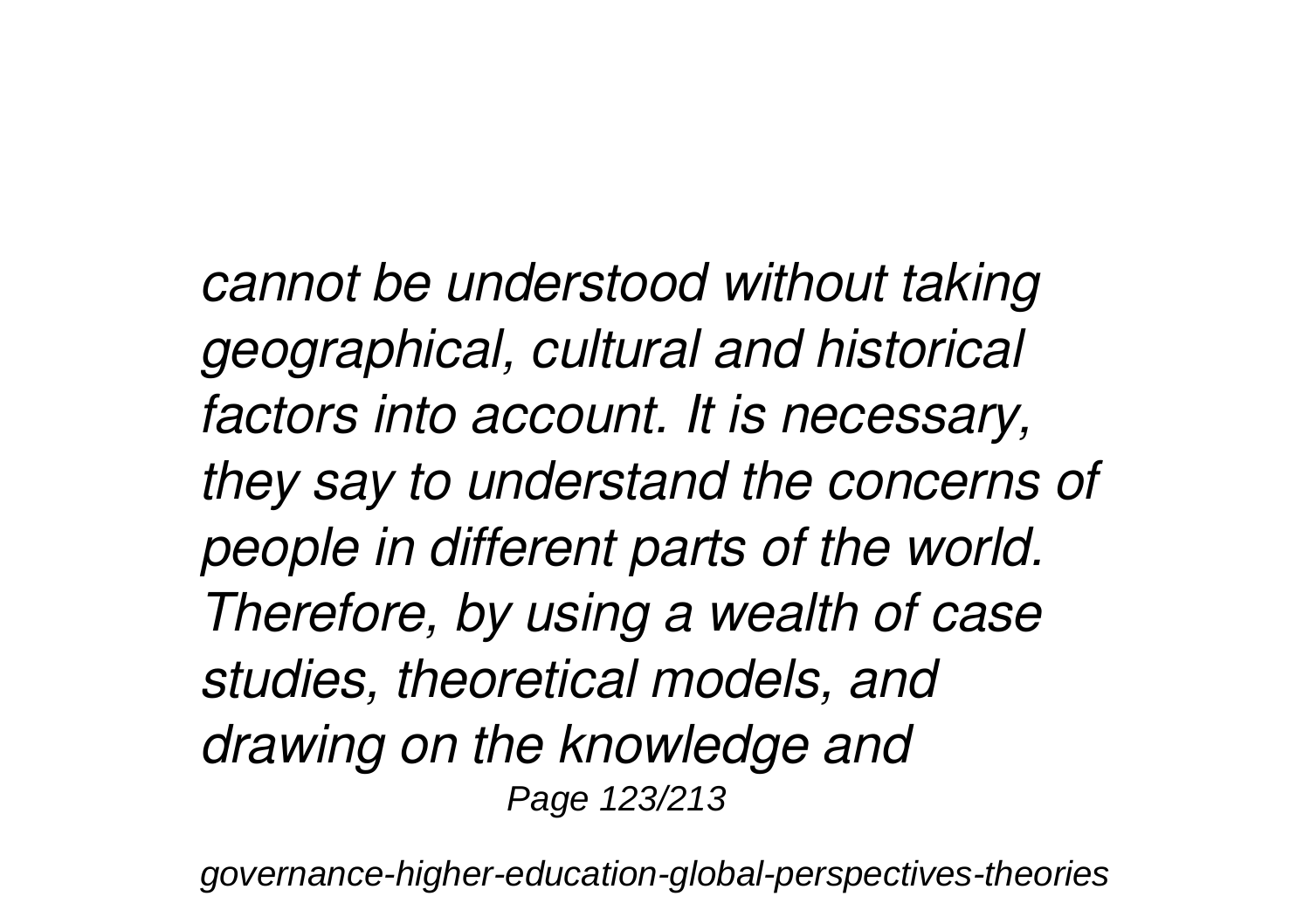*perspective of experts from around the world, the editors have produced this valuable book. Global Perspectives on Corporate Governance and CSR discusses issues such as regional and cultural similarities and differences, the contexts of differing legal frameworks and governance codes, differences* Page 124/213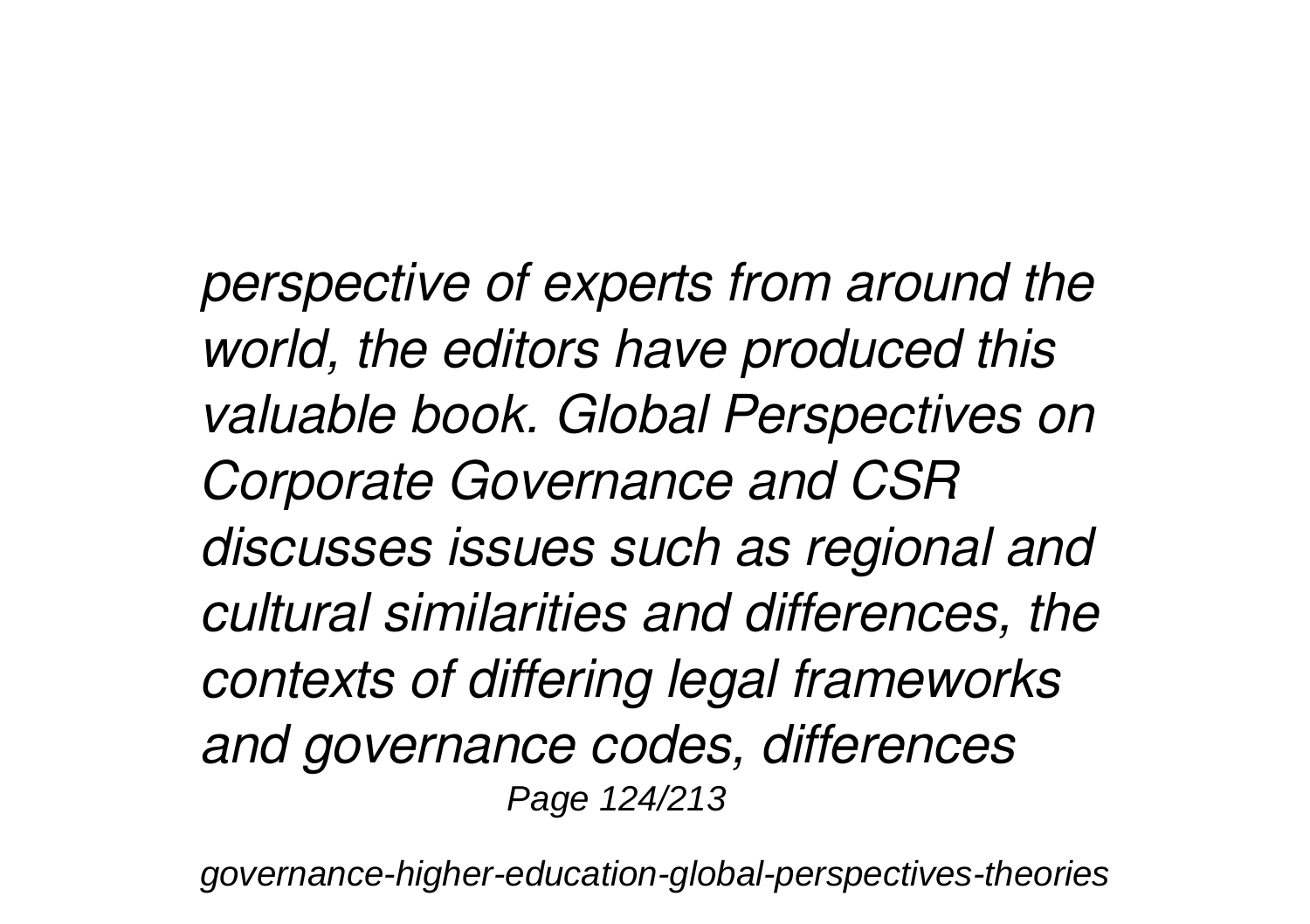*between large companies and SMEs, governance in new environments (companies and economies) versus stable environments, and the changing environment affecting corporate social responsibility around the world. The editors then synthesise this in a way that will be helpful to business people* Page 125/213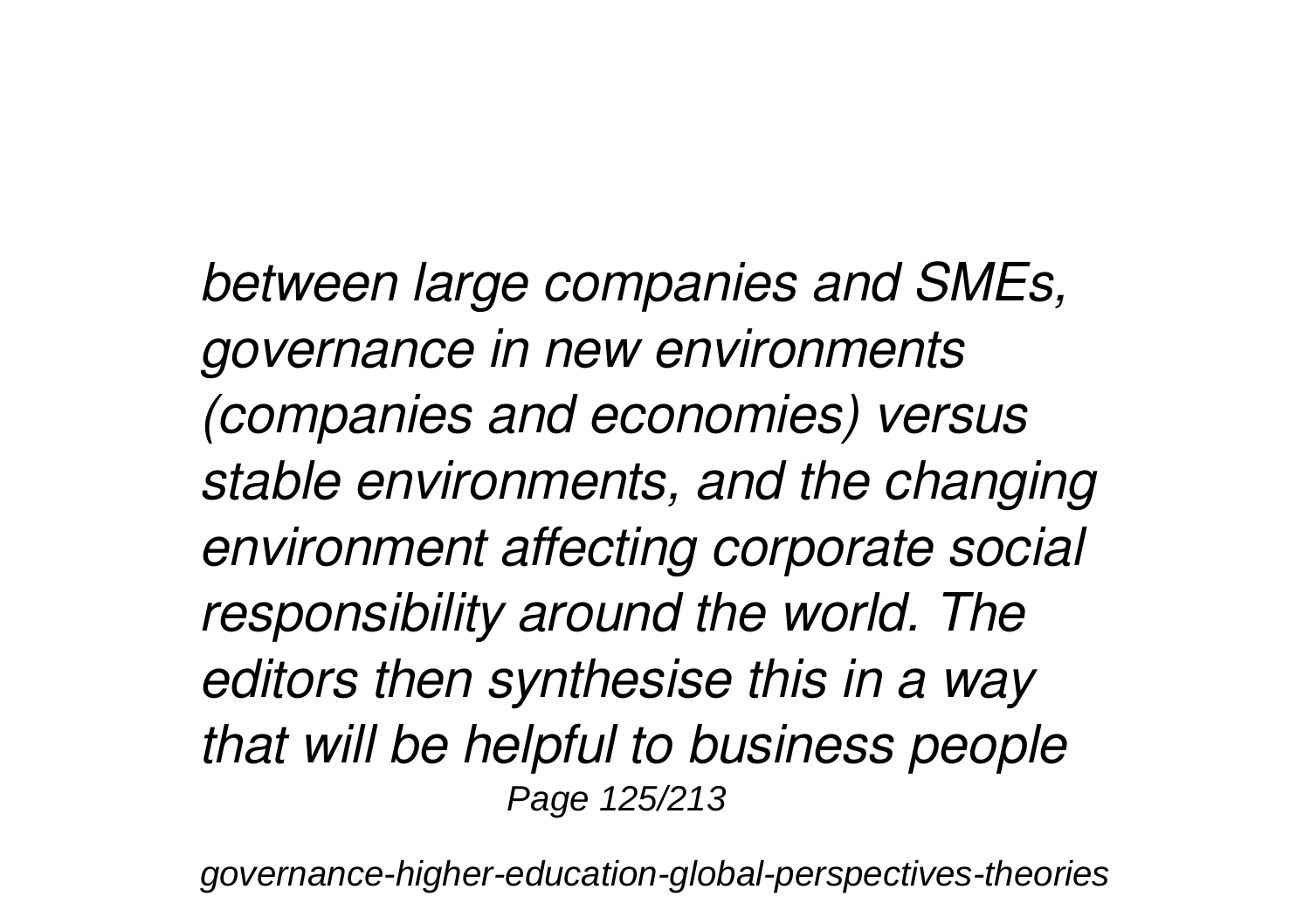*as well as to academics. Rankings and Global Knowledge Governance Accountability in Higher Education Global Perspectives on Recruiting International Students Quality Assurance in Higher Education Widening Higher Education* Page 126/213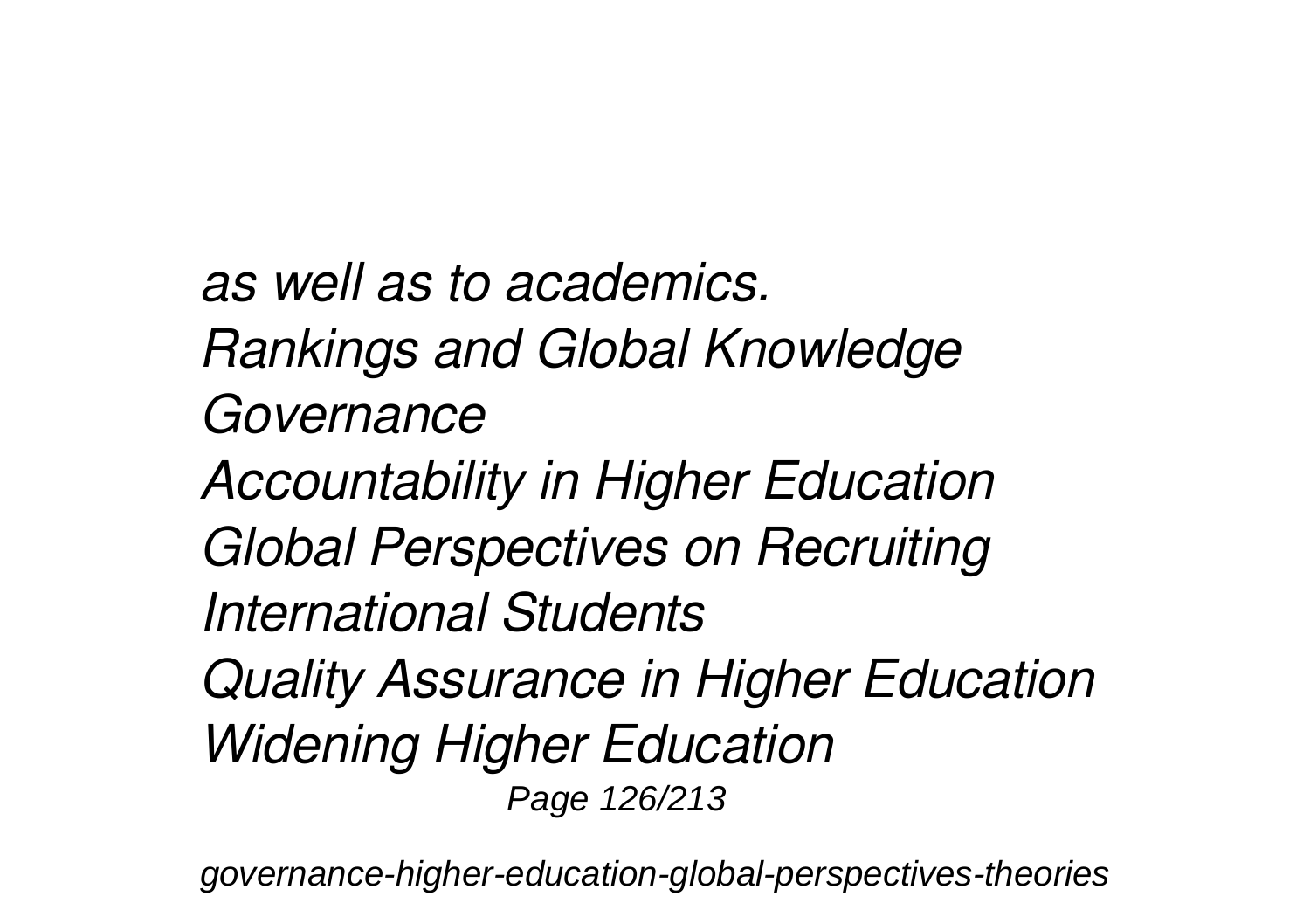*Participation Higher Education in the Next Decade Higher Education Internationalization is a pervasive force shaping and challenging higher education as it faces the*

Page 127/213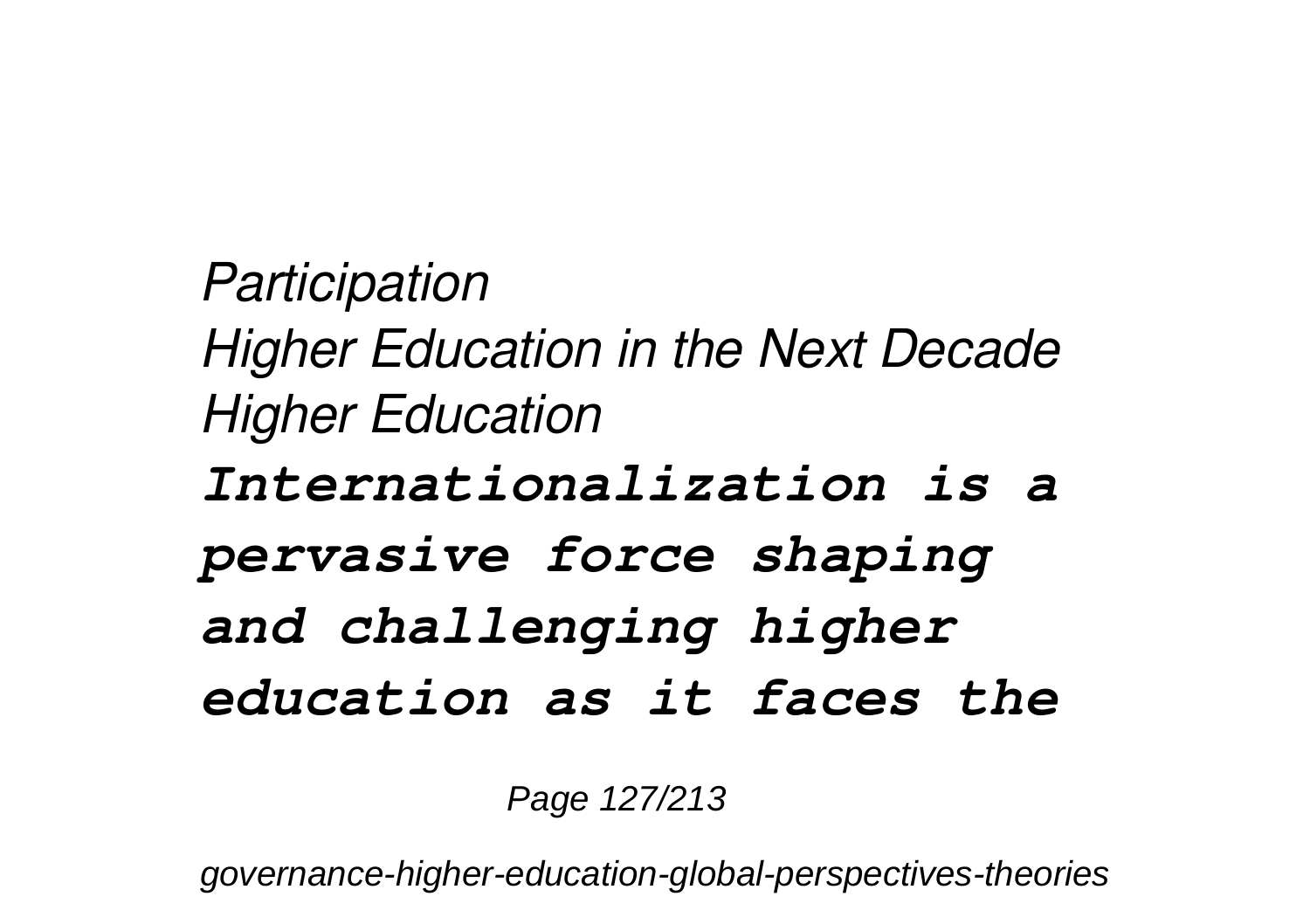*new realities and turbulence of globalization. In a thoughtful and provocative way, this book provides a critical perspective on the rationales, benefits,*

Page 128/213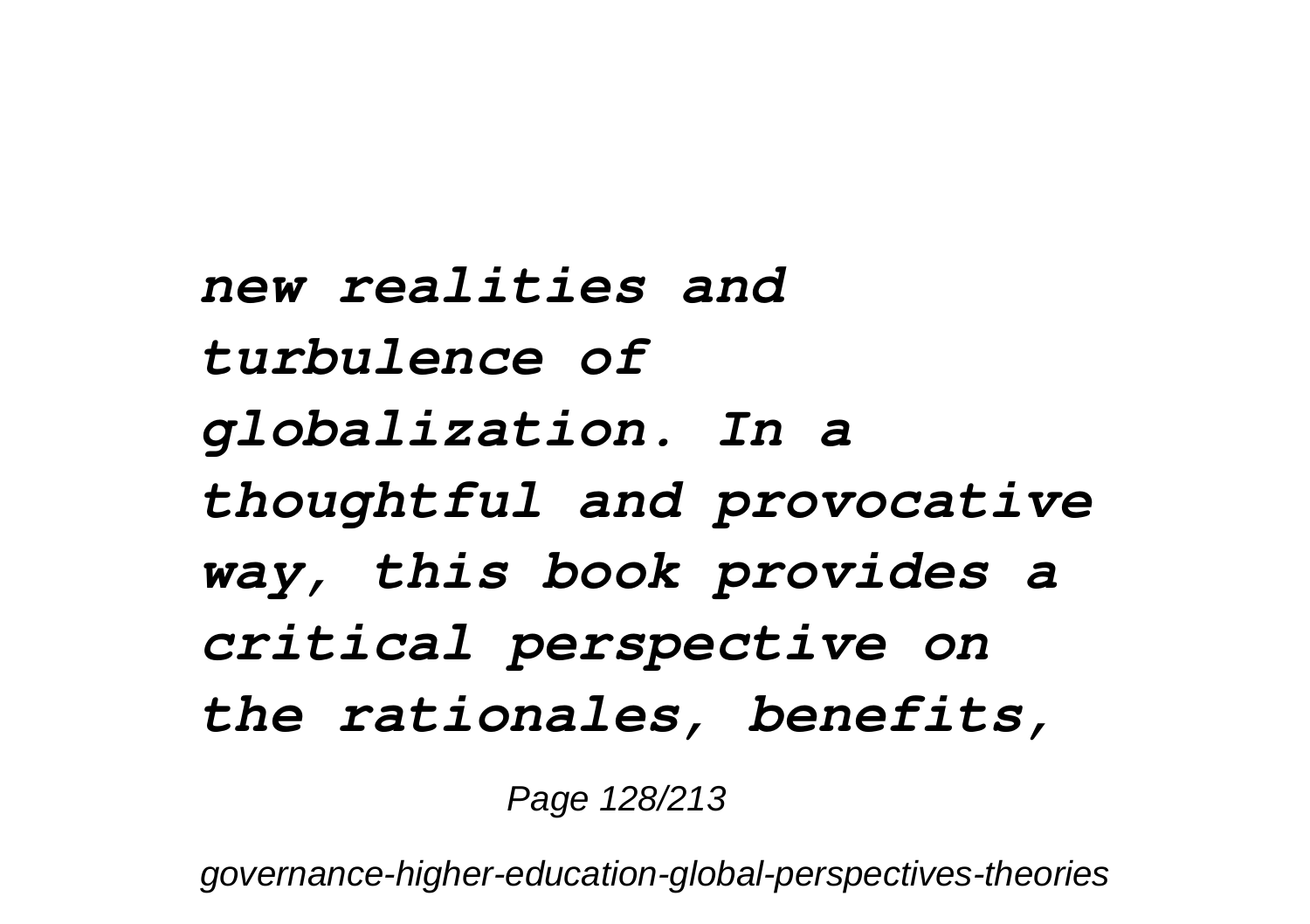*risks, strategies, and outcomes of internationalization. This insightful collection of essays explores the ways in which open education can democratise*

Page 129/213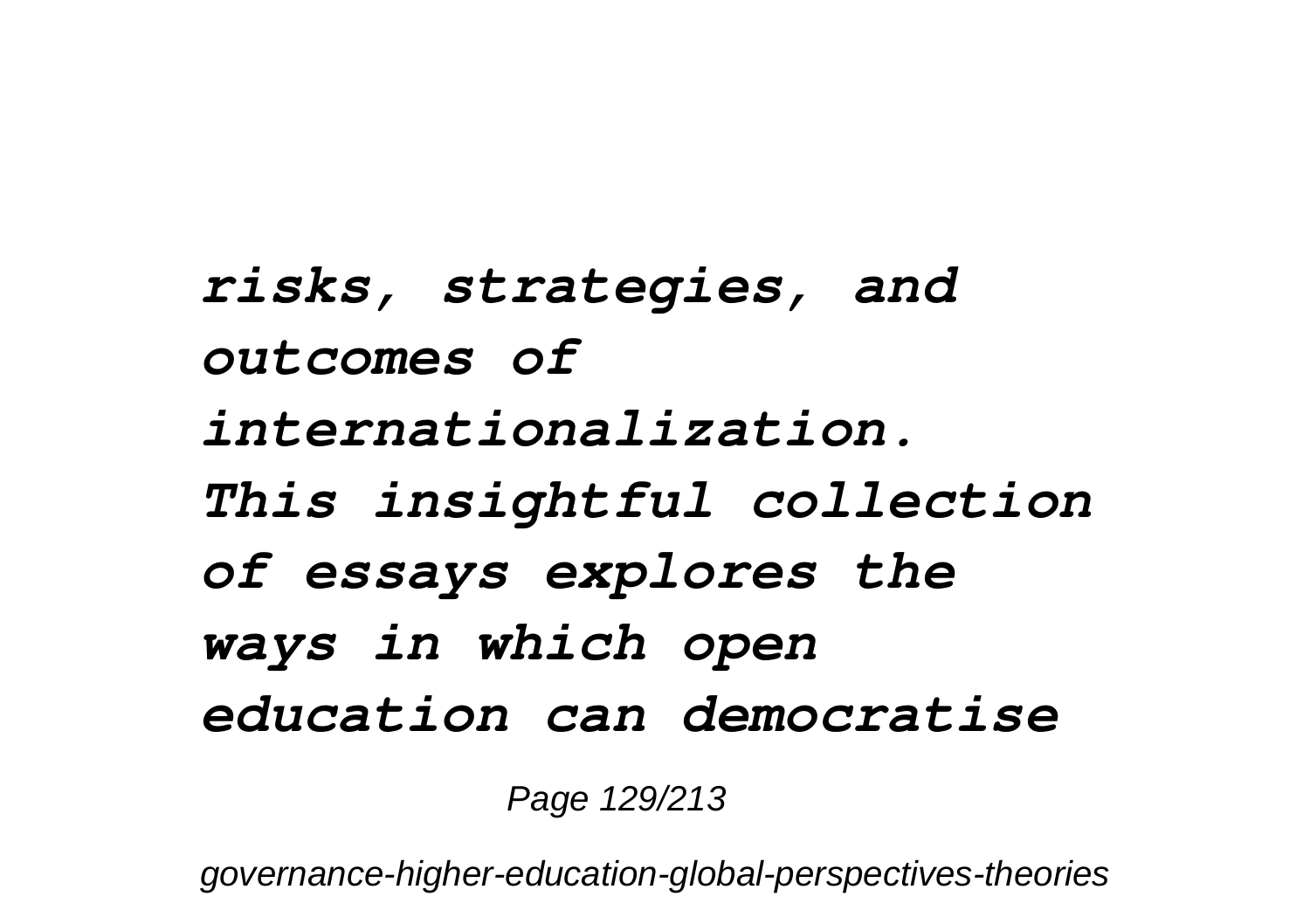## *access to education for all. It is a rich resource that offers both research and case studies to relate the application of open technologies and approaches in education*

Page 130/213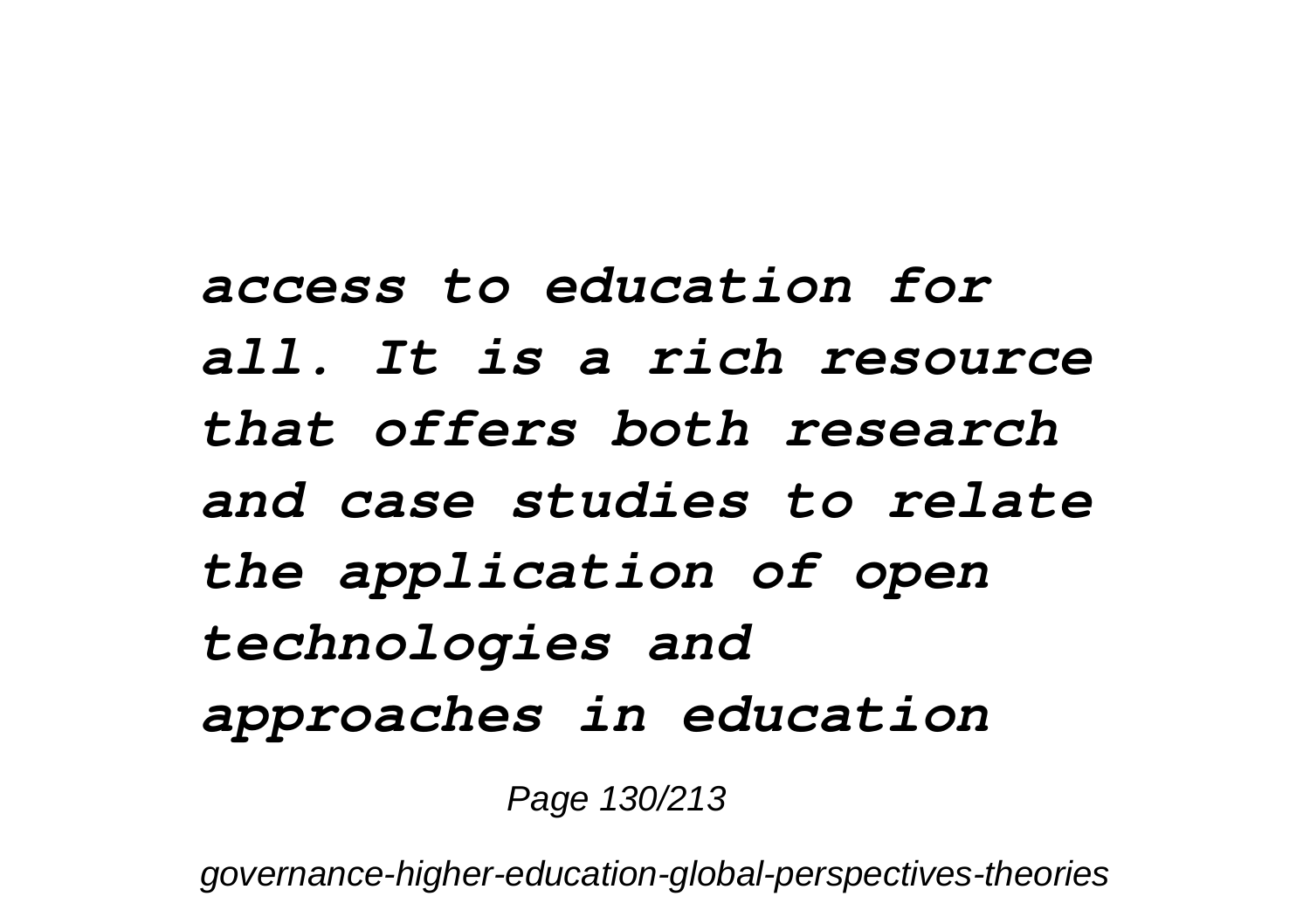*settings around the world. A must-read for practitioners, policymakers, scholars and students in the field of education. The ebook will be Open*

Page 131/213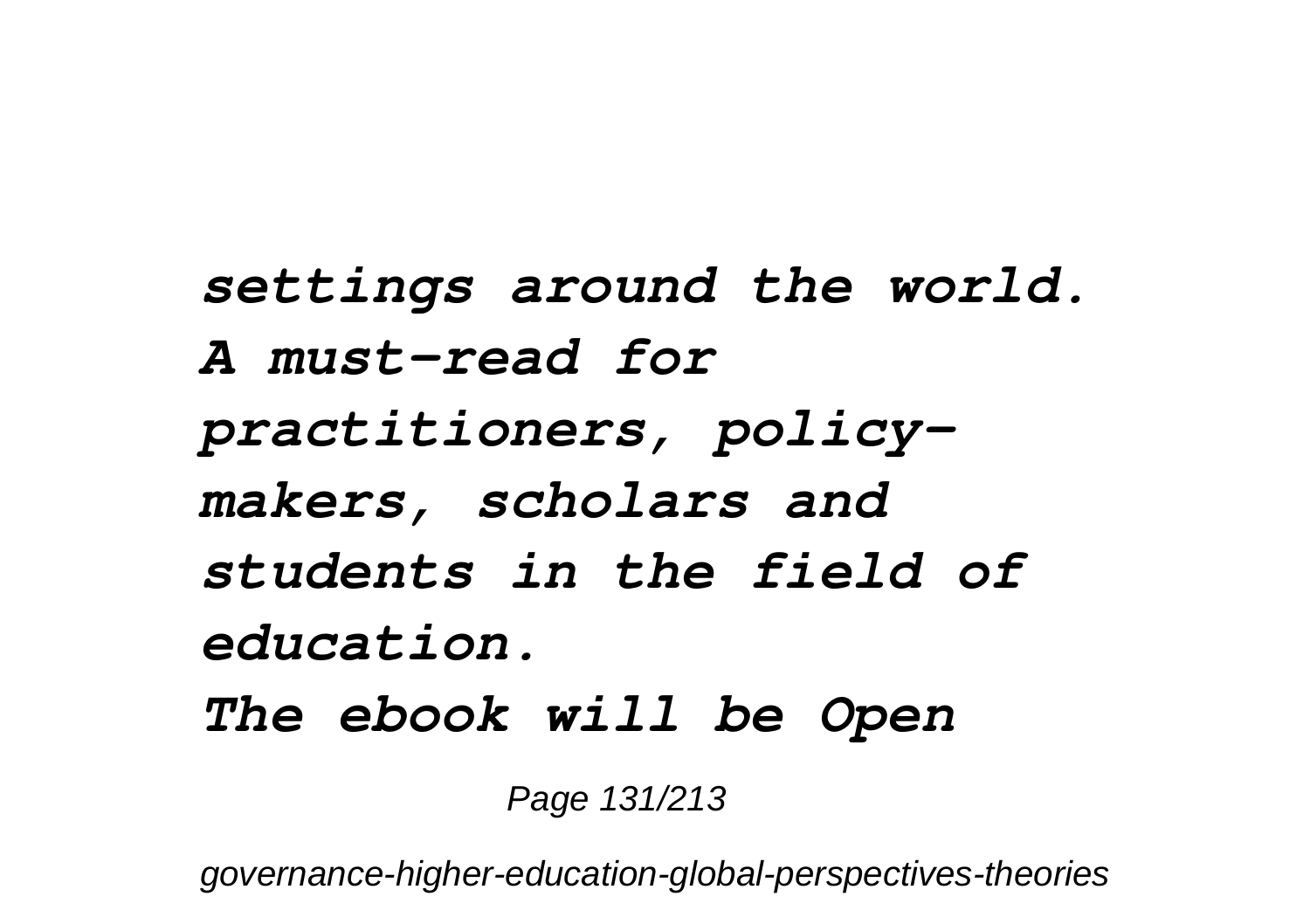*Access and made available on publication. Written by many of the key influencers at the Principles for Responsible Management Education (PRME), the book focuses*

Page 132/213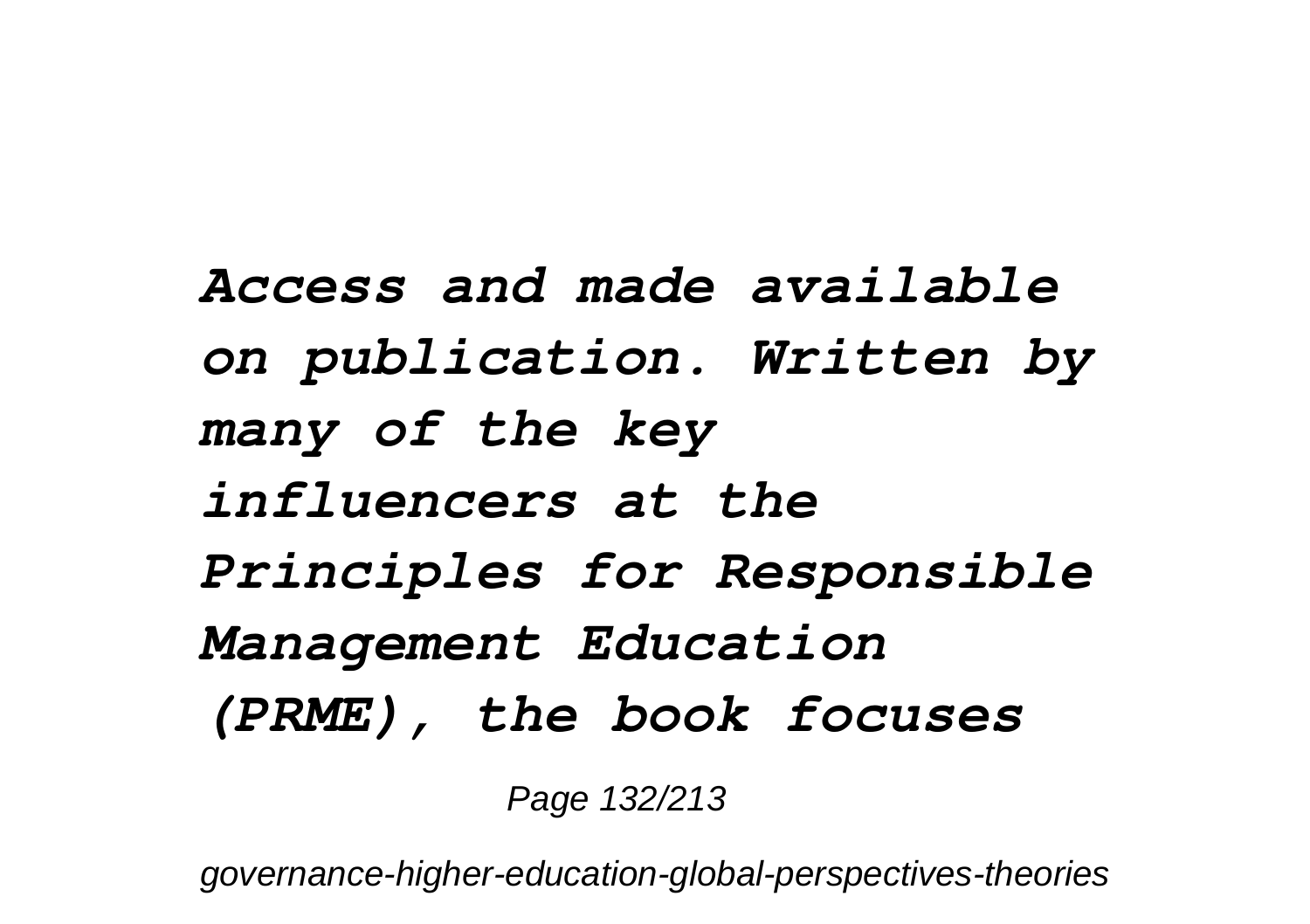*on advancing sustainable development into education, research and partnerships at higher education institutions and, specifically, at business schools, with the*

Page 133/213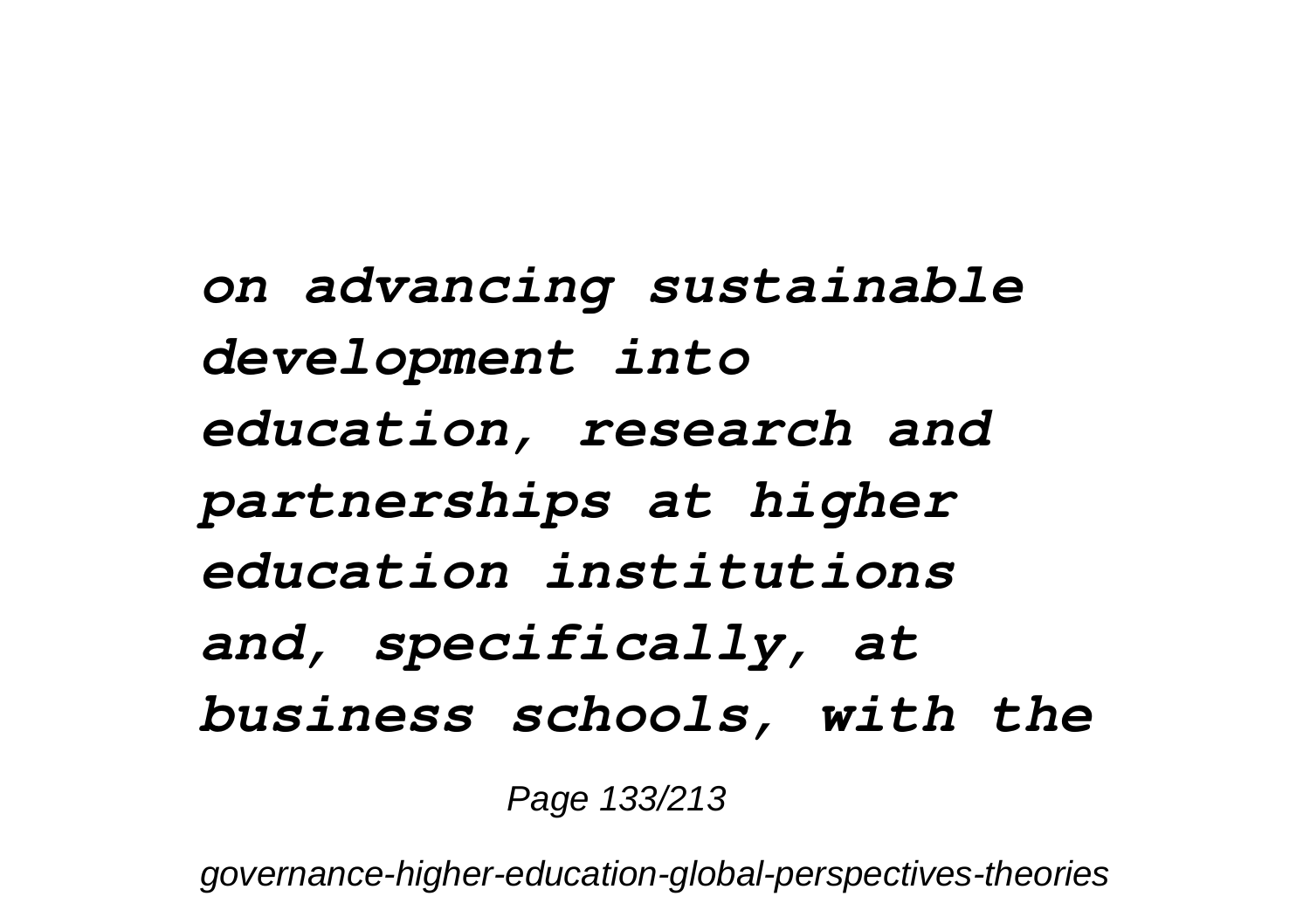*purpose of educating responsible leaders for today and tomorrow. The book serves as a concrete source of inspiration for universities and other stakeholders in higher*

Page 134/213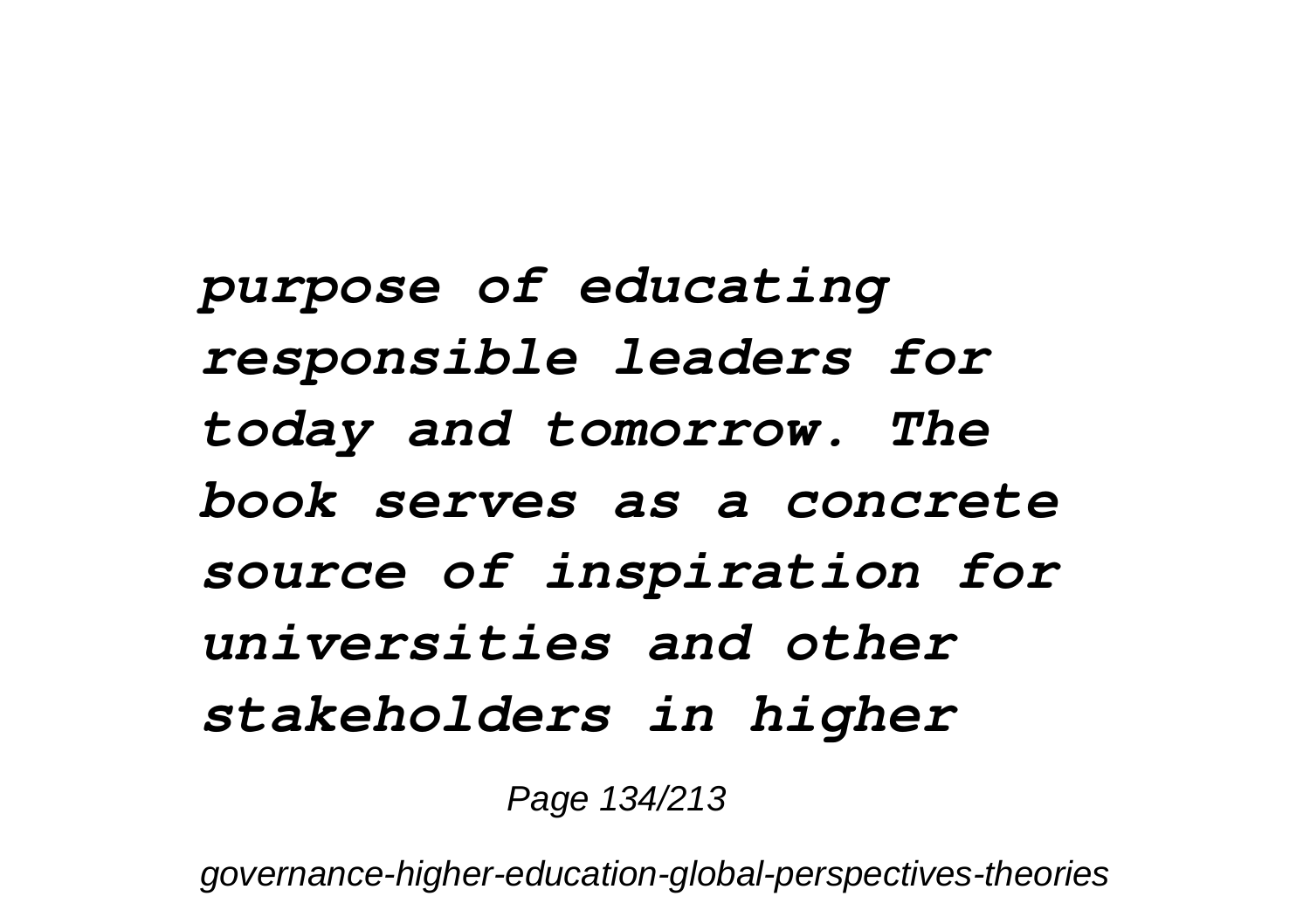*education on structures, processes and content for how to advance responsible management education and sustainable development. It articulates the importance of key themes*

Page 135/213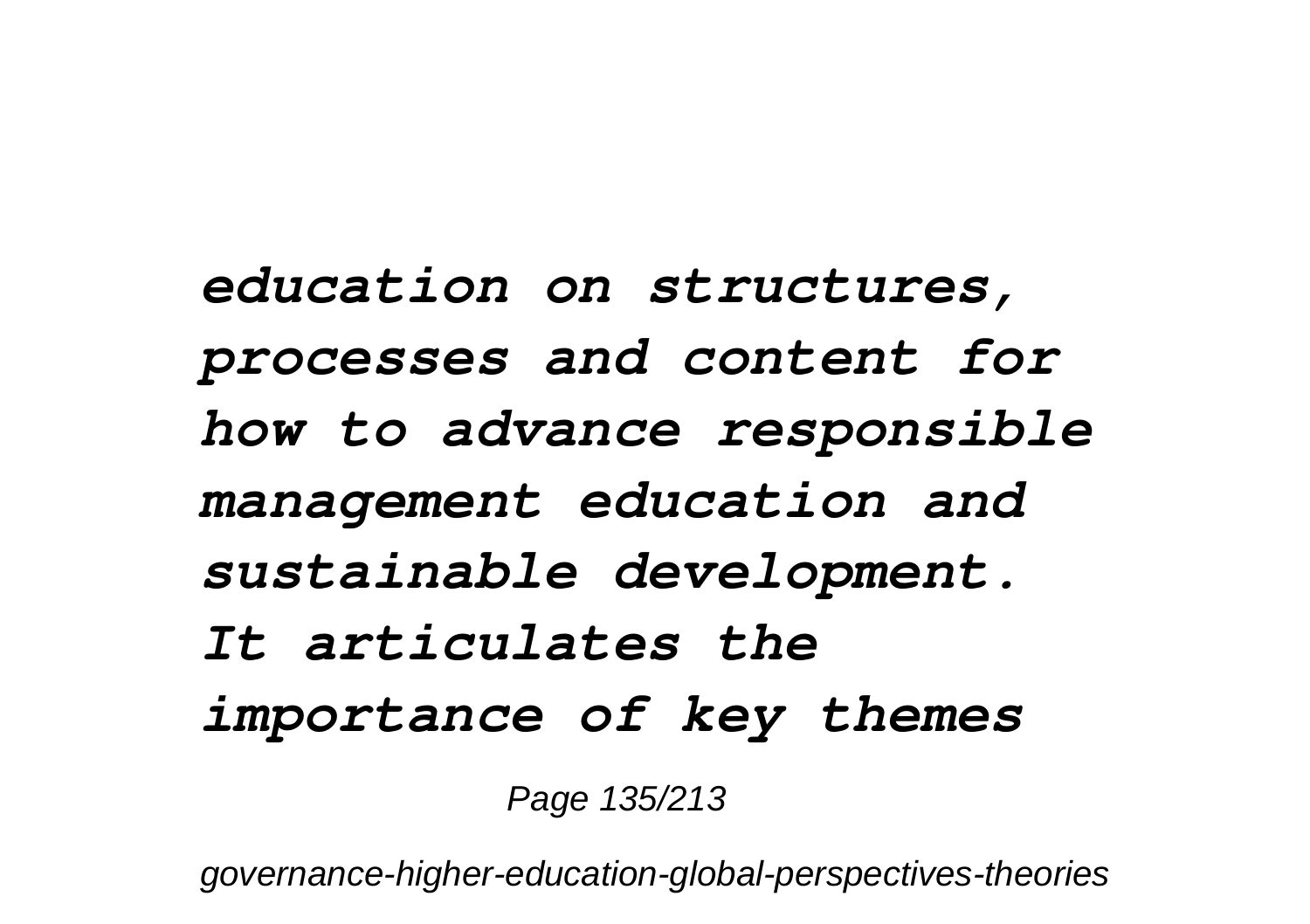*connected with climate change, gender equality, anti-corruption, business for peace, anti-poverty and other topics that are related to the Sustainable Development Goals (SDGs).*

Page 136/213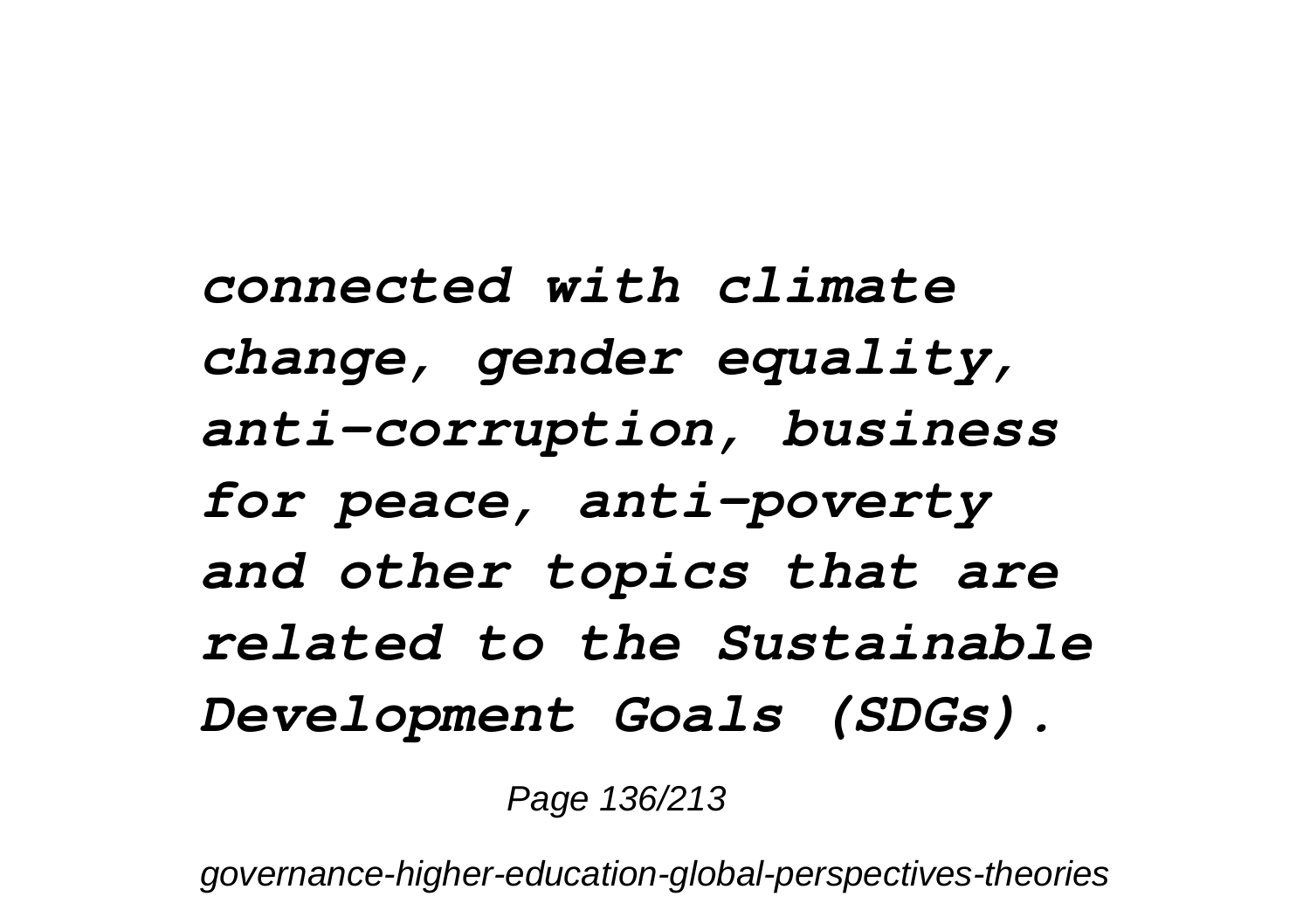*The book emphasizes the significance of local–global interaction, drawing on local action at management schools in combination with global knowledge exchange across*

Page 137/213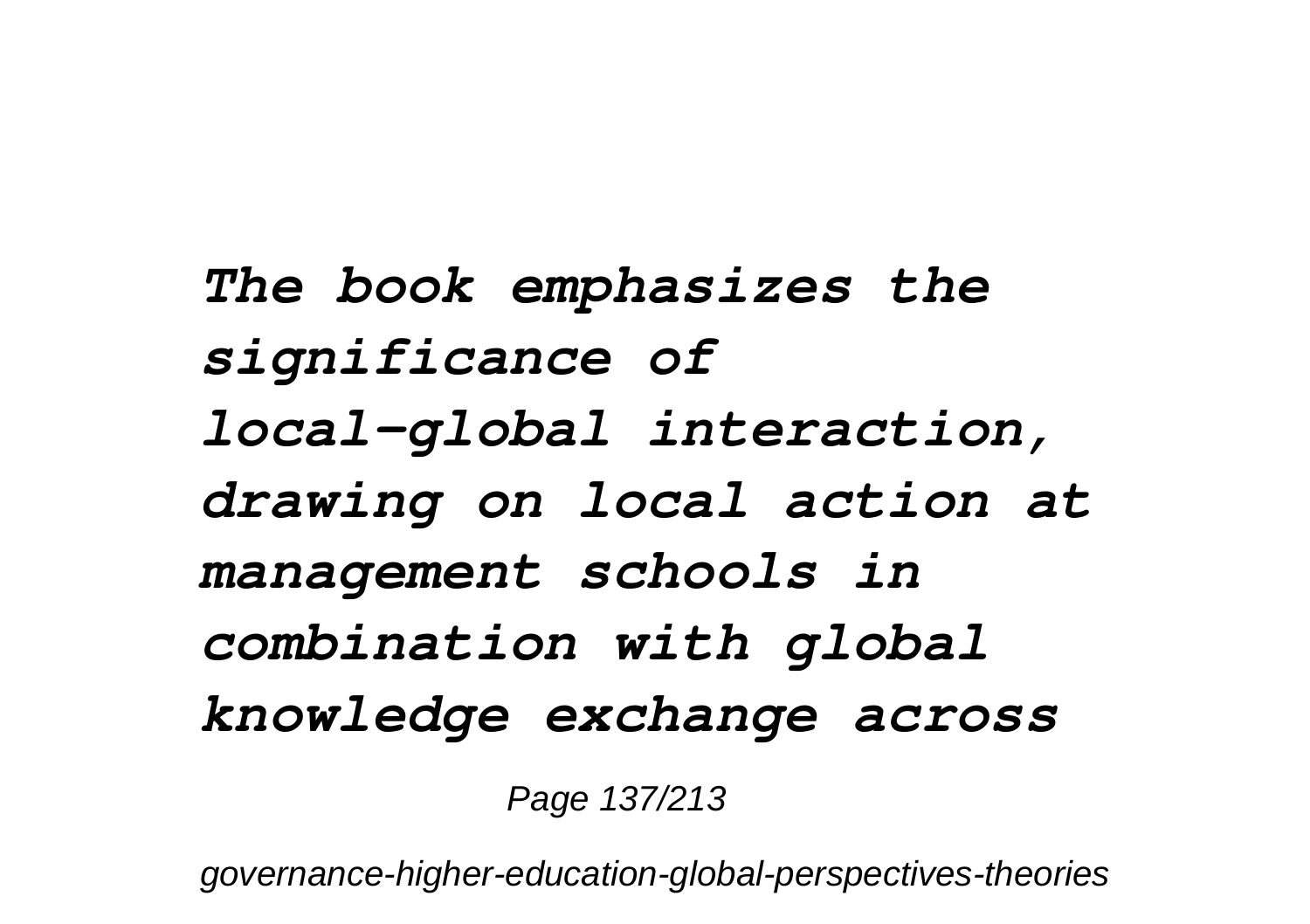*the PRME community. In addition, the book clearly demonstrates the background, key milestones and successful achievements of PRME as a global movement by*

Page 138/213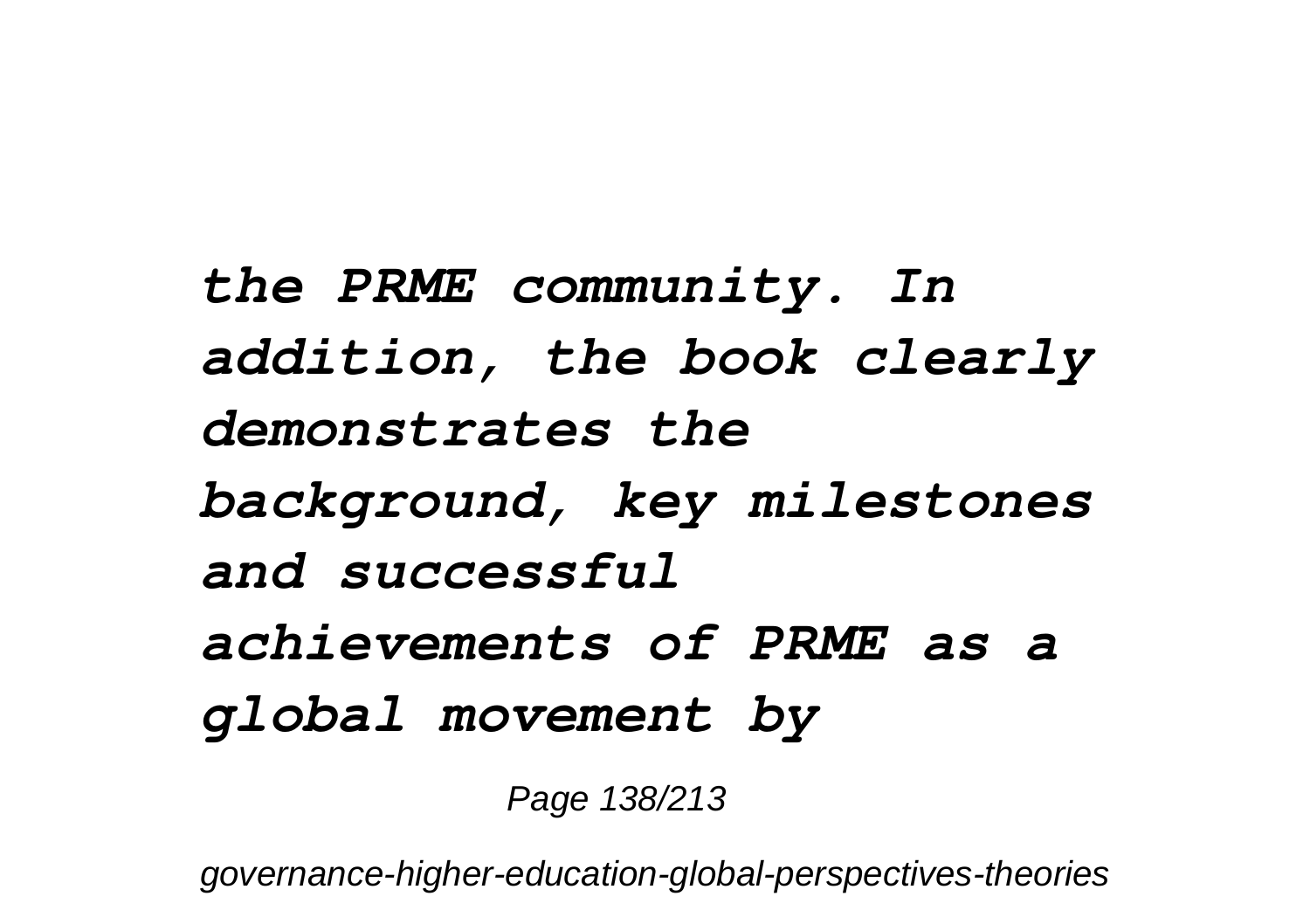*management schools in collaboration with a broader community of higher education professionals. It exemplifies action in various local geographies*

Page 139/213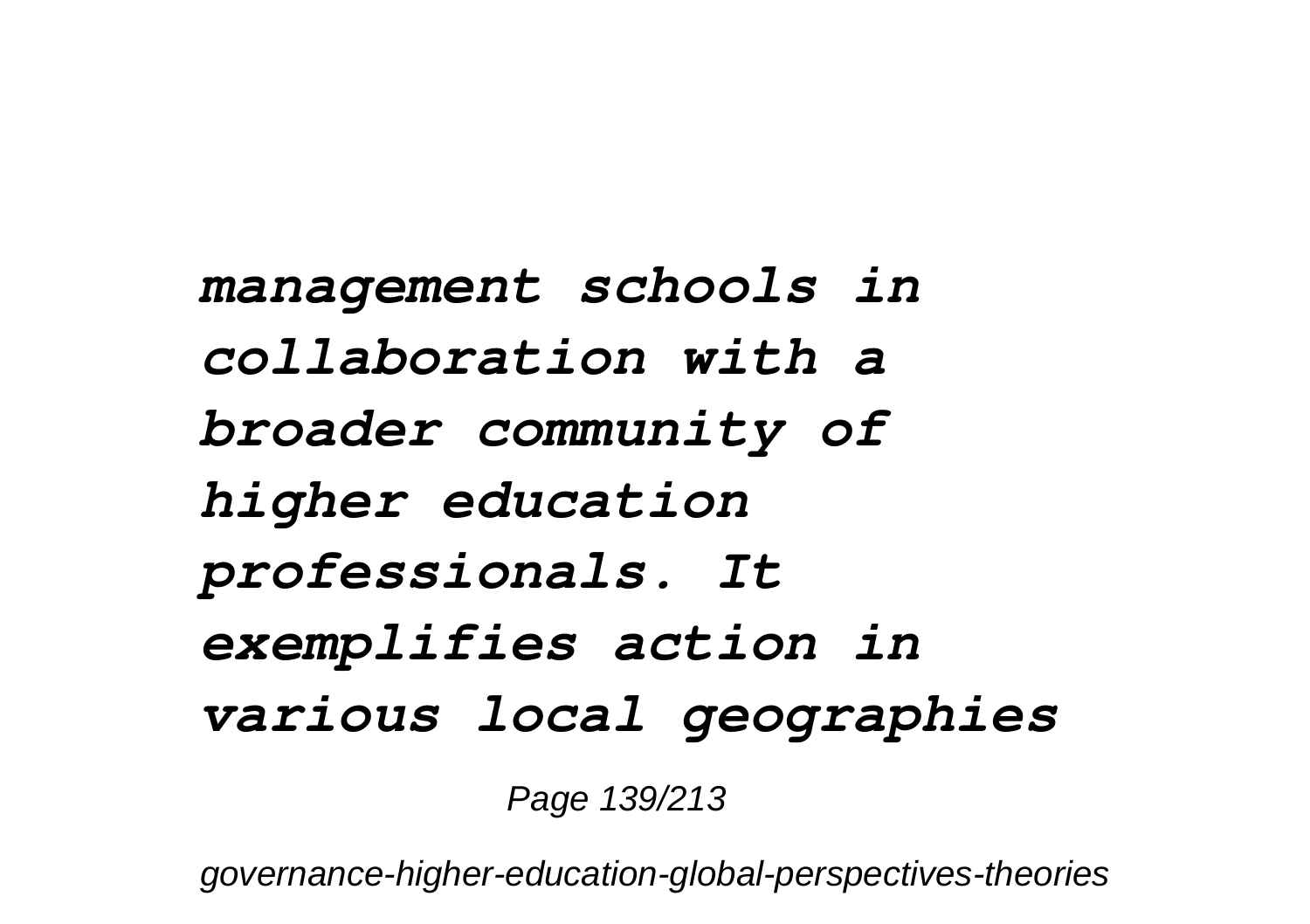*in PRME Chapters, PRME Working Groups and the PRME Champions work to advance responsible management education. The authors of the book are all globally experienced*

Page 140/213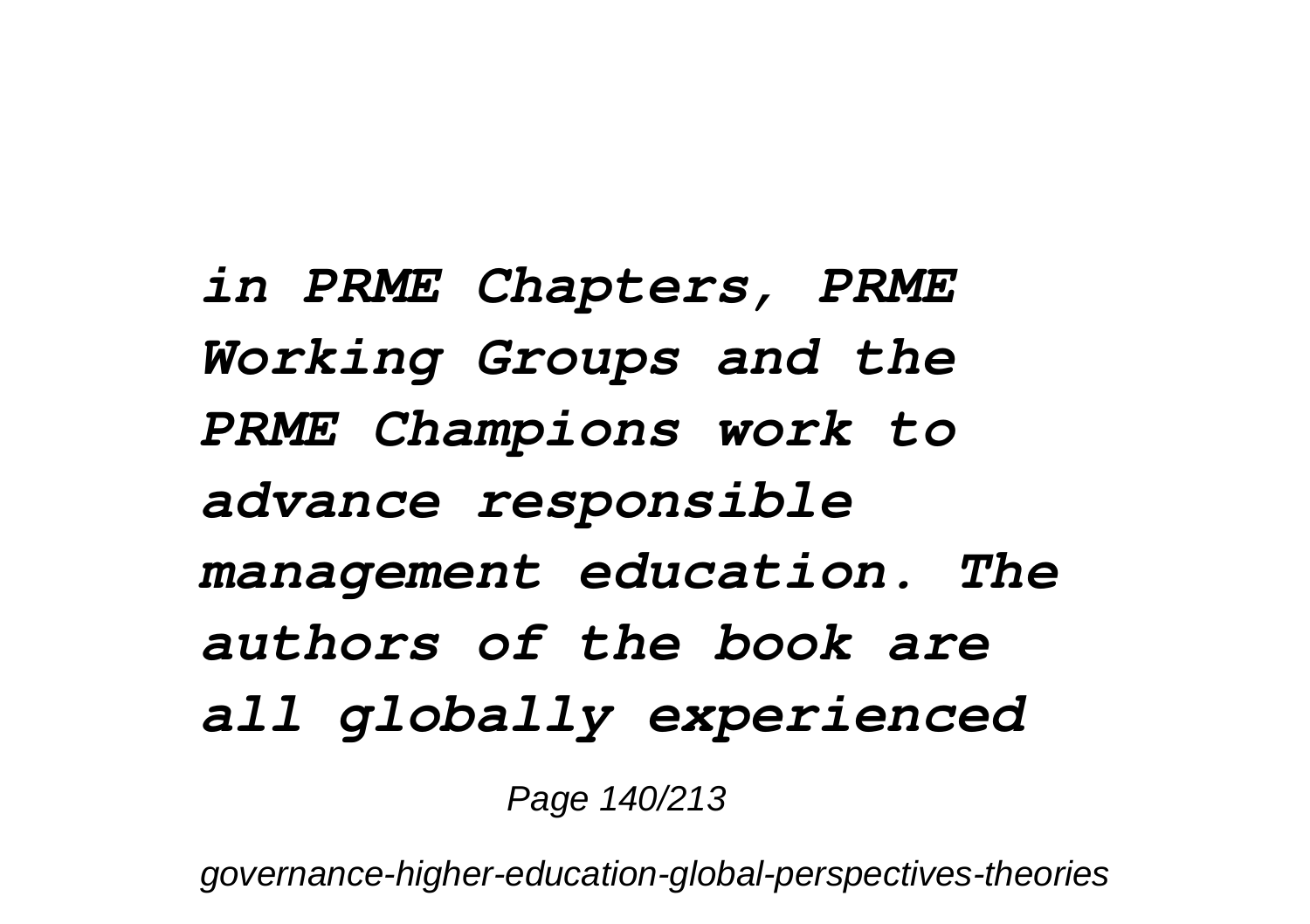*deans, professors, educators, executives and students with a global outlook, who are united to advance responsible management education locally and globally. The*

Page 141/213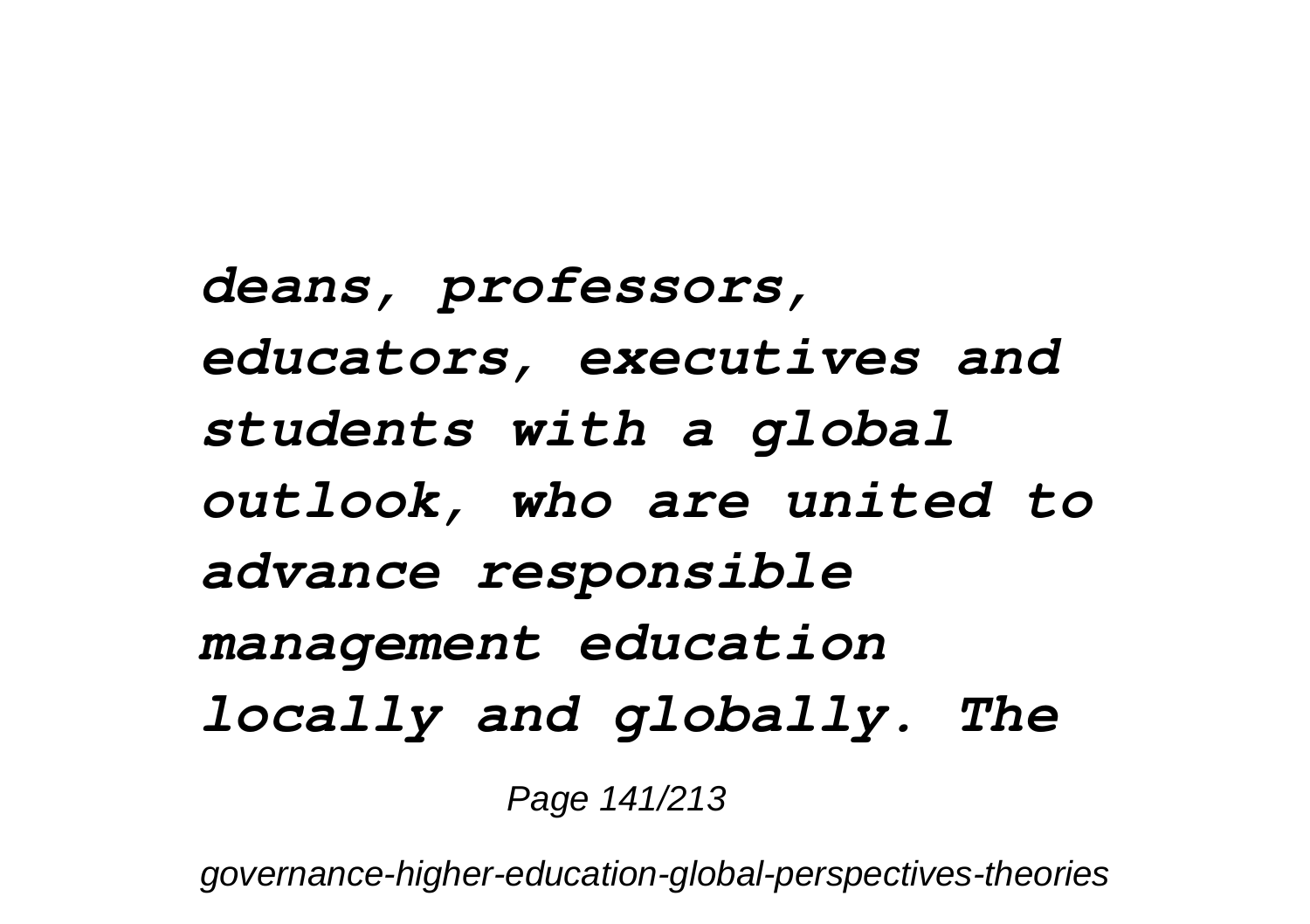*book will be invaluable reading for university leaders, educators, business school deans and students wanting to understand and embed responsible management*

Page 142/213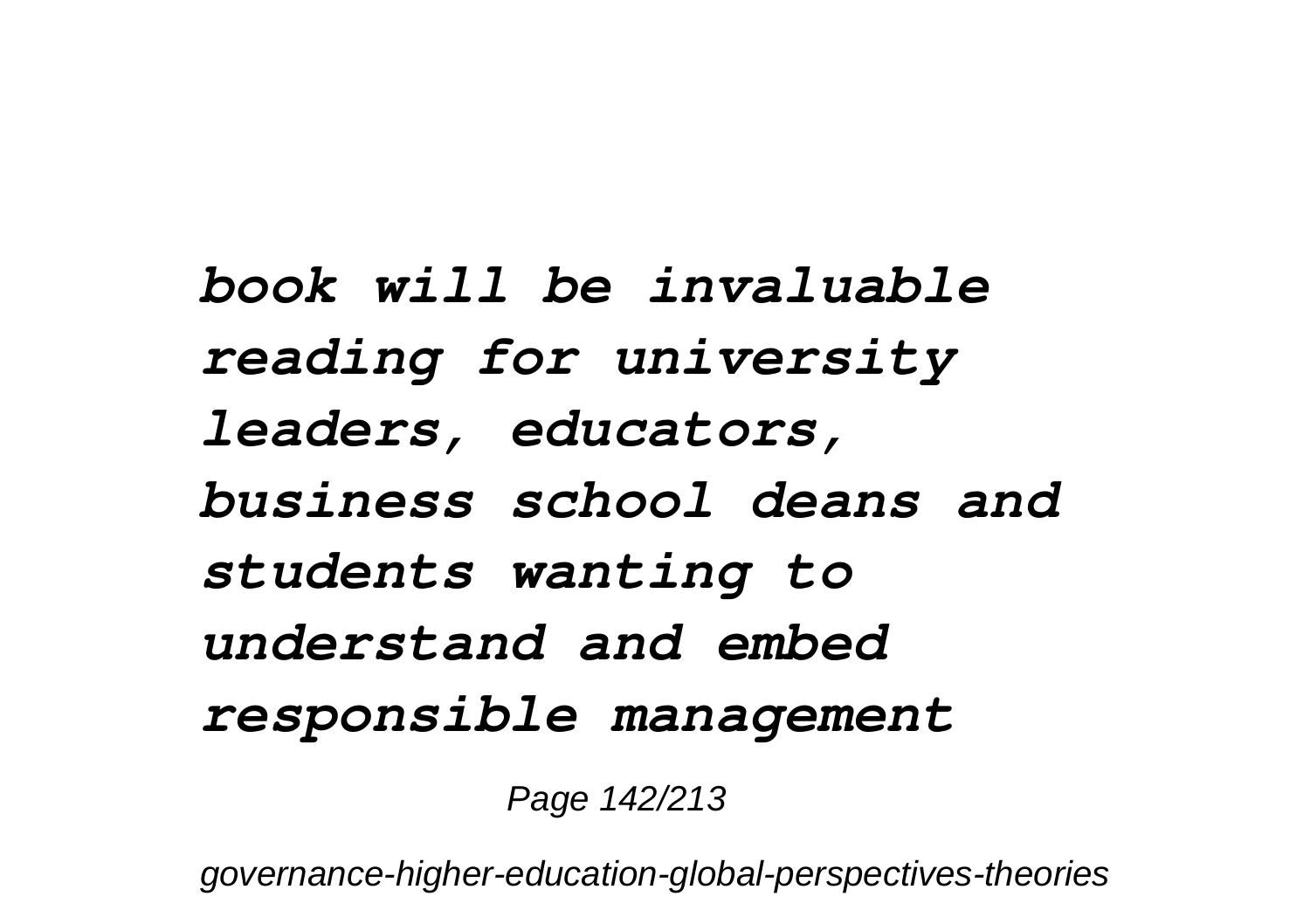*education approaches across their institutions and curricula. This book examines a range of contemporary issues related to the global delivery of sport*

Page 143/213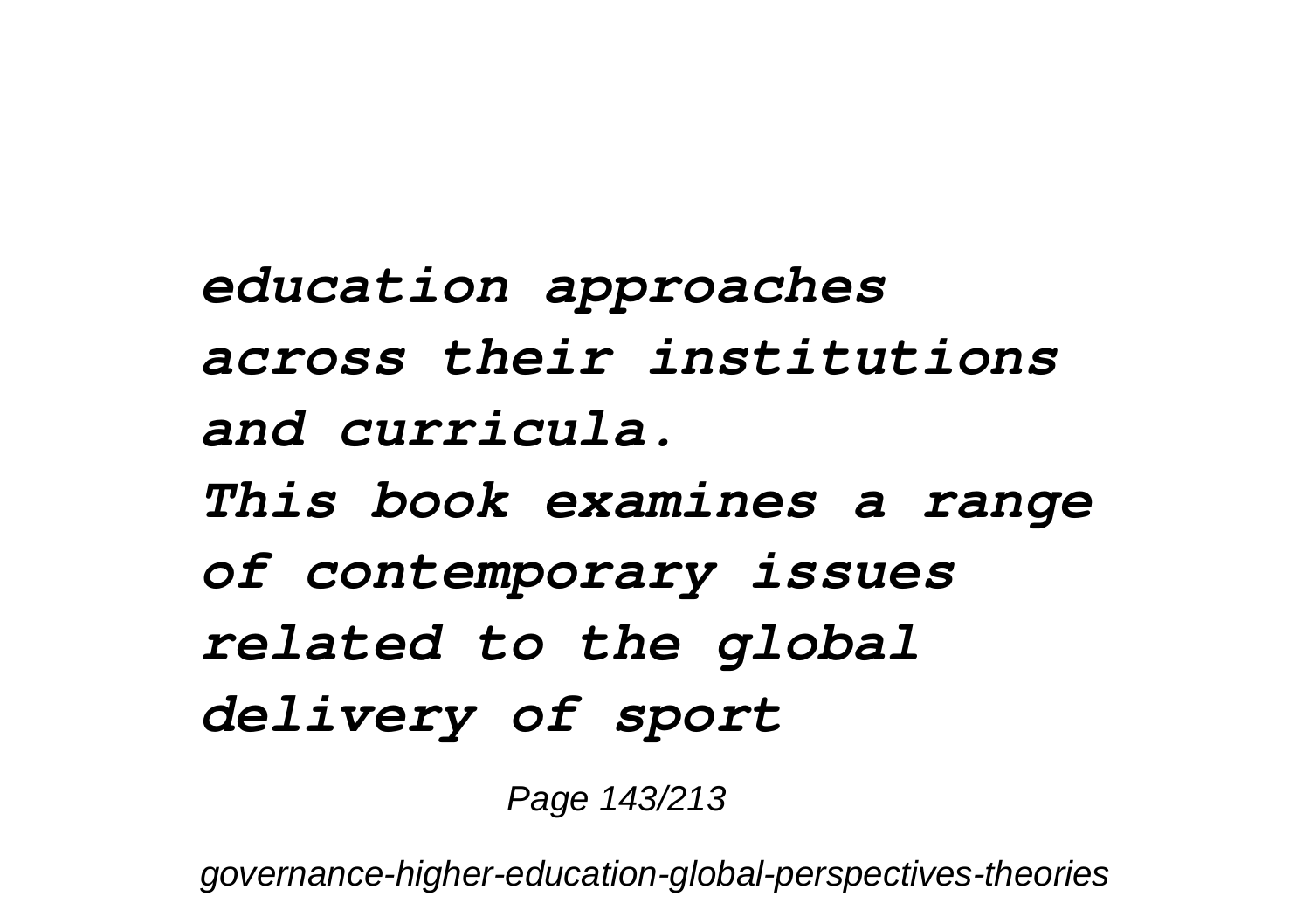*management education. At a time of unprecedented change in Higher Education, the book looks closely at how sport management education can and should deliver*

Page 144/213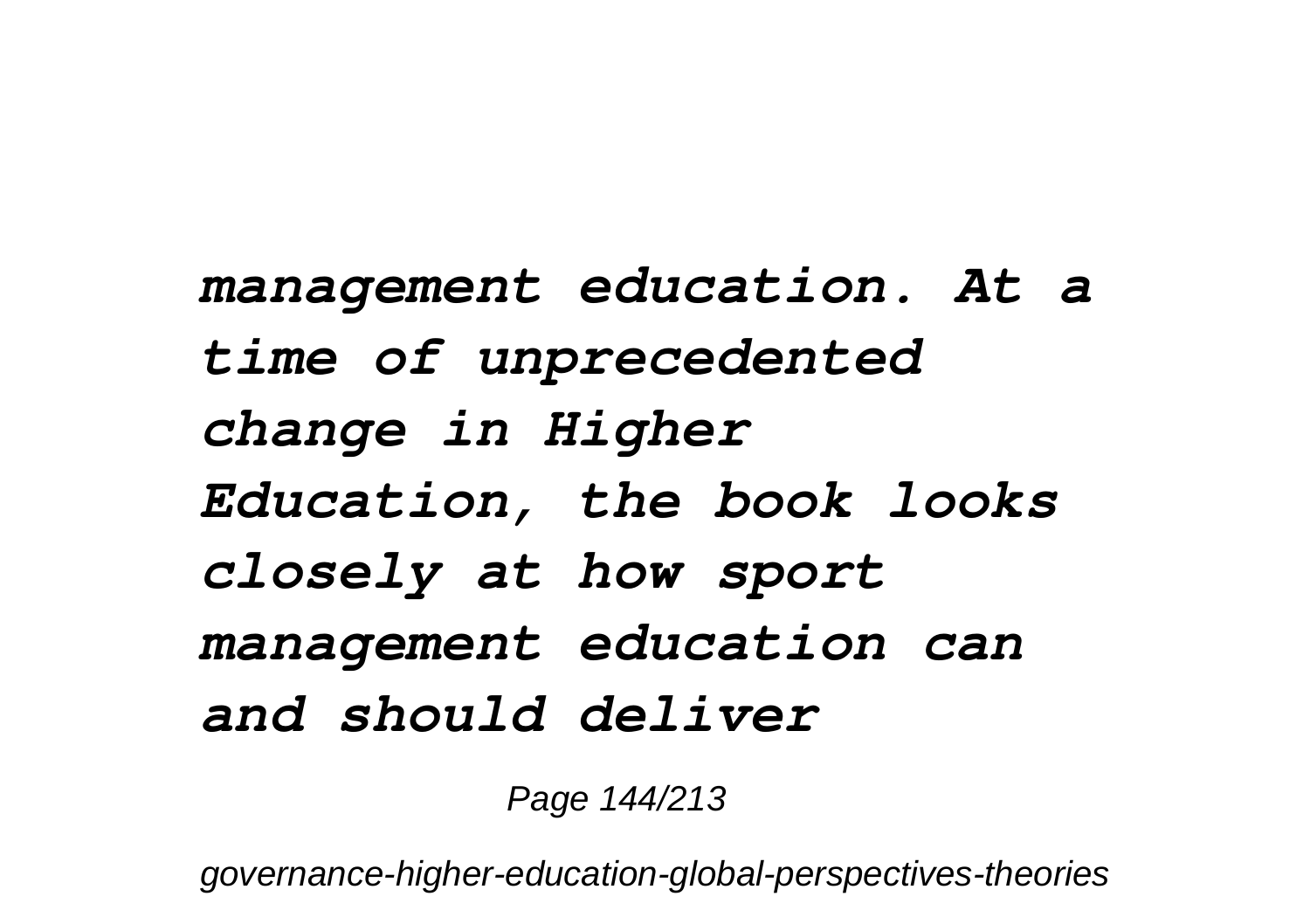*positive outcomes in sport business and management outside of the university. The book brings together sport management academics from around the globe and examines how their*

Page 145/213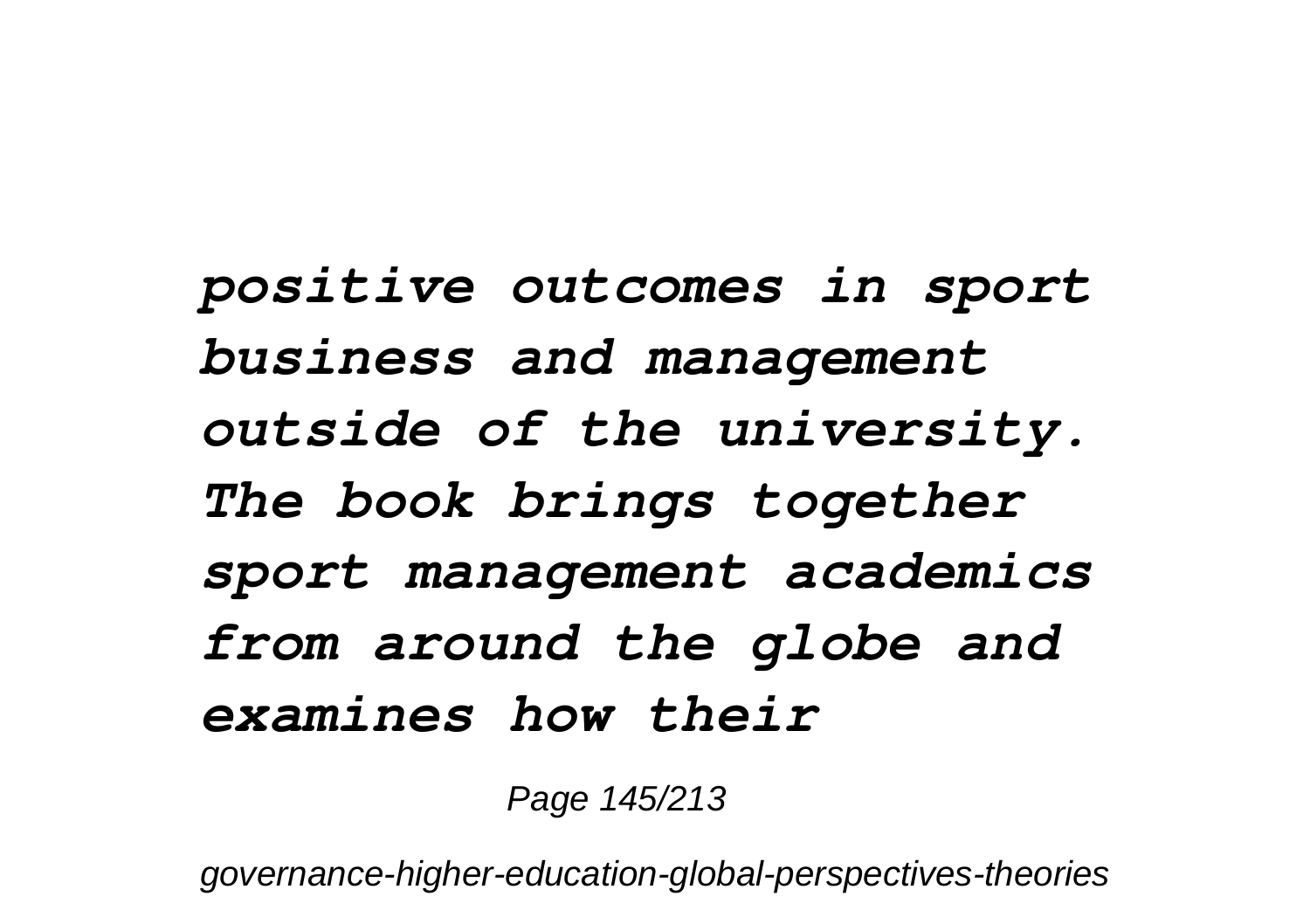*practice in education has been shaped by the cultural, religious, and political context of the national regions in which they work. It aims to identify core principles*

Page 146/213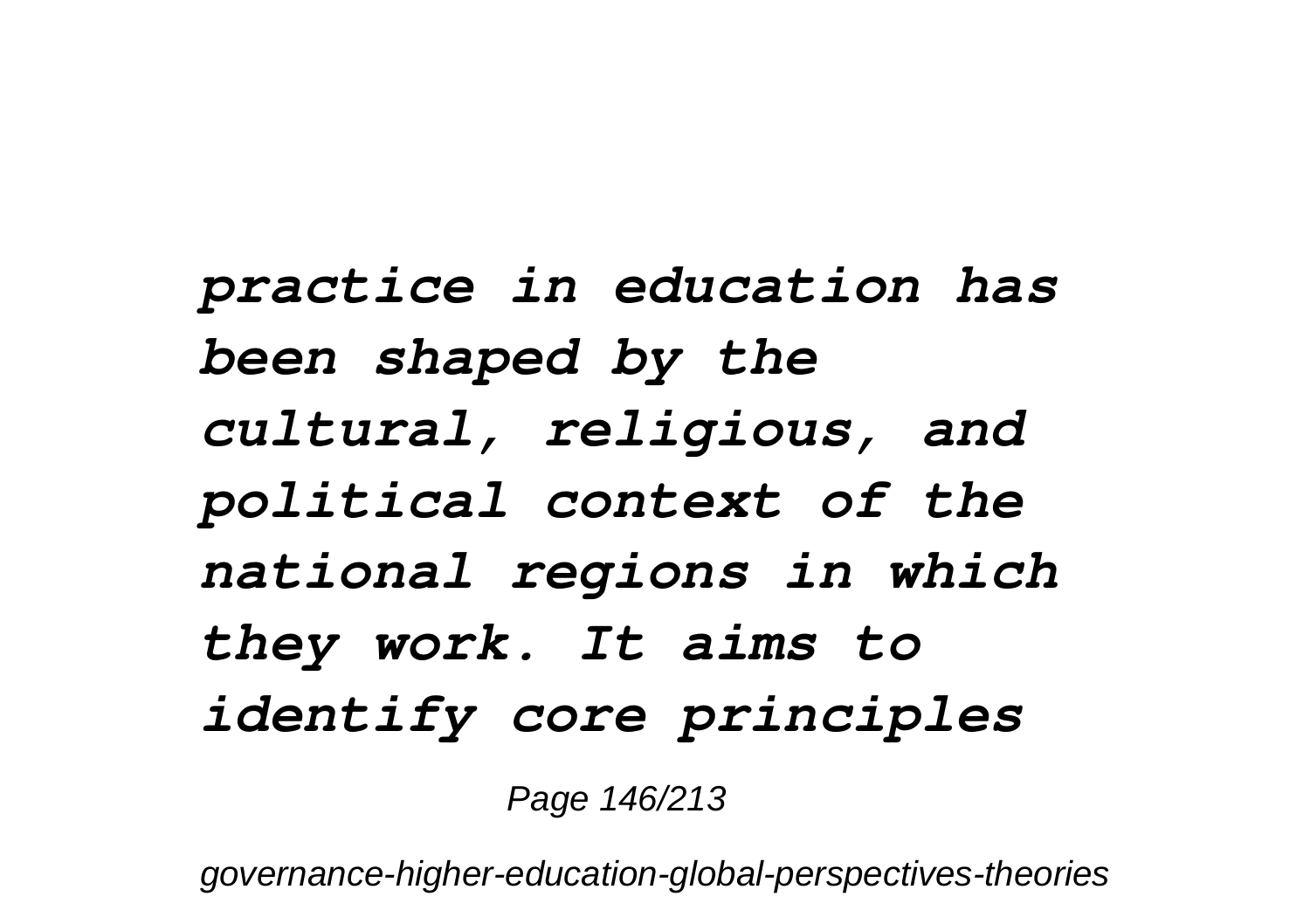*in sport management education and implementation, and discusses the key aspects of sport management programs, from curriculum design and pedagogy to*

Page 147/213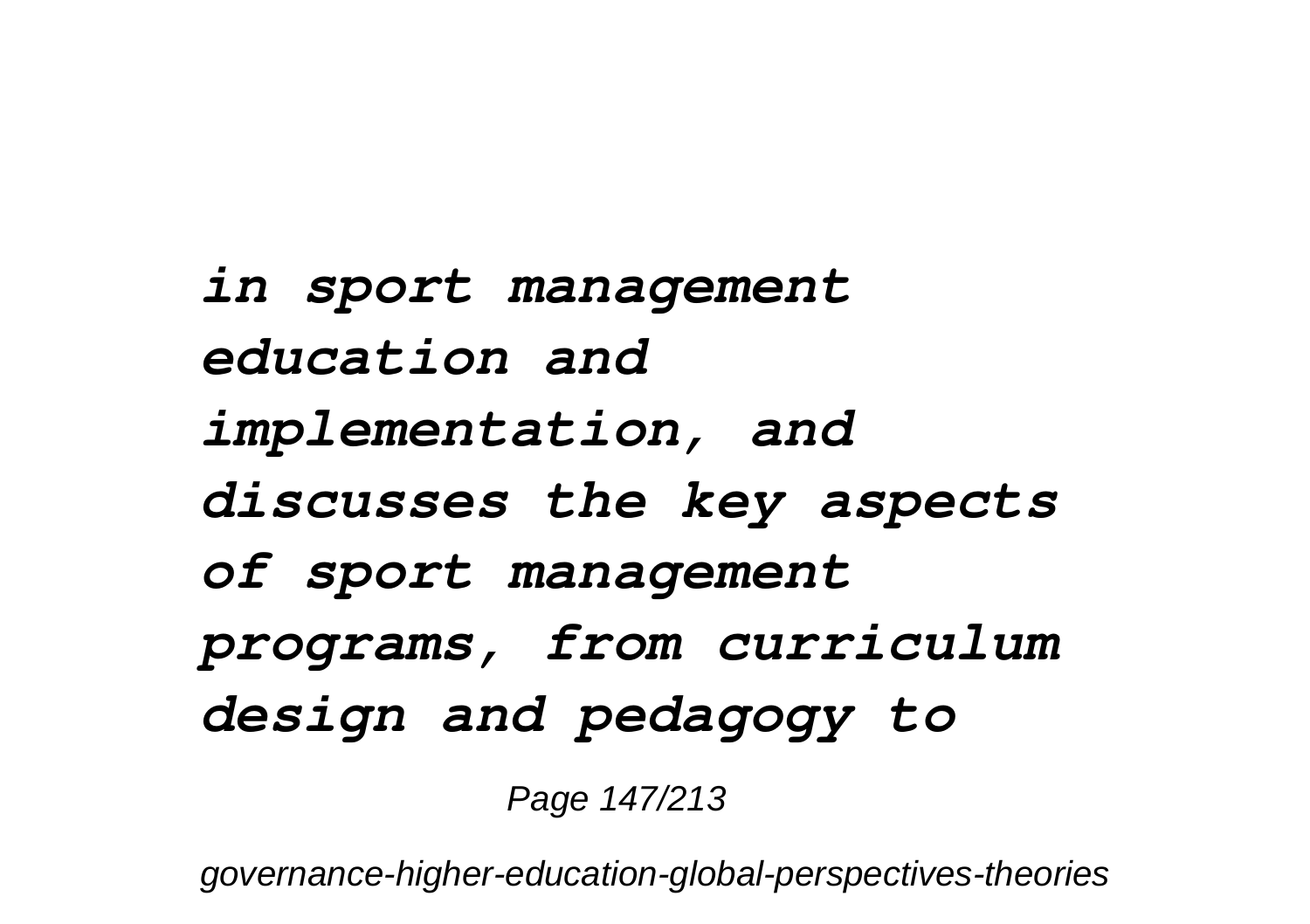*issues around unified accreditation and the needs of employers. It also focuses in on what sport management education might look like in an increasingly digital post-*

Page 148/213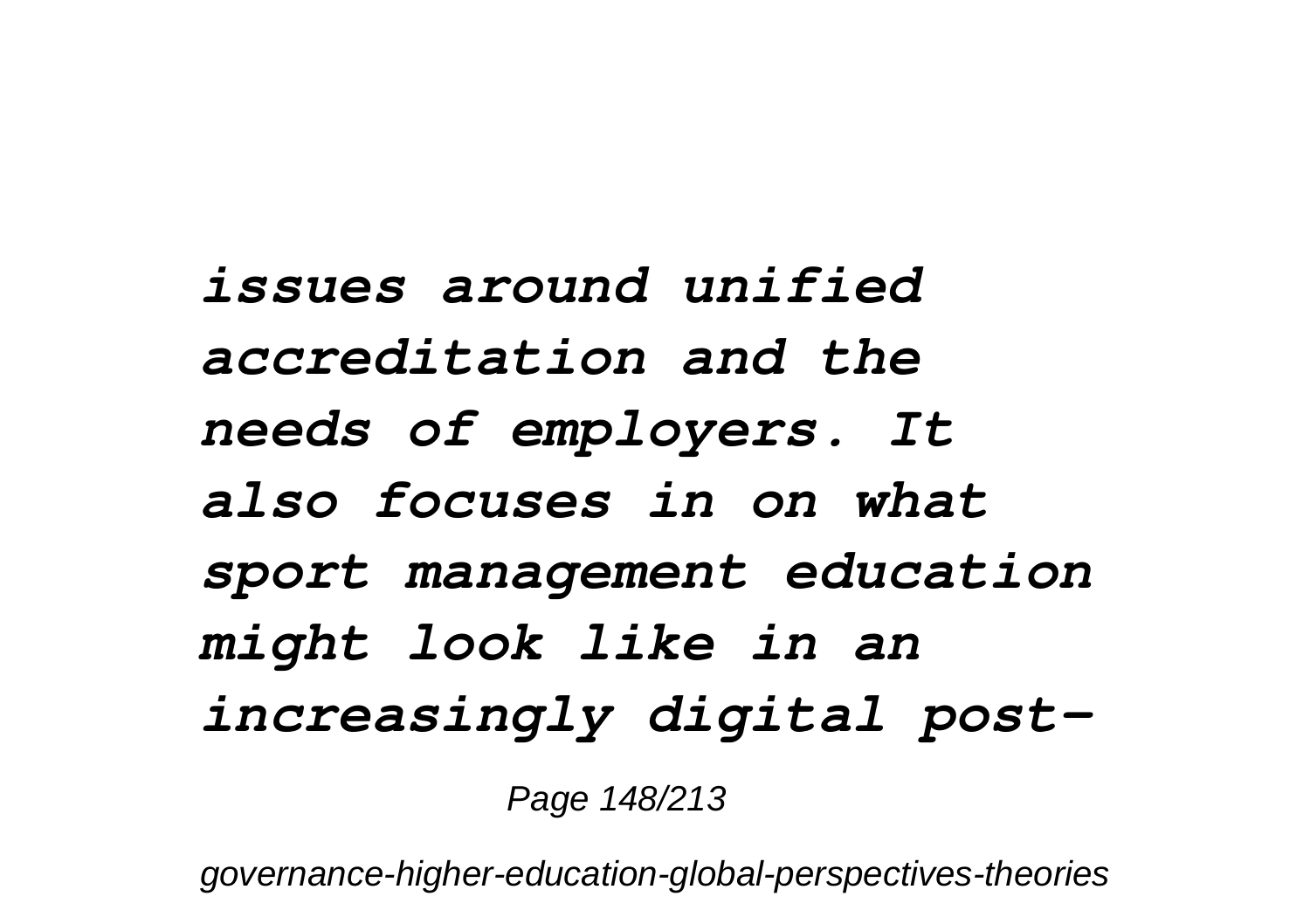*COVID world. This is essential reading for all sport management educators and anybody working in sport-related professions looking to understand global educational*

Page 149/213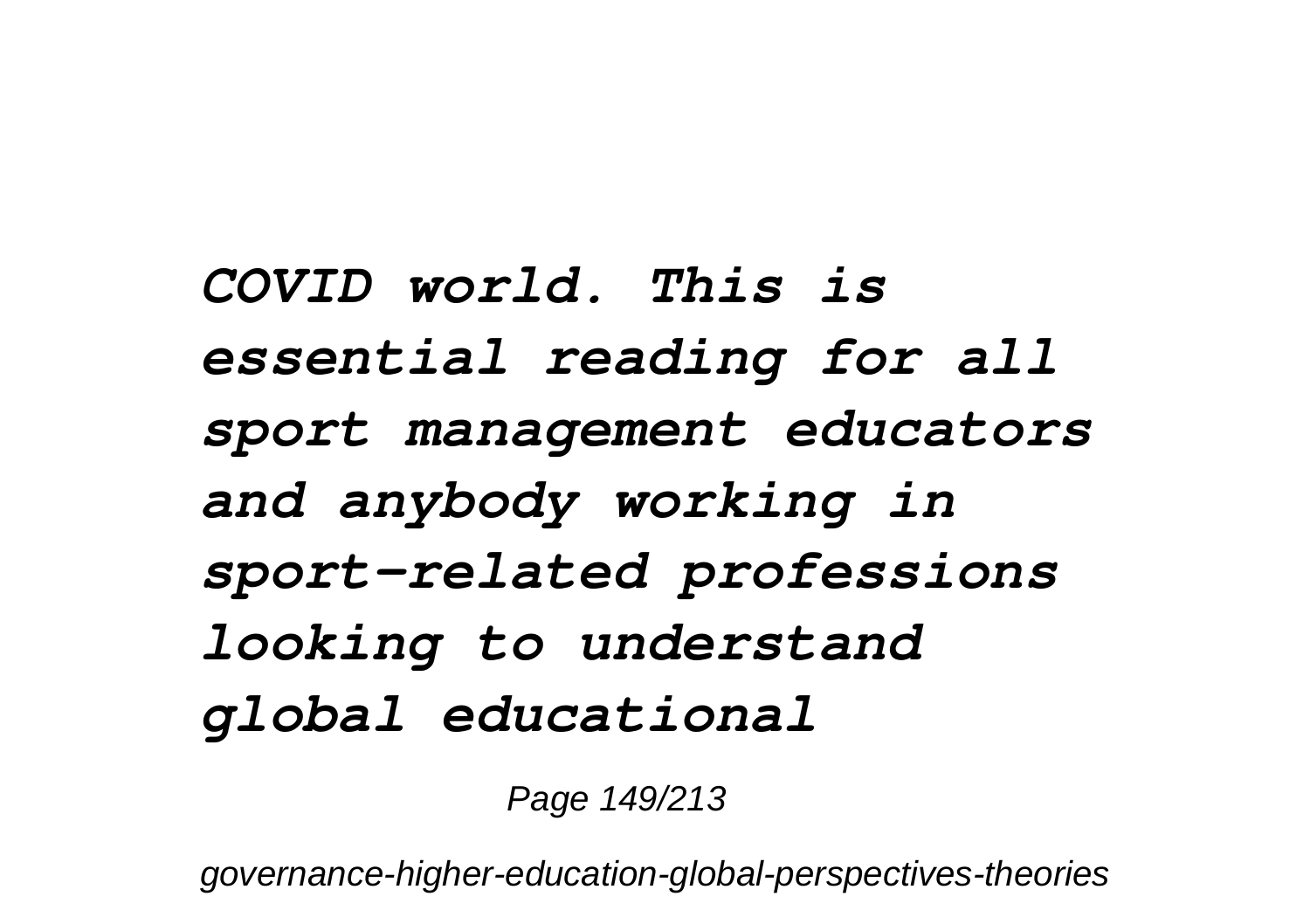*platforms and their implications for policy at local, regional, national, and international level. Competition in Higher Education Branding and Marketing*

Page 150/213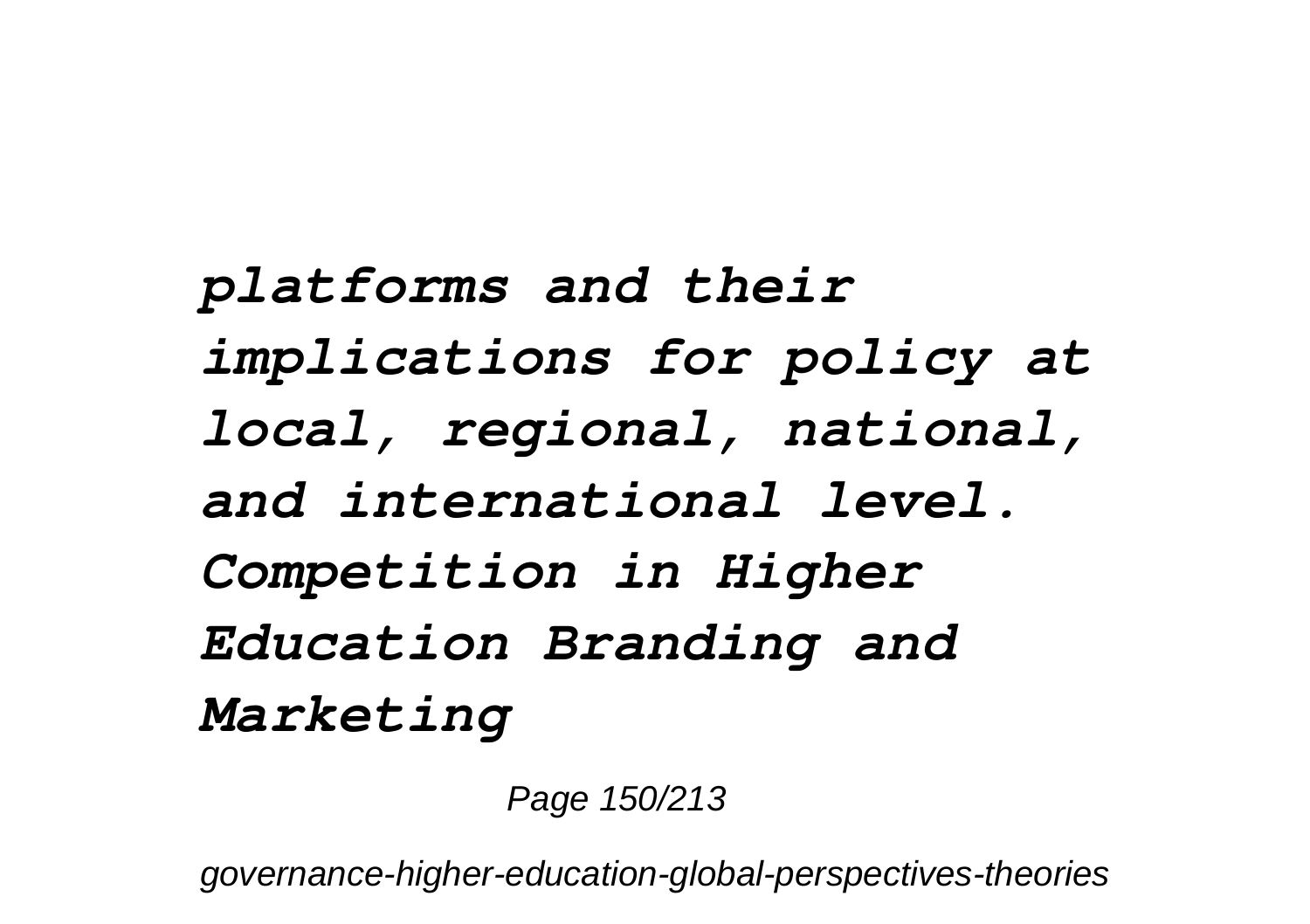*Global Perspectives, Theories, and Practices Open Education Responsible Management Education The PRME Global Movement Higher Education,*

Page 151/213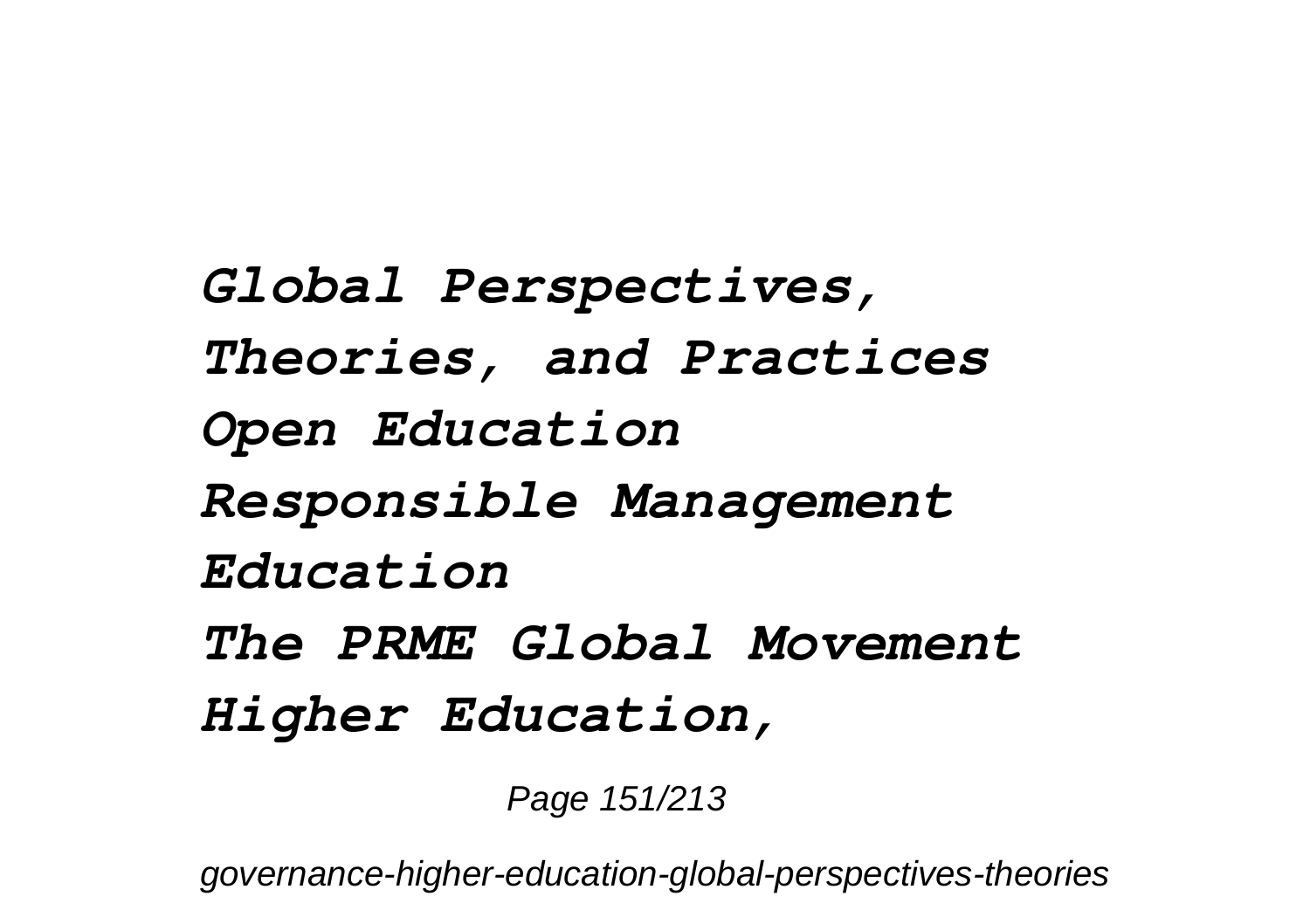*Innovation and Competitiveness Governance Models for Latin American Universities in the 21st Century This volume provides a*

Page 152/213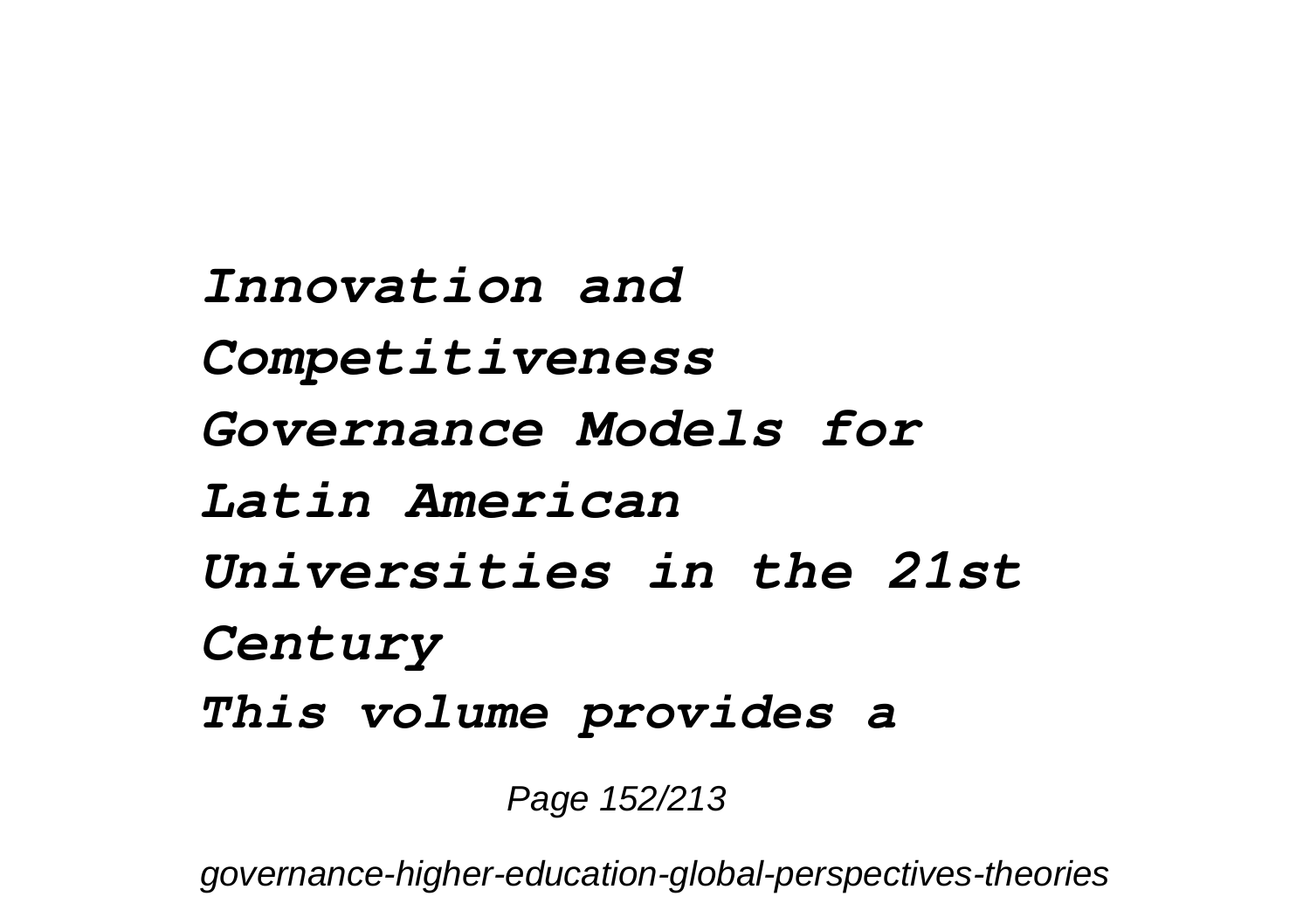*critical examination of branding and marketing in higher education from national, regional, and global perspectives. Contributors with expertise in higher education, sociology, comparative and* Page 153/213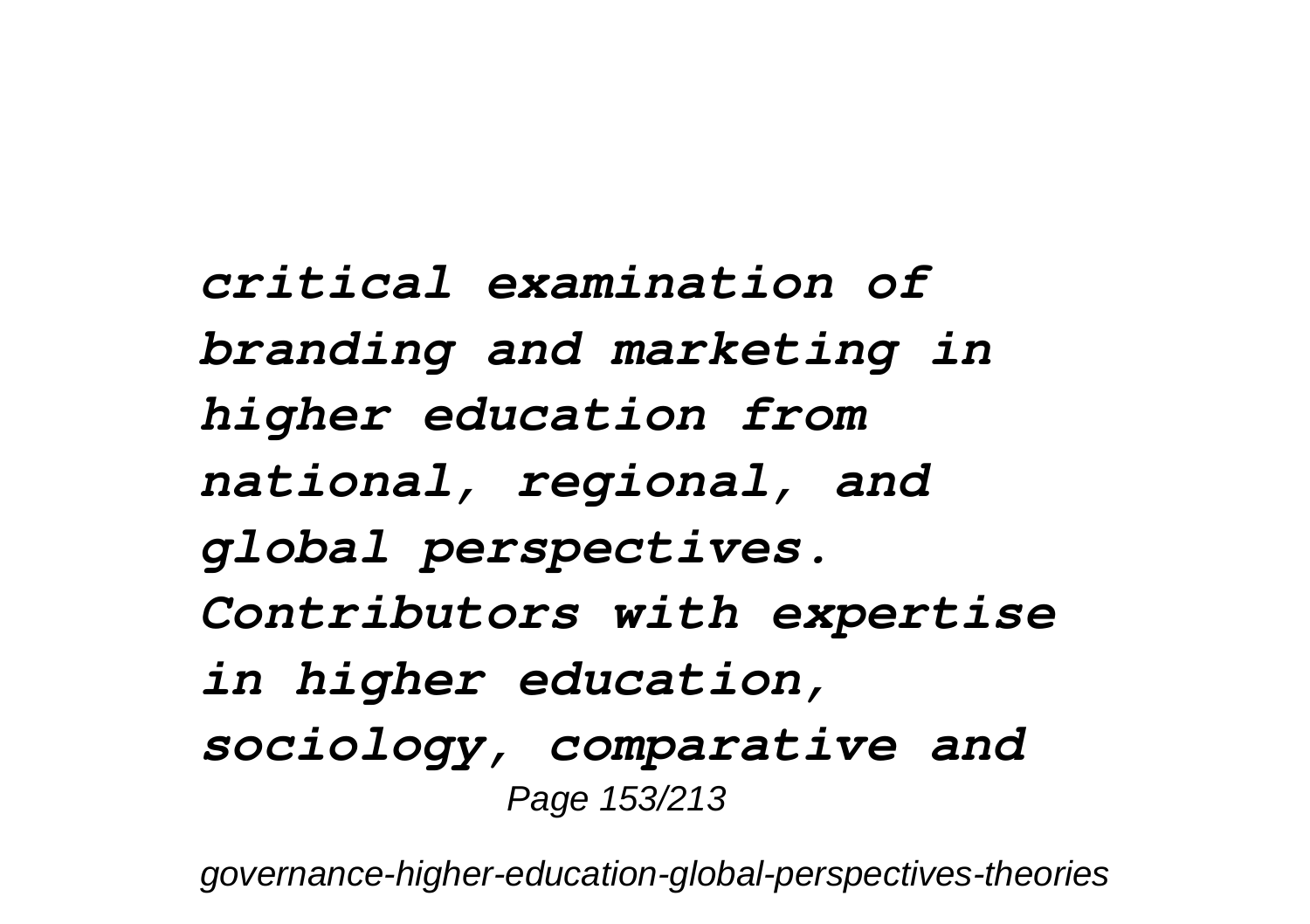*international education, marketing, rankings, and educational philanthropy use novel theoretical frameworks and cases from Africa, Asia, Europe, Latin America, and the US to map the brandscape of higher education.* Page 154/213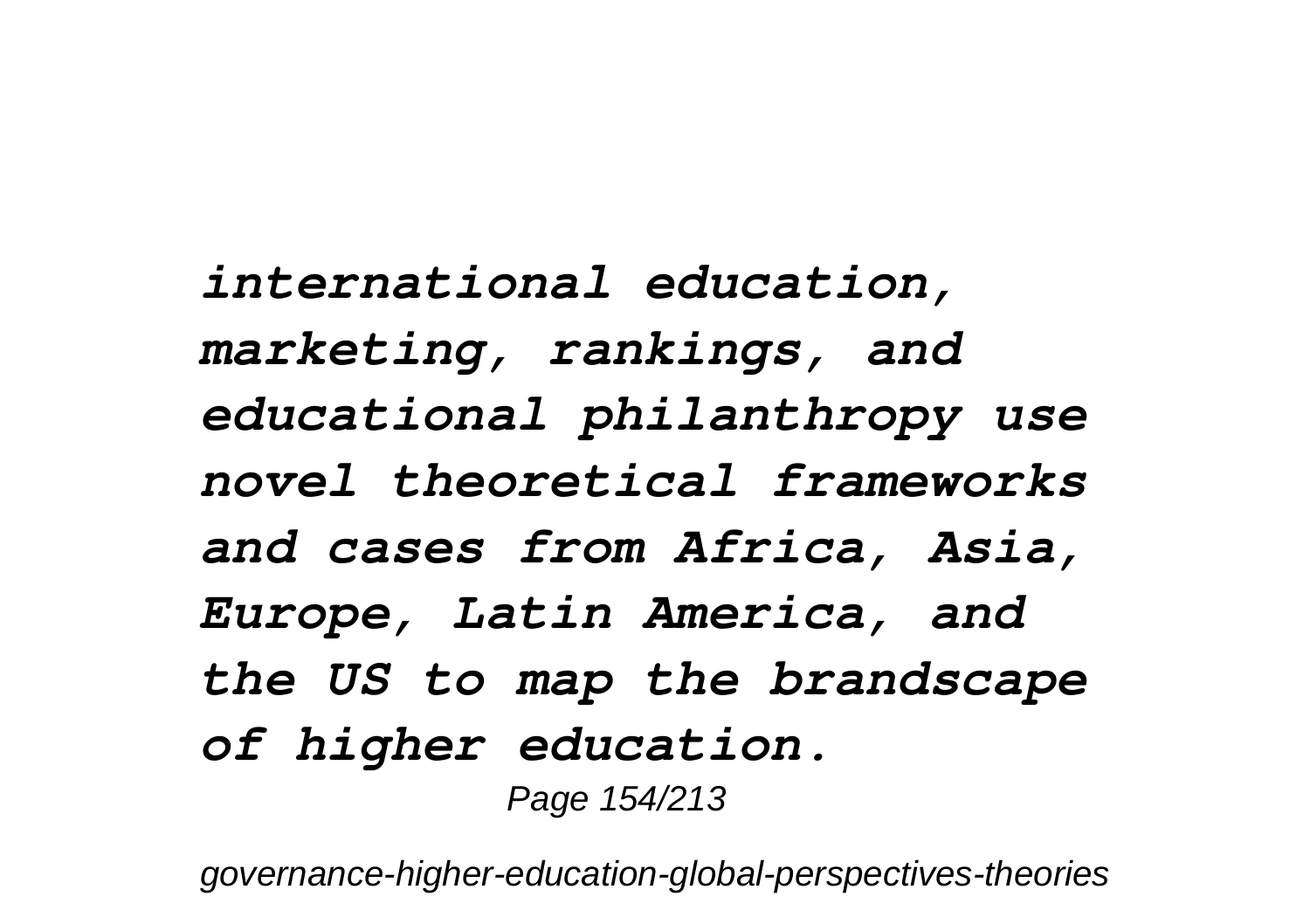*Empirical cases and literature analysis show that brand building is becoming a deliberate goal for higher education. This book illustrates studentinstitution dynamics, as well as the critical role of* Page 155/213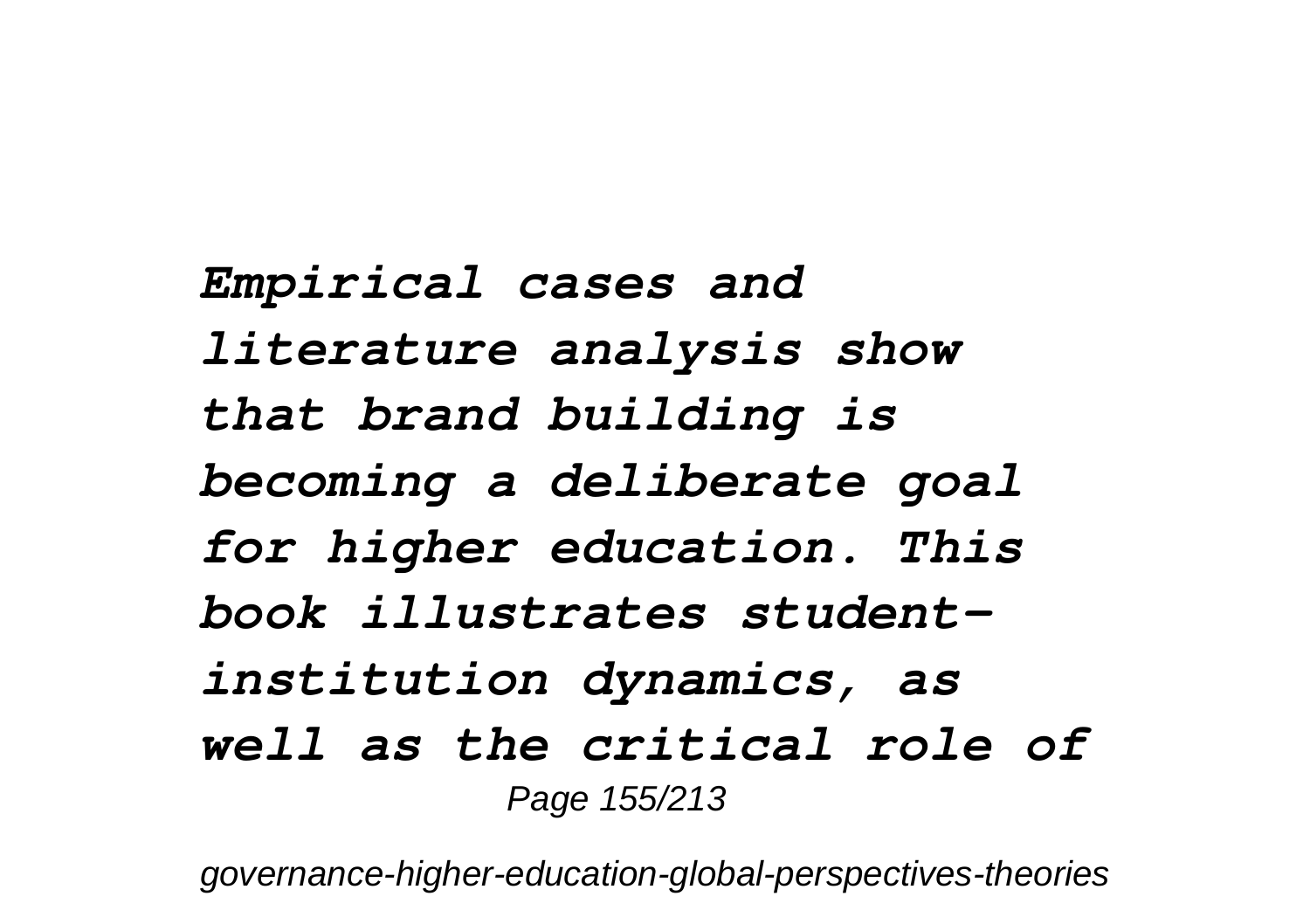*policy and professionalization to support branding and marketing strategies in higher education in relation to equity. This book argues that the neoliberal globalisation of* Page 156/213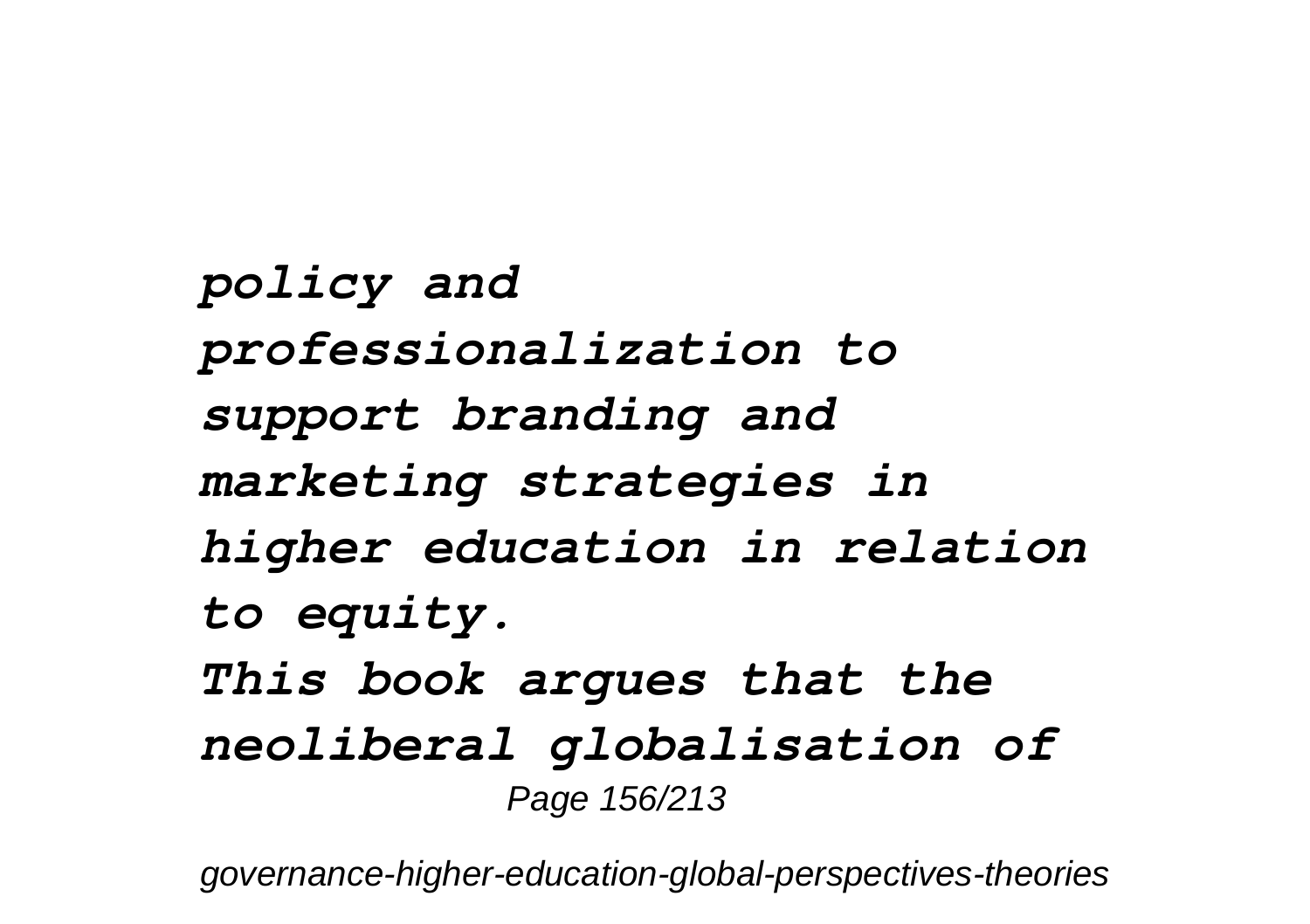*higher education faces a need for recalibration. In light of increased concerns from universities in cultivating globalisation, this volume brings together a multi-ethnic and multilingual team of* Page 157/213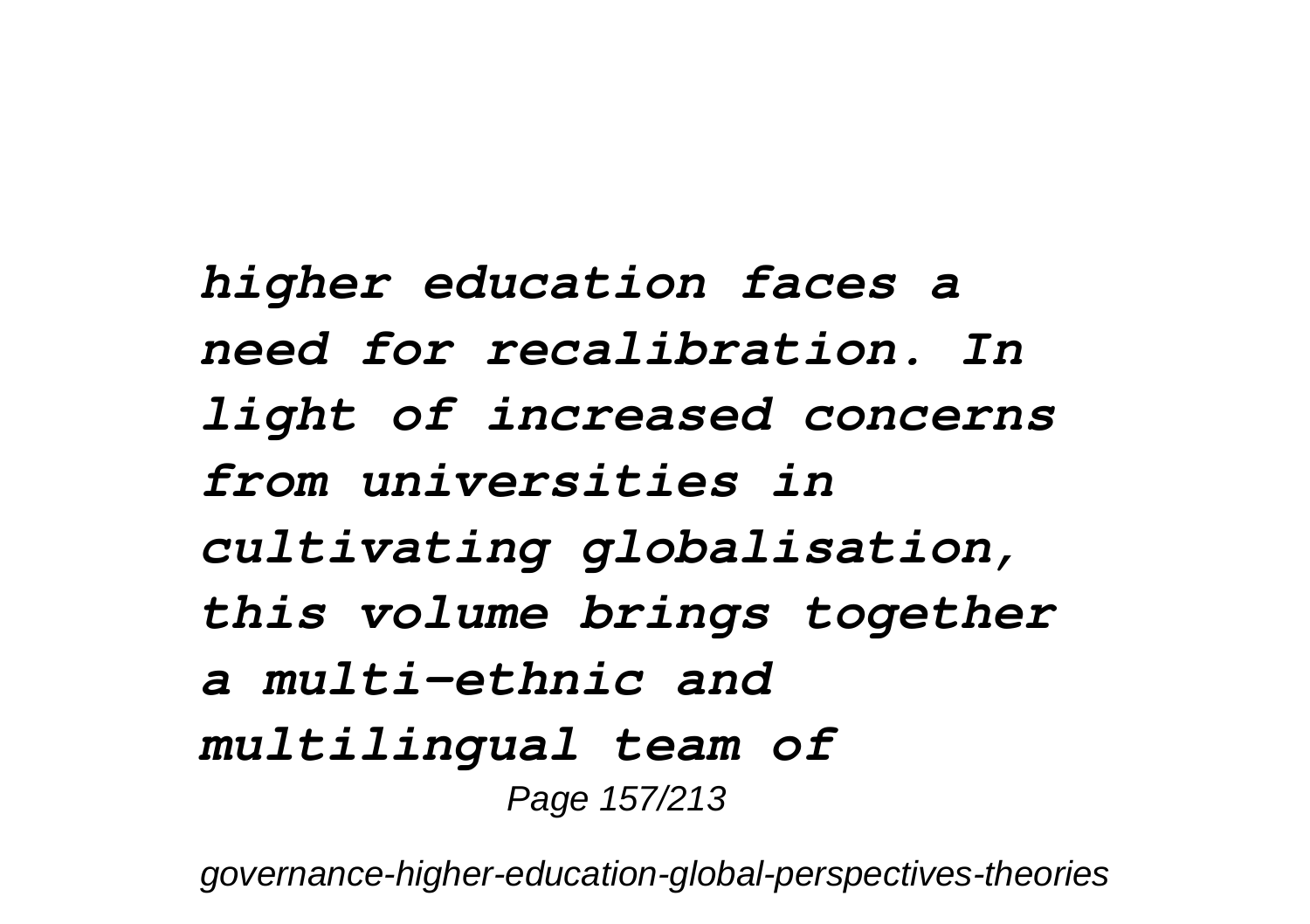*researchers who argue that the continued development of internationalized education now requires new research and practices. As university leaders seek to build the best programs to help students to go abroad, they* Page 158/213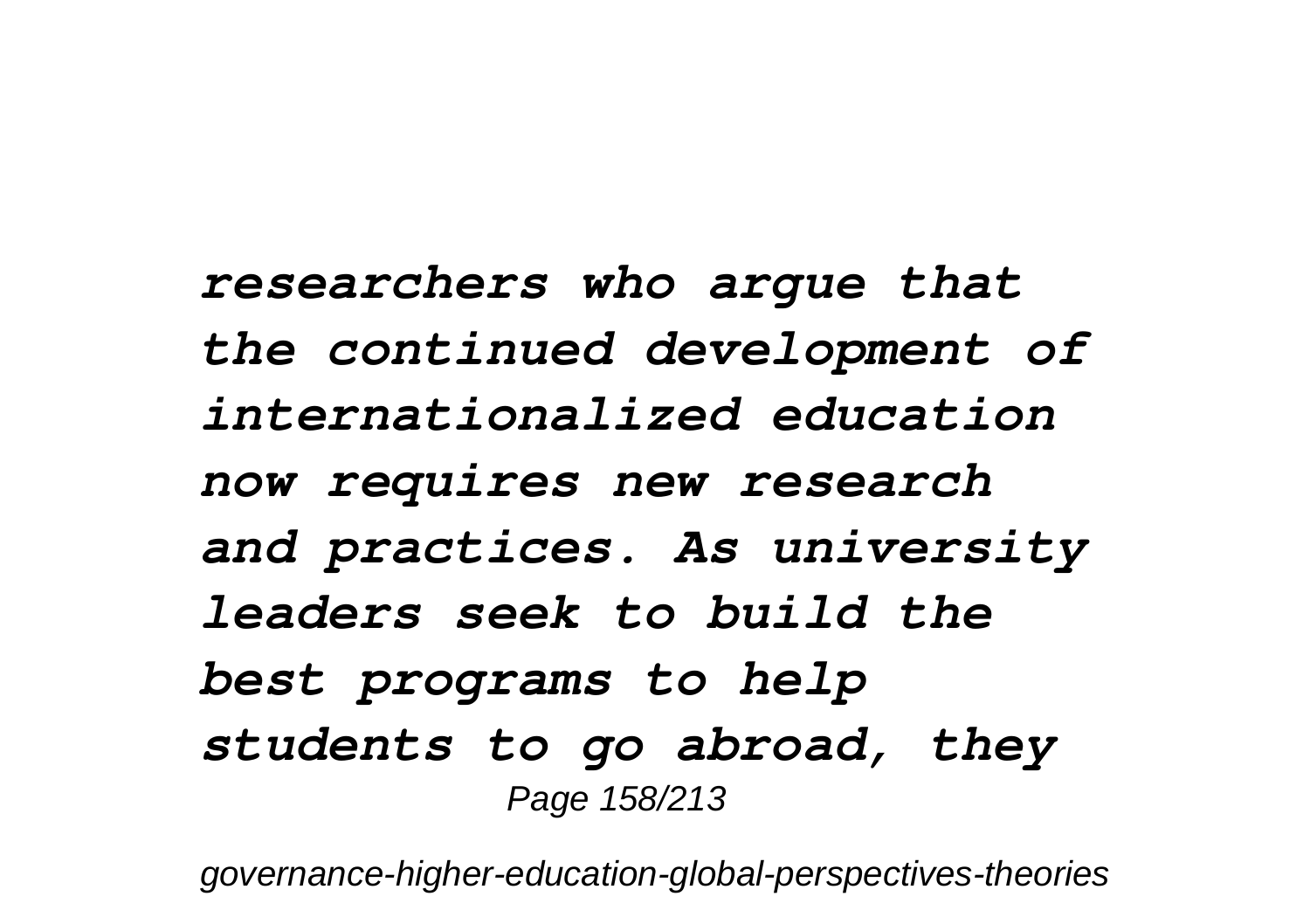*can face a number of challenges – risk management, negotiating with diverse partners, designing rich experience-based learning and the hopes, fears and limitations of the students themselves.* Page 159/213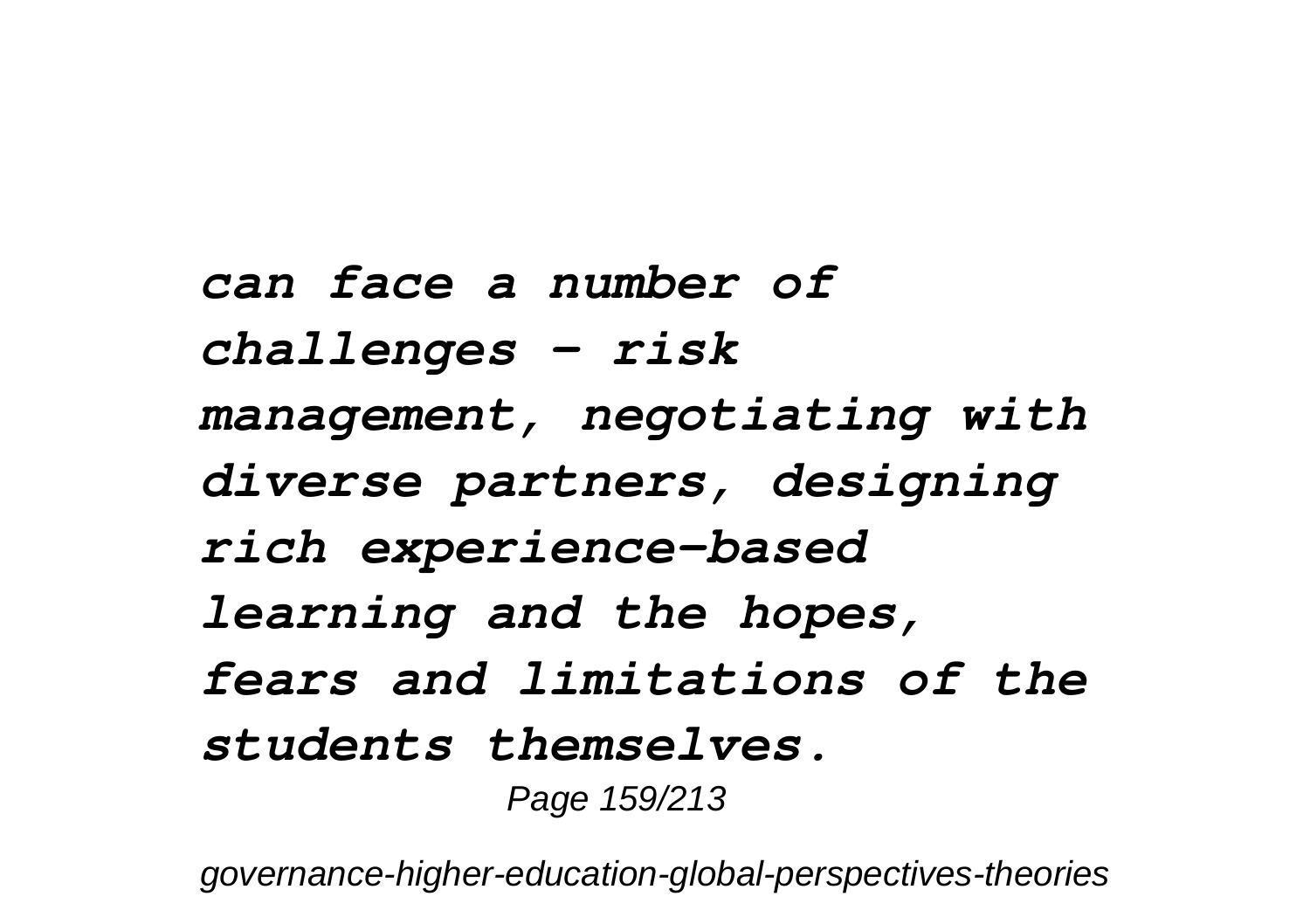*Consequently, the authors argue that changes are particularly important given the current US-centric and UK-centric structural readjustments to globalization policies across all fields of higher* Page 160/213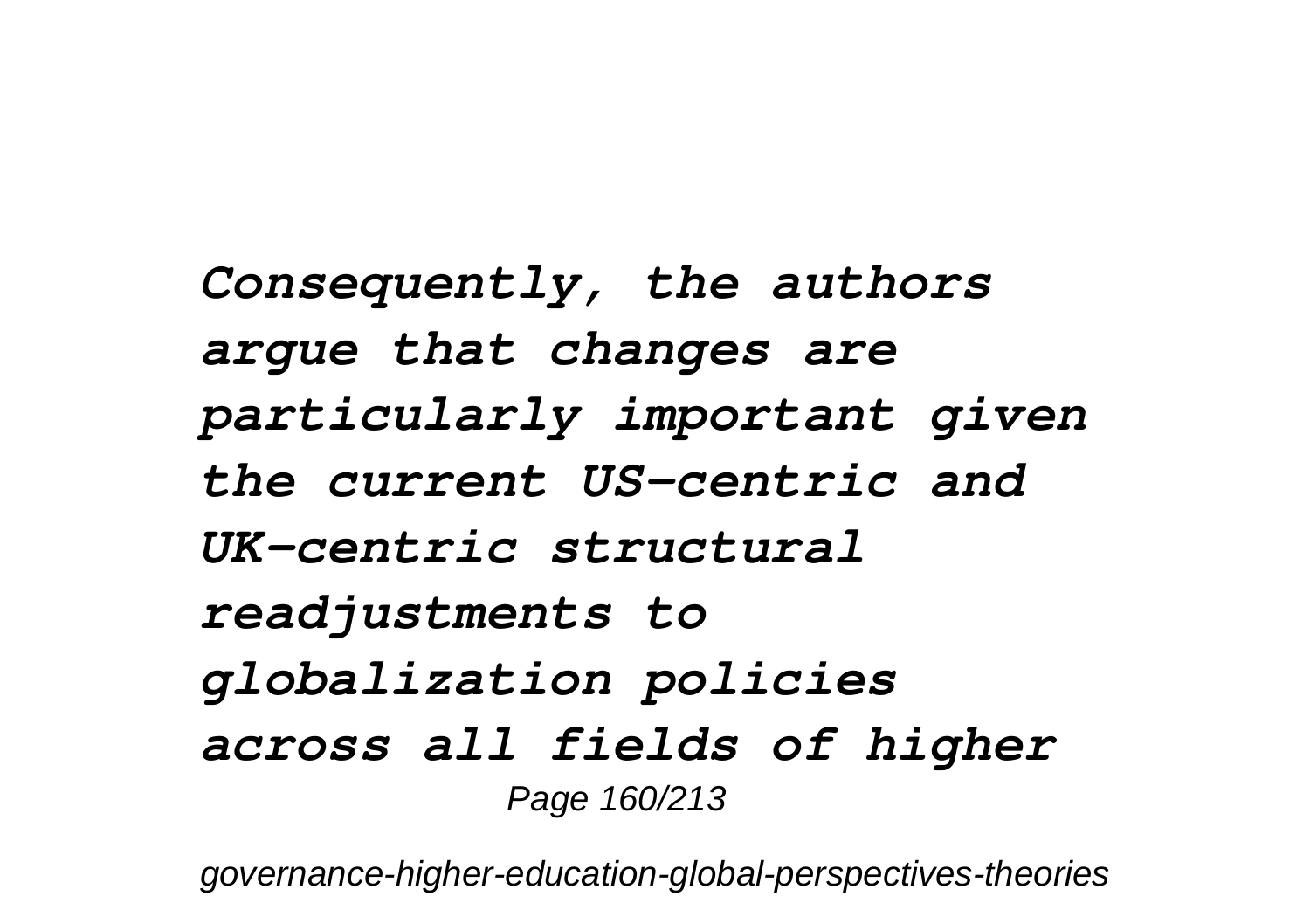*education and knowledge production. This multiperspectival edited collection will appeal to students and scholars of global education, globalization and international education.* Page 161/213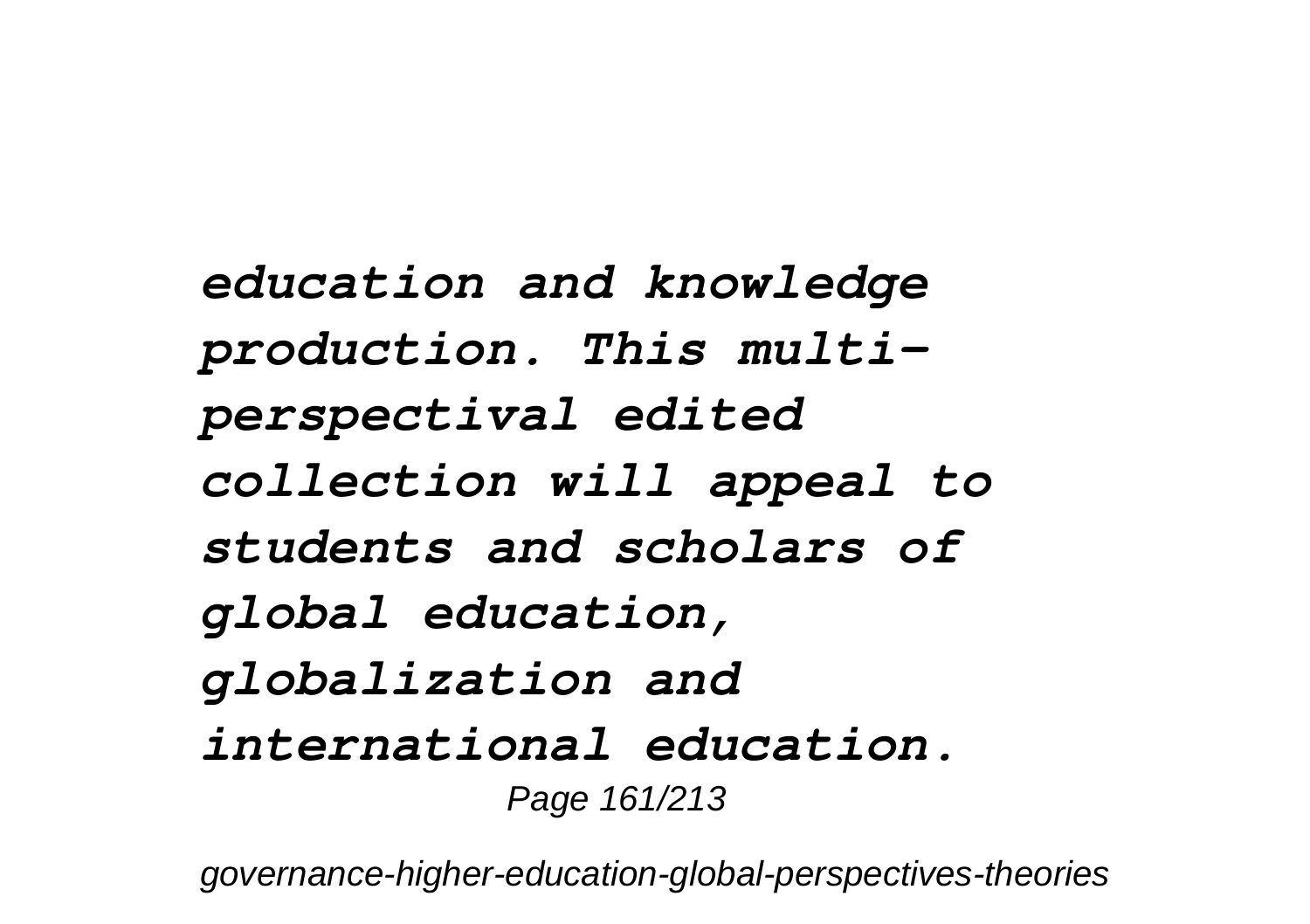*Global Perspectives on International Student Experiences in Higher Education examines a wide range of international student experiences empirically from multiple perspectives that includes* Page 162/213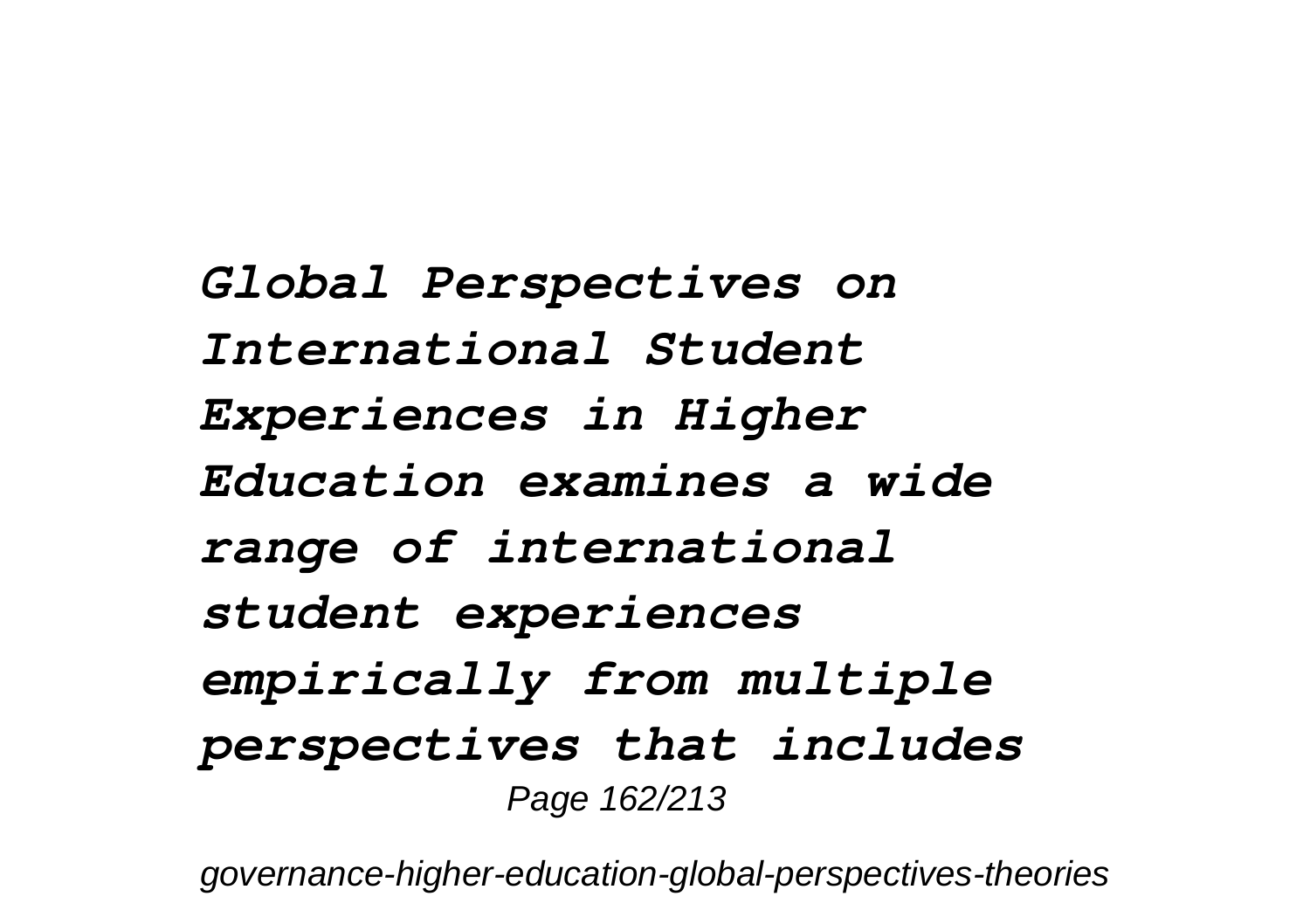*socio-cultural identities, contextual influences on their learning experiences, their wellbeing experiences, and their post-study experiences. This collection sheds light on the over five million students who cross* Page 163/213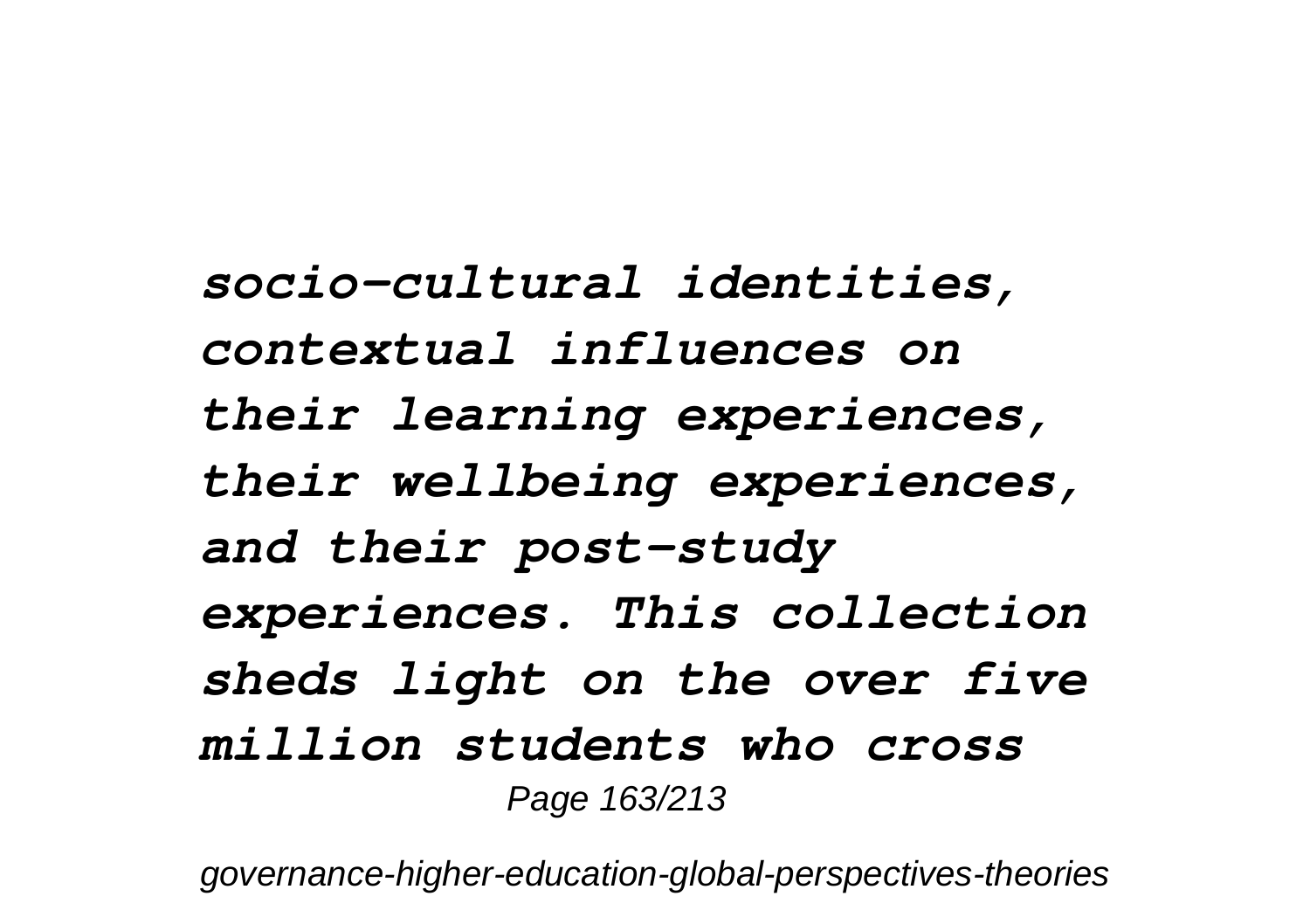*geographical, cultural, and educational borders for higher education outside of their home countries. This book consists of nineteen chapters spread across four sections. Throughout the book, contributors question* Page 164/213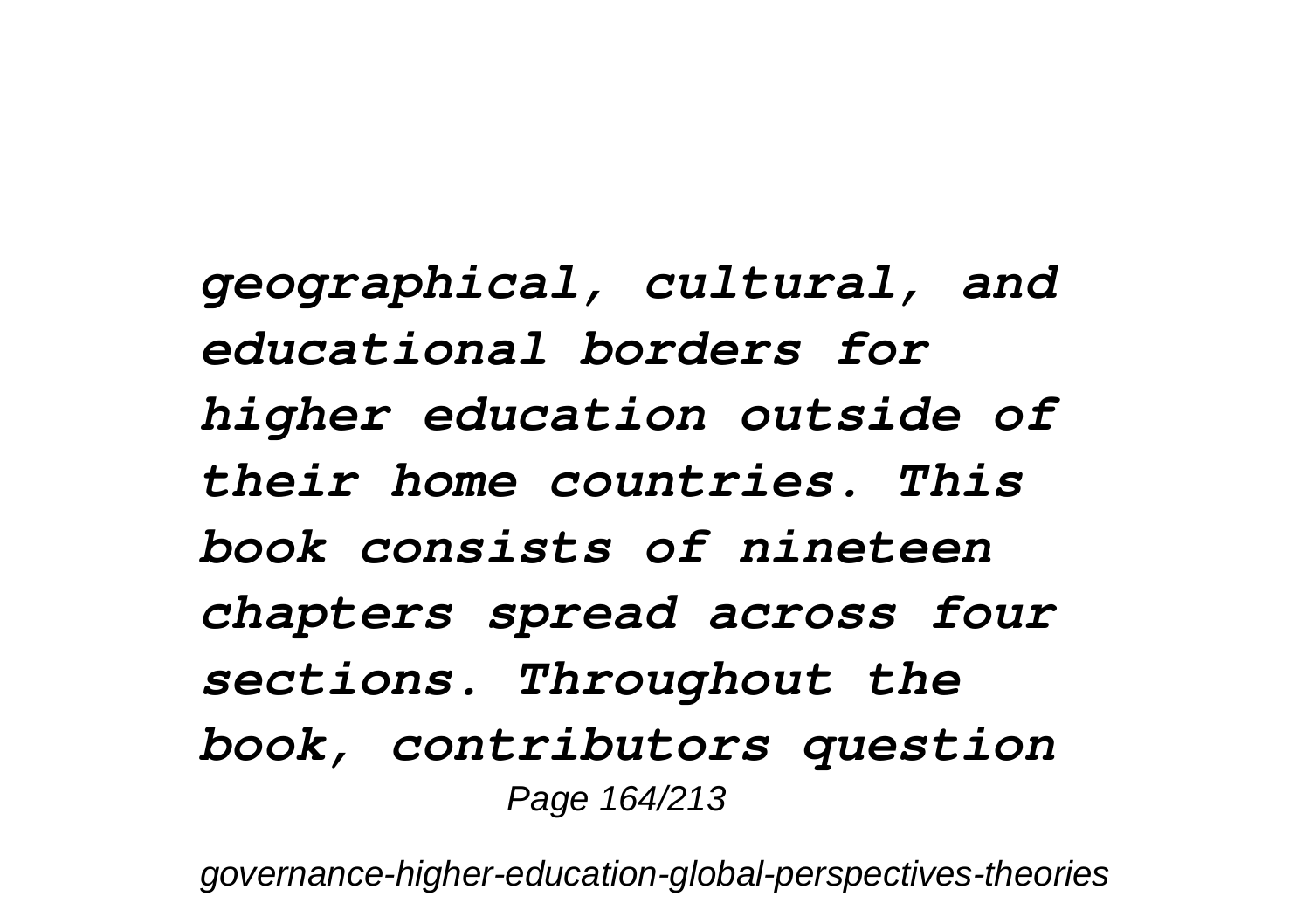*the existing assumptions and values of international student programs and services, reexamine and explore new perspectives to present the emerging challenges and critical evaluations of student* Page 165/213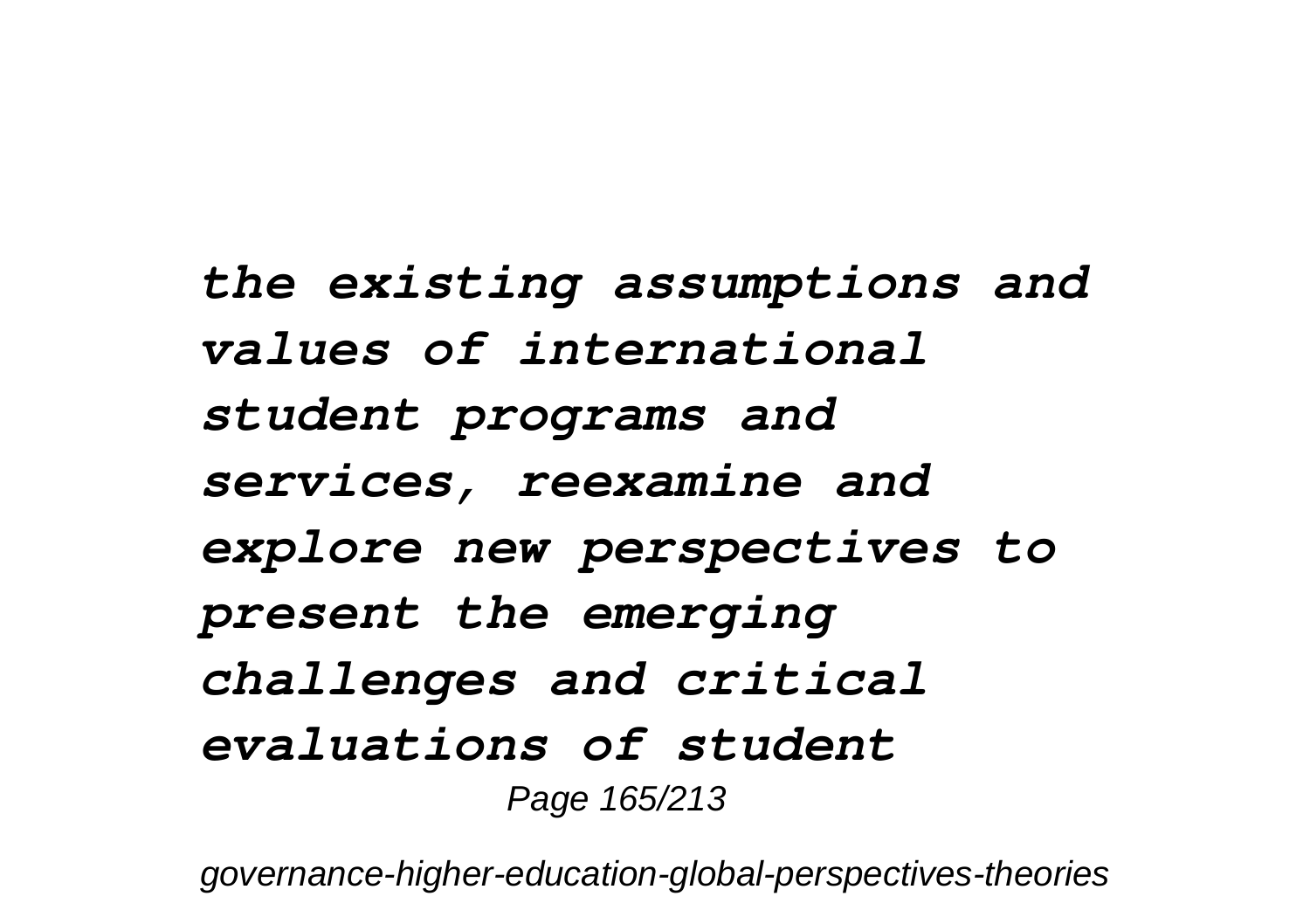*experiences and their identities. Offering a rich understanding of these students and their global college experiences in Africa, Asia, Australia, Europe and Americas, this book offers research-based* Page 166/213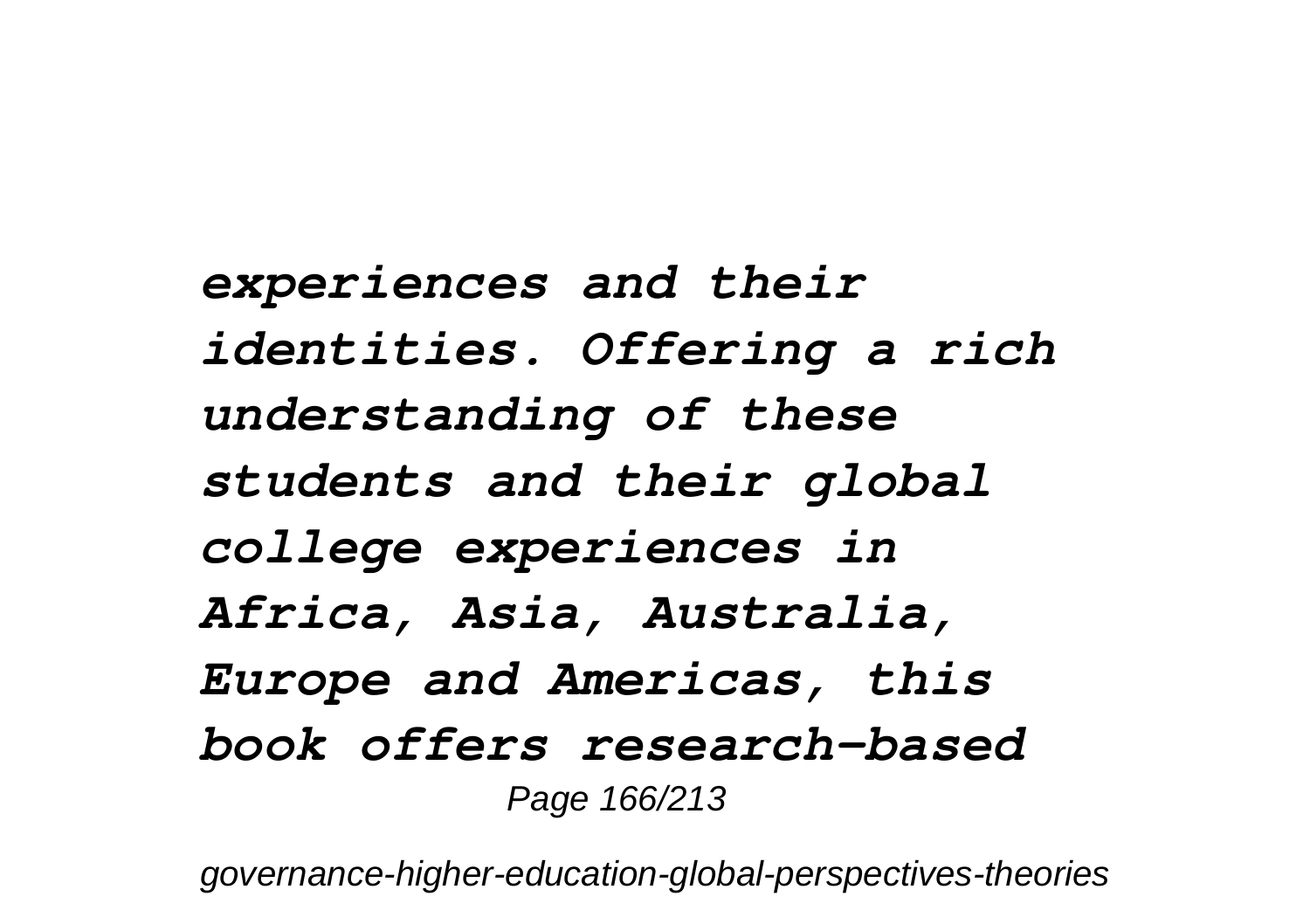*strategies to effectively recruit, engage, support, and retain international students as they participate in higher educational settings around the world. This book provides resource material to benefit* Page 167/213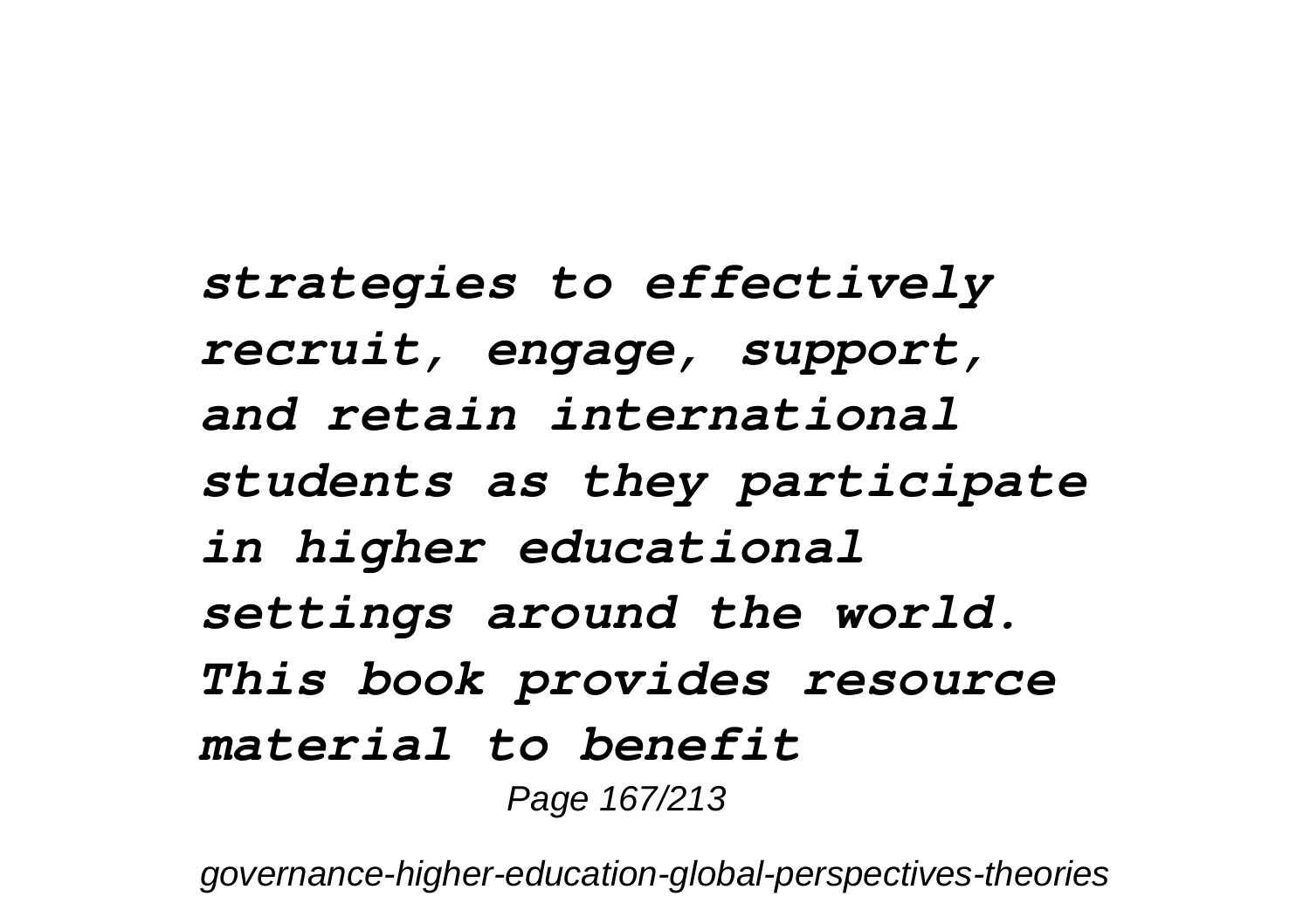*educators, policymakers, and staff who work closely with international students in higher education. Governments have introduced policies to widen the participation of disadvantaged students in* Page 168/213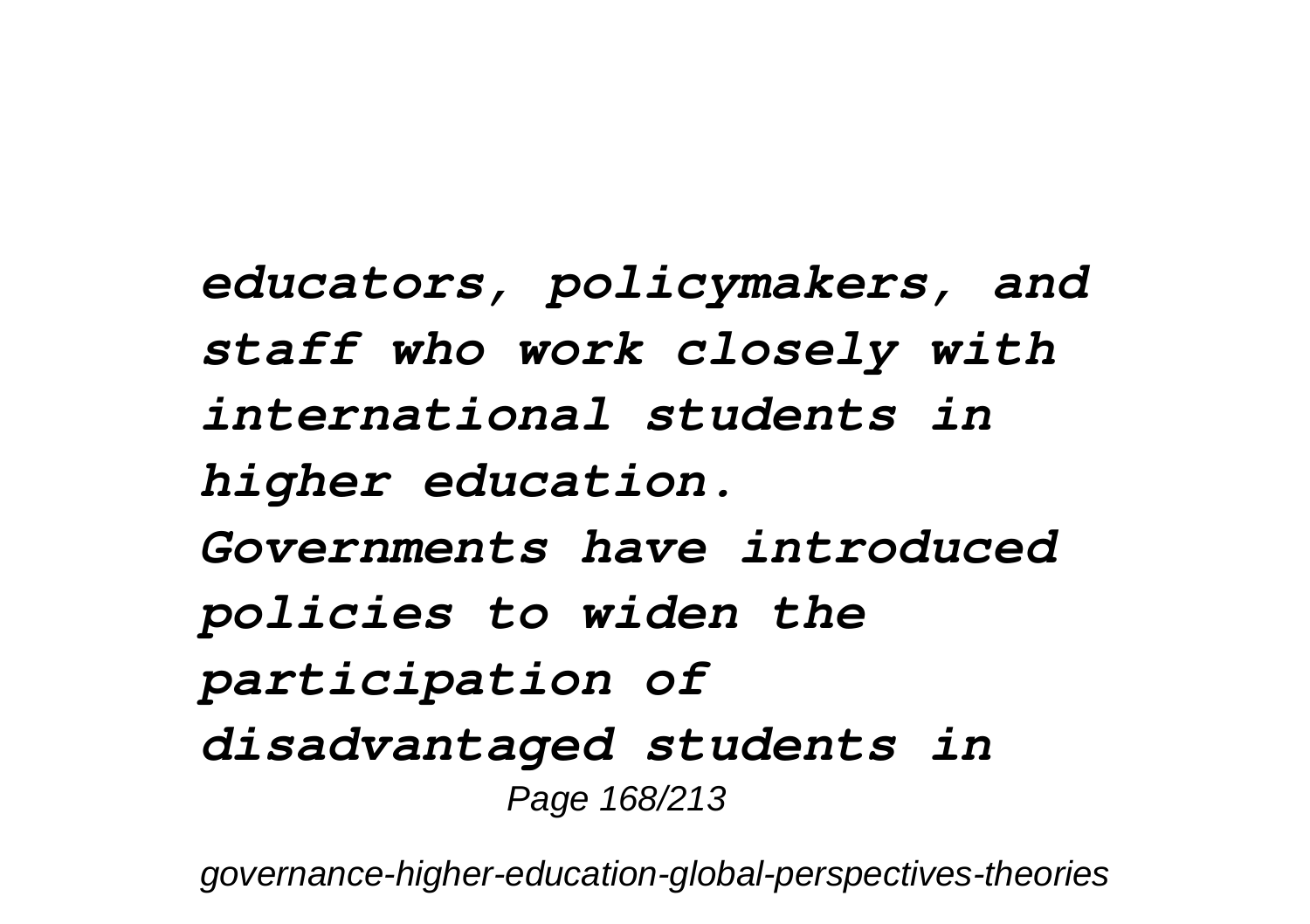*higher education. Widening participation policies are also introduced to ensure that higher education contributes to social and economic outcomes. This book includes important insights from 23 leading scholars* Page 169/213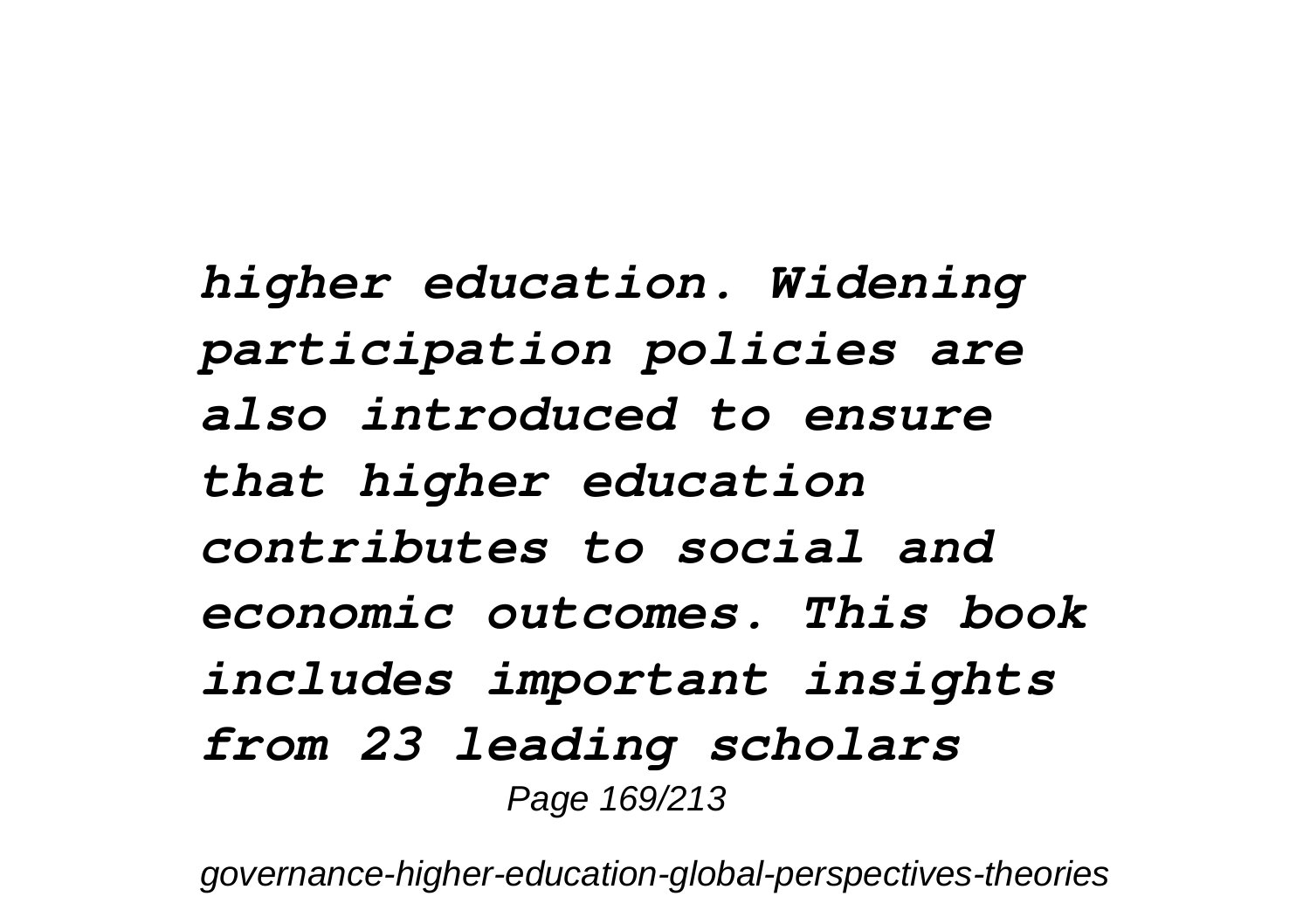*across 11 countries on a wide range of topics that focus on government policies, institutional structures and the social and economic impacts of widening participation. While widening participation* Page 170/213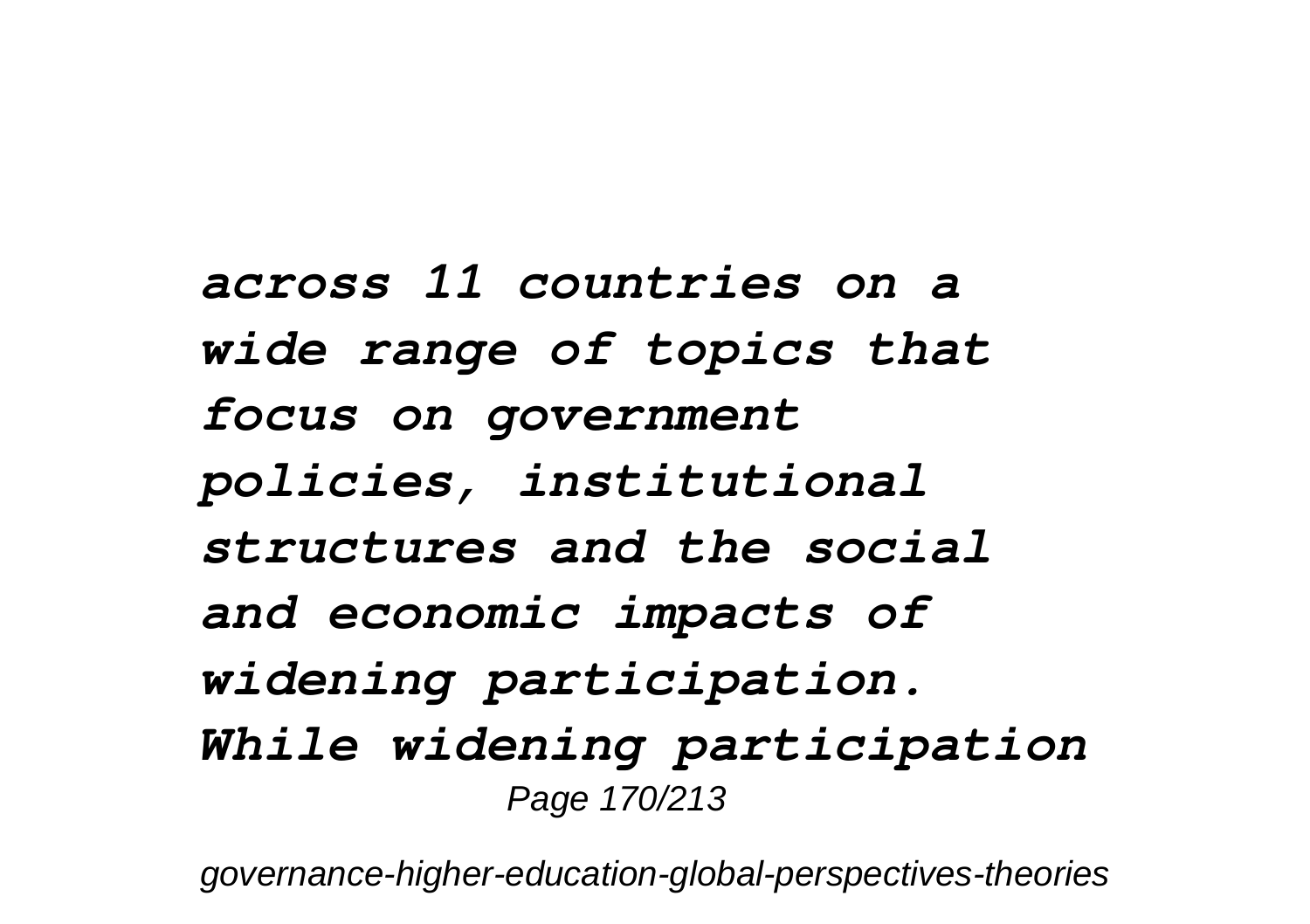*policies and outcomes in developed countries are more widely documented, the policies, achievements, and challenges in other countries such as Brazil, China, Indonesia, South Africa and Palestine are not* Page 171/213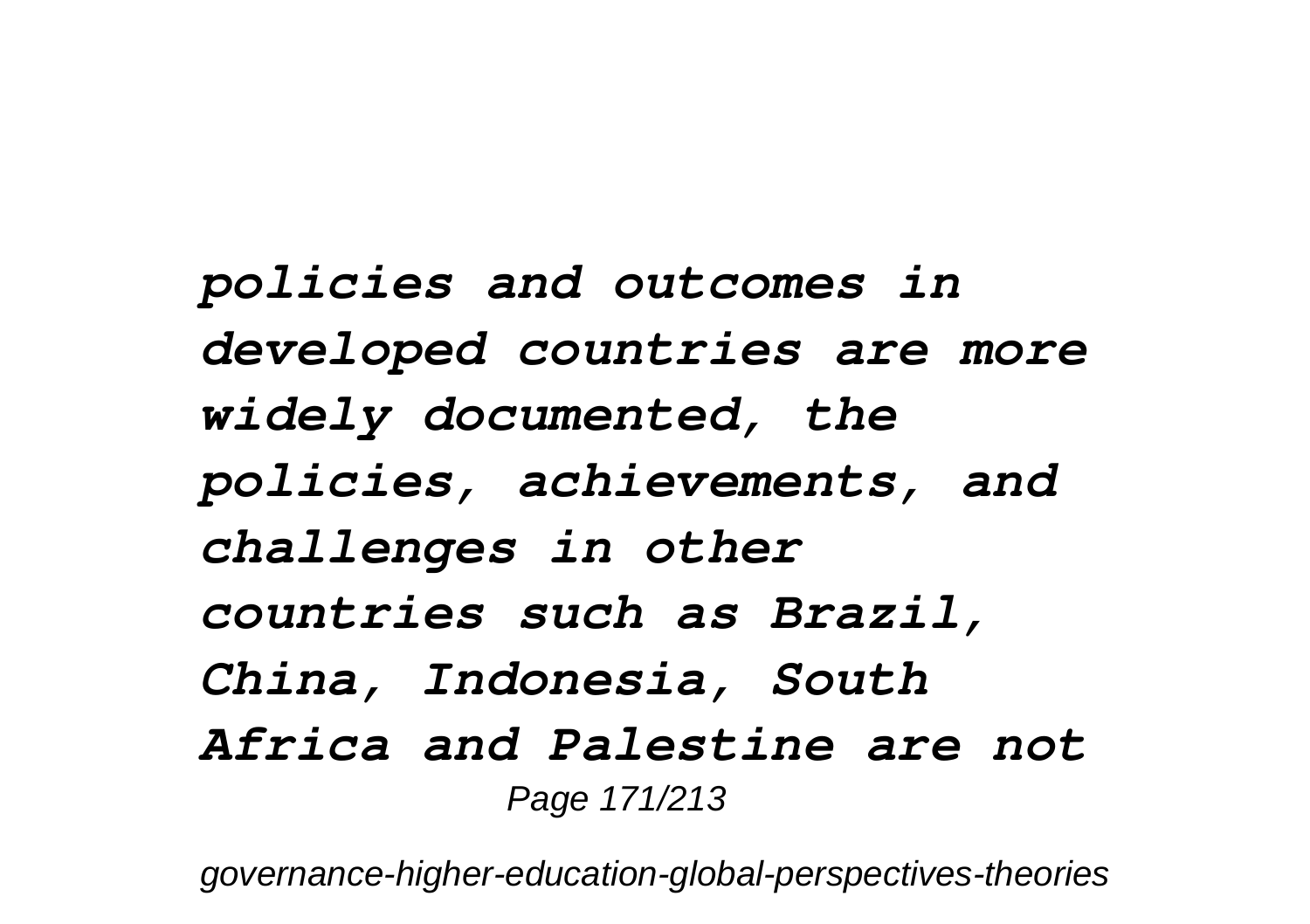*so widely disseminated. Therefore, the 'untold stories' of policies and outcomes of widening participation are a key part of this book. The chapters are organised according to three overarching themes,* Page 172/213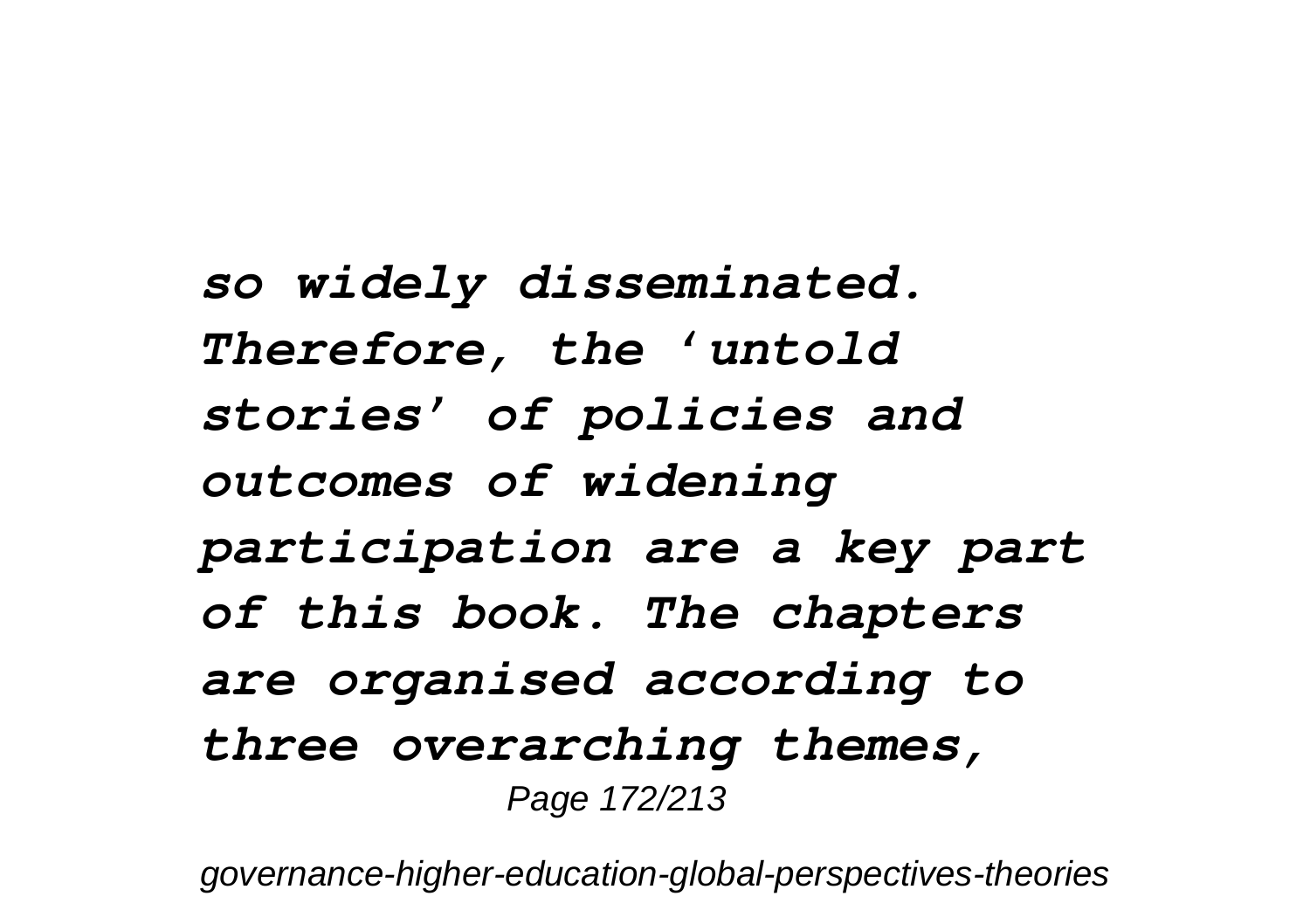*which include national and transnational studies of the history of widening participation and current policies; inclusive learning and academic outcomes; and socioeconomic structures, concepts and theories.* Page 173/213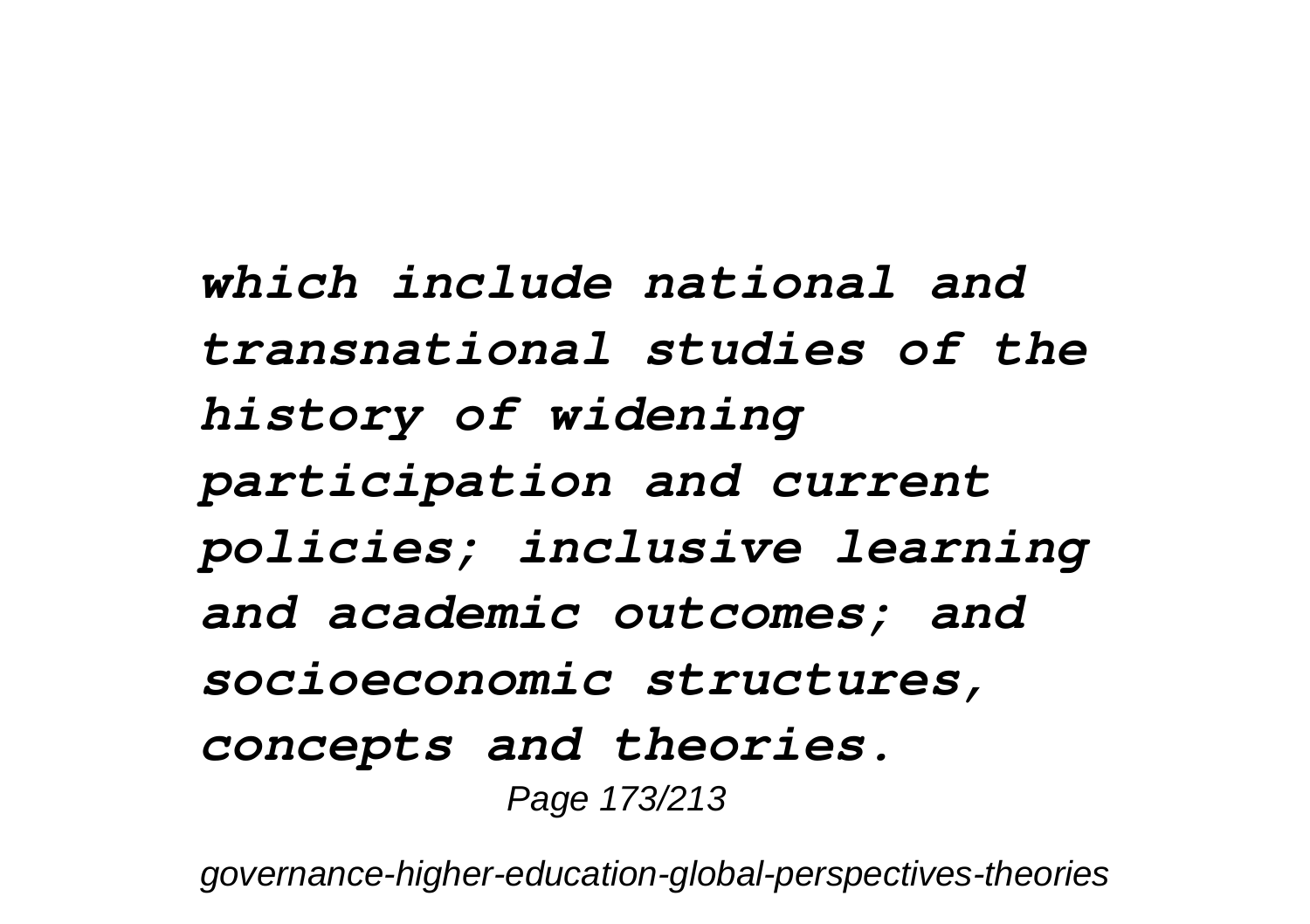*engages prominent academics, earlier career researchers, and research students provides a wide range of topics related to widening participation explores social and economic impact of widening student* Page 174/213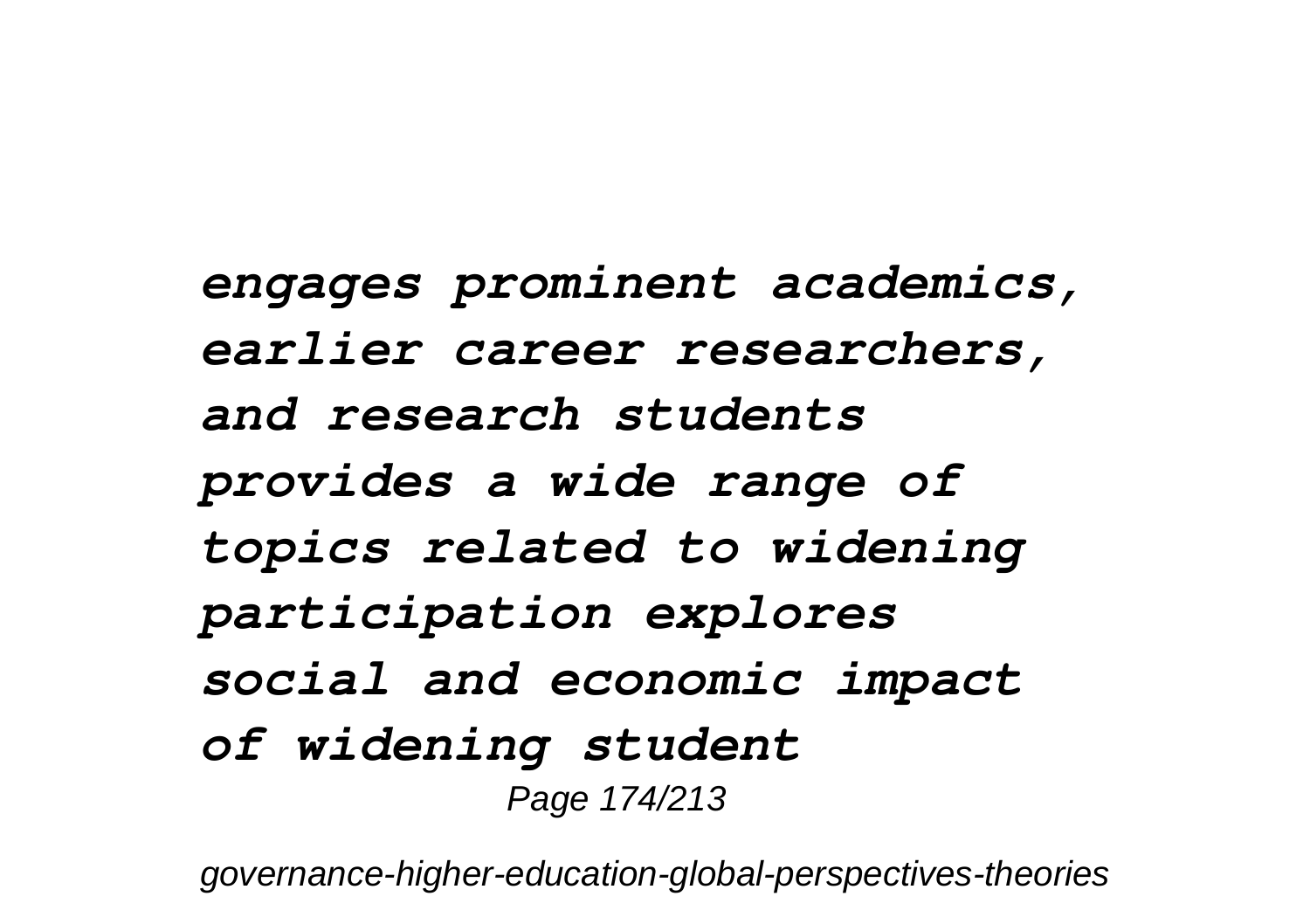*participation presents untold stories of widening participation in developing countries experiencing growth in youth population Trends, Challenges and Practices Challenges and Opportunities* Page 175/213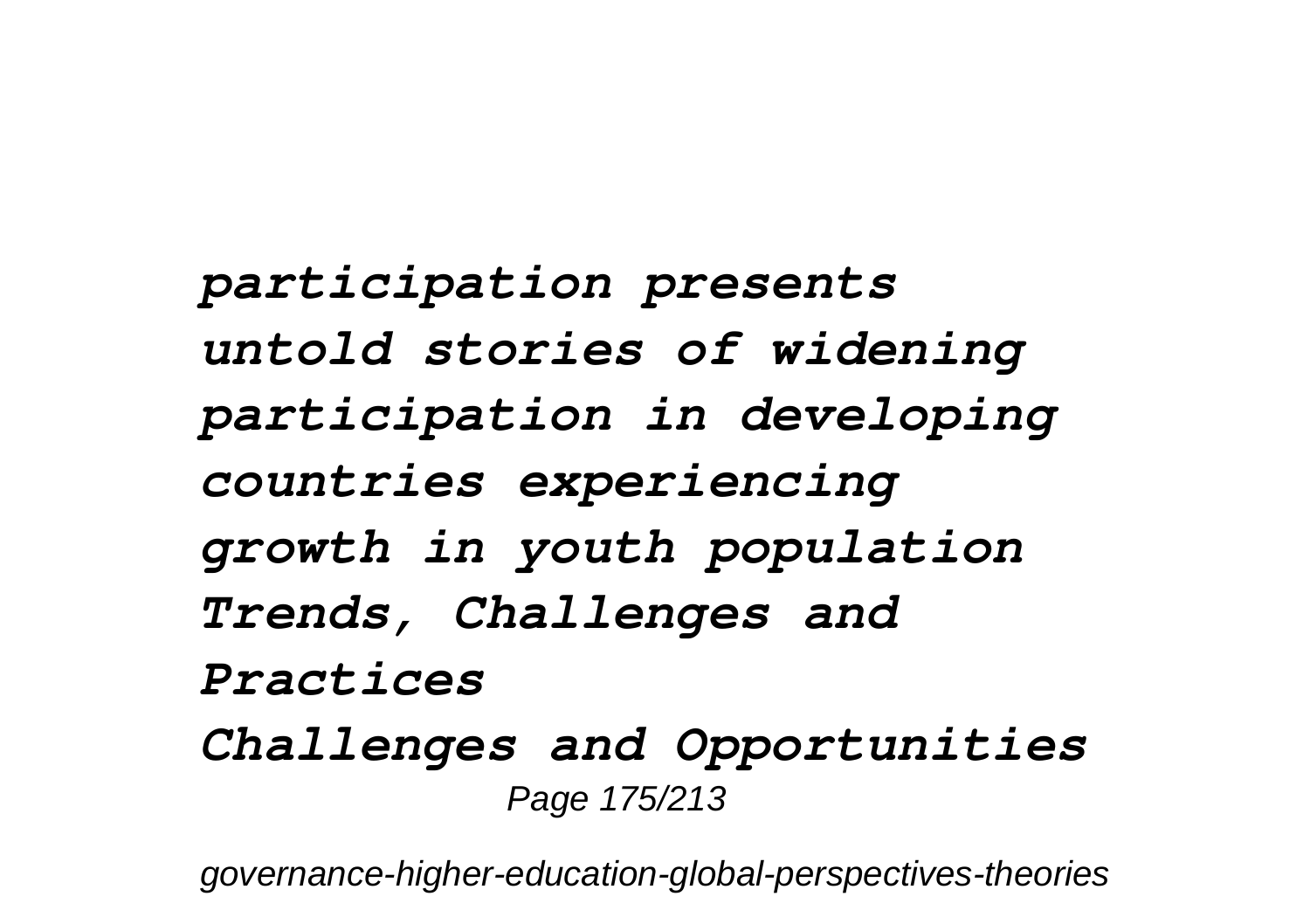*Comparative Analysis, Global Perspectives, and Future Propositions Global Perspectives, Emerging Challenges and Opportunities Conflict Management and Dialogue in Higher Education* Page 176/213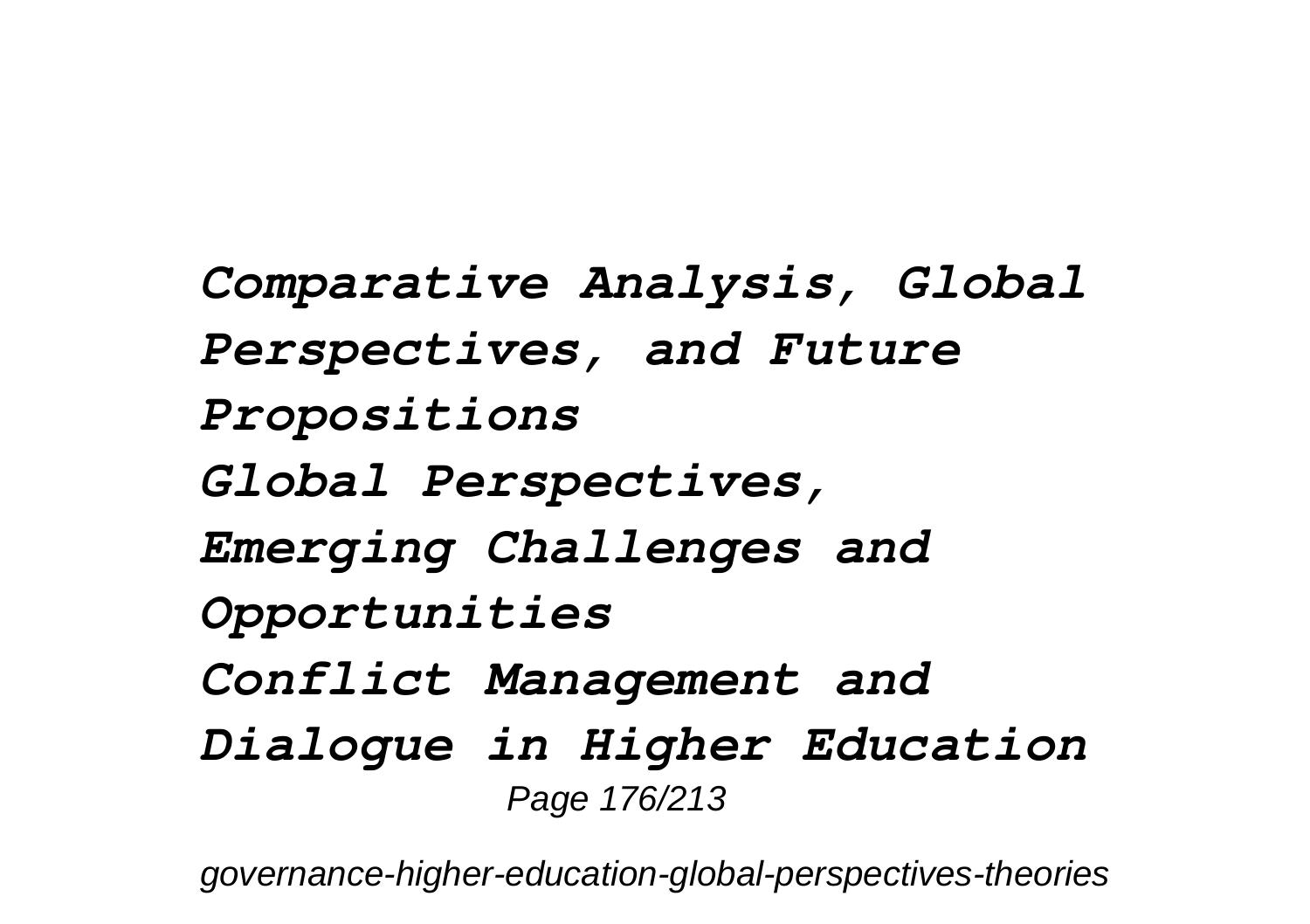*A Global Perspective Global Perspectives on Corporate Governance and CSR* The significant growth of number of students enrolled in tertiary education institutions in the recent past decades has caused an

Page 177/213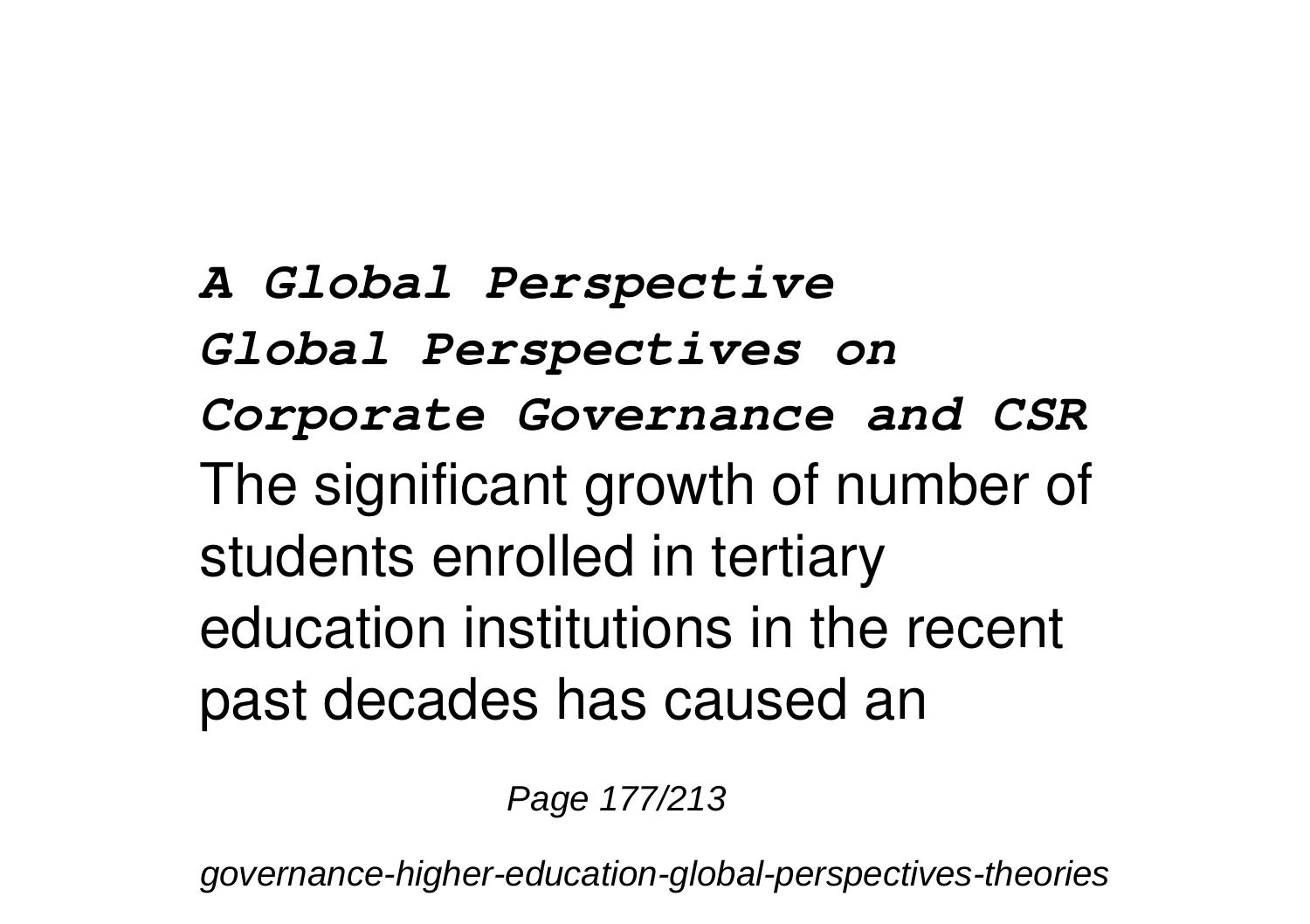unprecedented expansion of higher education systems. The rapid and constant social, economic and technological mutations and international competition make the importance of qualitatively welleducated citizenry and labor forces

Page 178/213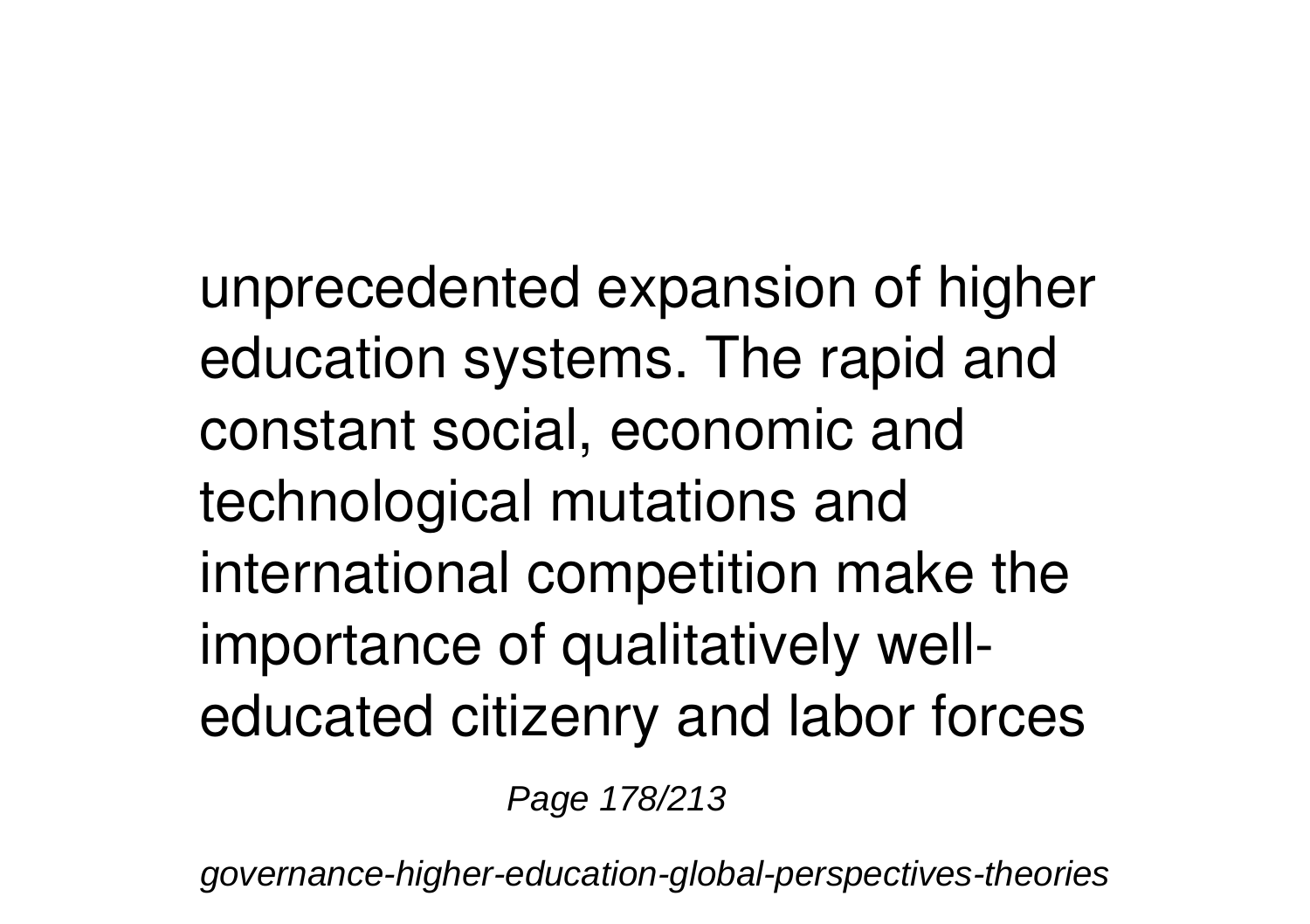very decisive. Globalization has developed a powerful impact on the development of higher education and imposes new challenges for the organization (standards, financing, regulations). Systems of higher education tend to detach

Page 179/213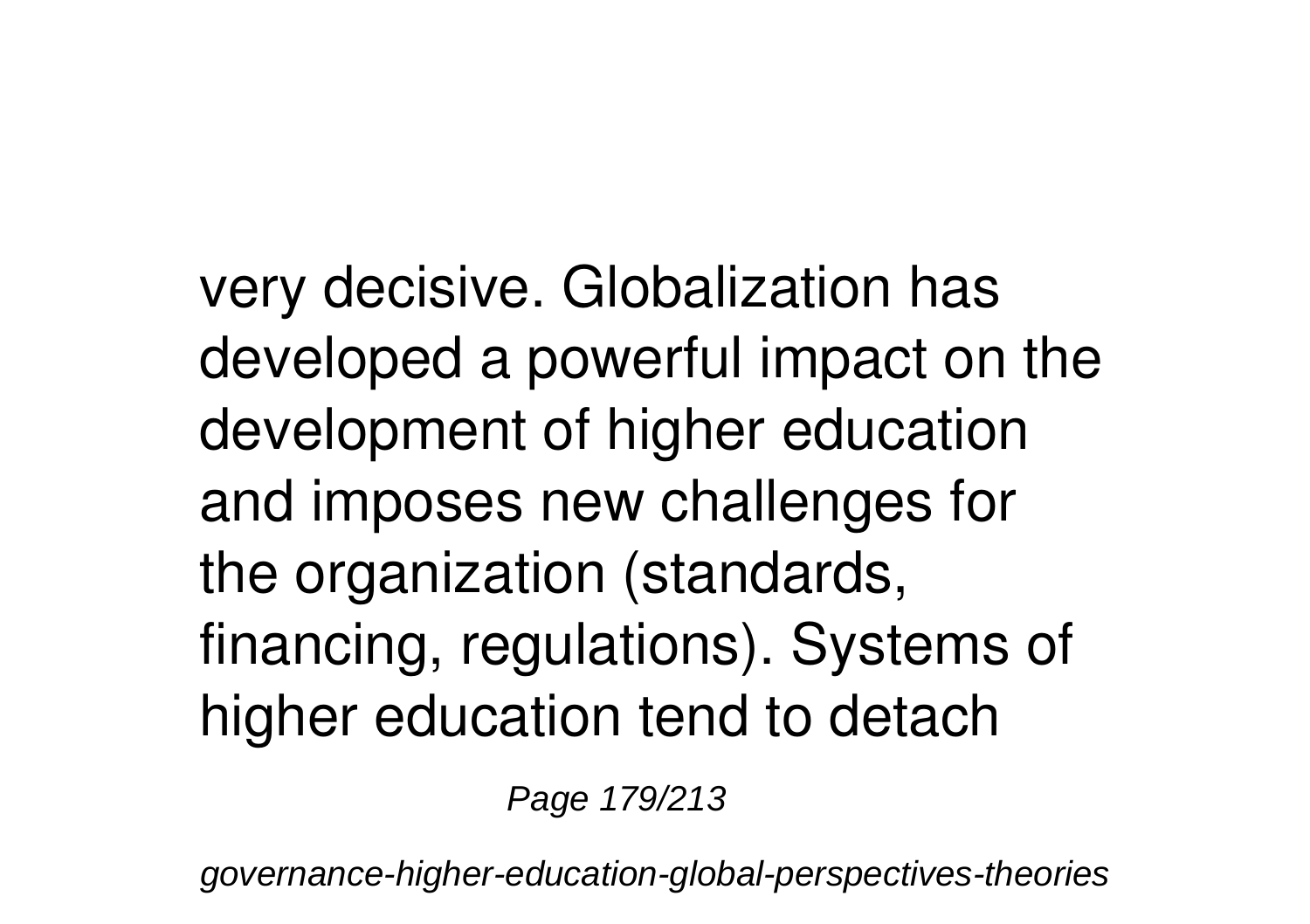from the national models and adopt a more "global" orientation. The implementation of quality assurance is one of the recent and most decisive transformations of higher education. Different higher education systems are trying to

Page 180/213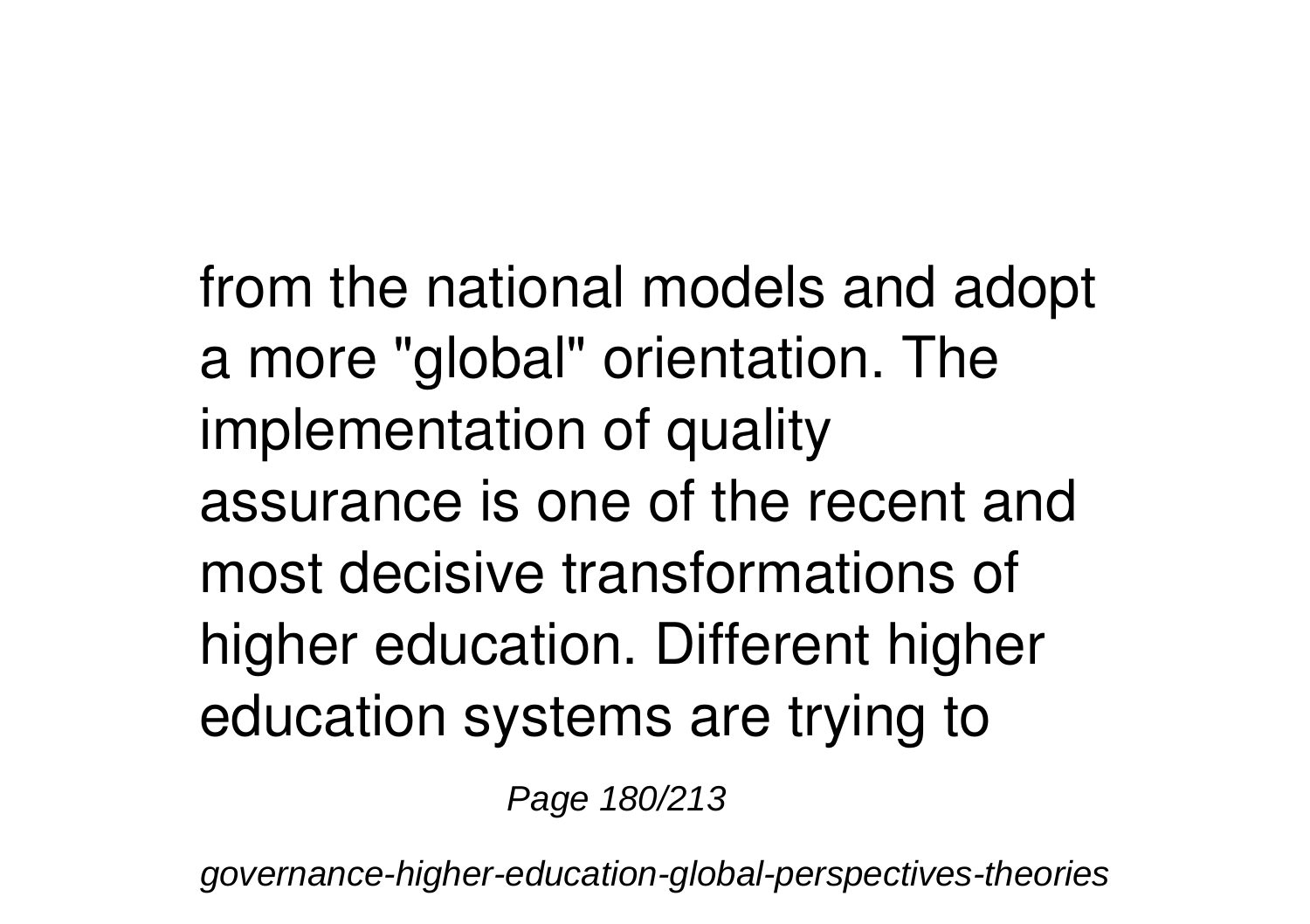develop assessment tools (internal and external) to improve the quality of teaching, research and extension activities, and these are either based on experiences of selected countries or are extensively country specific. The quality assurance

Page 181/213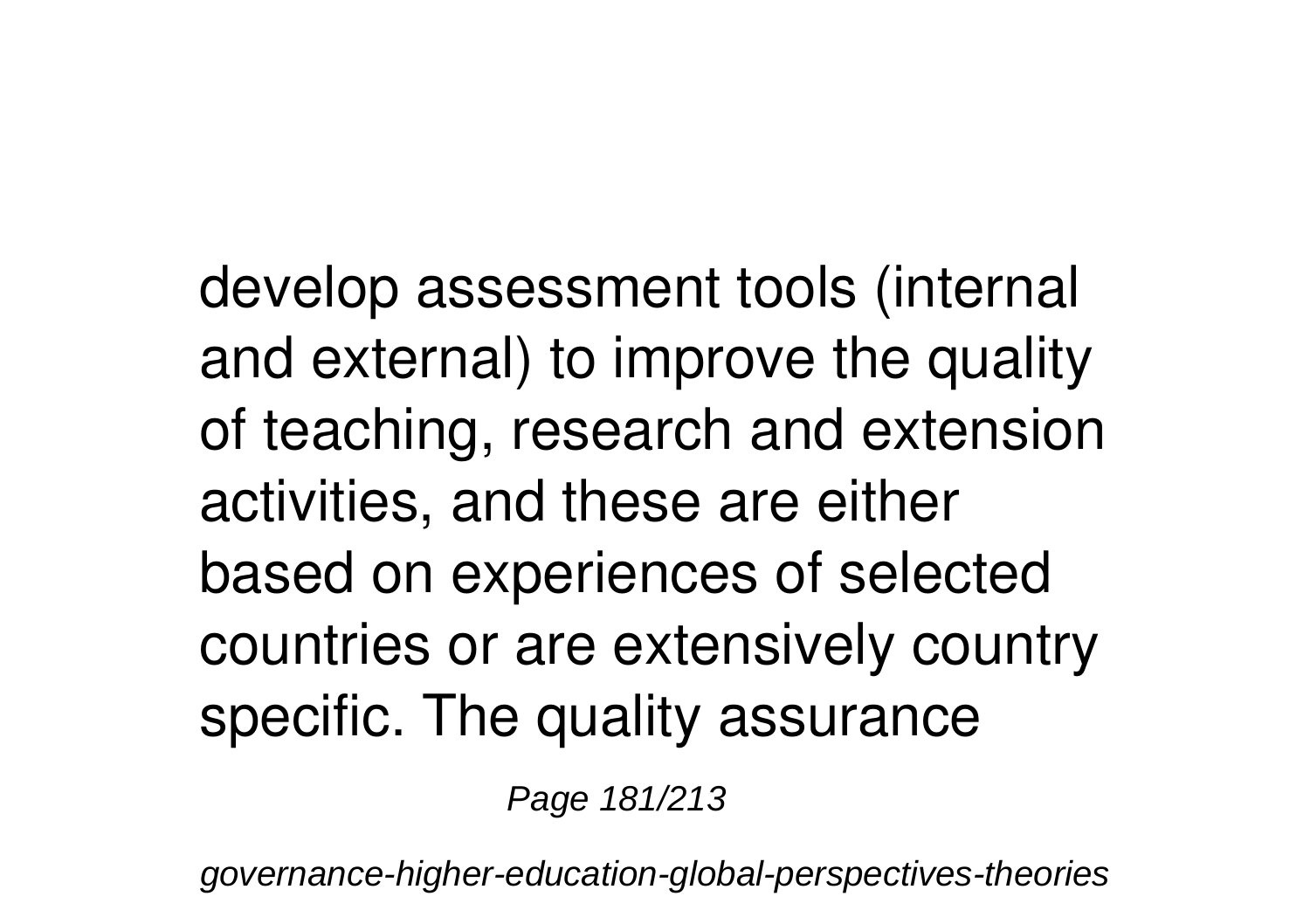procedures that were often dependent on national directorial traditions have gradually tended to converge and led to a setup of common tools and standards. Countries under a centralized system tend to impose a uniform

Page 182/213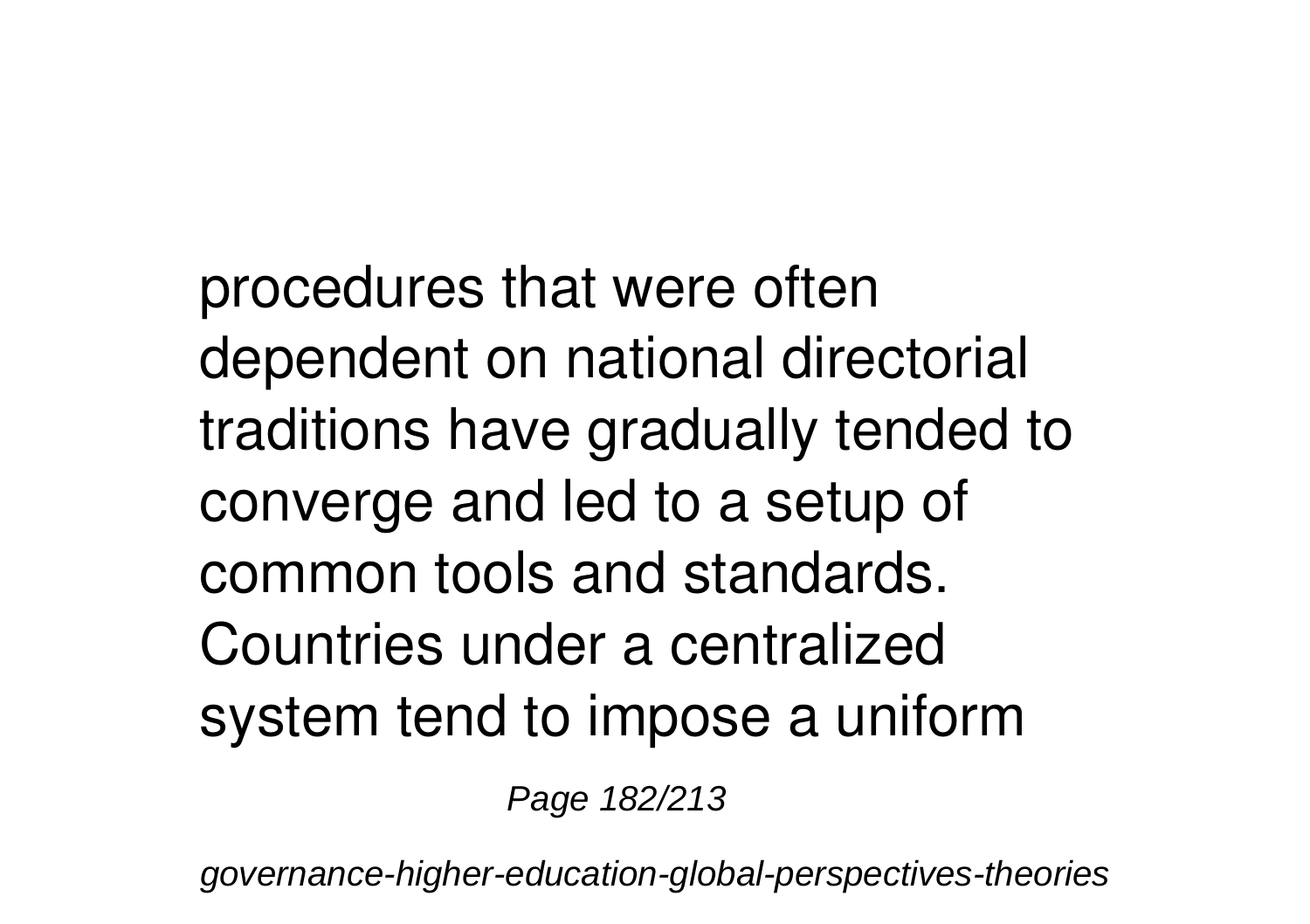and general model while decentralized systems give greater freedom to universities to set up their own quality. International rankings of universities also contribute to impose a set of transnational standards and values,

Page 183/213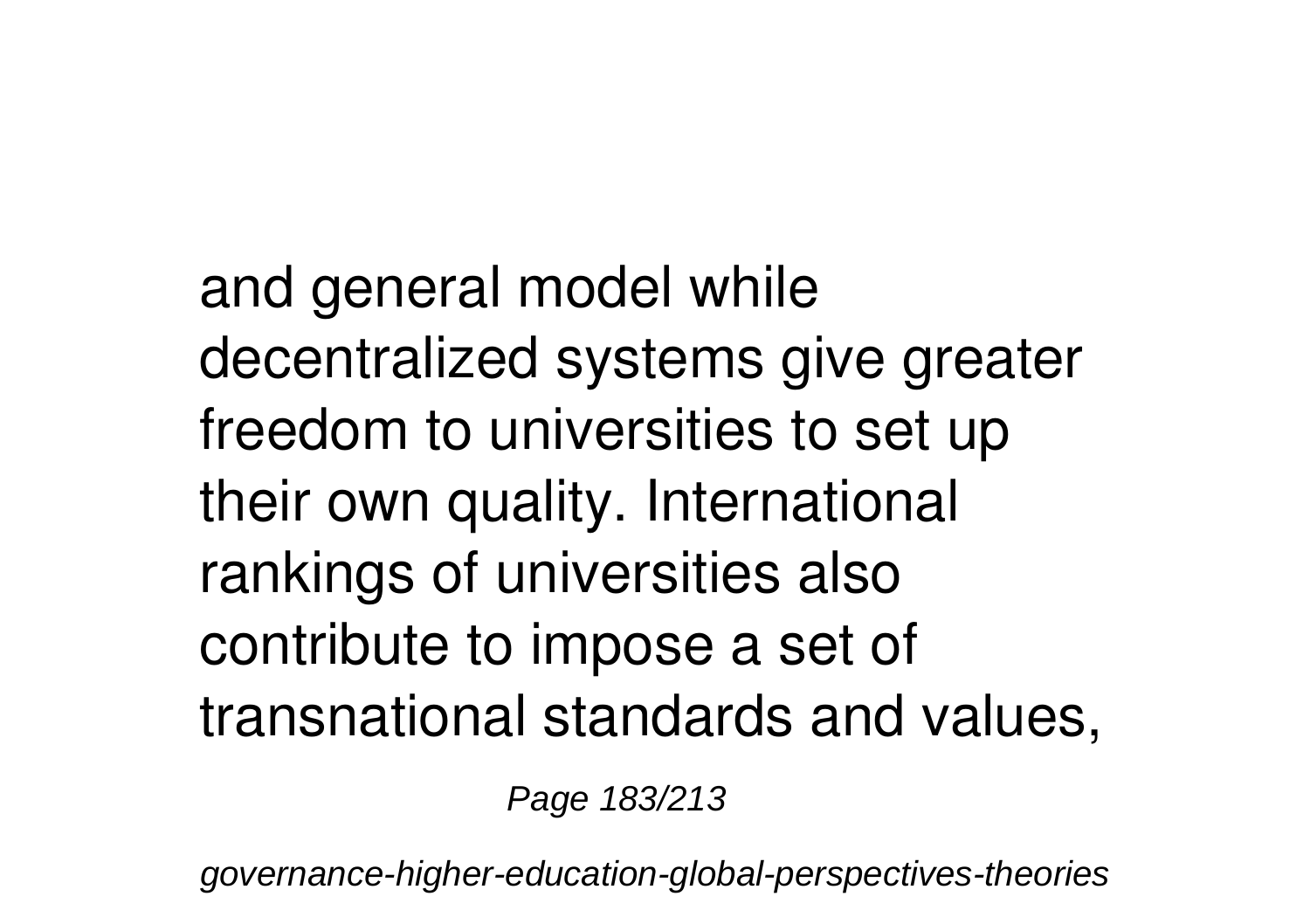which is also being considered as indicative by the stakeholders. The present book tries to look at the quality assurance mechanism, international rankings and its impact in both absolute and comparative fashion in context of

Page 184/213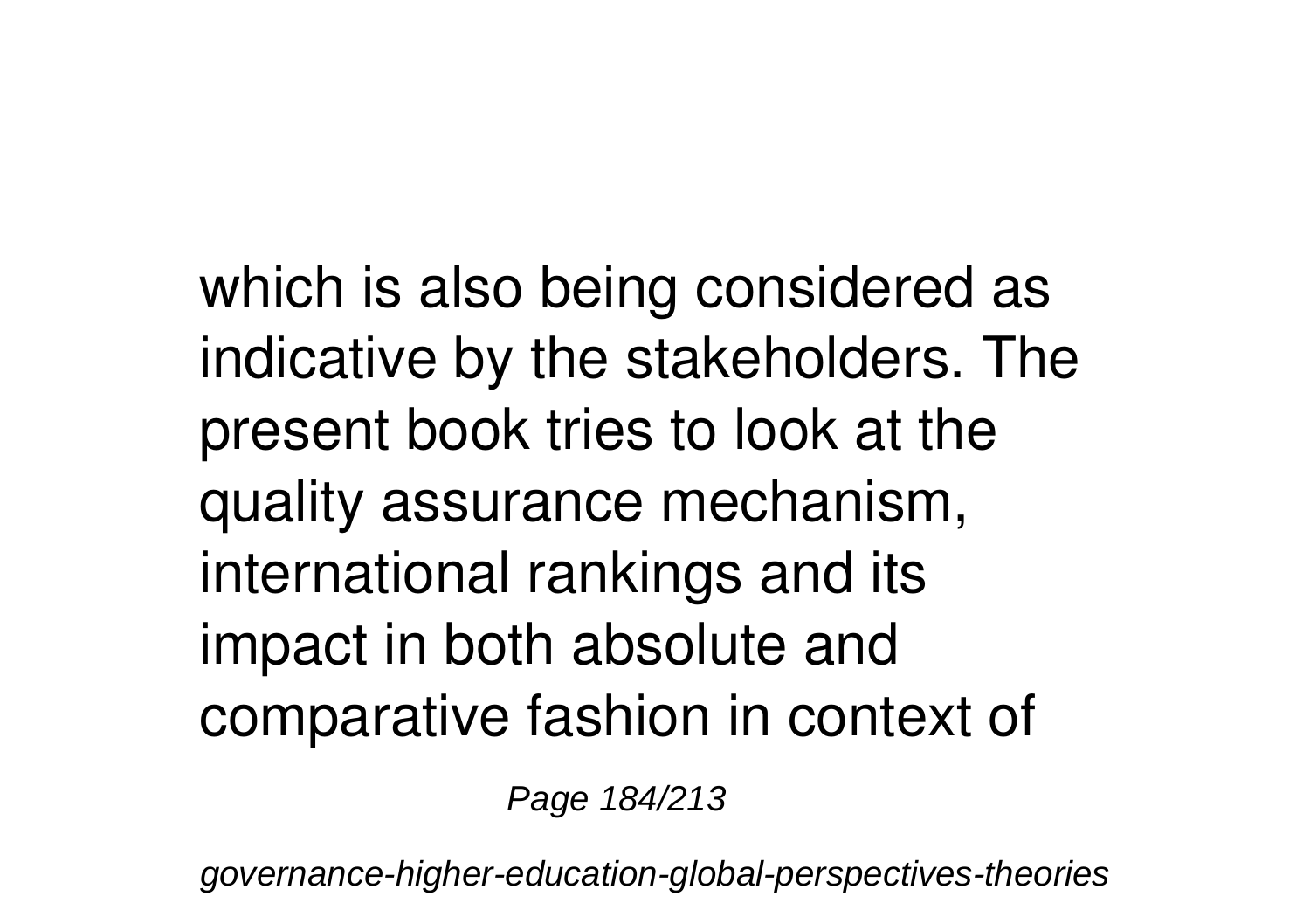11 countries from different parts of the world. "This book provides practical and encouraging cases from various European and Chinese higher education institutions, to show how they have challenged with

Page 185/213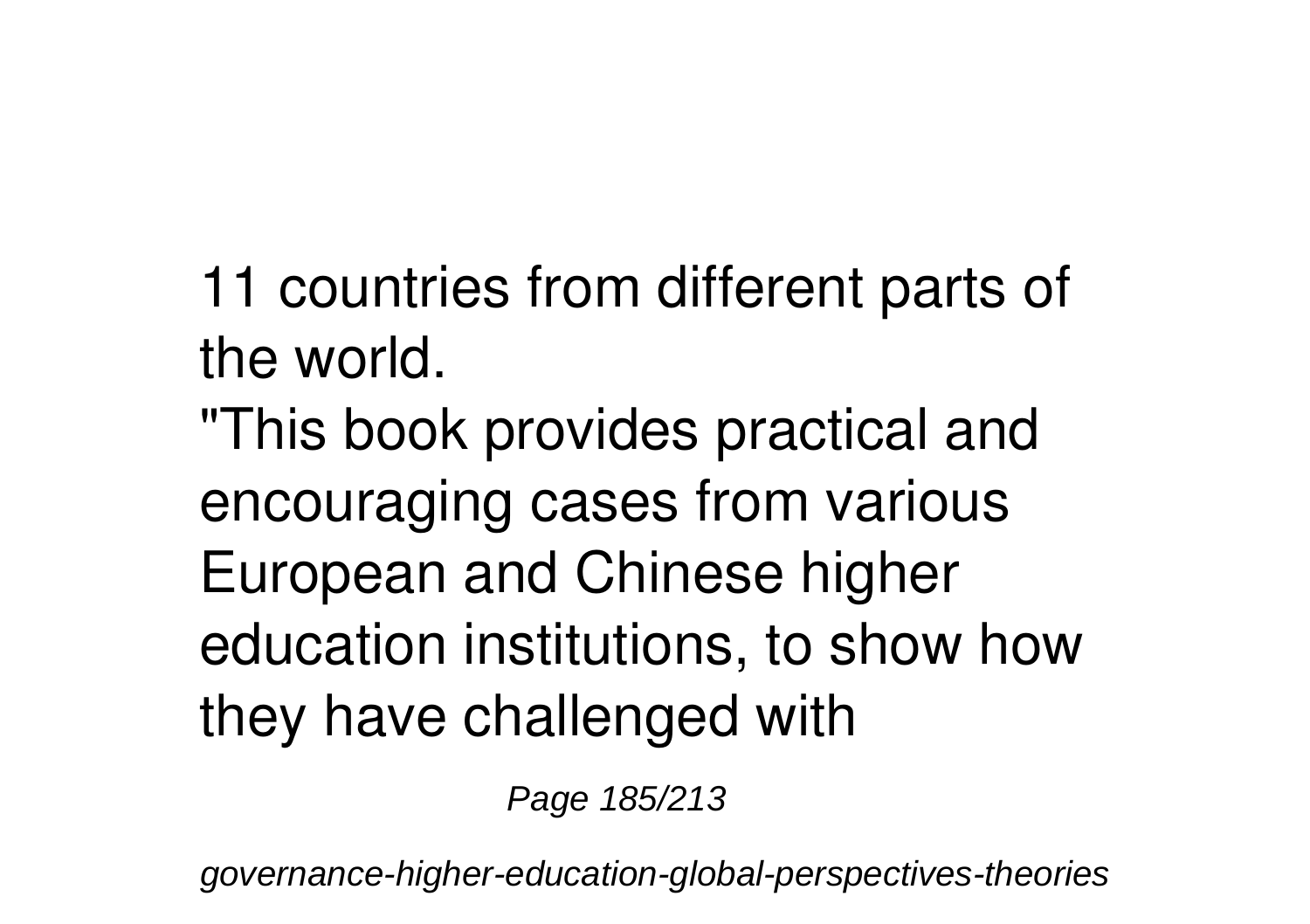environmental or social forces and respond to them, and to reveal empirical findings about perceptions and practices of academics and academic leaders in Chinese and European universities"--

Page 186/213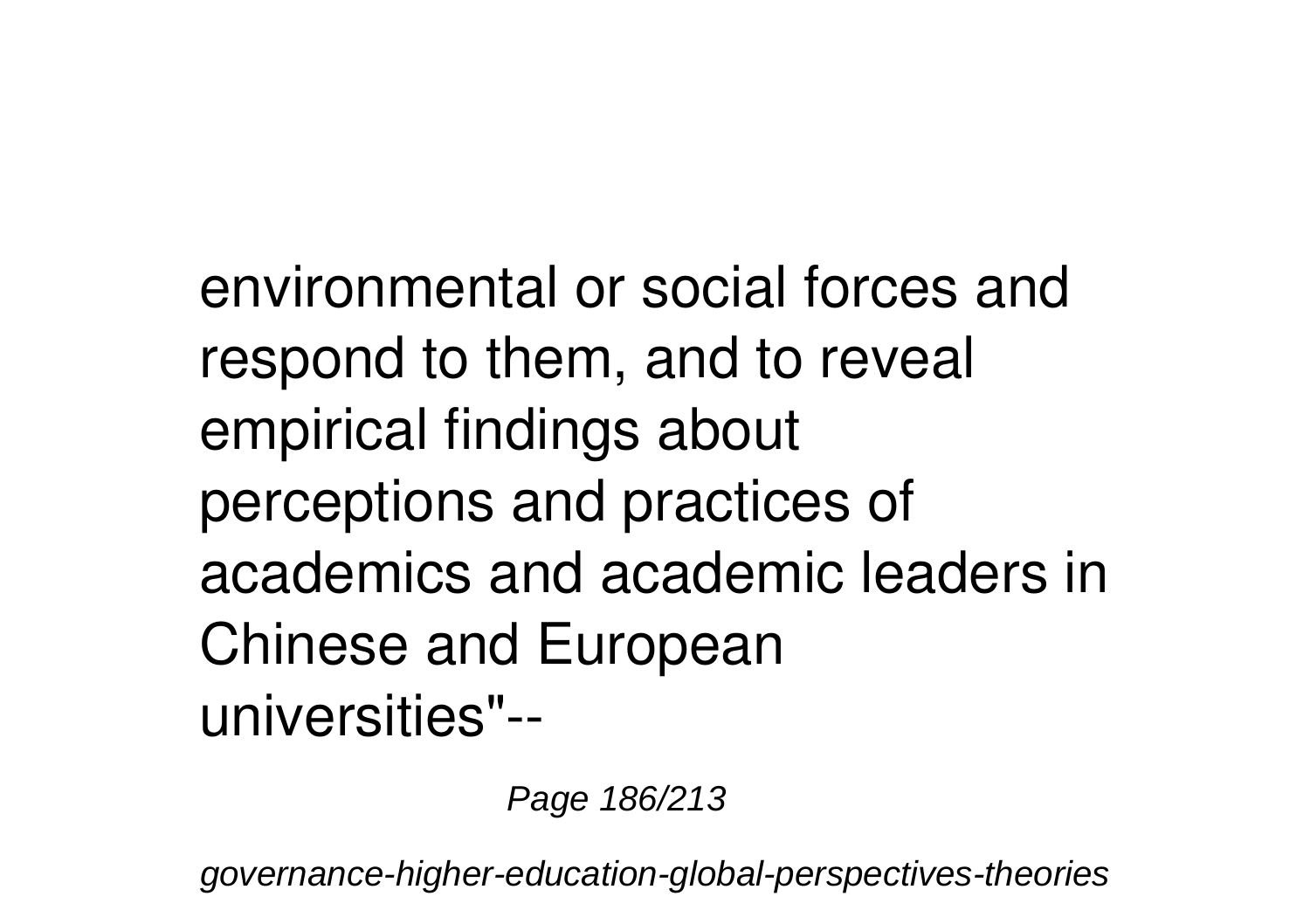"This book examines a range of contemporary issues related to the global delivery of sport management education. At a time of unprecedented change in Higher Education, the book looks closely at how sport management education

Page 187/213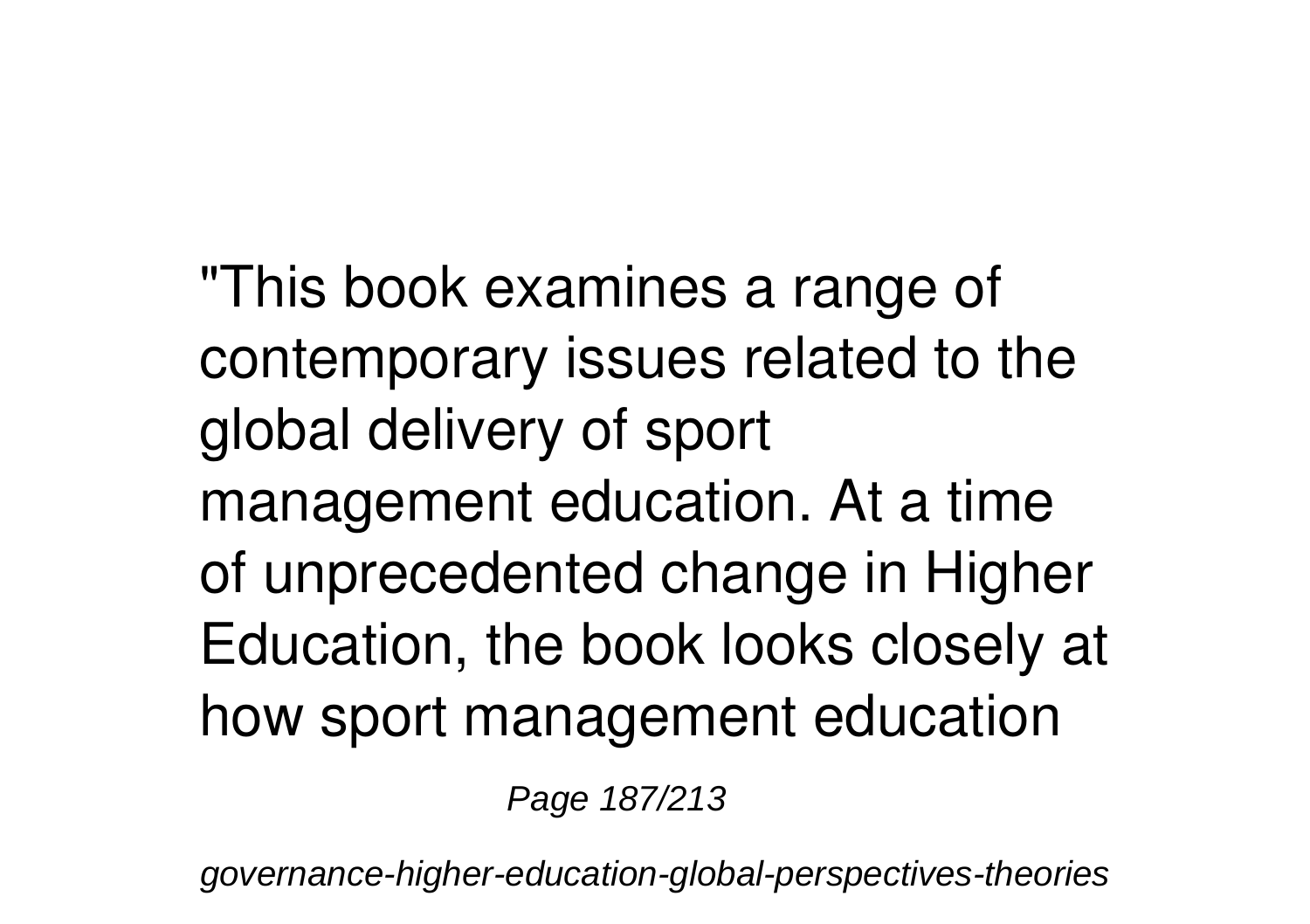can and should deliver positive outcomes in sport business and management outside of the university. The book brings together sport management academics from around the globe and examines how their practice in education has

Page 188/213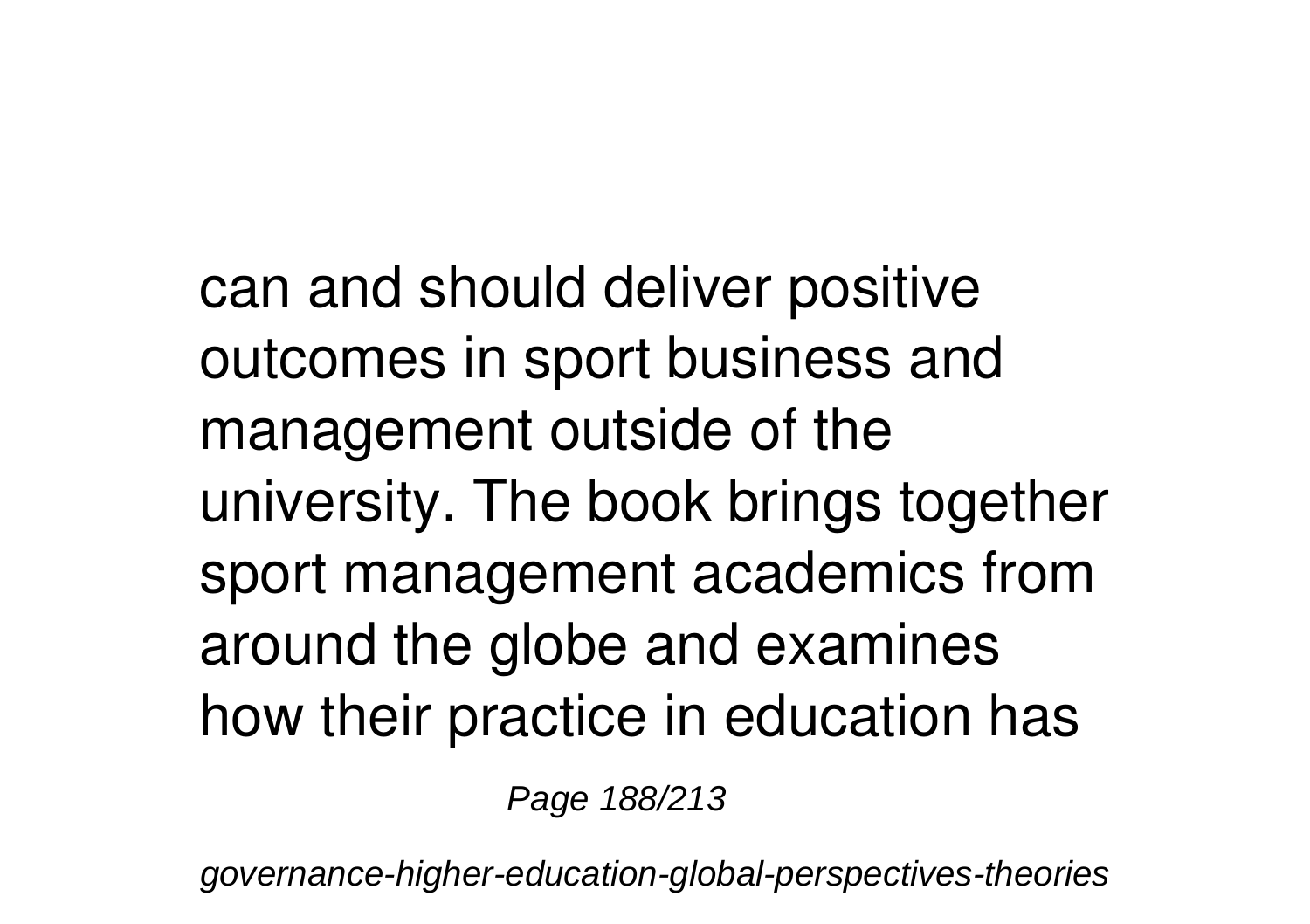been shaped by the cultural, religious and political context of the national regions in which they work. It aims to identify core principles in sport management education and implementation, and discusses the key aspects of sport management

Page 189/213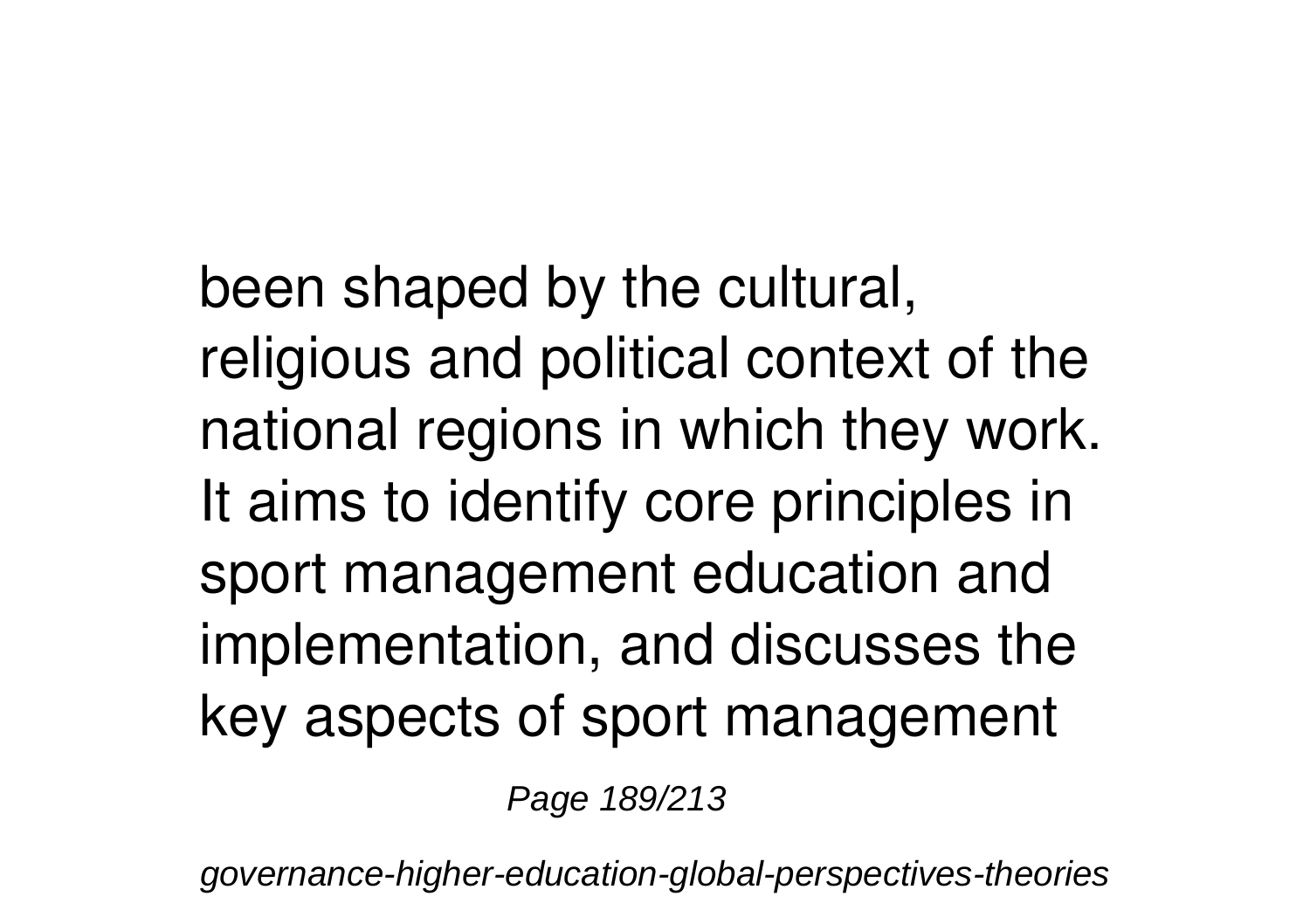programs, from curriculum design and pedagogy to issues around unified accreditation and the needs of employers. It also focuses in on what sport management education might look like in an increasingly digital post-COVID world. This is

Page 190/213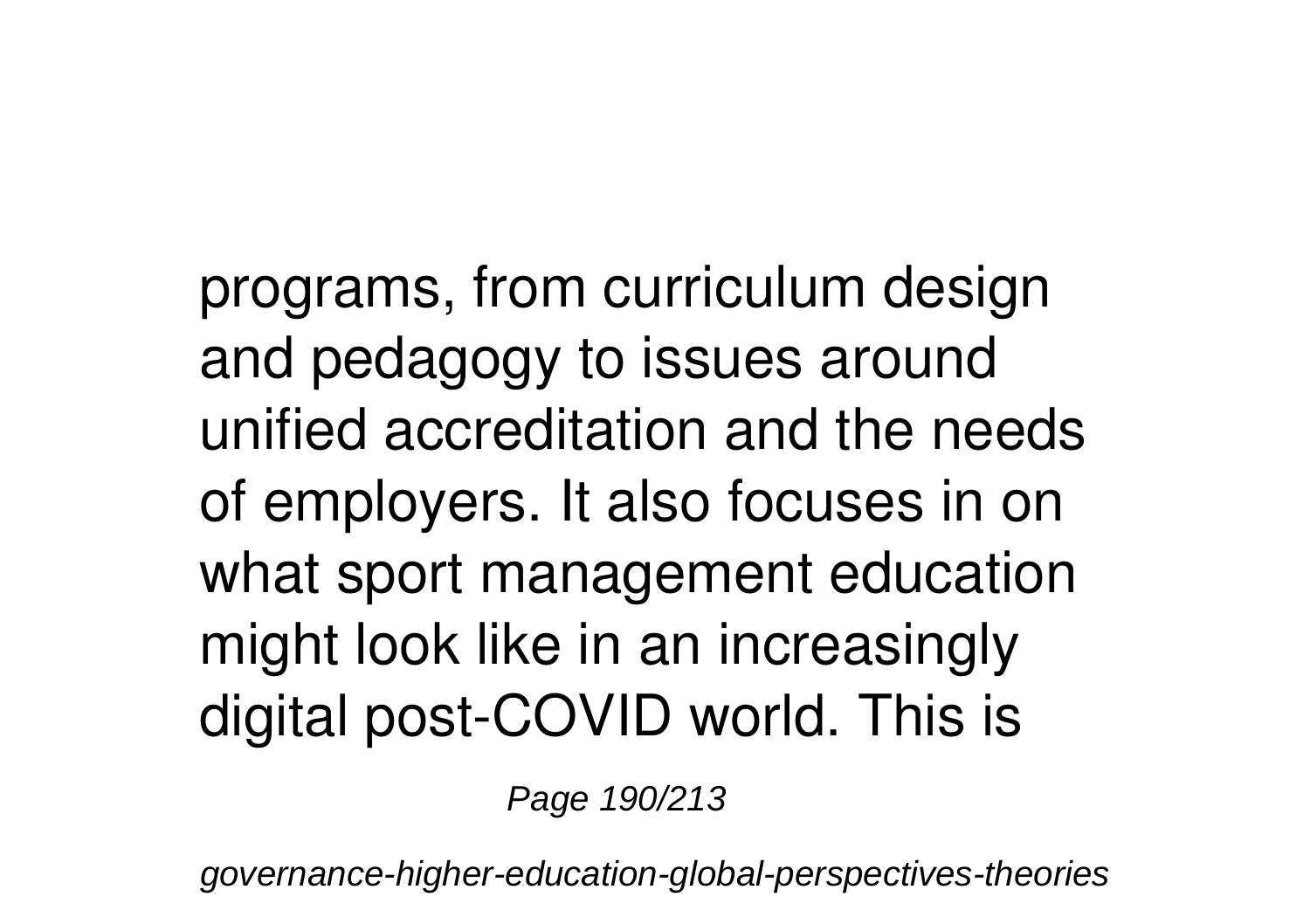essential reading for all sport management educators and anybody working in sport-related professions looking to understand global educational platforms and their implications for policy at local, regional, national and international

Page 191/213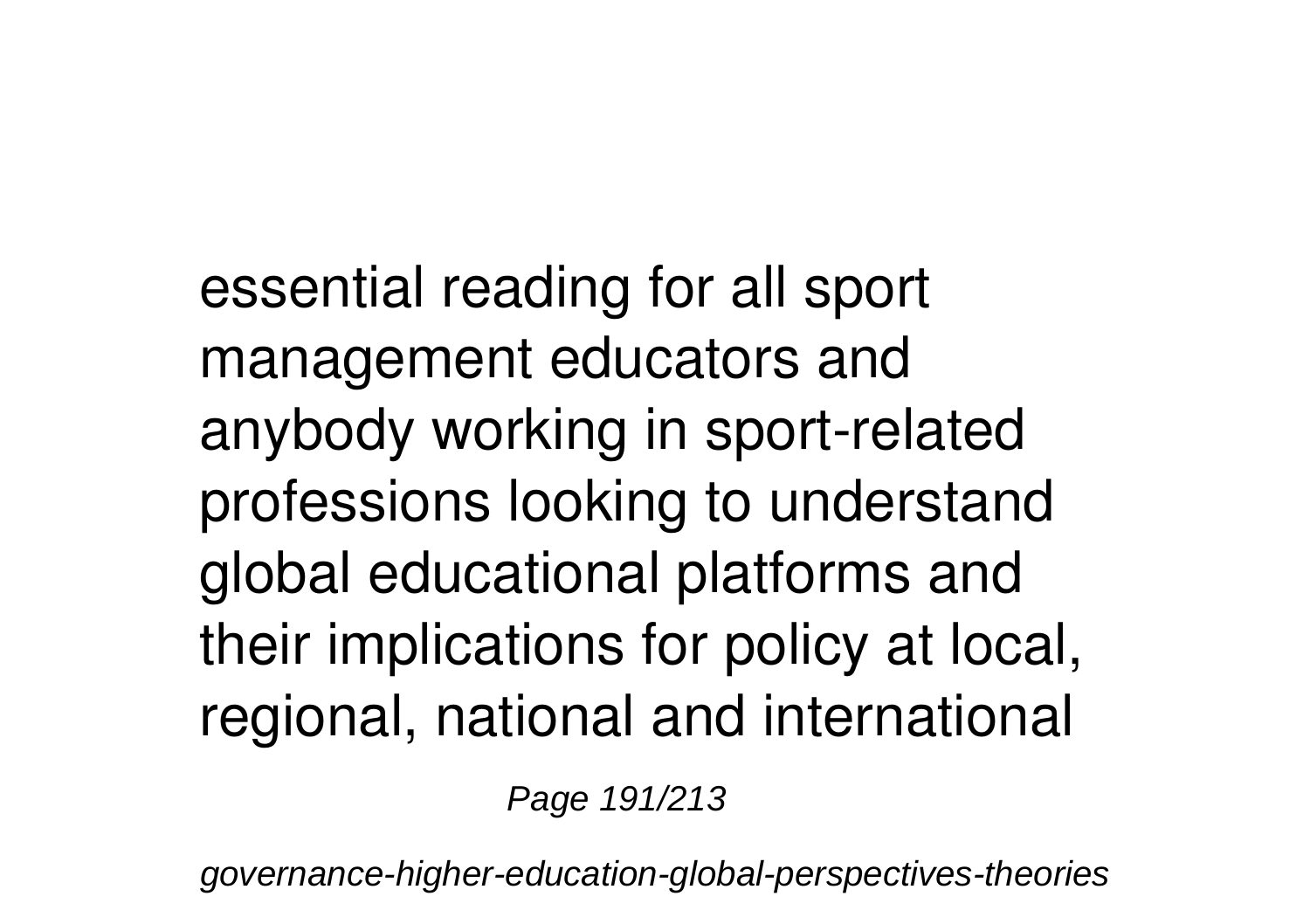## level"-- International growth in higher education, the introduction of new providers and increased public and state interest in university structures, levels of fees and funding models have made

Page 192/213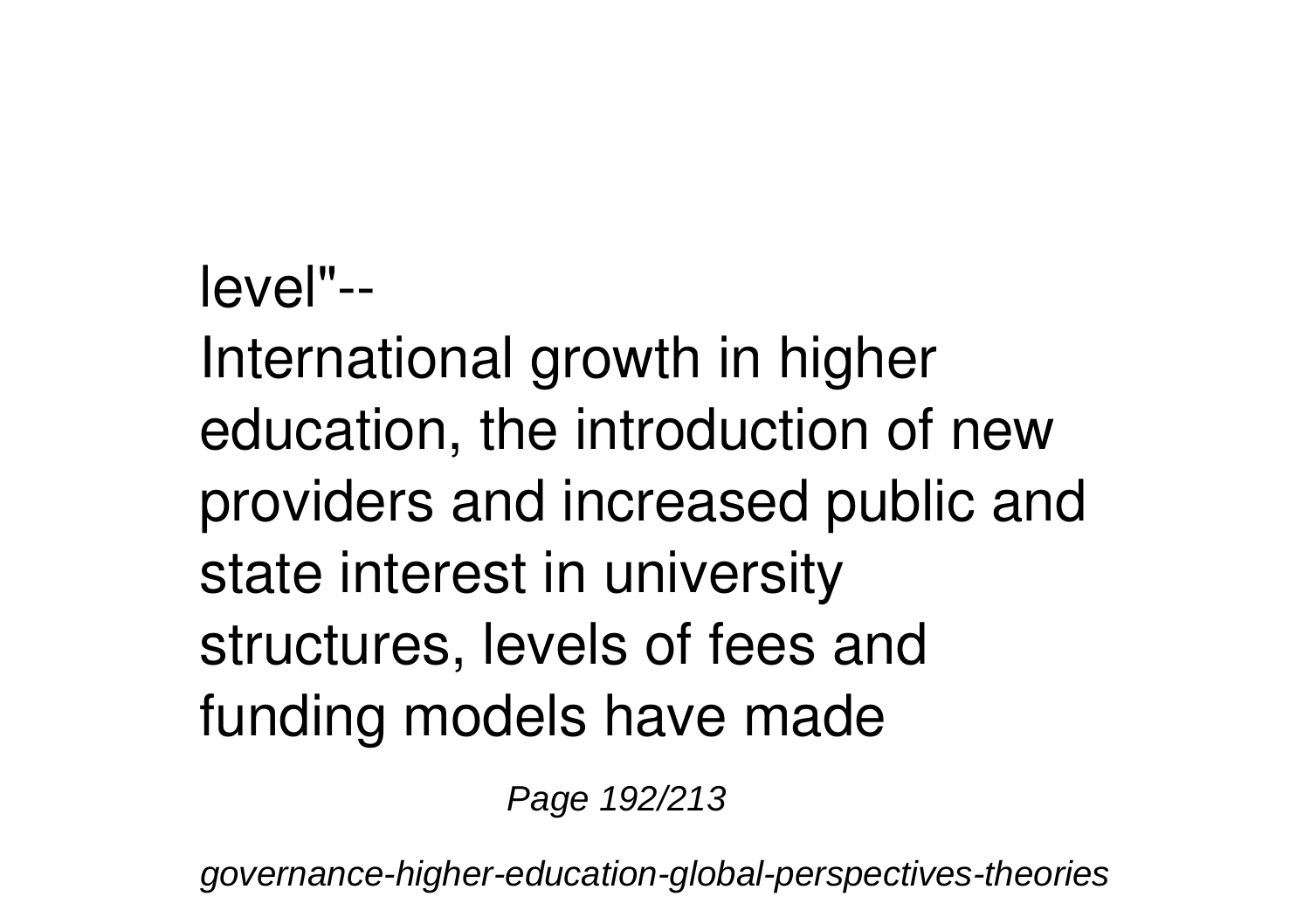governance in higher education a vital and sometimes controversial topic. Governing Higher Education Today provides challenging perspectives on the longer-term dynamics and policy trends in a world market for higher education.

Page 193/213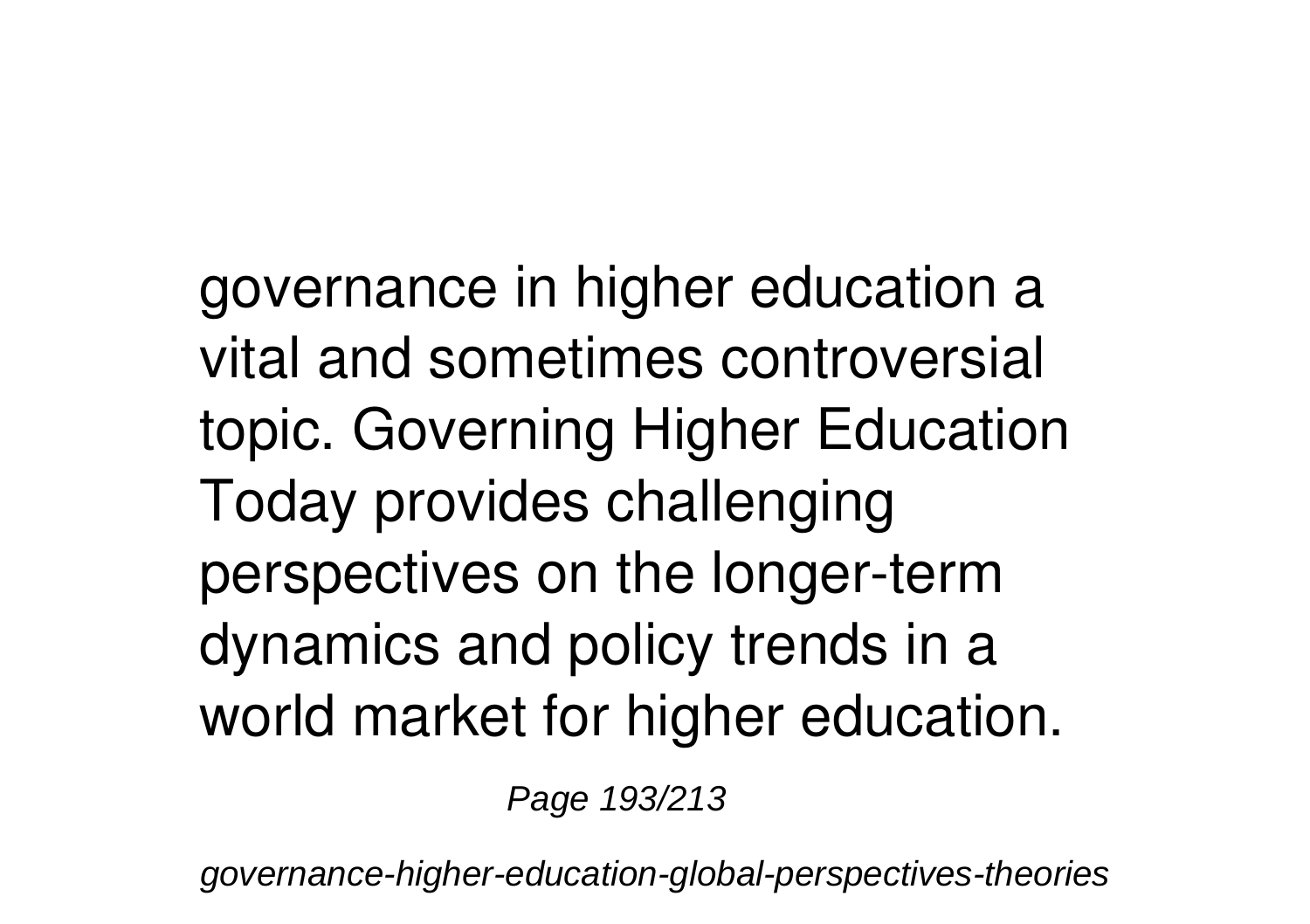Through international perspectives and case studies, it considers: The emerging national responses, which are likely to shape institutional governance in the next decade. An analysis of the trends and strategic directions in

Page 194/213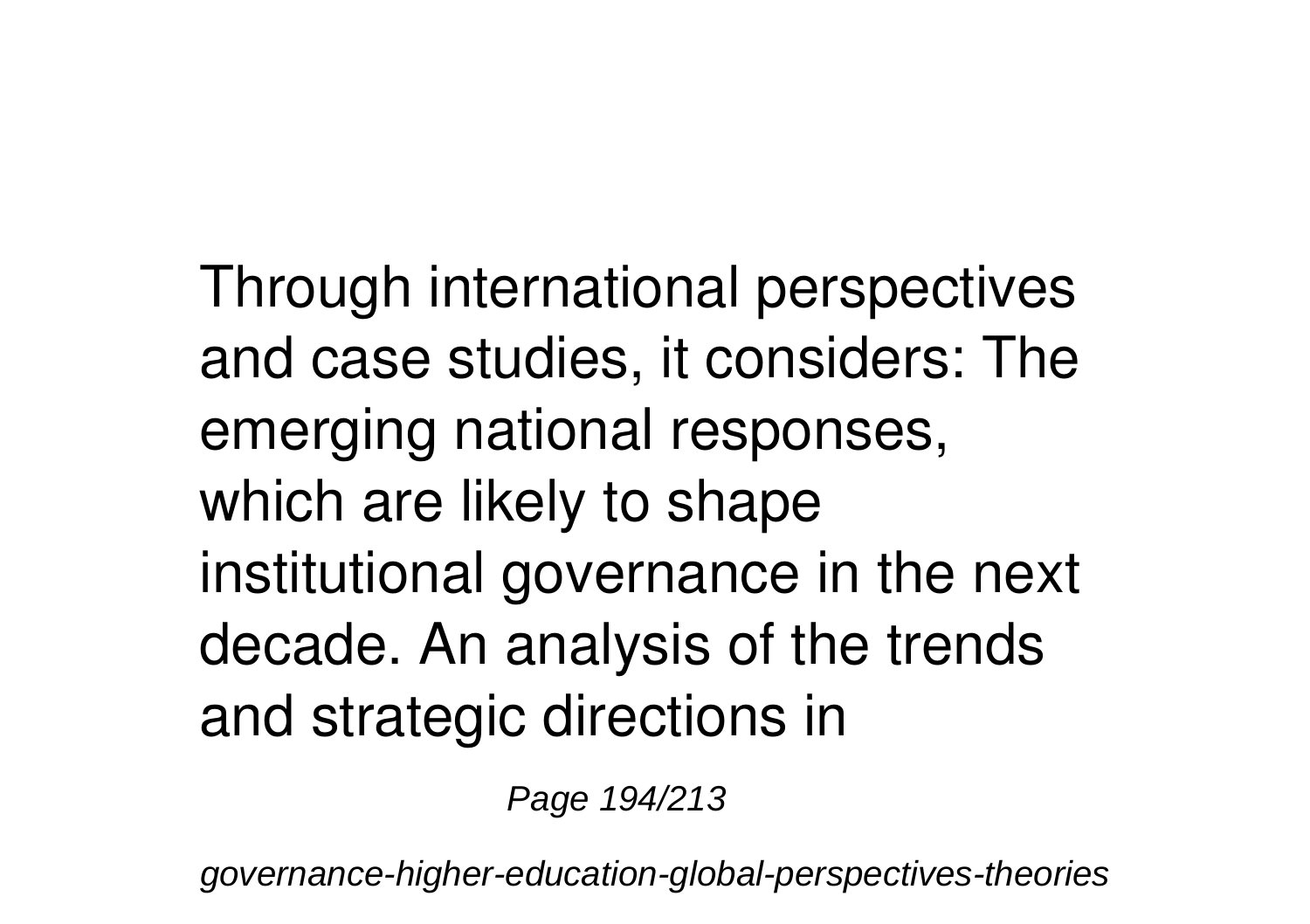governance and policy in higher education. Insights from practising thought leaders on the future of higher education governance and policy. Traditions and values within higher education governance. Lessons and trends in the

Page 195/213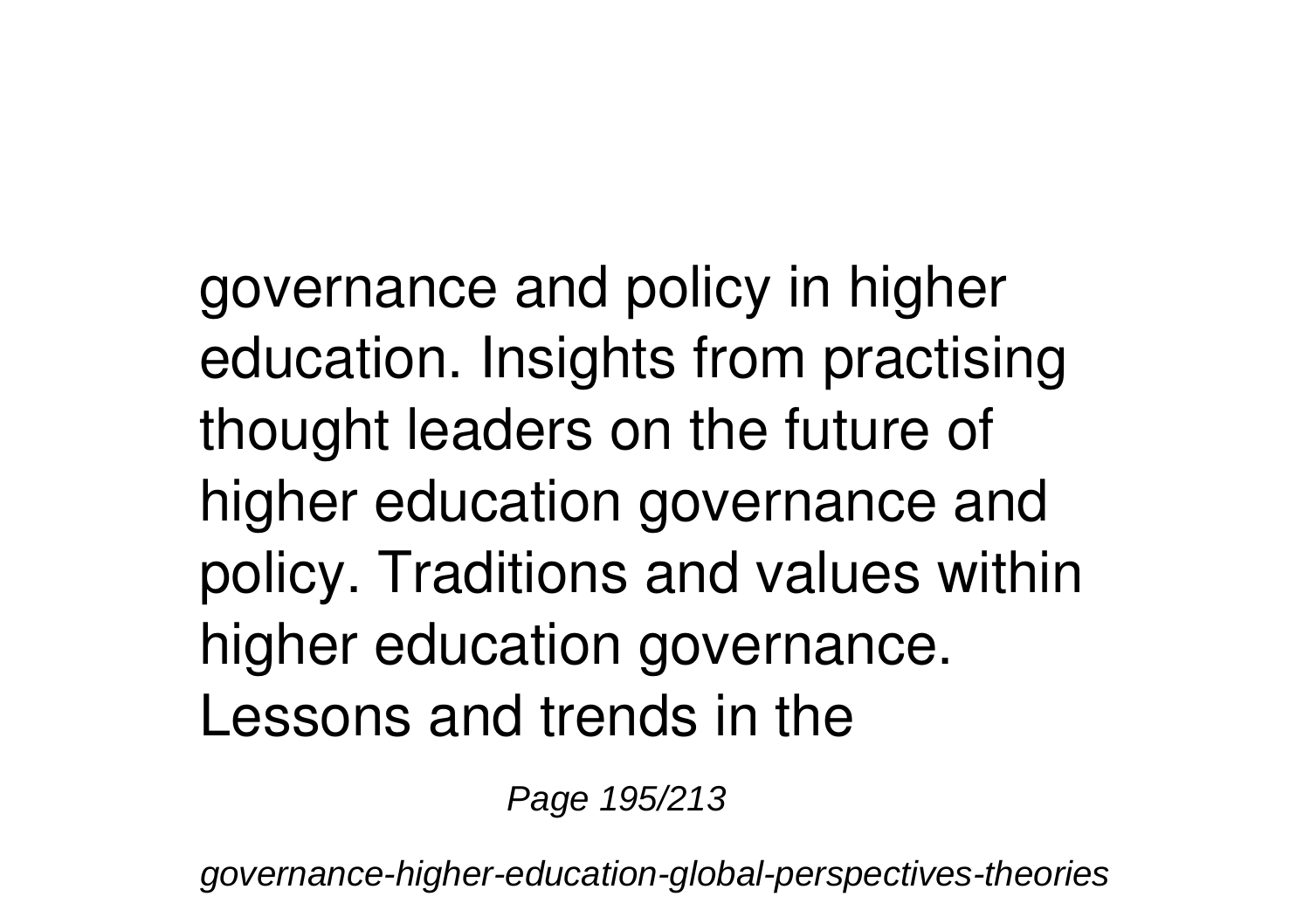interaction of institutions and government. Whether you sit on a governing body, work in a university leadership role or in a governance or policy team, teach or study higher education, Governing Higher Education Today provides a

Page 196/213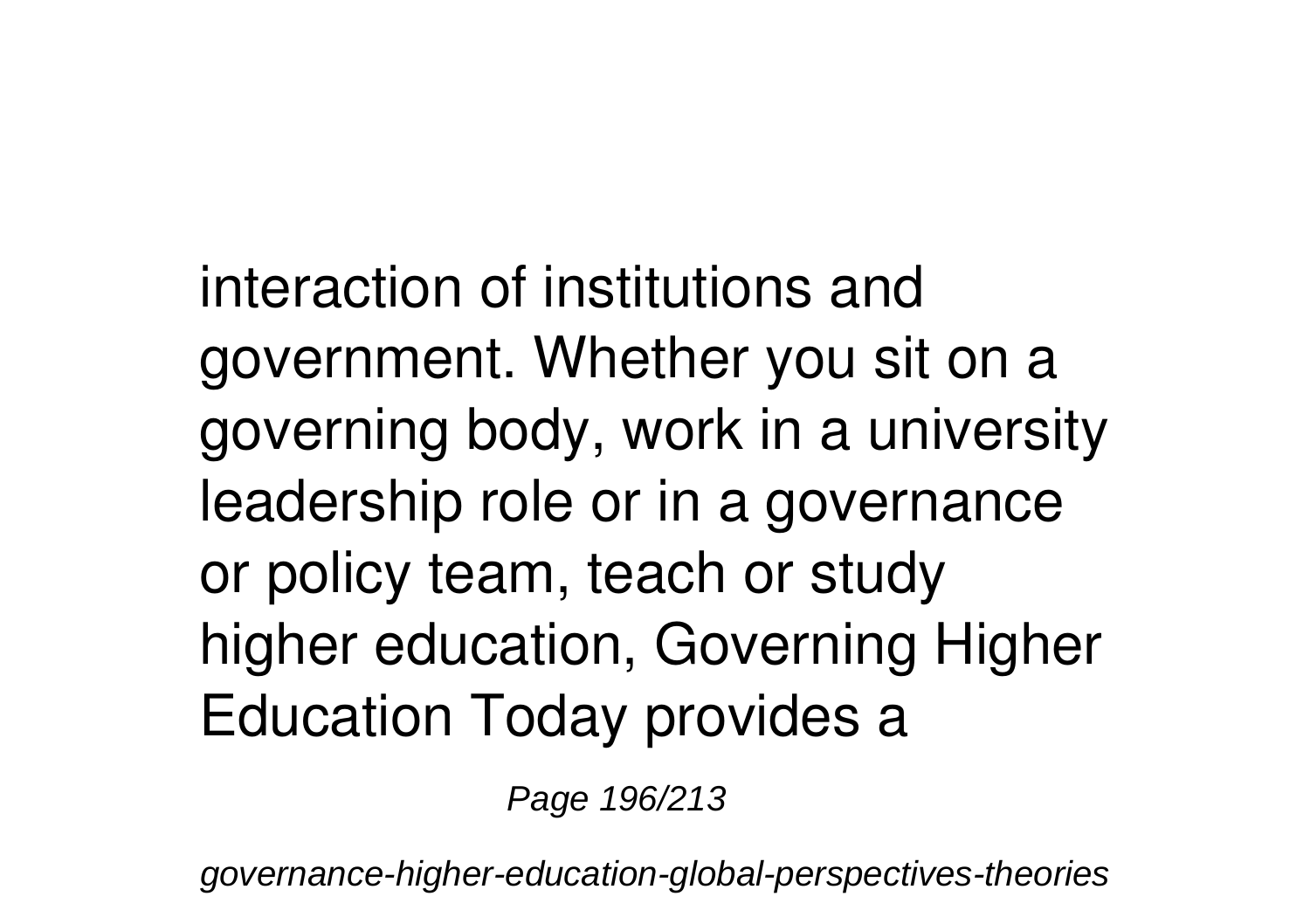thoughtful yet practical guide to the future of university governance with international applicability. Global Perspectives on Teaching **Excellence** School Governance in Global **Contexts** 

Page 197/213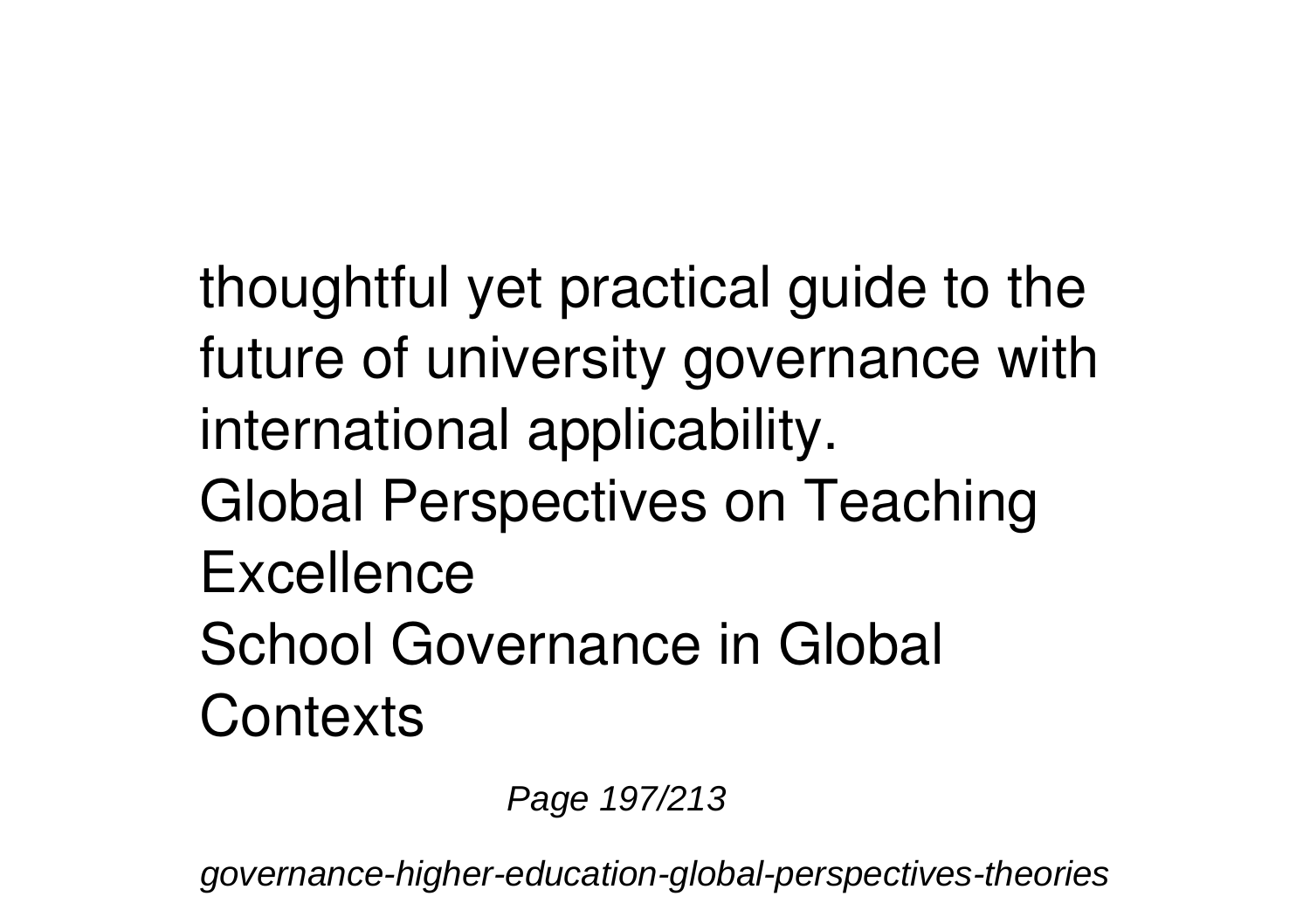a global approach Global Influences and Local Responses Global Perspectives on Trust and Power The Governance and Management of Universities in Asia

Page 198/213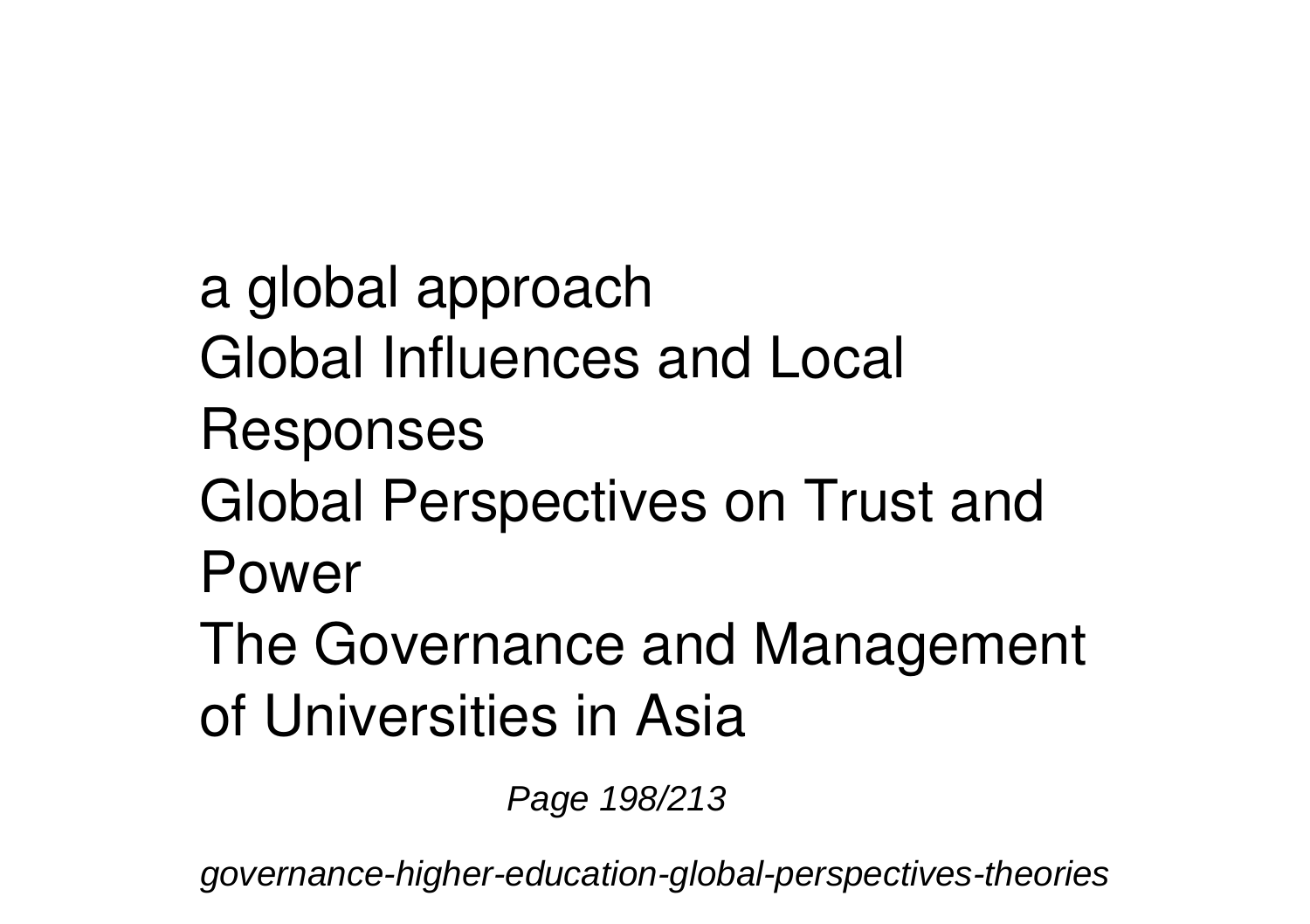A Global Perspective on Private Higher Education Teaching excellence in higher education needs to be promoted and celebrated. However, a universal definition of excellent teaching remains elusive, and robust evidence about how it affects student learning appears to be lacking. This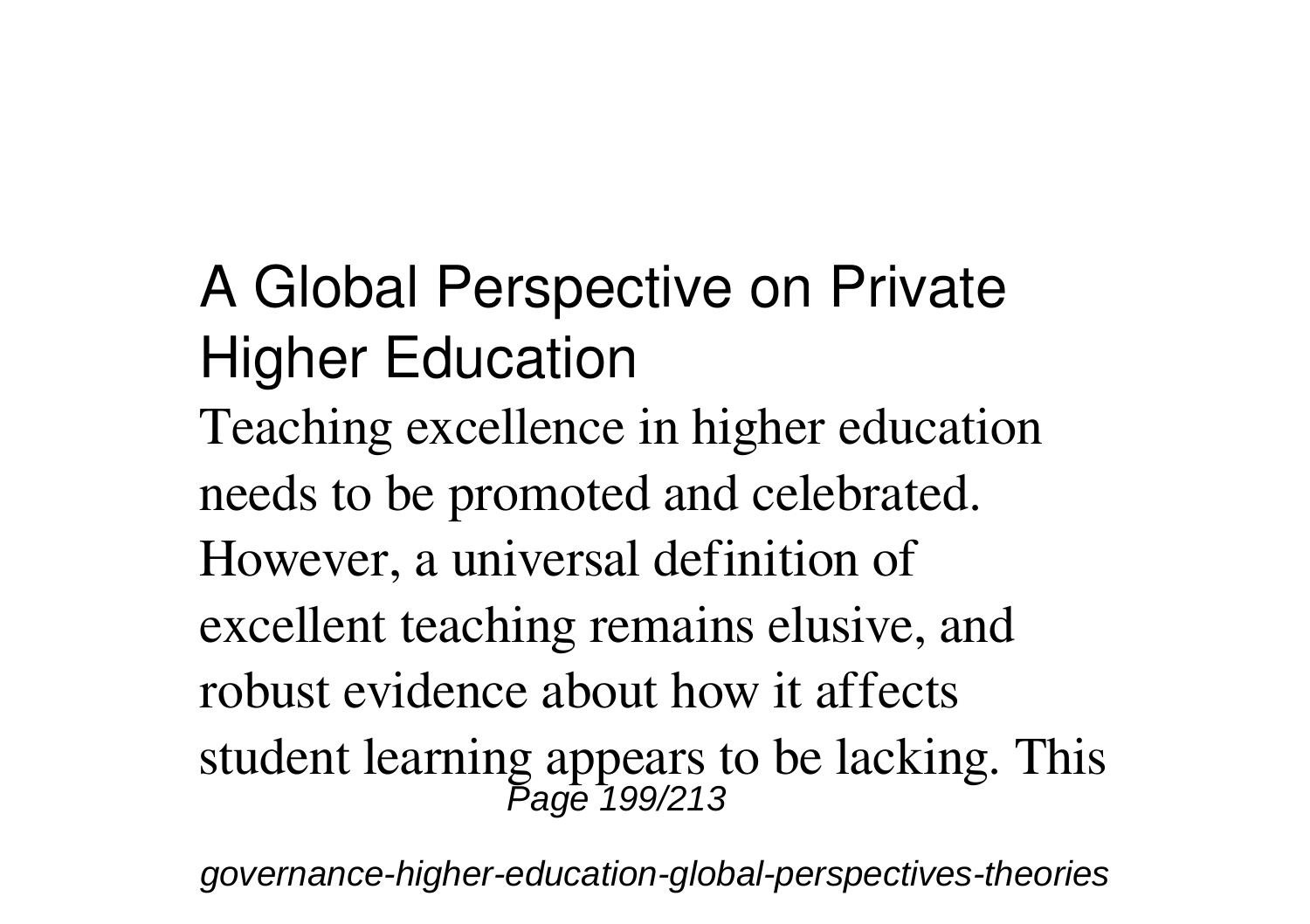timely book explores the notion of teaching excellence from the viewpoint of a variety of international authors; guiding the reader to understand the complex terrain in which teaching excellence is foregrounded, and highlighting a number of key issues facing the future of global higher education. Global Perspectives on Page 200/213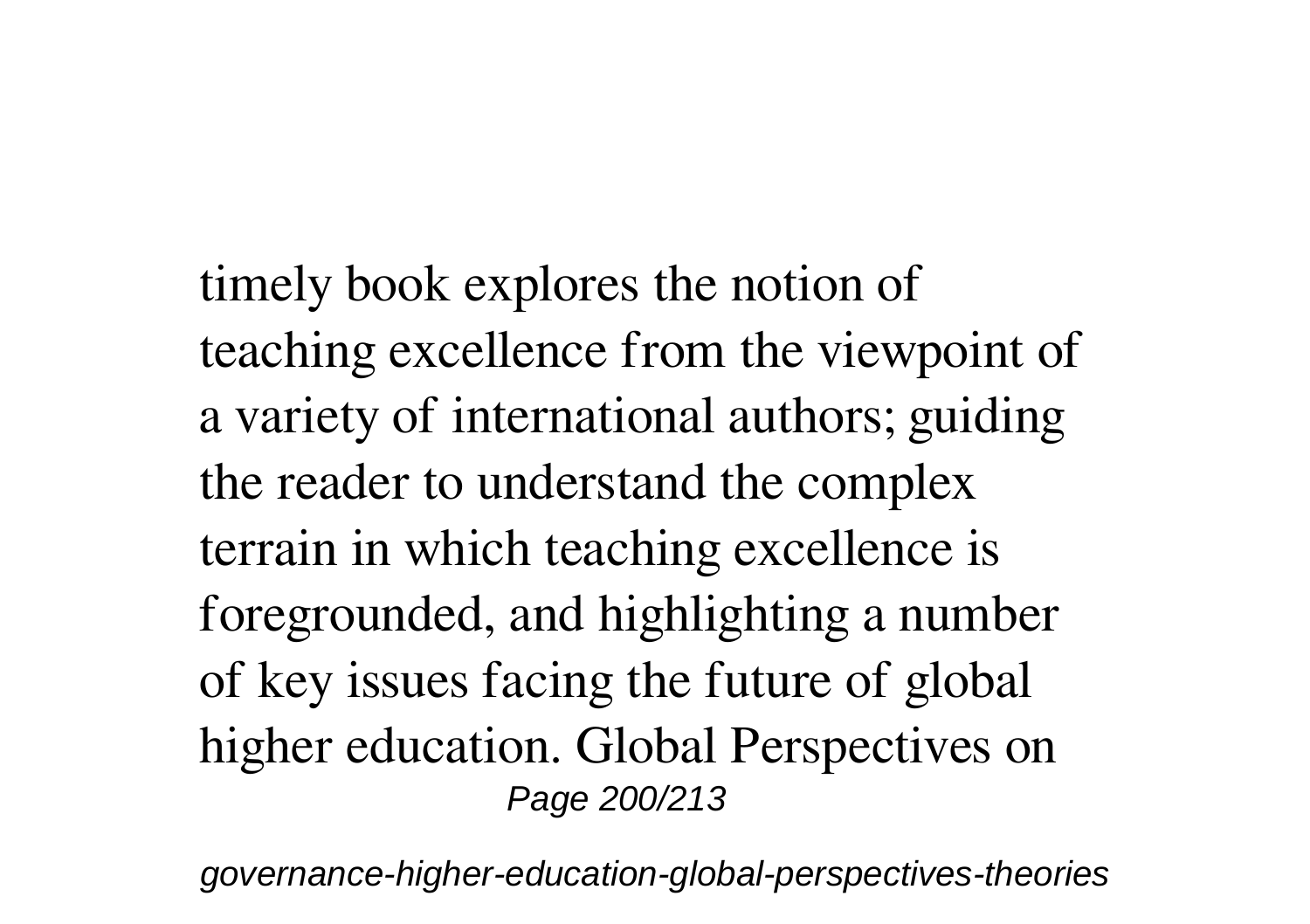Teaching Excellence explores: what is meant by teaching excellence, whether it can be measured and if so, how? the impact of teaching excellence frameworks, initiatives and awards. the new challenges for delivering global teaching excellence fit for the 21st century. With a mix of political, theoretical and applied research Page 201/213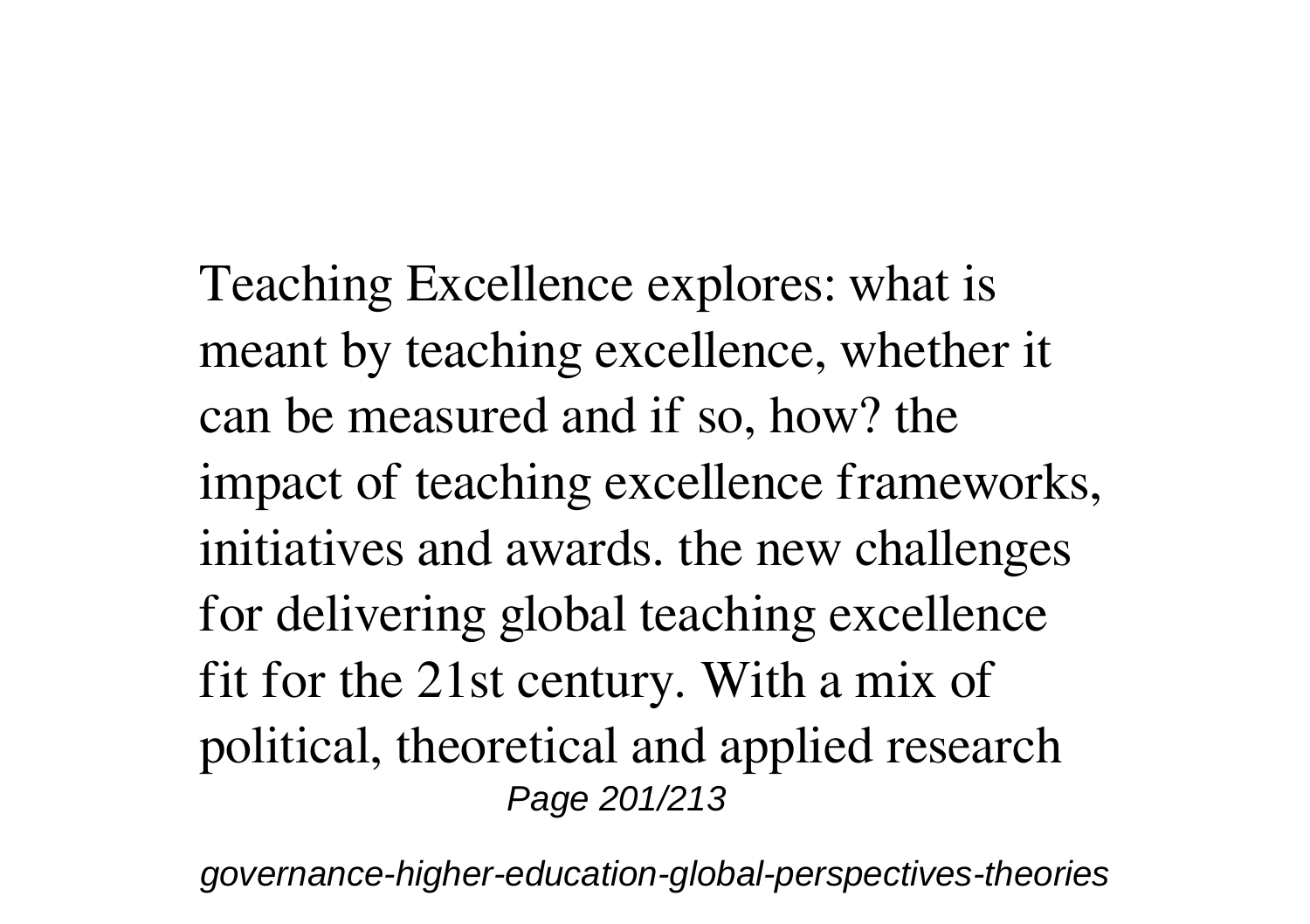foci, each chapter also includes a short critical commentary from international experts in the field to further the debate and situate the topics in a wider context. Global Perspectives on Teaching Excellence is essential reading for academic and education policymakers, researchers, and undergraduate and Page 202/213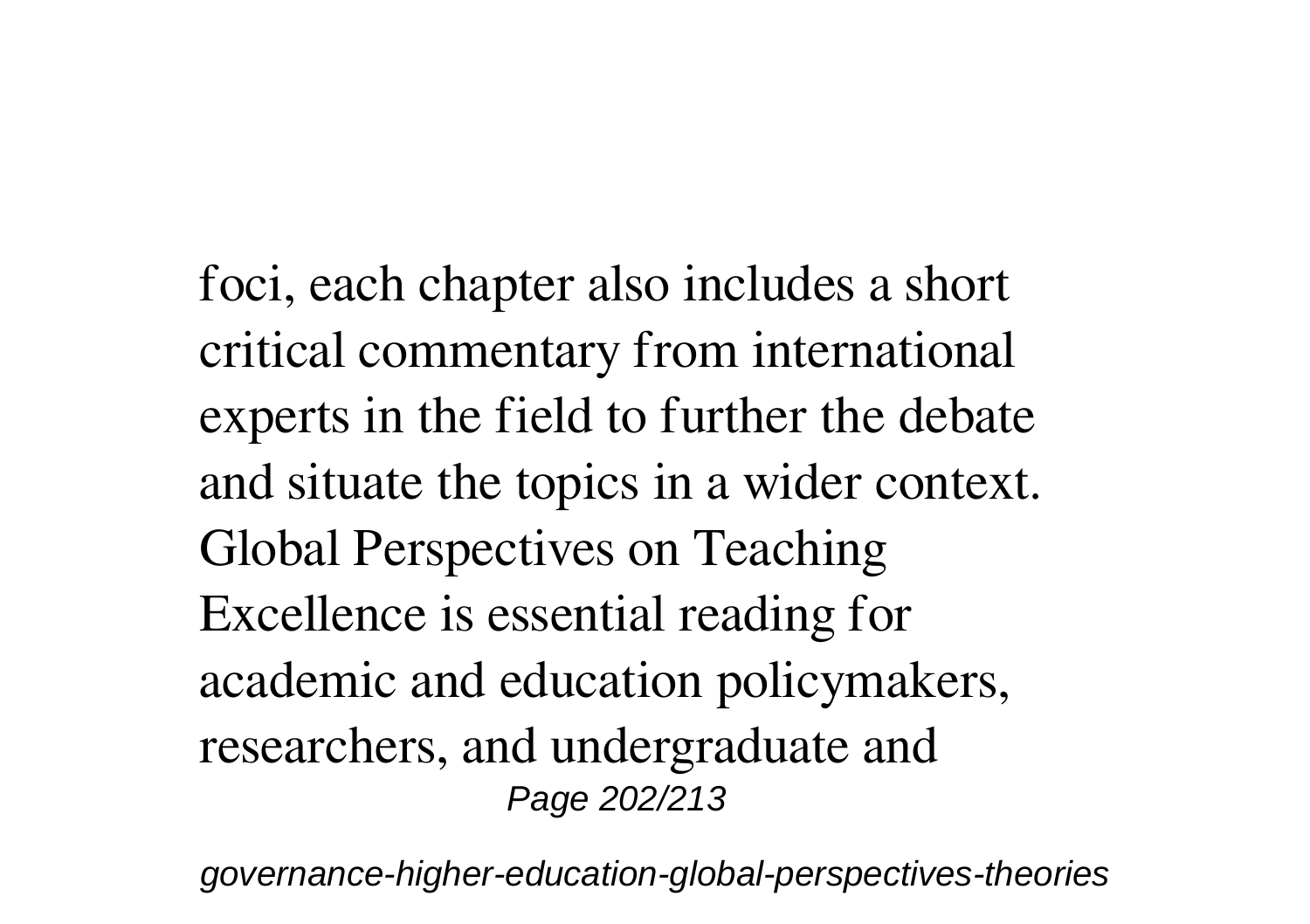postgraduate students in education. One of the key elements in determining the socio-economic significance of education is quality. Quality management plays an integral role in higher education by ensuring that quality benchmarks are being met, thereby attributing to its prestige, increased enrollment, and student success. Page 203/213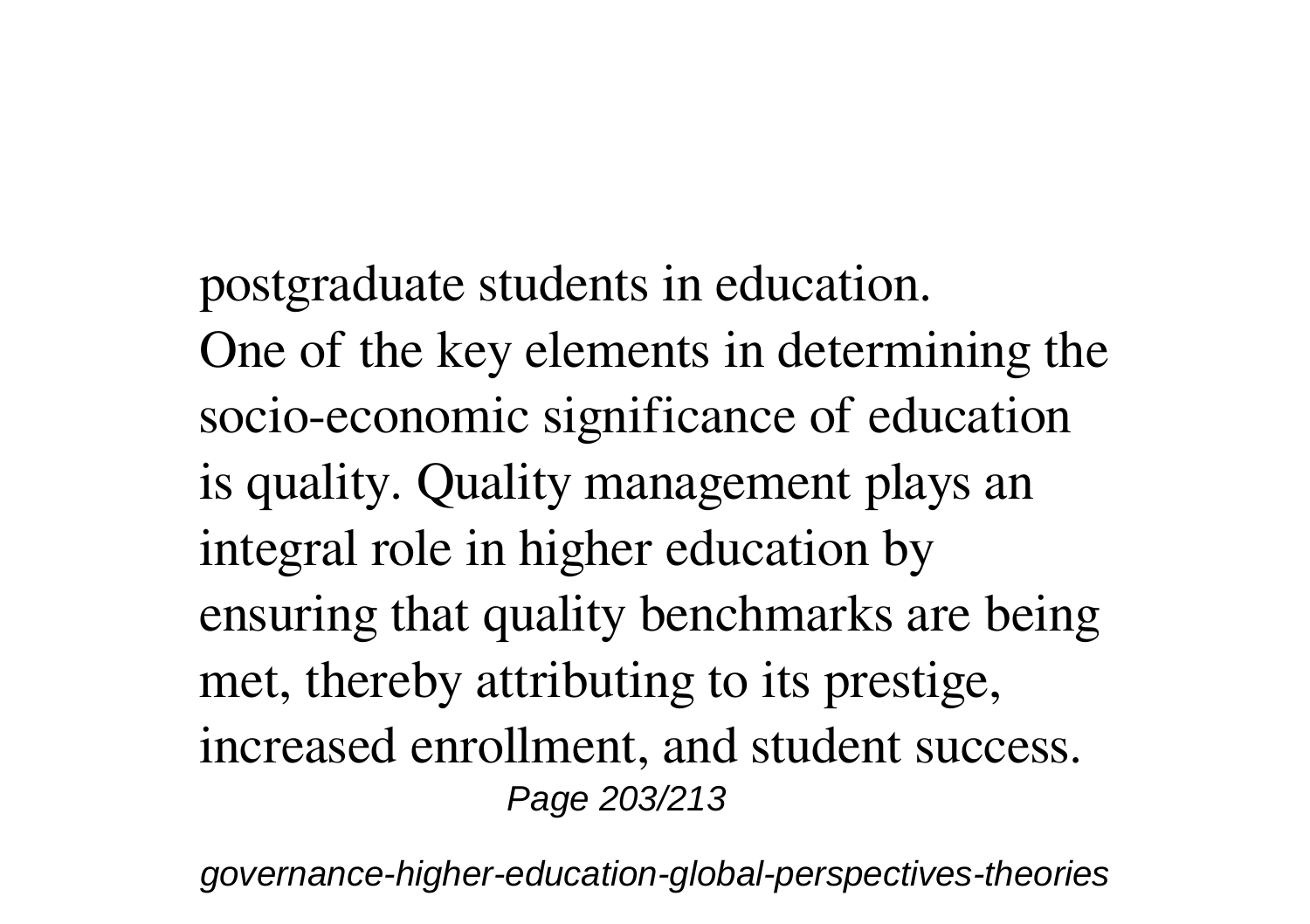Quality management policies must be successfully implemented for the institution to thrive. With quality management still in the growing stage, research is needed regarding the applications, challenges, and benefits of these policies within advanced academics. Quality Management Principles and Page 204/213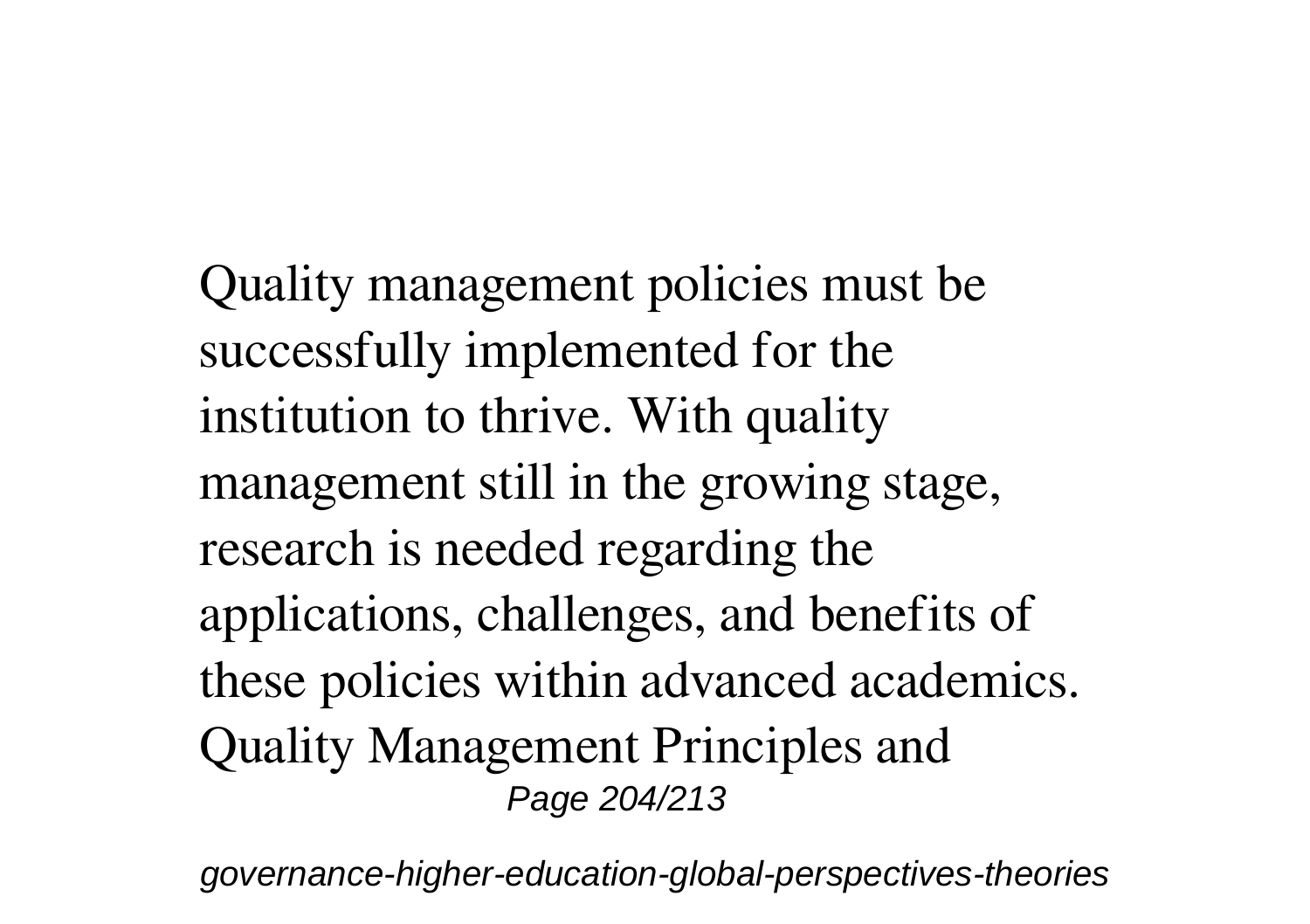Policies in Higher Education provides emerging research exploring the theoretical aspects of quality management policies and applications within the educational field. Featuring coverage on a broad range of topics such as faculty involvement, administration practices, and critical success factors, this book is ideally Page 205/213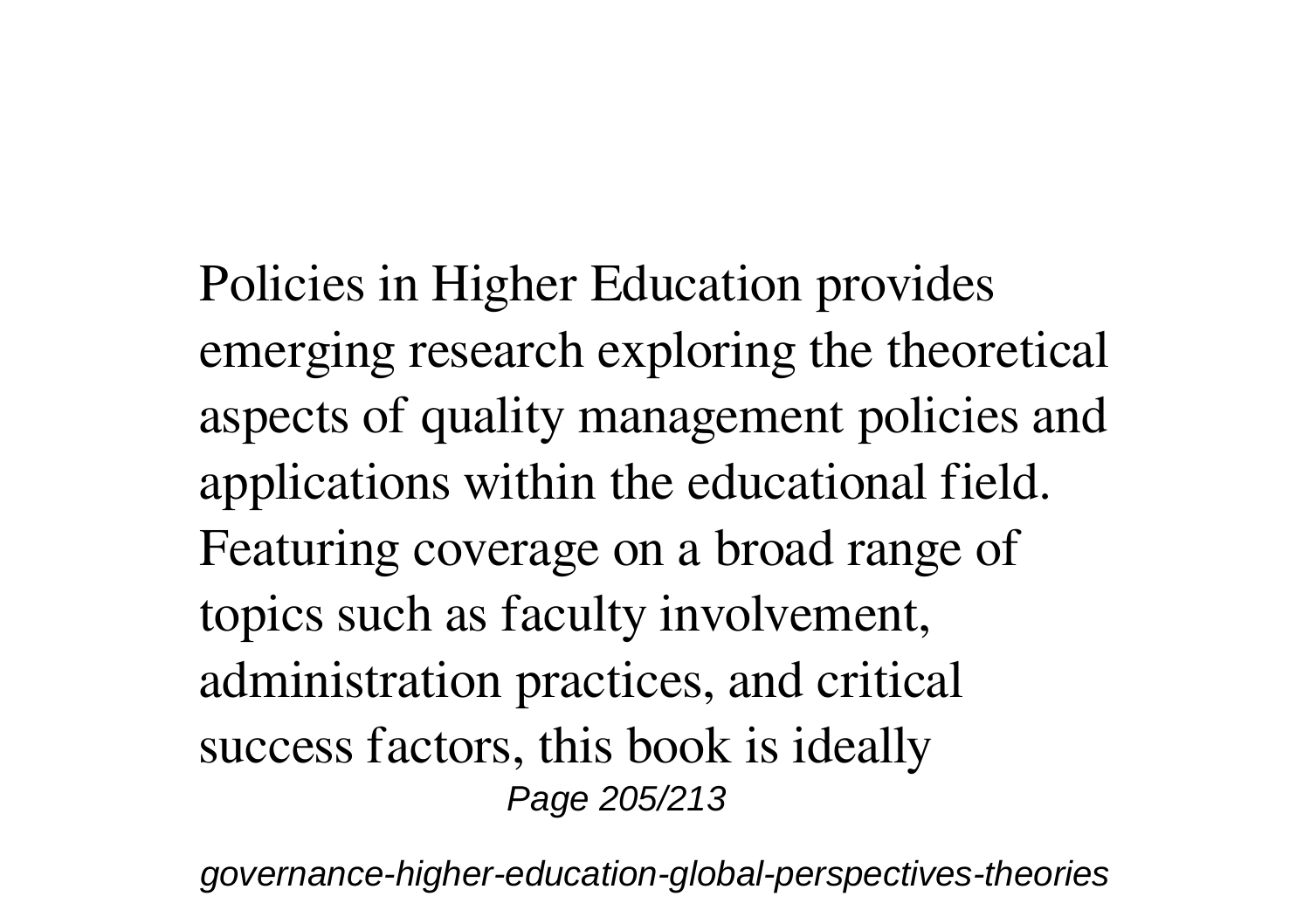designed for educators, administrators, educational consultants, researchers, policymakers, stakeholders, deans, provosts, chancellors, academicians, and students seeking current research on successfully implementing quality management systems in teaching, learning, and administrative processes. Page 206/213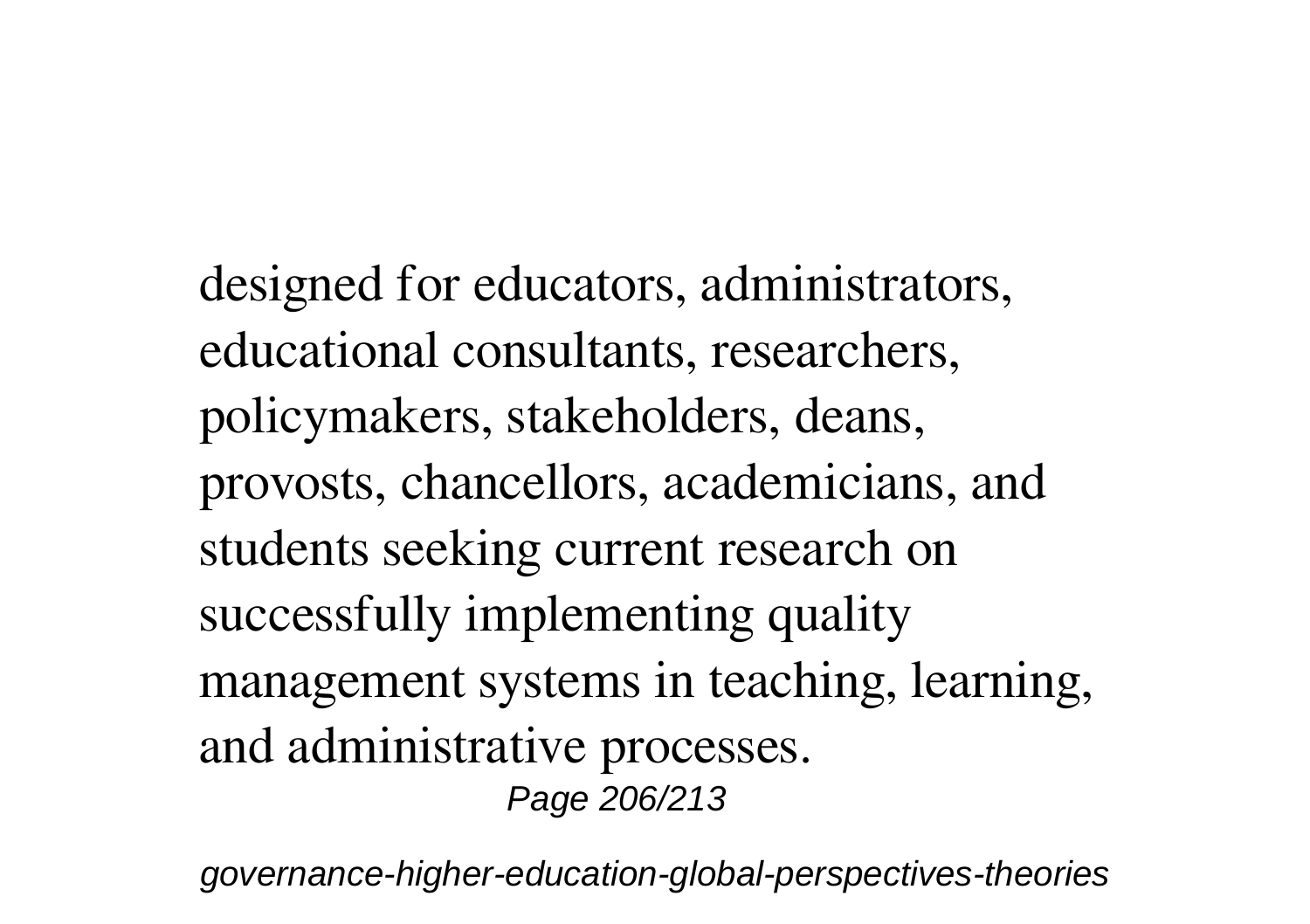Quality accreditation in higher education institutions (HEIs) is currently a buzzword. The need to maintain high-quality education standards is a critical requirement for HEIs to remain competitive in the market and for government and regulatory bodies to ensure the quality standards of programs Page 207/213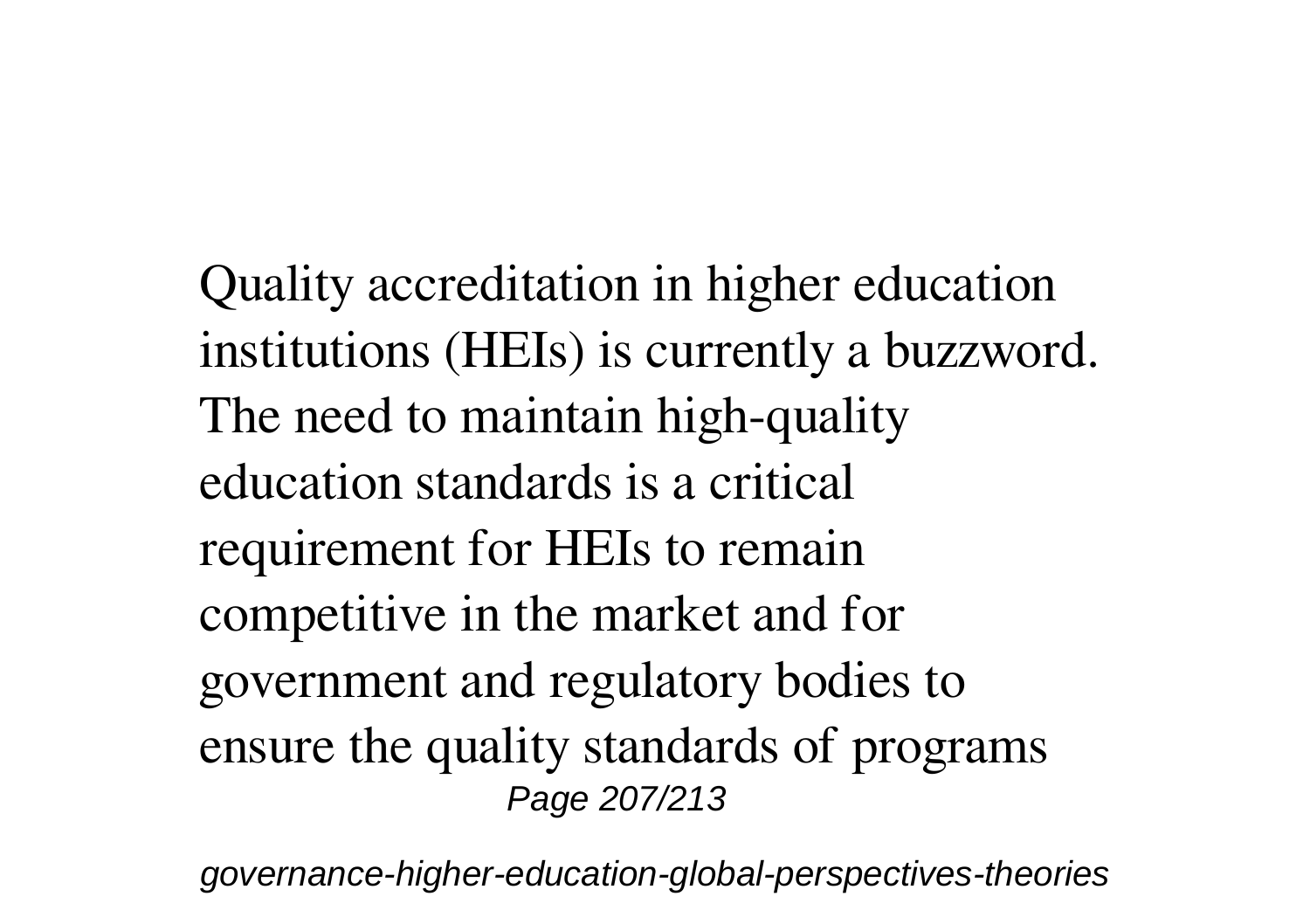offered. From being an implicit requirement that is internally addressed, quality assurance activities become an explicit requirement that is regularly audited and appraised by national and international accreditation agencies. HEIs are voluntarily integrating quality management systems (QMS), institutional Page 208/213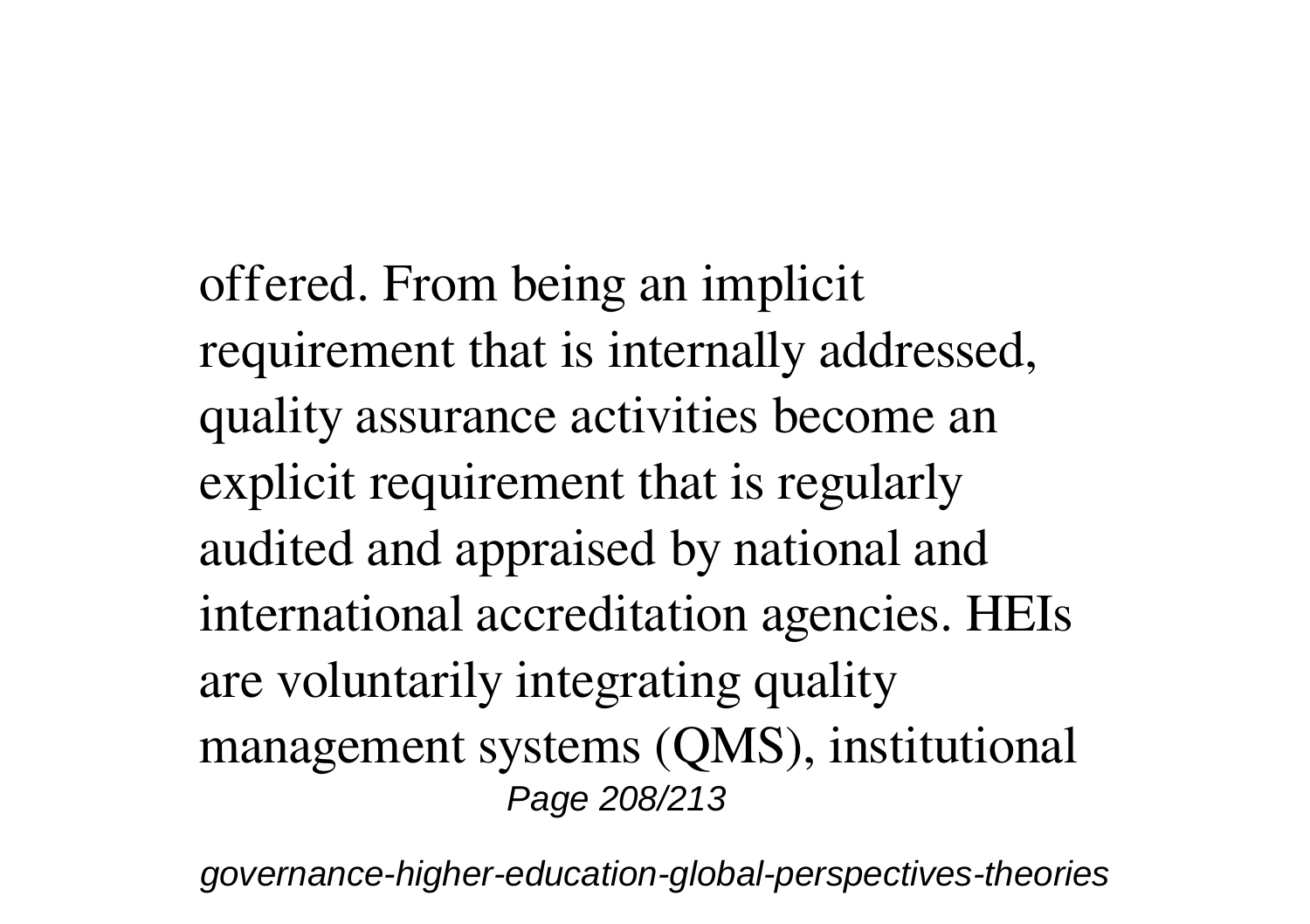and program-specific, in response to the political and competitive environment in which it exists. Through its higher education department or by creating nonprofitable accreditation bodies, many governments have implemented a quality framework for licensing HEIs and invigilates its adherence based on which Page 209/213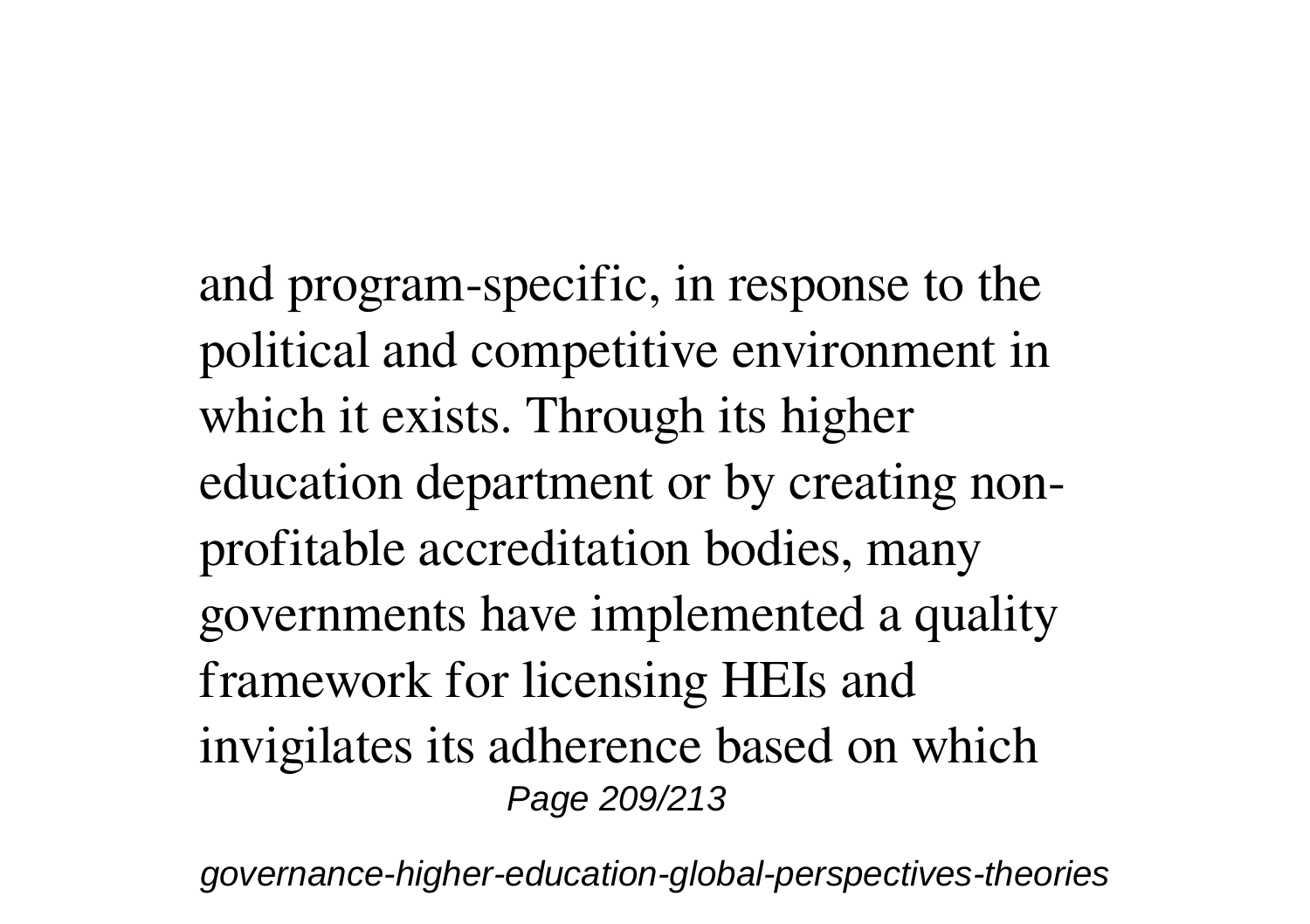accreditation statuses are granted for HEIs. Global Perspectives on Quality Assurance and Accreditation in Higher Education Institutions provides a comprehensive framework for HEIs to address quality assurance and quality accreditation requirements and serves as a practical tool to develop and deploy well-defined quality Page 210/213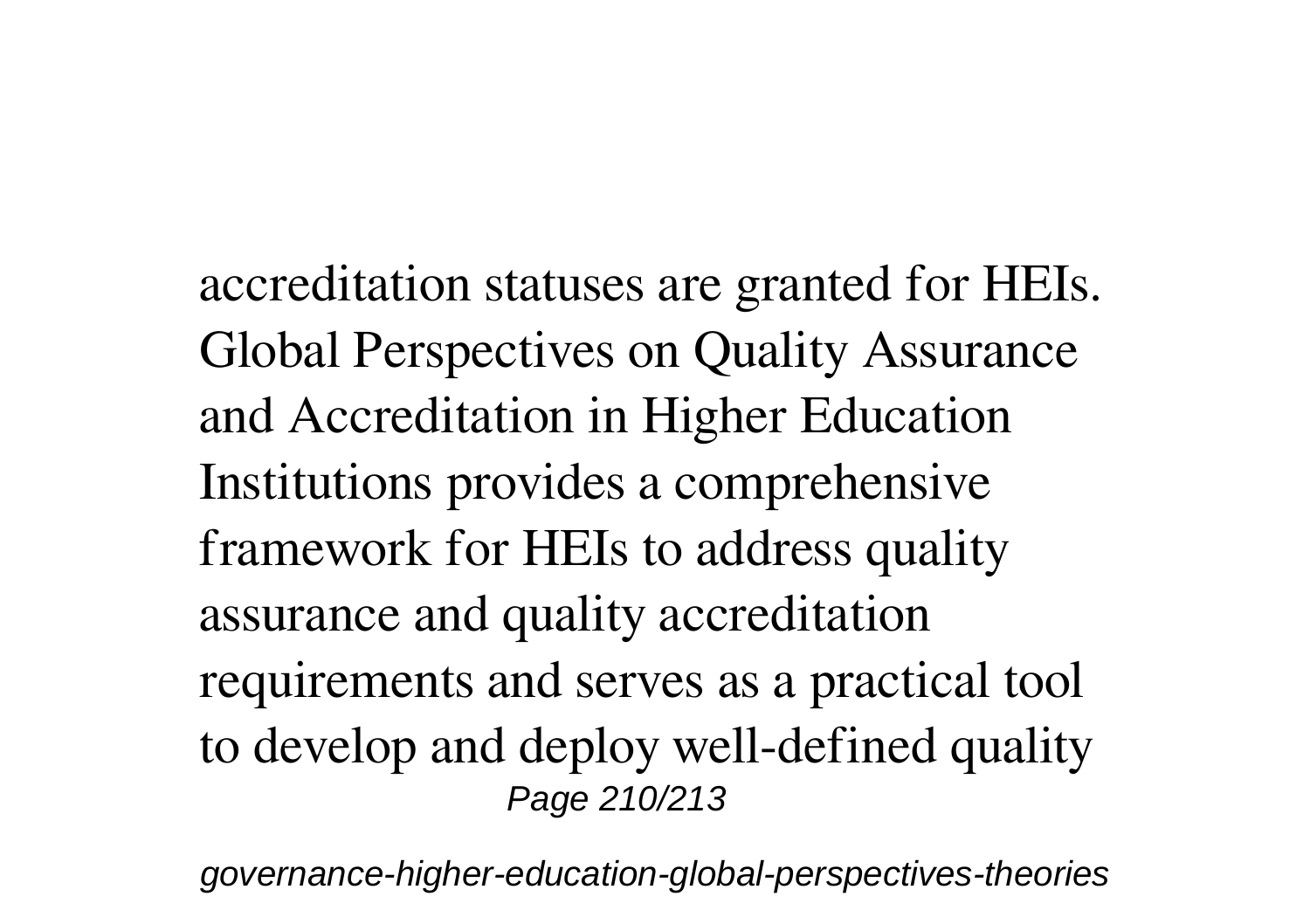management systems in higher education. The book focuses on the critical aspects of quality assurance; the need to develop a concise and agile vision, mission, values, and graduate attributes; and to develop a system that effectively aligns the various activities of the HEI to the attainment of the strategic priorities listed in the Page 211/213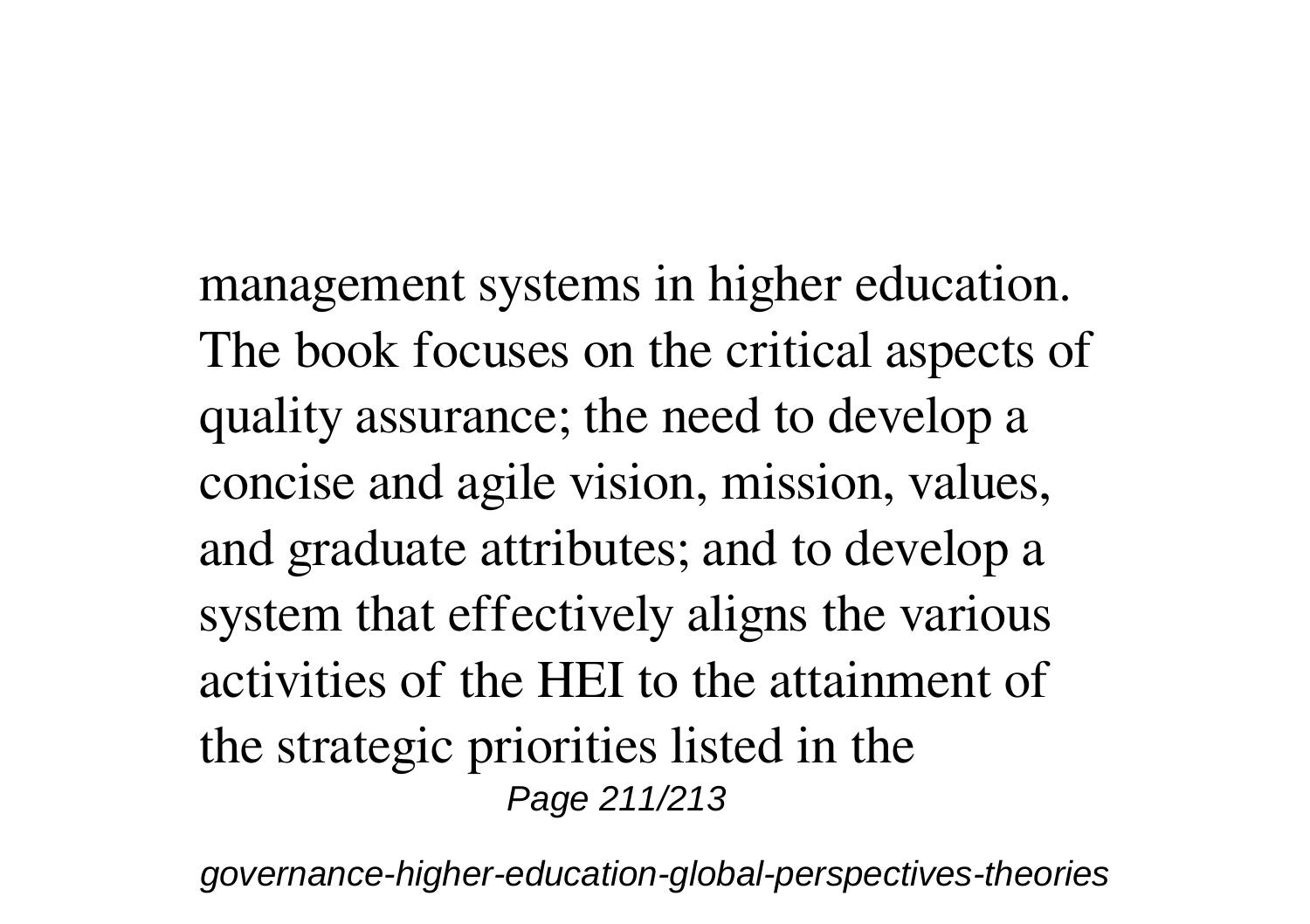institutional plans. The chapters each cover the various facets of the quality assurance framework and accreditation agencies' requirements with practical examples of each. This book is useful for HEI administrators, quality assurance specialists in HEIs, heads of academic departments, internal auditors, external auditors, and Page 212/213